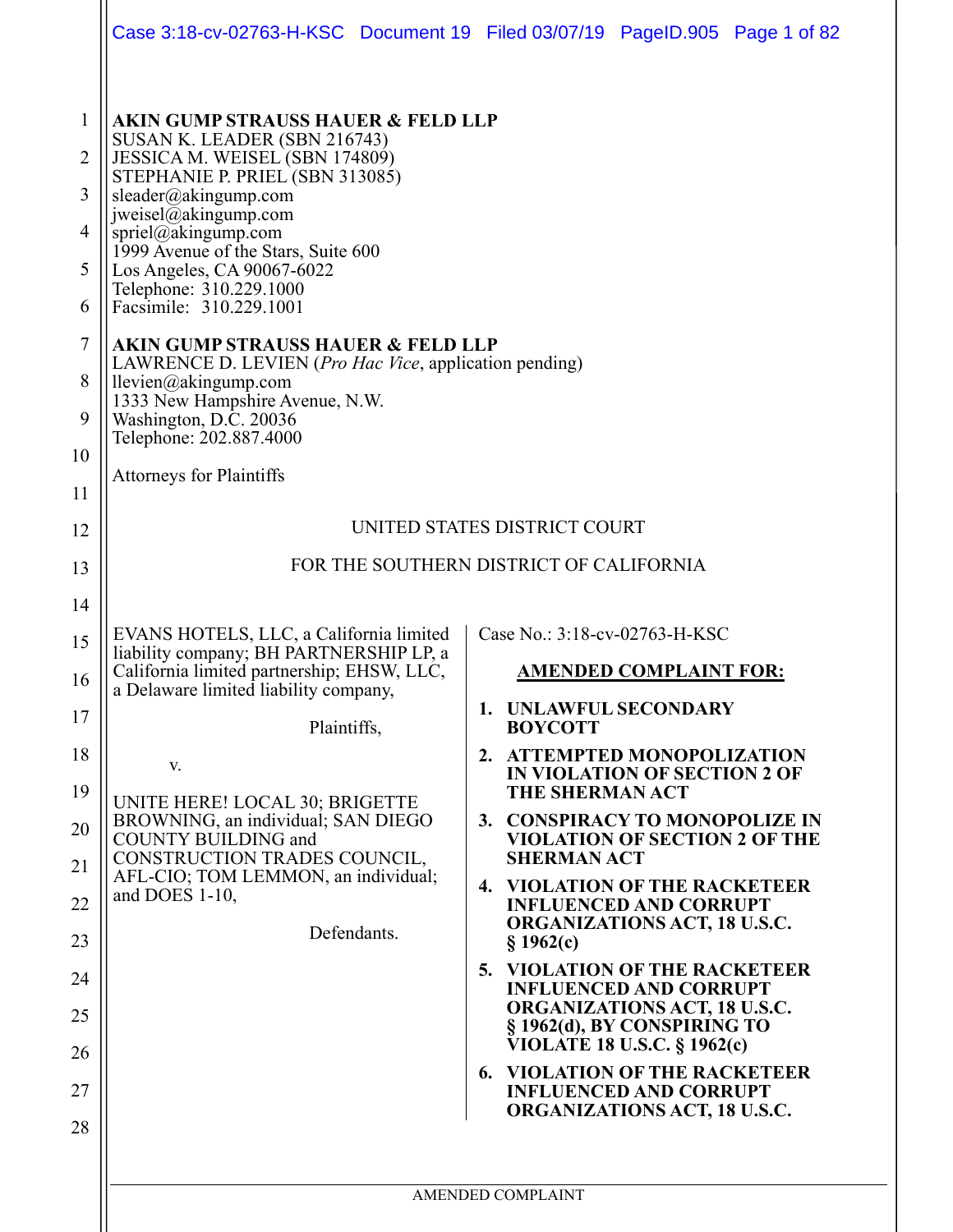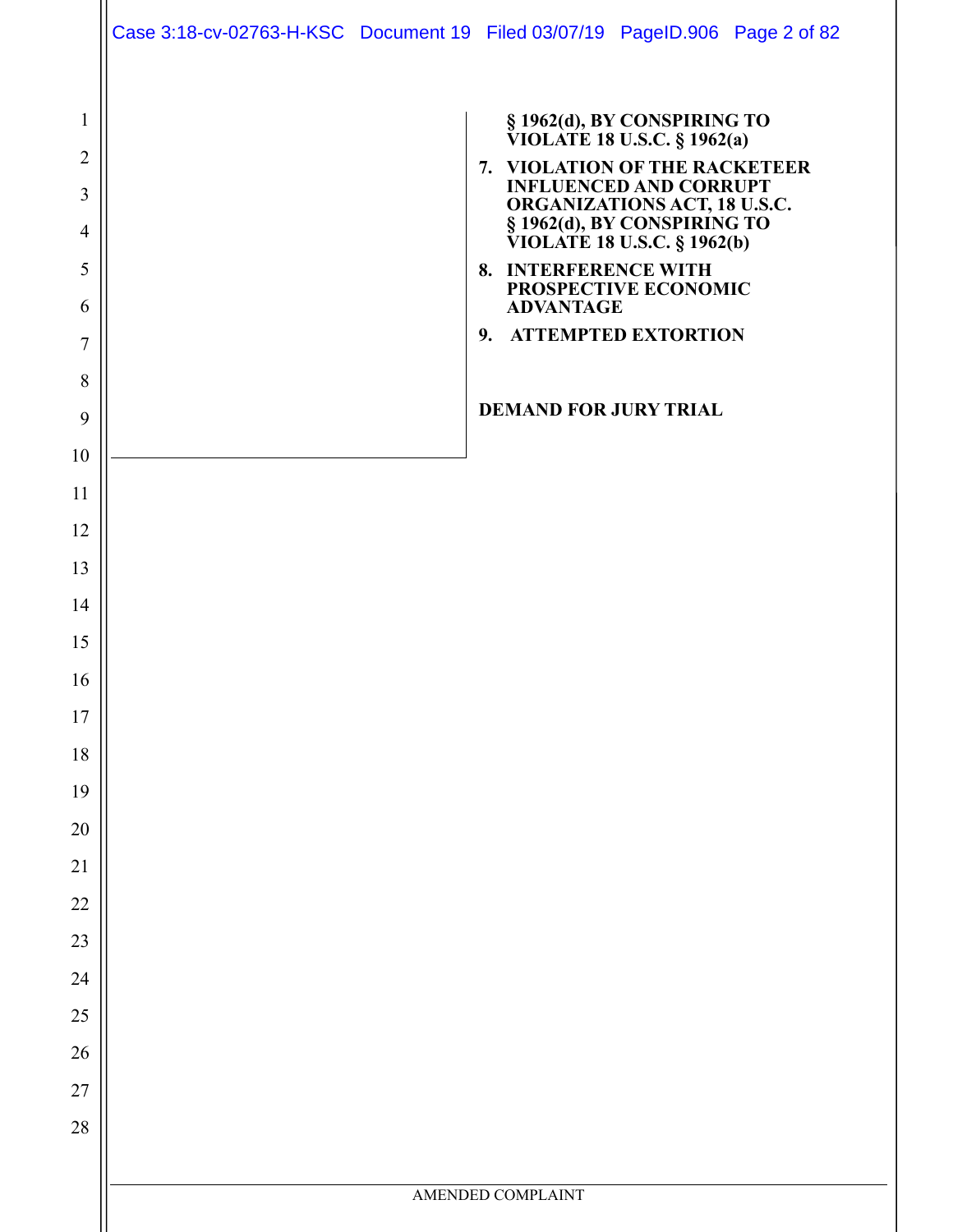Plaintiffs Evans Hotels, LLC; BH Partnership, LP; and EHSW, LLC (collectively "Evans Hotels" or "Plaintiffs") allege as follows:

#### **SUMMARY OF THE ACTION**

1. This is a case about unions and union leaders that, in their quest for increased dues and market power, have abandoned traditional (and legal) statutory systems of labor democracy in favor of a pattern of abusive and unlawful secondary boycotts, sham "environmental" and zoning opposition, extortion, bribery, threats, and intimidation. Defendants Unite Here! Local 30 ("Local 30"), the San Diego County Building and Construction Trades Council, AFL-CIO ("Building Trades"), and their respective leaders, Brigette Browning and Tom Lemmon (collectively "Defendants"), have combined and conspired with a rotating cast of "concerned citizens" in an attempt to dominate, monopolize, and control the hospitality labor market and restrain trade in the prime tourism regions of San Diego.

2. Defendants openly flaunt to owners, developers and the remaining City officials not under their thumb that it's a "new day" in San Diego and that business owners and developers "better figure out who runs this town." Of course, Defendants are not (nor have they ever been) elected officials. Rather, they obtained their control over the City of San Diego by bribing and extorting votes from elected officials in exchange for campaign funding and other "support." Unfortunately, for the residents and taxpayers of San Diego, Defendants have used their power and control to hold development and progress in San Diego hostage and deny taxpayers more than a billion dollars in increased revenue. Defendants have engaged in this illegal behavior not to protect hotel or construction workers, but to advance their own economic interests and to restrict the development of competing non-union hotels and other projects in the prime tourism regions of San Diego.

3. For more than ten years, and with ever-increasing frequency, Defendants have refined their "playbook": hold any non-union owner and developer hostage by impeding, delaying, or shutting down projects through threats of greenmail and unlawful secondary boycott activities. Defendants' conduct has delayed and, in many cases, shut down development of projects (and impeded the creation of tens of thousands of new jobs) at the expense of the City of San Diego and its residents.

27 28 4. Defendants' playbook is designed for one objective—to use unlawful measures to unionize all labor in the construction and operation of hospitality properties in San Diego. For Local

1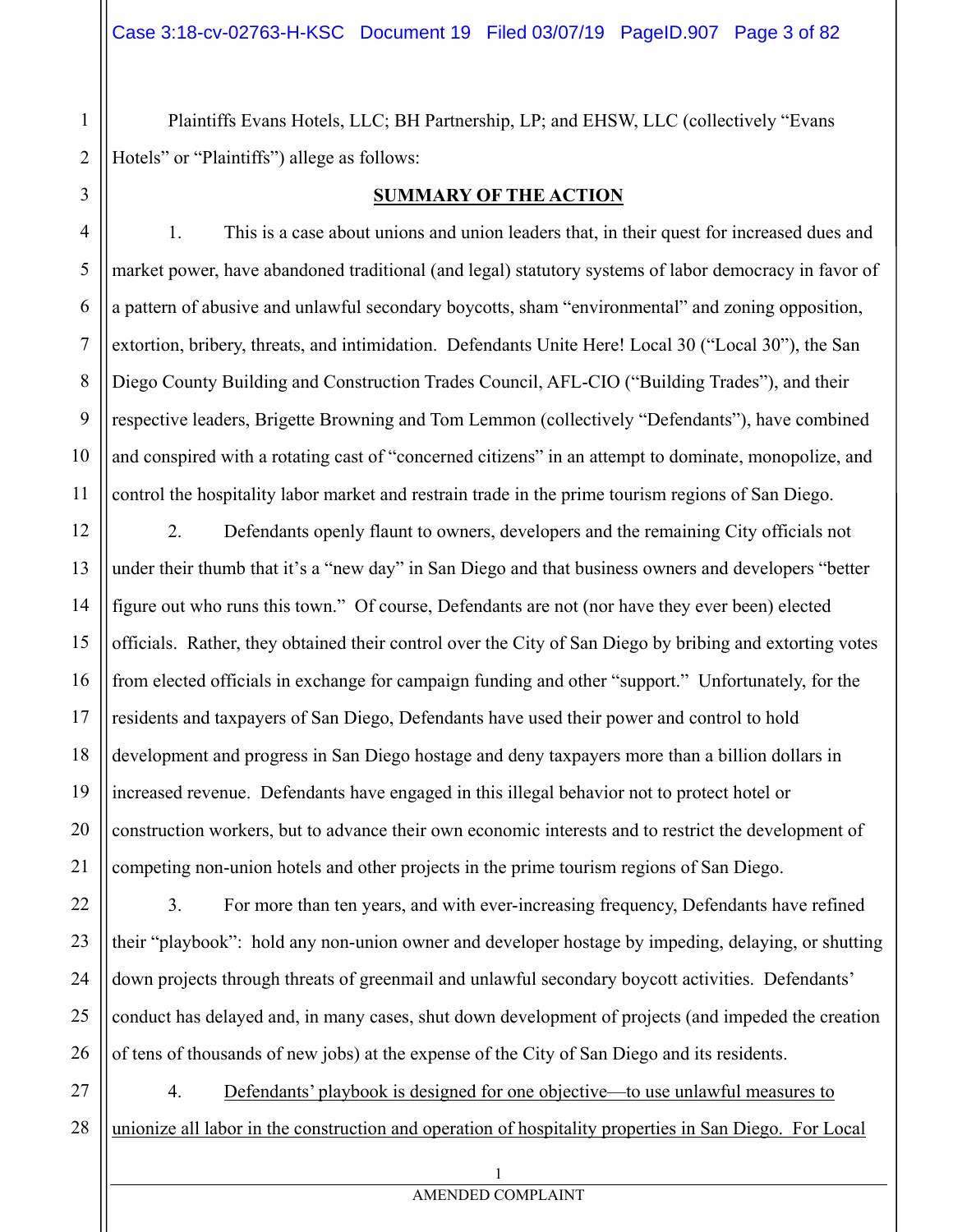## Case 3:18-cv-02763-H-KSC Document 19 Filed 03/07/19 PageID.908 Page 4 of 82

1 2 3 4 5 6 7 8 9 30 and Ms. Browning, this objective is achieved by securing a card check neutrality agreement at nonunion properties. For the Building Trades and Mr. Lemmon, this playbook means ensuring that hospitality developers agree to enter a Project Labor Agreement ("PLA") or use only unionized labor on an upcoming construction project. As Mr. Lemmon said to a developer of a two-billion dollar project, he does not care if the project he is killing would provide thousands of jobs to his members and he does not care if the project is great for San Diego. He "owns five city council members" and although he acknowledges that Defendants' unlawful actions will cost his members jobs today, he and Defendants will pay that price unless the developer agrees to his demands (including a card check neutrality agreement for Defendant Local 30, a union that does not represent his members).

10 14 15 16 5. Defendants' success hinges in part on an alliance formed years ago between Ms. Browning (president of Defendant Local 30) and Mr. Lemmon (business manager of the Building Trades). Ms. Browning and Mr. Lemmon pledge mutual support to one another regardless of whether the project they are targeting would benefit the members of the union they represent, and they both have bragged about their collective control over the San Diego City Council and their ability to kill good projects for the residents of San Diego before they even get docketed by virtue of their ownership over a majority of City Council.

11

12

13

17

18

19

20

21

22

6. Defendants do not voice their opposition to non-union projects via traditional (and lawful) means—*e.g.*, lobbying, petitioning, etc. Rather, Defendants' success hinges on their use of unlawful tactics, including bribery of public officials, to prevent a developer's proposed project from being placed on the appropriate governmental bodies' docket for hearing and approval. Thus, projects are held in limbo—sometimes for a period of years—until the developer is forced to either accede to the unions' demands or abandon the project entirely.

23 24 25 26 27 28 7. The latest target of Defendants' unlawful activity is the redevelopment of the Bahia Resort Hotel. The Bahia Resort Hotel is on Mission Bay Park, land owned by the City. It was the first commercial lessee on Mission Bay, and has operated under long term leases from the City since the 1950s. The City of San Diego receives rent from the Bahia Resort Hotel based upon a percentage of the revenue generated by the property. Any increase in revenue equates to an increase in rent to the City. In the late 1980s, the Evans family submitted a redevelopment plan for the Bahia Resort Hotel in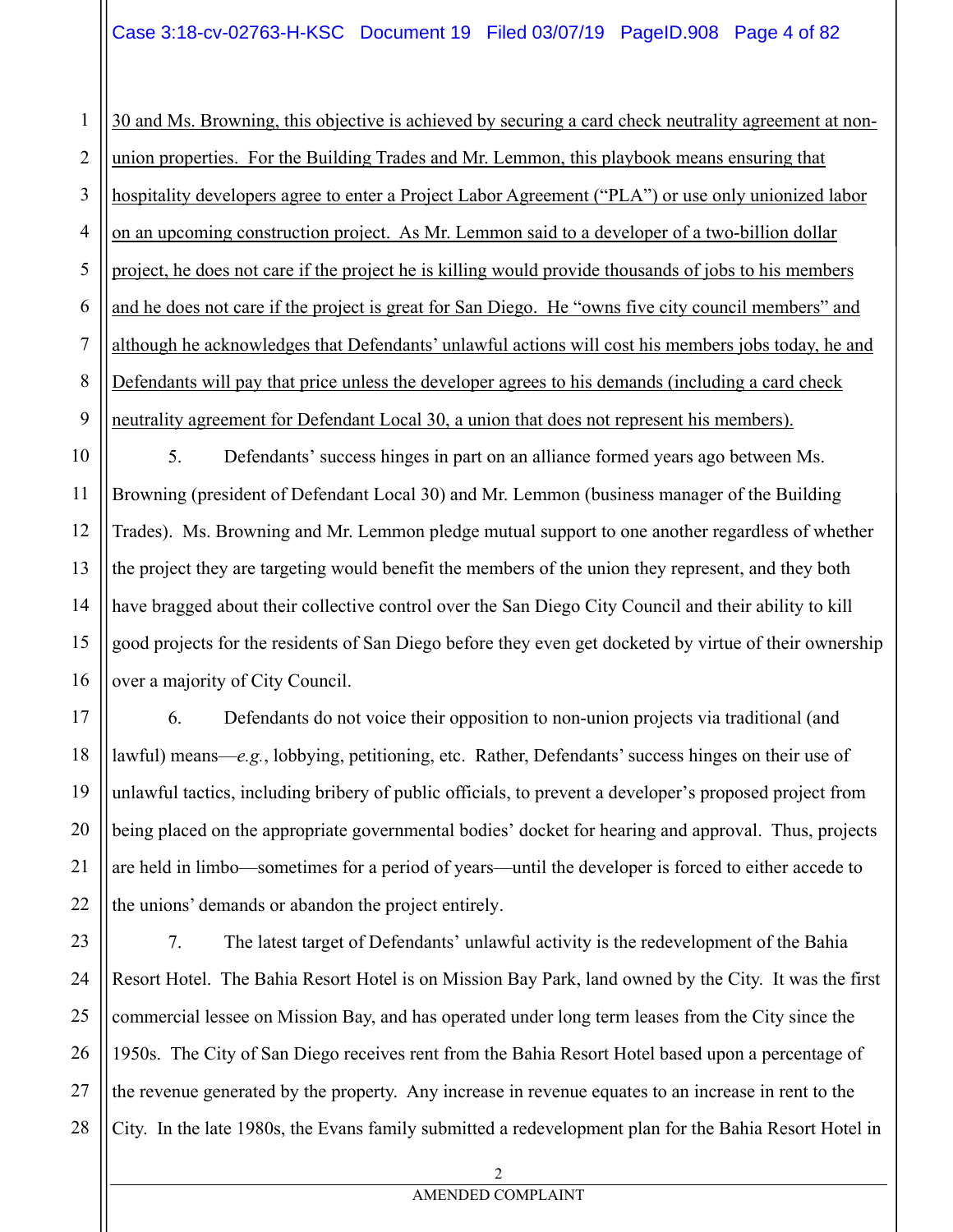Mission Bay, San Diego. The City of San Diego asked the Evans family to put the redevelopment plan on hold, so the City could finish updating its comprehensive land-use plan for the entirety of Mission Bay Park (the Mission Bay Park Master Plan Update, "MBMPU"). In 1994, after years of public input, over one hundred public meetings, and approval by the California Coastal Commission, the MBMPU was adopted by the City of San Diego. The approved land use plan expressly contemplated the new and expanded footprint for the Bahia Hotel. Because the land is leased from the City, a lease amendment from the City is required as part of any significant redevelopment.

8. Evans Hotels is now seeking an amendment to the Bahia lease agreement in order to redevelop the Bahia in accordance with the MBMPU. The redevelopment contemplates not just renovating the existing space but adding hundreds of additional rooms. Defendants have not engaged in negotiations with Evans Hotels regarding the use of organized labor in either the development of the Bahia or its staffing. Instead, Defendants presented sham environmental and zoning challenges to the lease amendment, made threats of extortion and delay, unlawfully targeted Evans Hotels' business partners, and told Plaintiffs point blank that if they did not agree to a PLA and card check neutrality agreement they would use their control over City Council to kill the redevelopment.

9. Defendants' conduct not only violates Section 8(b)(4) of the National Labor Relations Act and Section 303 of the Labor Management Relations Act, but in the aggregate demonstrates a pattern of anti-competitive, coercive, and unlawful conduct that is designed to (and has) stifled development, competition, and commerce in San Diego.

## **THE PARTIES**

10. Evans Hotels was founded by San Diego natives William and Anne Evans in 1953. It operates three hotel properties in and around San Diego: the Bahia Resort Hotel (the first commercial lessee on Mission Bay); the Catamaran Resort Hotel and Spa (on the northwest corner of Mission Bay); and The Lodge at Torrey Pines (an AAA Five Diamond resort located near Torrey Pines State Reserve and Torrey Pines Golf Course).

11. Plaintiff Evans Hotels, LLC is a California limited liability company located at 998 West Mission Bay Drive in San Diego. Evans Hotels, LLC is an employer within the meaning of the National Labor Relations Act ("NLRA"), 29 U.S.C. § 152(s). Evans Hotels, LLC is committed to its

1

2

3

3 AMENDED COMPLAINT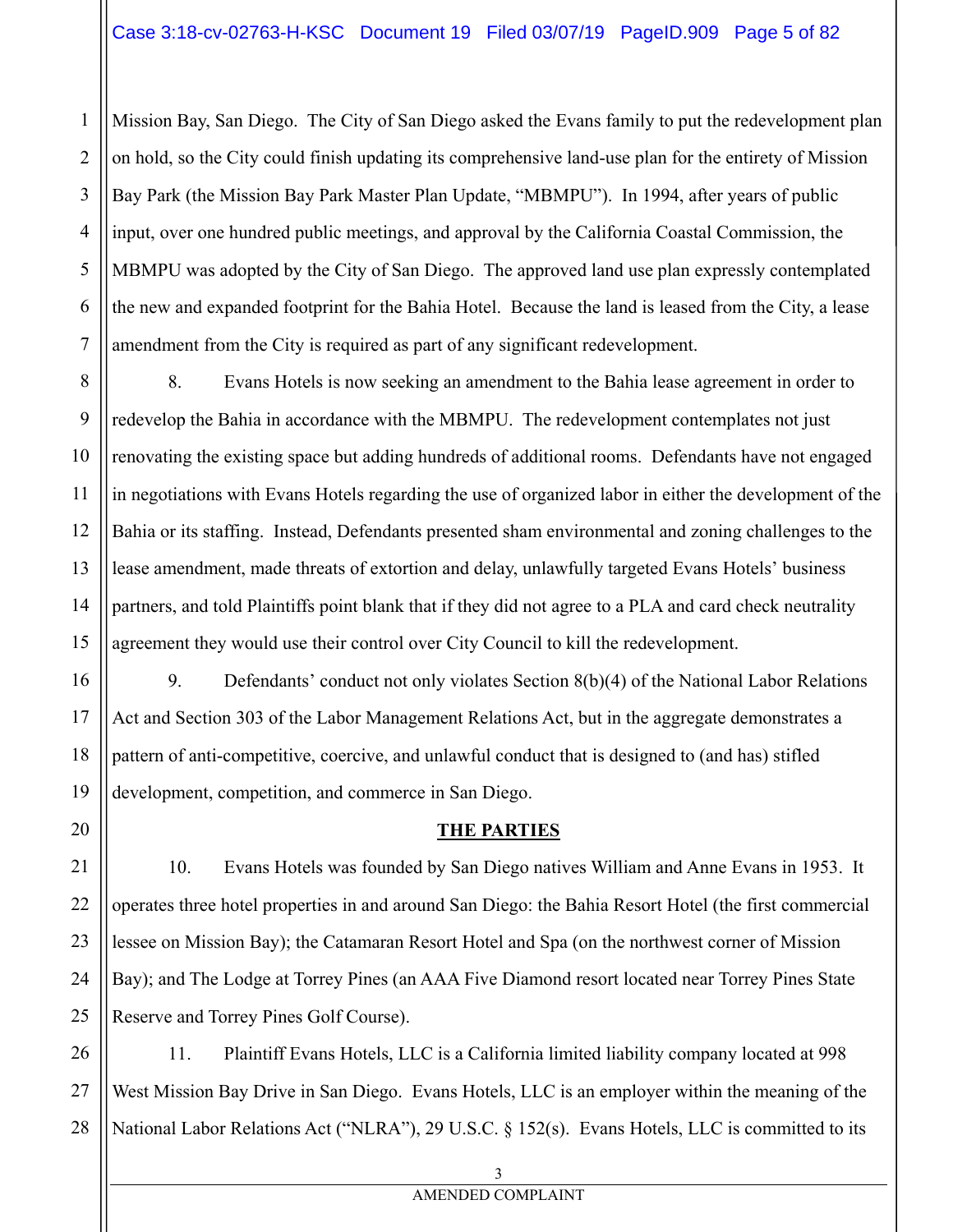# Case 3:18-cv-02763-H-KSC Document 19 Filed 03/07/19 PageID.910 Page 6 of 82

2 3 4 5 6 7 8 9 10 employees. It employs over 1,186 individuals, many of whom have been with the company and its predecessors for more than a decade. Indeed, 8% of Evans Hotels, LLC's employees have over 20 years of service, and the average tenure of all employees with over one year of service is 11 years. Annually, Evans Hotels, LLC pays over \$39 million to its employees and over \$9.5 million in employee benefits. Along with competitive health insurance and a matching 401(k) program, Evans Hotels, LLC offers all of its employees interest-free loans and hosts 35 free on-site health and wellness activities throughout the year. Evans Hotels, LLC is committed to training its employees and promoting based on merit. 45% of Evans Hotels, LLC's managers have received advanced training in leadership development. Evans Hotels, LLC is not engaged primarily in the building and construction industry. Evans Hotels, LLC's employees have never sought to be recognized by Local 30.

12. The Bahia Resort Hotel, which opened in 1953, is located in the heart of Mission Bay on the Bahia Peninsula. The Bahia is a full-service hotel, offering extensive visitor-serving amenities, on-site restaurants and bars, a fitness center, and resort activities. Plaintiff BH Partnership, LP is a California limited partnership located at 998 West Mission Bay Drive in San Diego. BH Partnership, LP owns the Bahia and is a party to the Bahia lease with the City. Members of the Evans family own and control BH Partnership, LP.

18 13. Plaintiff EHSW, LLC is a Delaware limited liability company located at 998 West Mission Bay Drive in San Diego. Members of the Evans family own and control EHSW, LLC.

14. Plaintiffs are informed and believe, and thereon allege, that Defendant Local 30 is an unincorporated association and a labor union. Local 30 is the local affiliate of the national UNITE HERE union (formed when the Union of Needletrades, Industrial and Textiles Employees combined with the Hotel Employees & Restaurant Employees International). Local 30 represents service workers in the San Diego region. Local 30 maintains offices at 2436 Market Street (in San Diego) and at 5256 Mission Road (in San Diego County). Local 30 is a labor organization within the meaning of Section 152(4)-(5) of the NLRA, 29 U.S.C. § 152(4)-(5).

26 27 15. Plaintiffs are informed and believe, and thereon allege, that Defendant Brigette Browning is the president of Local 30 and works in San Diego. Defendant Browning is an individual

28

1

11

12

13

14

15

16

17

19

20

21

22

23

24

25

#### 4 AMENDED COMPLAINT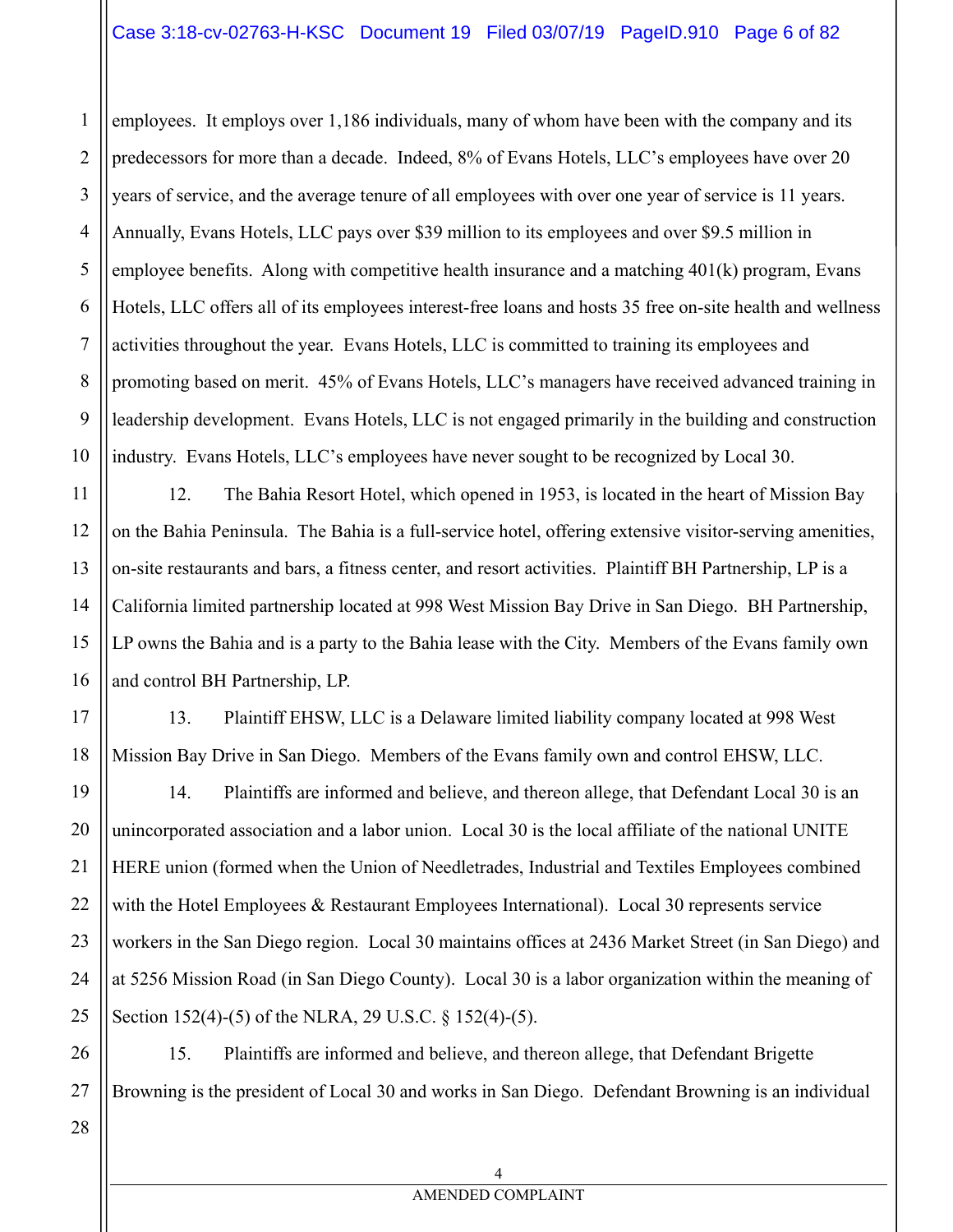capable of holding a beneficial interest in property. On information and belief, Ms. Browning will receive increased salary and/or benefits if the number of union members increases.

16. Plaintiffs are informed and believe, and thereon allege, that Defendant Tom Lemmon is the business manager of Defendant Building Trades, and lives and works in San Diego County. Defendant Lemmon is an individual capable of holding a beneficial interest in property. On information and belief, Mr. Lemmon will receive increased salary and/or benefits if the number of union members increases.

17. Plaintiffs are informed and believe, and thereon allege, that Defendant Building Trades consists of affiliated construction and trade unions in San Diego County. The Building Trades maintains an office at 3737 Camino del Rio South, Suite 202 in San Diego.

18. Unite Here regularly files quarterly lobbyist disclosure reports identifying Ms. Browning as a lobbyist under San Diego's Lobbying Ordinance, San Diego Municipal Code § 27.4001, *et seq.* It does not appear that the Building Trades or Tom Lemmon have filed any lobbyist disclosure forms with the City in the past 10 years. On information and belief, the Building Trades meets the definition of an "organization lobbyist" under Municipal Code § 27.4002 and is subject to the Lobbying Ordinance, including the requirement that it file quarterly disclosure reports disclosing its contacts with the City.

19. Plaintiffs are unaware of the true names or capacities, whether individual, corporate, associate, or otherwise, of Defendants sued herein as DOES 1 through 10, inclusive, and therefore sue these Defendants by such fictitious names. Plaintiffs will seek leave of the Court to amend this pleading to set forth the true names and capacities of said Doe Defendants when the same are ascertained. Plaintiffs are informed and believe, and on that basis allege, that each of the fictitiously named Defendants is responsible in some manner for the occurrences herein alleged, or was acting in concert with, and with the permission, approval, and authorization of, the specifically named Defendants.

### **JURISDICTION AND VENUE**

20. This Court has jurisdiction over the subject matter of Plaintiffs' Amended Complaint under 28 U.S.C. § 1331 and § 1337, because the Amended Complaint arises under federal statutes: the

1

5 AMENDED COMPLAINT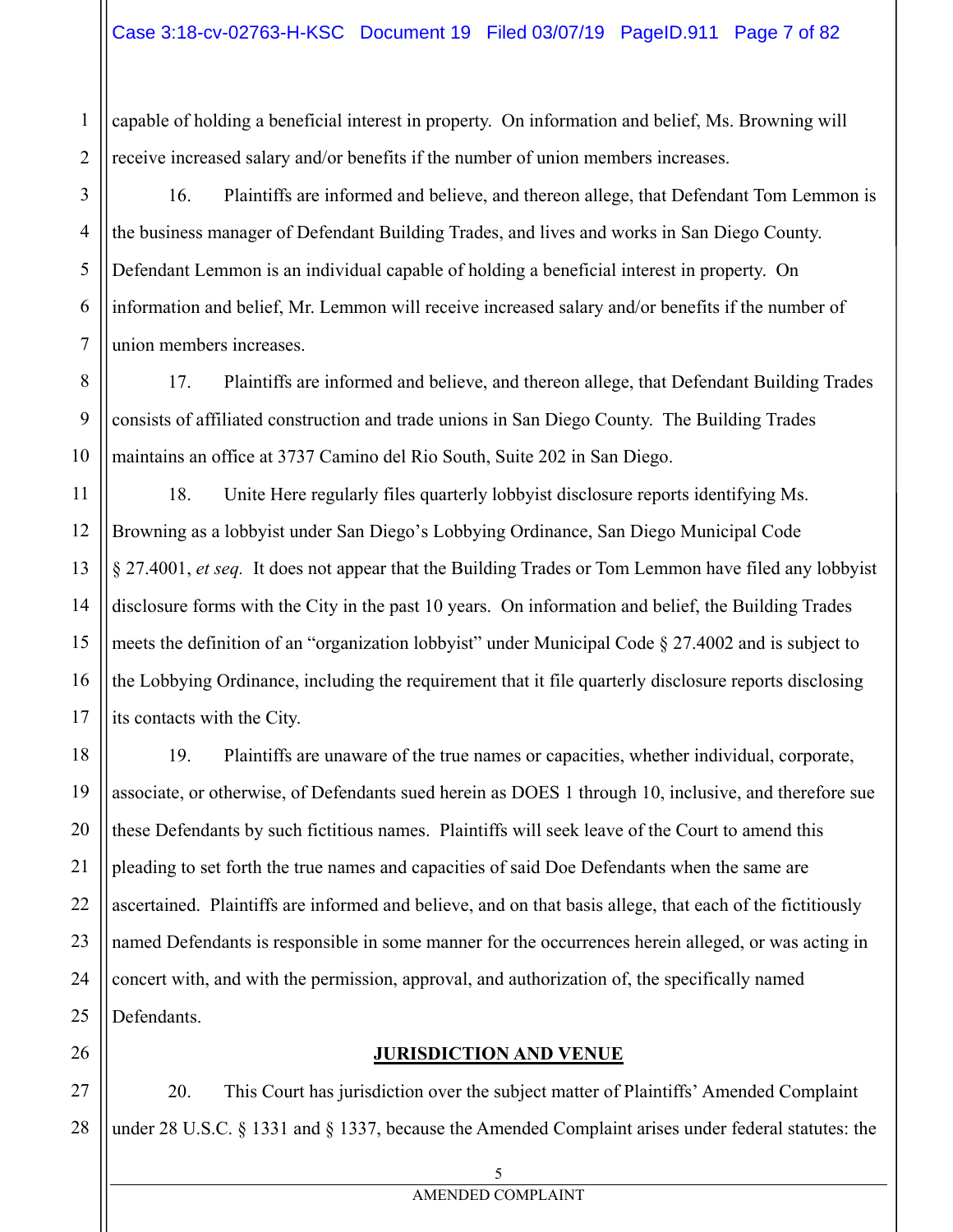NLRA; the Labor Management Relations Act ("LMRA"); the Sherman Act, 15 U.S.C. § 2; the Clayton Act, 15 U.S.C. §§ 15, 26; and the Racketeering Influenced and Corrupt Practices Act ("RICO"), 18 U.S.C. § 1964(a).

21. The conduct alleged in this Amended Complaint occurred in interstate commerce, and has substantially affected and will continue to substantially and directly affect interstate commerce.

6 7 8 9 10 22. The Court has personal jurisdiction over the Defendants and venue is proper in the Southern District of California because: (1) the Defendants reside and/or conduct business in the State of California and at least one of the Defendants resides and/or conducts business in this District; and (2) substantial parts of the events or omissions giving rise to the claims alleged herein occurred in this District.

23. Plaintiffs are informed and believe, and thereon allege, that at all times mentioned herein and unless otherwise alleged, each Defendant was the agent, employee, partner, and/or representative of one or more of the other Defendants, and was acting within the course, scope, and authority of such relationship. Plaintiffs are further informed and believe, and thereon allege, that each of the Defendants herein consented to, ratified, and/or authorized, indeed encouraged, the acts alleged herein as to each of the remaining Defendants.

17

1

2

3

4

5

11

12

13

14

15

16

20

21

22

23

## **DEFENDANTS' UNLAWFUL CONDUCT**

18 19 **Defendants' Goal: Increase Union Dues By Securing a Card Check Neutrality Agreement for Local 30 and a PLA for the Building Trades.** 

Card Check Neutrality Agreements

24. With respect to unionizing employees, the differences between traditional, lawful labor organization and Defendants' playbook cannot be overstated. Traditional, statutory NLRA rules focus on *employees*' wants and demands.

24 25 26 27 28 25. The unionization process generally begins with the union collecting signed authorization cards from 30% of the employees it seeks to represent in collective bargaining. The union then must petition the National Labor Relations Board ("NLRB"), which will determine whether the union made a timely and sufficient showing of employee interest and sought to represent an appropriate bargaining unit. If, following an investigation, discovery, and a hearing during which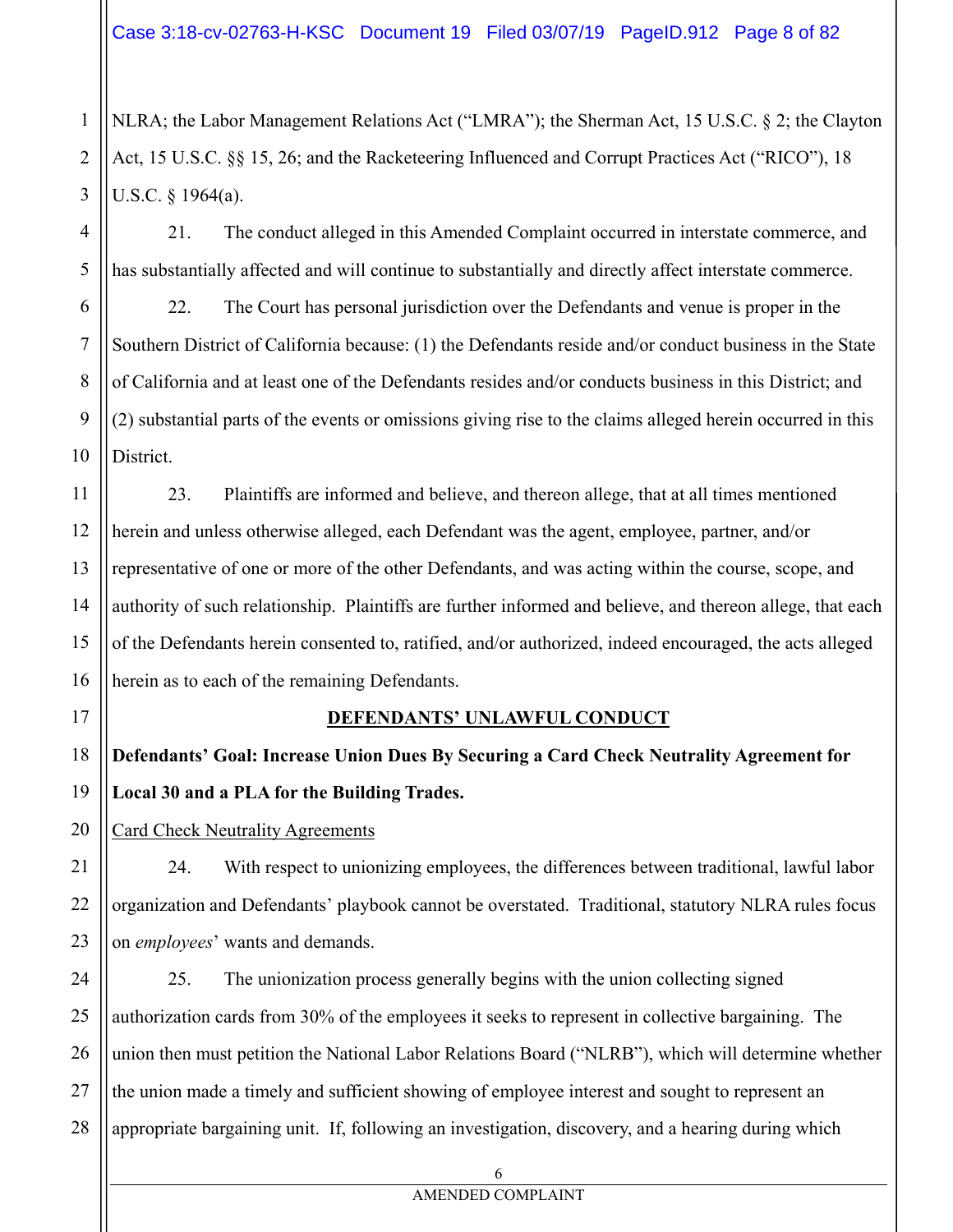### Case 3:18-cv-02763-H-KSC Document 19 Filed 03/07/19 PageID.913 Page 9 of 82

1

2

3

5

6

7

9

11

4 8 10 witness testimony is taken, the NLRB finds it appropriate to schedule an election, a Board-regulated campaign period will follow. During this campaign, both the employer and the union can speak freely and openly with the employees regarding the costs and benefits of unionization. Only *after* an election is scheduled is the employer required to disclose to the union contact information for employees in the bargaining unit. Significantly, the union does not have the right to access and use the hotel owner's facilities during this "campaign" period. Once the campaign period is complete, the NLRB conducts a secret ballot election and the hotel owner has the right to object to the election procedure. Following additional discovery and a hearing, the Board will determine whether to void the election and schedule a new one. The Board will not certify the union as the exclusive representative of the employees until after the union receives the majority of the employees' informed votes in what the Board determines to be a fair election process.

12 13 14 15 16 17 18 19 26. Unionization of employees through the process set forth in the NLRA is far from guaranteed. Many employees do not wish to pay the initiation fees and membership dues associated with union representation. As a result, Defendants have developed an unlawful playbook that allows them to bypass this legal structure that Congress and the NLRB created for employees to express their desires regarding union representation. Instead of unionizing properties by securing employees' voluntary and informed consent, Defendants instead accomplish the same objective by unlawfully extorting hotel owners into signing Defendant Local 30's form card check neutrality agreement (hereinafter referred to as "card check neutrality agreement").

20 21 22 23 24 25 26 27 28 27. A card check neutrality agreement does not include any of the safeguards built into the NLRA to ensure that the decision to unionize is made by the employees and is both voluntary and informed. Instead, a hotel owner pledges to remain "neutral" in Local 30's organizing campaigns conducted in the employer's nonunion facilities and to not communicate with its employees regarding the ramifications of unionization. The employer further agrees that if Local 30 collects signed authorization cards from a majority of employees sought to be unionized, the employer will recognize the union, foregoing its legal right to a Board-conducted secret ballot election. Local 30 has additional rights under the agreement after the union is "recognized." For instance, the card check neutrality agreement requires the owner to furnish Local 30 on a monthly basis with a complete list of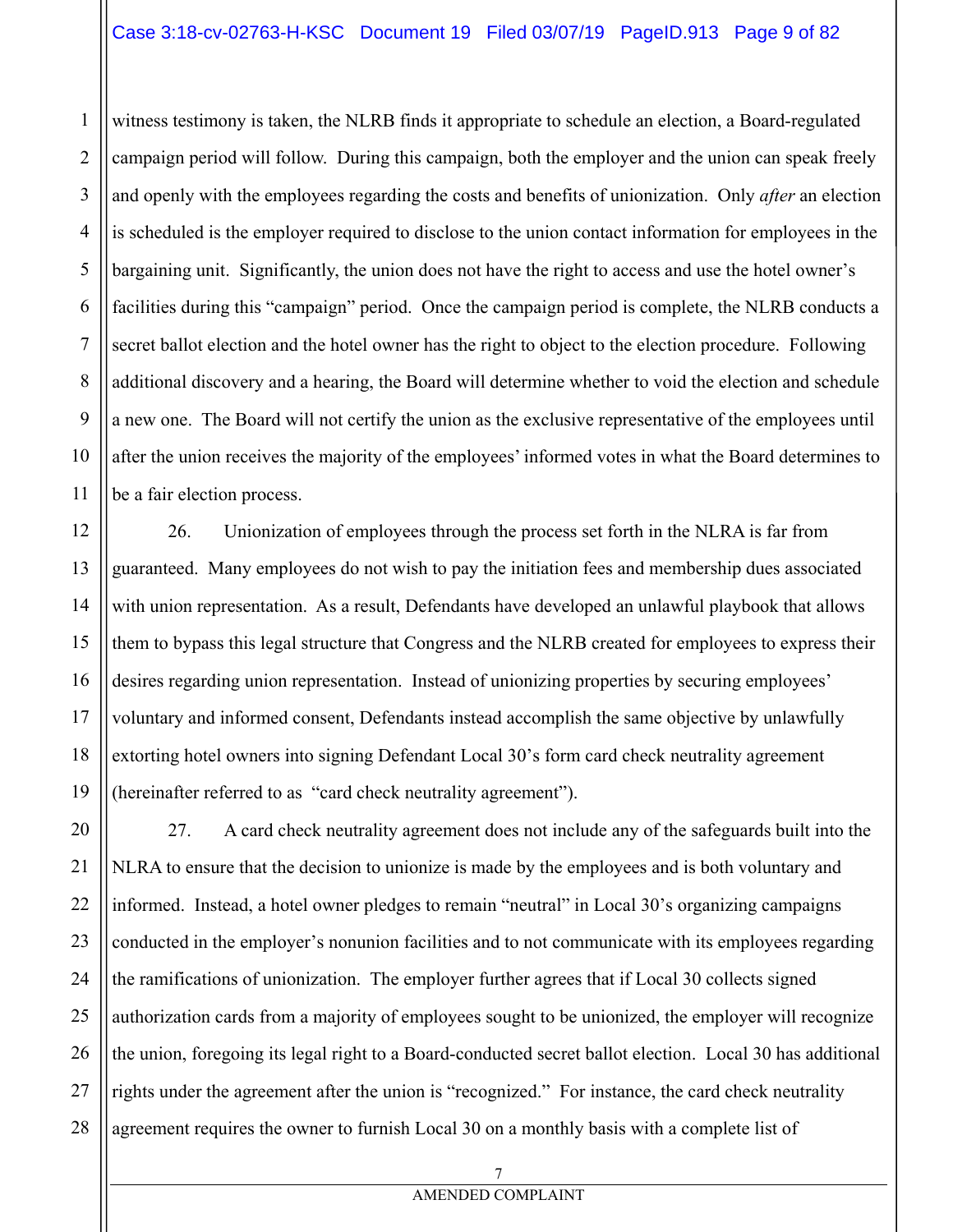## Case 3:18-cv-02763-H-KSC Document 19 Filed 03/07/19 PageID.914 Page 10 of 82

1

2

11

3 4 5 6 7 8 9 10 12 employees, including their job classifications, departments, personal phone numbers, home addresses, and email addresses. The agreement further gives Local 30 the right to "engage in organizing efforts" on the premises. As part of that solicitation, the agreement permits Local 30 to hold "captive audience meetings," in which the employer must require employees to attend union-sponsored speeches on the property during work hours. Finally, the employer waives its right to bargain the terms and conditions of employment to impasse, instead agreeing to submit disputed terms and conditions to arbitration. This is called an "interest arbitration." The interest arbitrator alone then determines the terms and conditions of employment, including wages, benefits, and union dues, for the members. The agreement requires the interest arbitrator to examine the terms and conditions of employment in effect in the market by looking at comparable unionized hotels within a specific radius of the employer's hotel. In exchange for compliance with its agreement, Local 30 agrees not to strike, picket or boycott the hotel.

13 14 15 16 17 18 19 20 21 22 28. Therefore, by its very nature, a card check neutrality agreement dramatically restricts the employer's First Amendment rights, as it infringes upon an employer's free speech right to communicate views to its employees. Regardless of how the employer feels, what relevant information the employer holds, or how long the employee has worked for the employer in a nonunionized environment, the employer is absolutely prohibited from speaking with its employees about the ramifications of joining the union other than to say it "welcomes the union." The result of this sham employer "welcome" is that the employees are forced to choose for or against unionization without hearing from the employer regarding the costs and consequences of joining a union. The employer is not even permitted to advise its employees that a card check neutrality agreement is in place.

23 24 25 26 27 28 29. There are costs and consequences of unionization that employees may want to consider so as to make an informed decision. For instance, Evans Hotels' employees would not be able to consider that employee contributions to the Evans Hotels' 401(k) plan vest immediately and employer contributions vest in 25% increments over the course of five years. If an employee decides to leave Evans Hotels at any time, that employee keeps his or her vested account balance and may leave it in the Evans Hotels' 401(k) plan, directly roll it over into another qualified plan, or withdraw the account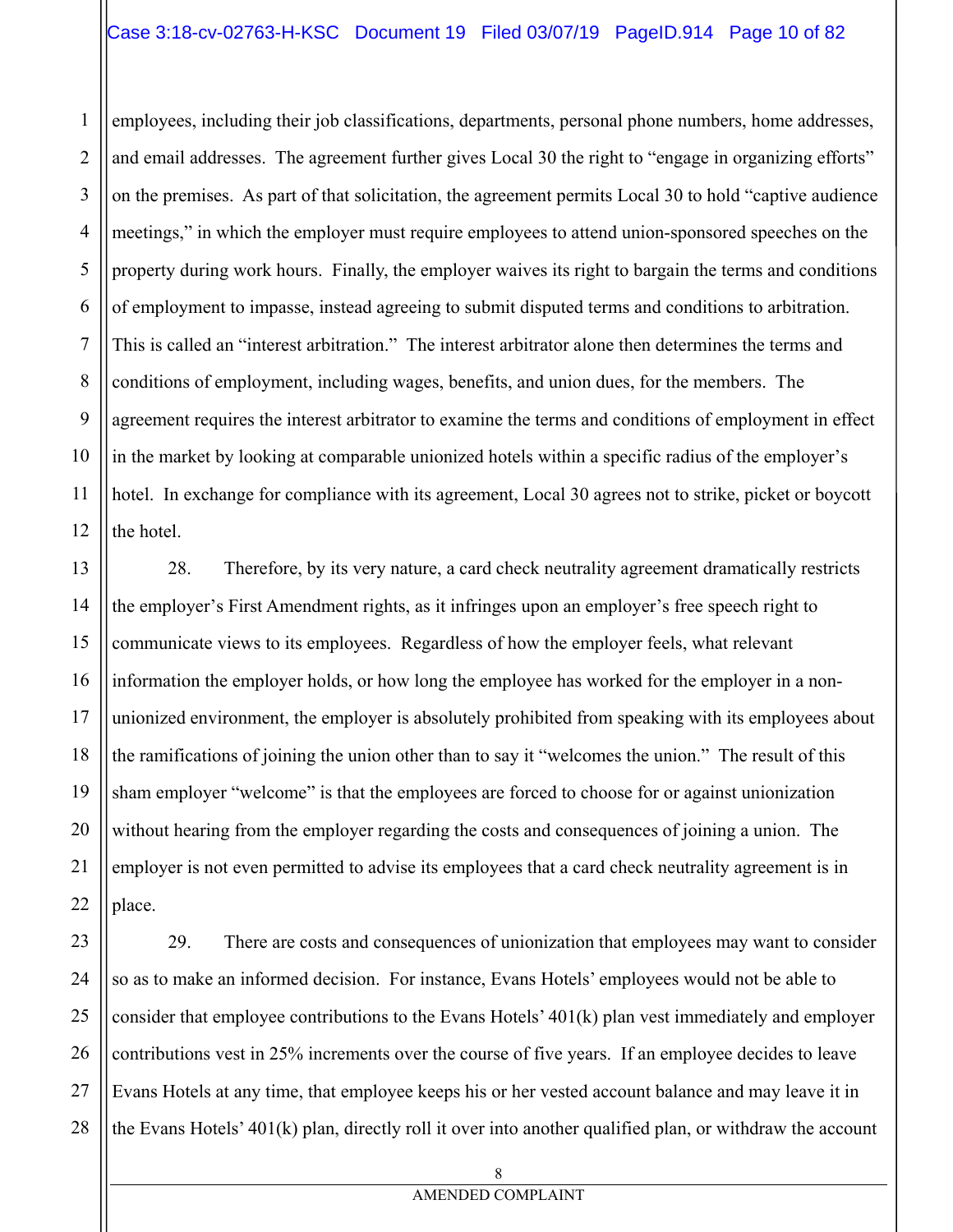balance (subject to taxes and penalties for early distribution), regardless of where he or she decides to work, or what he or she decides to do. By contrast, the union's pension plan's benefits are generally not portable and are contingent on the employee working the required number of years at a union hotel that contributes to the pension plan. If that same employee leaves a contributing union hotel without a full five years of vesting service to work at a non-union property, the employee loses all his or her accrued benefits—even though these benefits were earned through contributions that came out of the employee's wage and benefits package.

30. Other practical consequences of unionization that employees are not presented with during the card check process include union security agreements and union dues deduction authorization. Union security agreements require each employee to either become a member of Local 30 or pay an upfront fee to Local 30 to cover Local 30's collective bargaining costs. If the employee fails to either agree to join Local 30 or pay the upfront fee, the employer has no choice but to terminate the employee. Once the employees joins the union, Local 30 requires employers to deduct union dues from the employees' compensation and remit the monies directly to Local 30. Upon information and belief, all union collective bargaining agreements governing workers at San Diego area hotels include union security agreements and union dues deduction authorization.

31. Although Defendants may use lawful, traditional organizing tactics to pressure hotel owners and developers into signing a card check neutrality agreement, actions designed to extort such agreements violate the First Amendment.

32. For obvious reasons, Defendants prefer a process where they retain exclusive control over the information presented to employees and where the employer is forced to stay silent as to the consequences of unionization. Defendants do not want to invest the time, effort, and money to allow employees to make an informed choice and face the risk of recovering nothing in the way of union initiation fees and monthly dues. Rather than seeking employees' support, they pursue hotel owners and developers' surrender. Defendants employ unlawful means in an effort to circumvent lawful organizing tactics and employees' rights to information, voting, and consent by seeking involuntary card check neutrality agreements.

1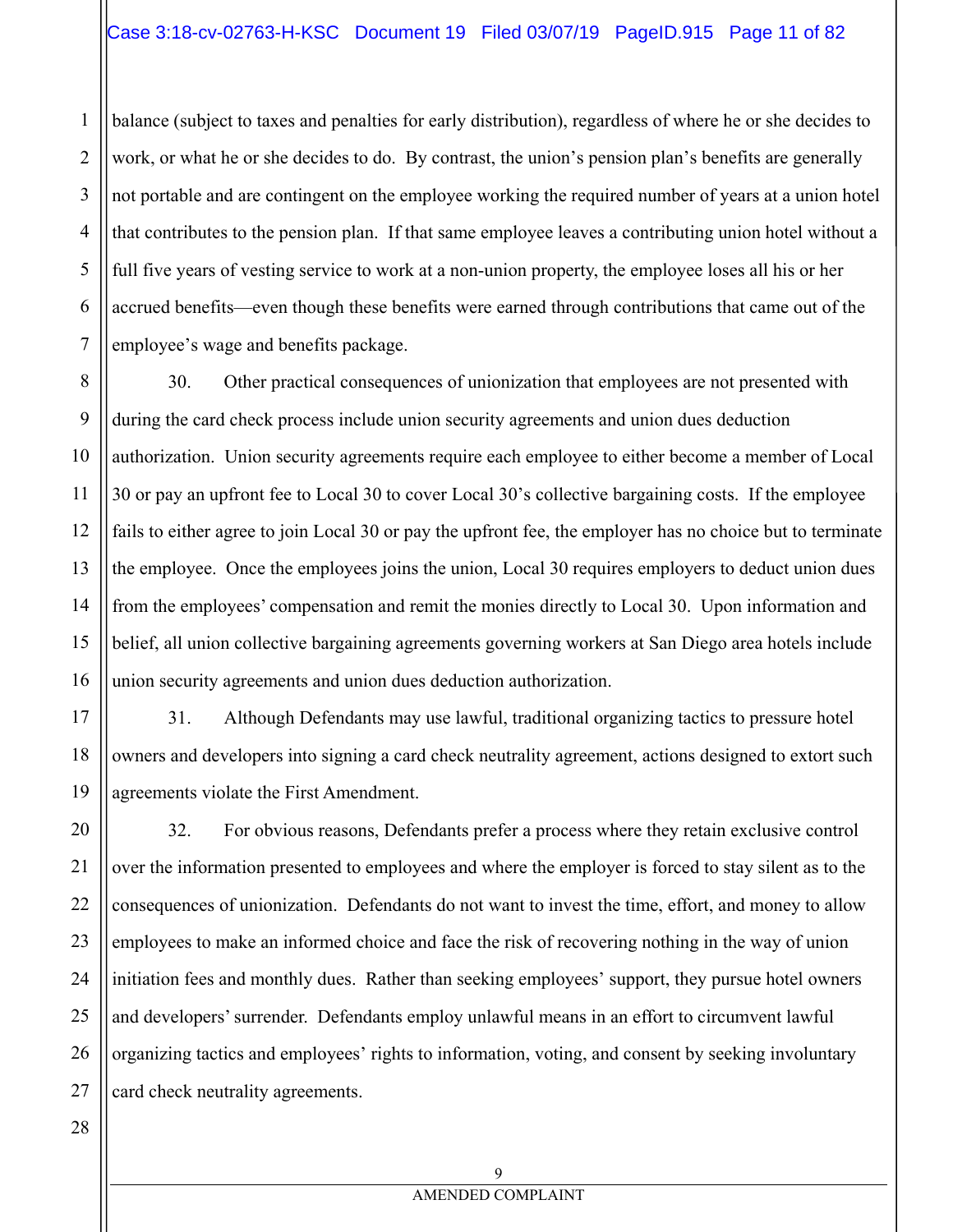3 4 7 8 9 33. As Ms. Browning has recognized, if she were forced to try to organize hotel workers the traditional way, she "wouldn't get an agreement." Indeed, that is why historically many of the hotels in San Diego were non-union. Ms. Browning knows that with a card check neutrality agreement, there is no vote by the employees as to whether to join the union, much less a secret ballot. Instead, the union simply collects cards from the employees. It is very rare that a "card check vote" under this process results in a "no" for unionization. While there is a question as to whether employees benefit from unionization, there is no question as to the direct and immediate financial benefit to Defendants Browning and Local 30 in the form of increased union dues, initiation fees, and employer payments into union pension and health plans.

10 11 12 13 14 15 16 34. In fact, Local 30 receives a substantial portion of its income in the form of dues from its members. On average, a member pays the union \$400 a year in dues. Local 30 also imposes a onetime "initiation fee"—ranging from \$60-\$124—for each new member. Thus, an increase in duespaying members causes an immediate increase in income to Local 30 and ongoing increases over time. On information and belief, those union dues and fees both fund the Defendants' playbook, and benefit Defendant Ms. Browning personally in both salary and stature.<sup>1</sup> Local 30 received 99.6% of its \$3,494,626 income from dues and dues related fees alone.

17 18 19 20 35. Not surprisingly, employers are generally not inclined to agree to a card check neutrality agreement—a process that denies them their First Amendment right to oppose unionization and communicate with their employees. As a result, Defendants are willing to use unlawful means to force hotel owners to agree to a card check neutrality agreement against their will.

Project Labor Agreements

36. Similarly, in the construction context, most developers do not voluntarily agree to a PLA, which restricts the general contractor from allowing non-union subcontractors to bid on or perform construction work on the project. Plaintiffs are not engaged primarily in the building and construction industry. Nor do they employ employees engaged in the building and construction industry.

27

 $\overline{\phantom{0}}$ 

28

21

22

23

24

25

26

1

2

5

6

<sup>1</sup> Brigette Browning was compensated a total of \$117,227 from her vice president role at UNITE HERE, and president role at UNITE HERE Local 30 in 2017.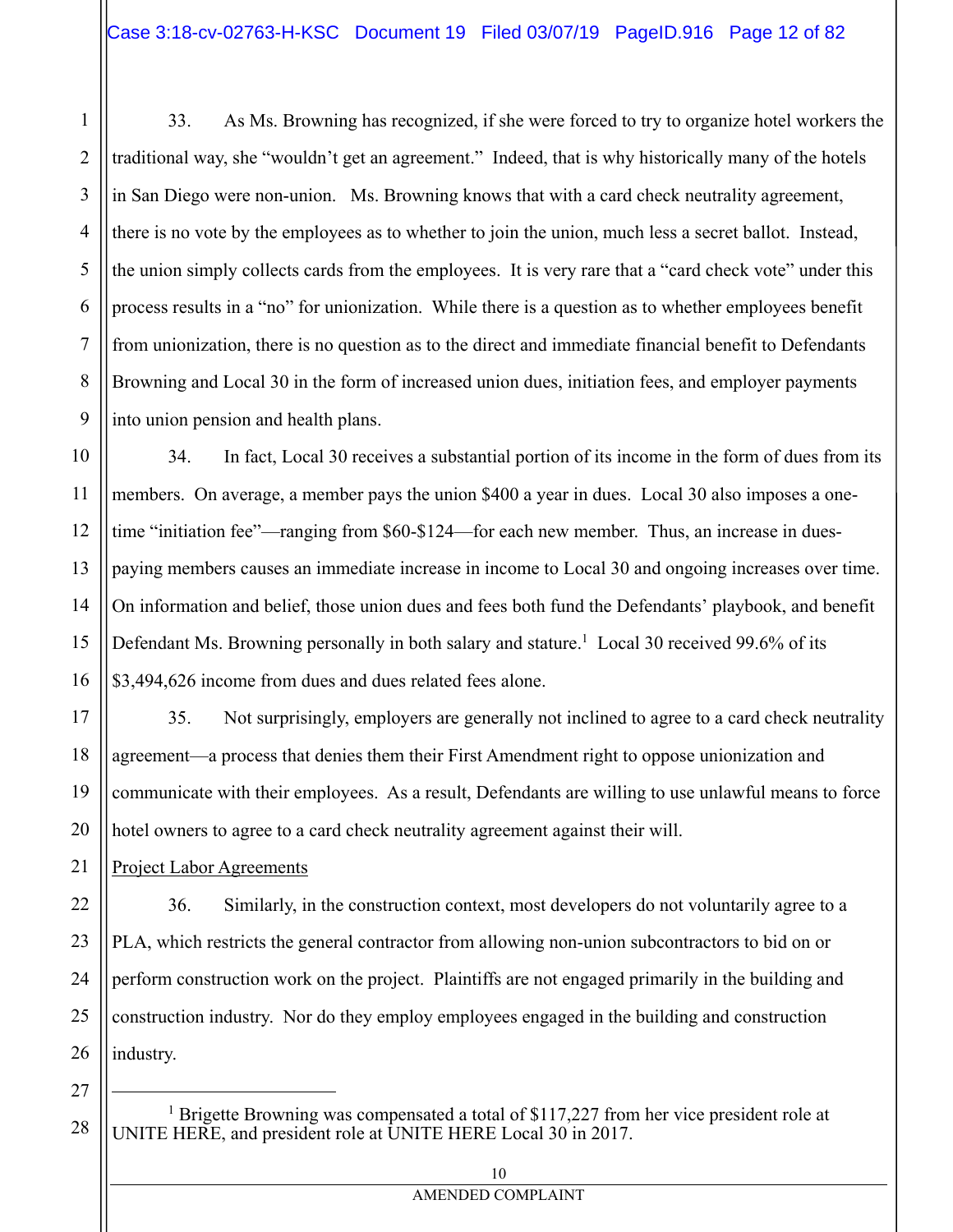37. Under a PLA, the developer agrees before beginning a project that it will work only with a unionized general contractor and that it will require that general contractor to subcontract work exclusively to unionized persons or entities regardless of cost, skill, experience or other factors such as the size of the company bidding the work and/or whether it is a minority owned business. Although it is not uncommon for developers to contract out work to unionized labor without a PLA in place, it is impossible to contract work to any of the thousands of non-unionized workers once a PLA is in place. Thus, by its nature, a PLA is designed to eliminate competition from non-union workers and preclude developers from being able to enter into contracts free of restriction.

9 10 11 12 13 14 15 16 17 18 19 20 38. Due to its restrictive nature, a PLA dramatically increases the costs of construction on real estate development projects. A PLA reduces the number of qualified bidders on a construction project to a small portion of the work force, which in turn weakens a developer's bargaining power. Moreover, in most cases the employees working the project are required to join underfunded union-run multi-employer pension plan. Employers of union represented employees who join these union-run multi-employer plans incur the financial liability for the underfunding. That liability alone can exceed the value of the project and remain a burden on the employer long after construction is completed. Once the developer agrees to a PLA, it loses the right to contract with persons or entities based on skill, cost, or other intangibles such as a diversified workforce. Instead, all work, no matter how competitive or uncompetitive the bid may be, must be directed to unionized labor. It is for this reason that in many cases, the short-term and long-term costs associated with a PLA can make a once viable project financially unfeasible.

21 22 23 24 25 26 39. Because Defendants cannot present a business case as to why Plaintiffs should accede to their demands for a card check neutrality agreement or a PLA, they have resorted to unlawful means to force Plaintiffs and other hotel owners and developers to sign their rights away involuntarily. If Defendants had faith in their ability to reach their goals through traditional means of organizing labor—i.e., picketing, boycotting, lobbying, and/or negotiating for a voluntary labor agreement—they would not need to resort to unlawful acts, including extortion, bribery, and secondary pressure.

27 28 40. This repeated "playbook" harms not only the owners and developers of the projects, but also the residents of San Diego. New projects and redevelopment efforts translate into more jobs,

1

2

3

4

5

6

7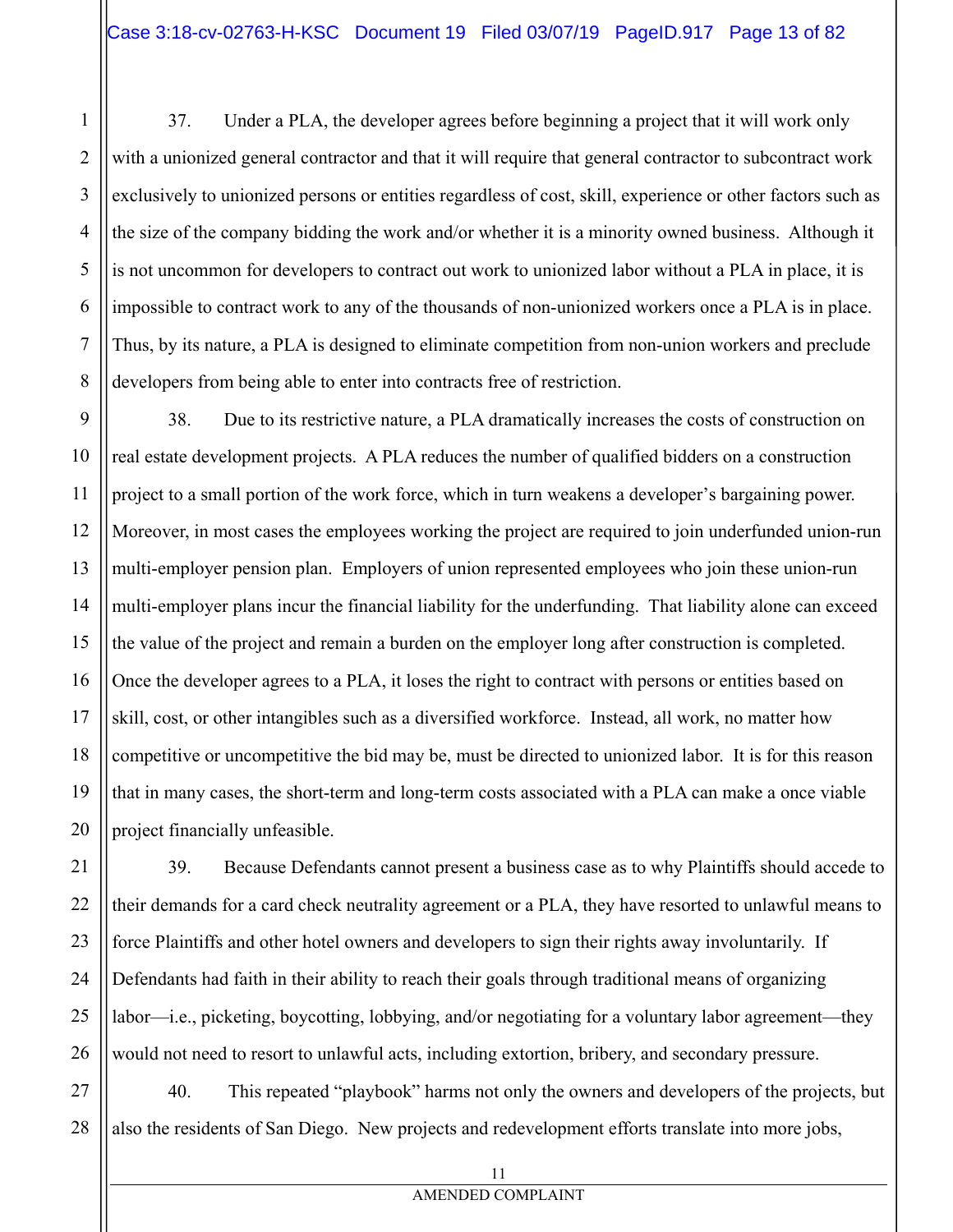2 3 4 increased tourism (which translates into higher transient occupancy tax revenue) and healthy competition. Likewise, having union and non-union properties (as determined by legal and fair union voting practices) allows for competition in the hospitality and construction industries and choices for workers.

#### **Part 1 of Defendants' Playbook: Attack the Non-Union Project on Environmental Grounds**

41. For each target, Defendants delay, oppose and, if necessary, eliminate the project by painting it as environmentally harmful. Initially, they send letters to public officials to express purported concern that a new development plan does not align with governing environmental regulations and zoning requirements. They also request documents from governmental agencies, namely all environmental materials applicable to the development. Next, they combine forces with environmental groups to draw public attention to the purported environmental issues, feigned environmental concerns, and sham zoning issues by creating websites dedicated solely to opposing the project and/or posting on social media.

14 15 16 17 18 19 20 21 22 23 24 42. While expressing opposition to a project is lawful, Defendants aggressively initiate this sham opposition—which they have openly referred to as "greenmail"—with every non-union project presented to City Council, the Coastal Commission, or the Port, regardless of size, merit, or consequence to the residents of San Diego. Defendants pursue these frivolous challenges to the development at every level (*e.g.*, local planning committees, City Council, then the California Coastal Commission, and finally by initiating litigation either directly or indirectly under state statutes such as the California Environmental Quality Act ("CEQA")). This sham opposition or greenmail results in a huge expenditure of resources not just for owners/developers, who are required to respond to hundreds or thousands of pages of drummed up environmental comments and prepare environmental assessments that would not otherwise be required, but also for the residents of San Diego, and the judicial system that is forced to expend precious resources on these proceedings.

25 26 27 43. These actions also delay development for years, causing owners/developers to lose financial backing, to incur costs associated with holding undeveloped land for an extended time, and to incur escalating construction costs. This environmental and zoning opposition bottlenecks the

28

1

5

6

7

8

9

10

11

12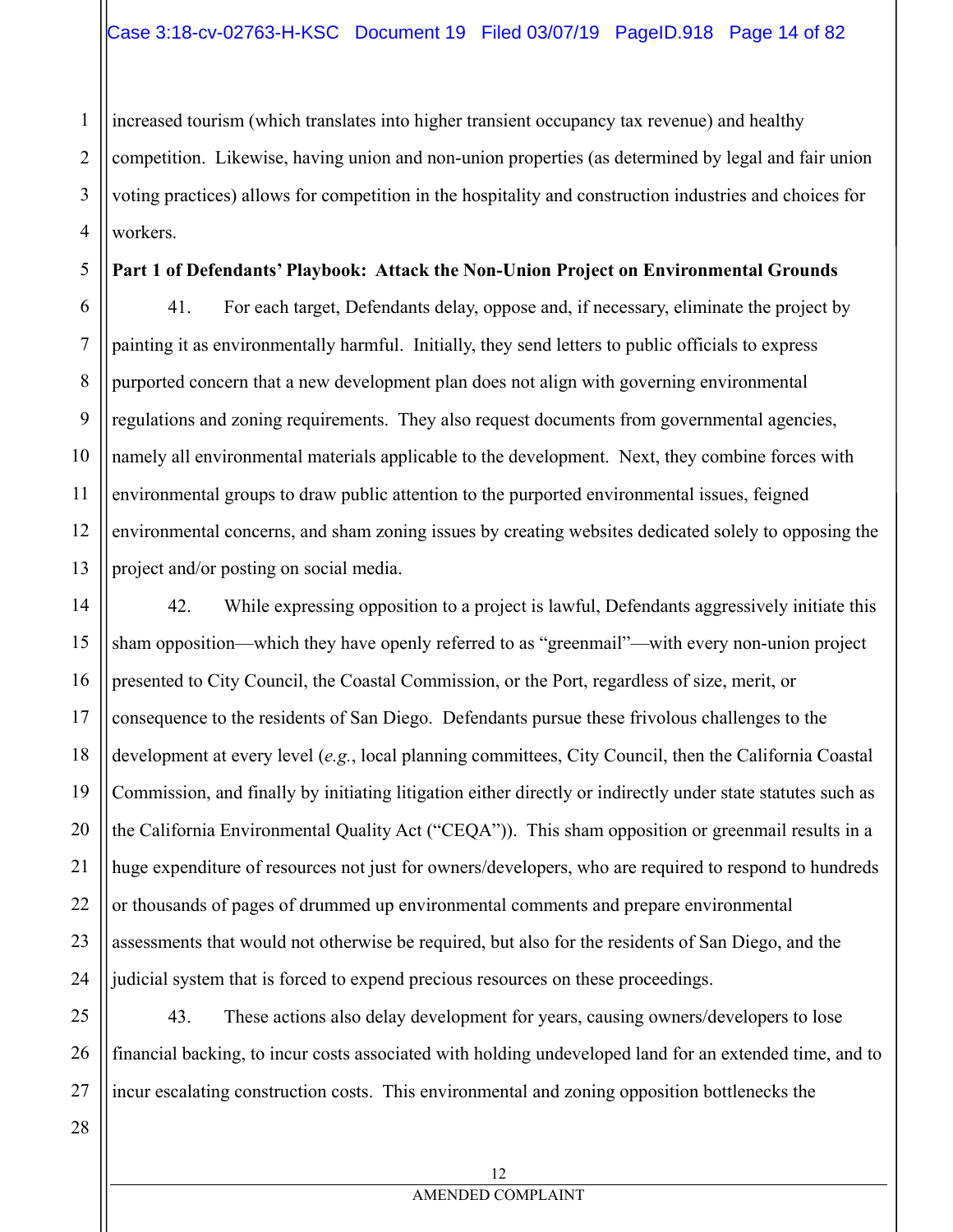1 2 development cycle, resulting in limited development, less competition, less commerce, lower transient occupant tax ("TOT") revenue, and lost rent revenue.

## **Part 2 of Defendants' Playbook: Threaten Third Parties and Public Officials**

44. While pursuing the frivolous environmental and zoning challenges, Defendants use additional unlawful tactics, such as threatening third parties who have a business relationship with the owner or developer and/or threatening elected public officials who have the authority to decide whether the project in question can move forward.

8 9 10 11 12 13 45. In terms of the former, Defendants target neutral third parties who do business with the non-union owner/developer, and use the threat of disruption to that third party/non-union developer's business relationship as leverage to force the developer to accede to Defendants' demands. Again, Defendants are not seeking to unionize that third party, but rather to pressure that third party to either discontinue its relationship with the owner/developer that Defendants want to organize or continue to be subject to threats, intimidation, and opposition from the union.

46. In terms of the latter, Defendants have explicitly told owners and current sitting Councilmembers that it is "a new day" in San Diego and that Defendants (not City Council) "run this town." Defendants have seized control over City Council and other elected public officials by offering union money and support as a quid pro quo for voting against or delaying a particular project, regardless of whether it is in the best interest of the residents of San Diego. Both Mr. Lemmon and Ms. Browning brag about their "ownership" and control over City Council and have used their ability to unilaterally block projects from being docketed for a vote and/or approved by the City Council to extort agreement for card check neutrality agreements and PLAs.

47. Defendants are aware that surreptitiously lining up City Council votes prior to a public hearing violates California law. Upon information and belief, a majority of City Councilmembers communicate to Defendants behind closed doors long before the public hearing takes place that they will block a project from going forward unless and until there is a labor agreement in place.<sup>2</sup> As a result, the "public hearing" is nothing more than a pre-scripted proceeding in which the

27

 $\overline{\phantom{0}}$ 

28

3

4

5

6

7

14

15

16

17

18

19

20

21

22

23

24

25

<sup>&</sup>lt;sup>2</sup> With respect to Mr. Lemmon, the only plausible way that he could "own<sup>[]</sup> five city councilmembers" is through meetings held in private, as he did not file a lobbying disclosure form.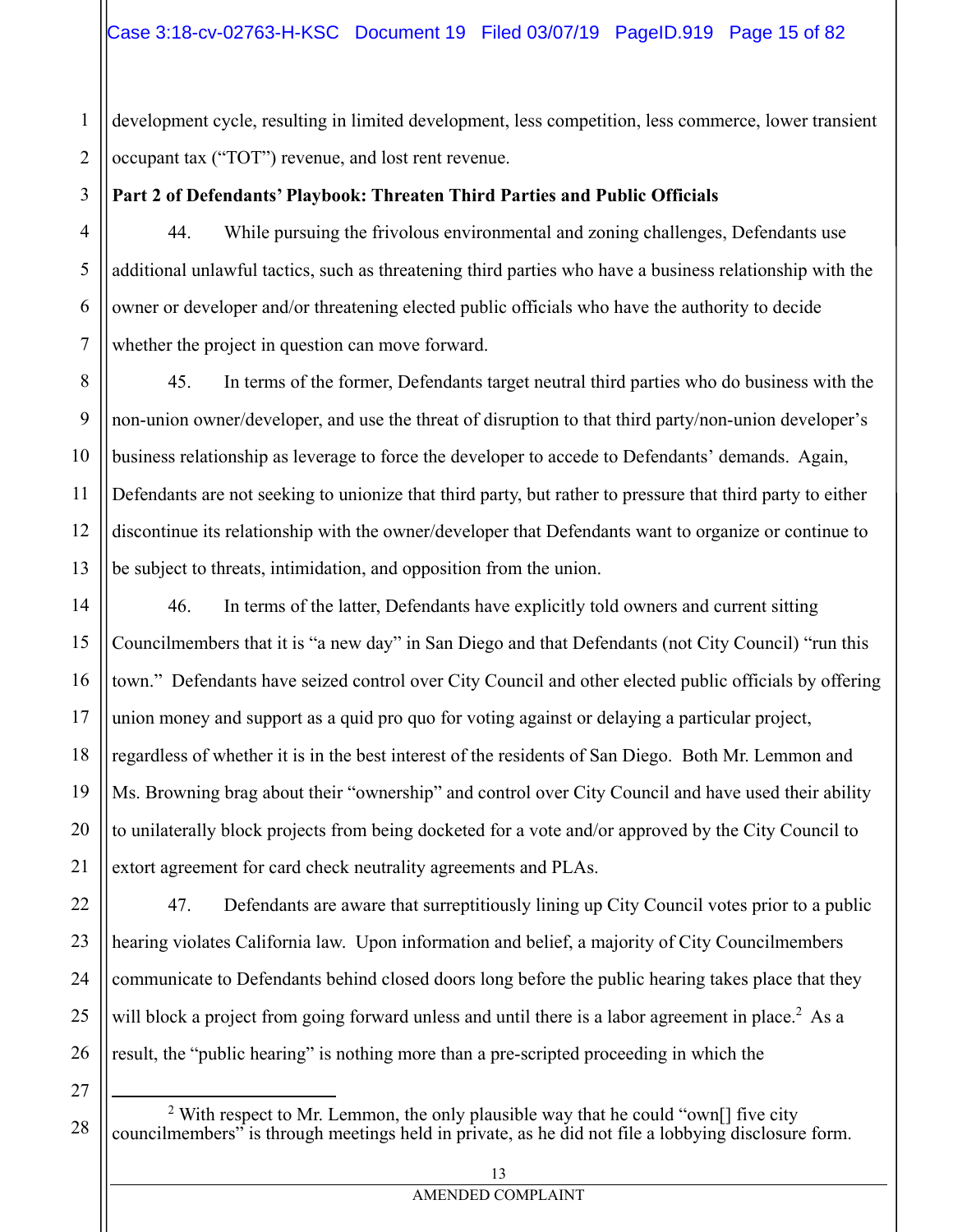owner/developer and public have no real ability to influence the outcome. Indeed, Defendants' control over these proceedings is so blatant that City Councilmembers often read information from scripts prepared for them by Defendants in advance of the hearing.

**The Playbook in Action** 

48. Defendants' playbook is common knowledge among owners, developers, local government in San Diego, and state government officials. Defendants have followed this playbook of unlawfully interfering with and obstructing non-union projects to attain control of any new or redeveloped hotels in the prime tourism areas in San Diego: Mission Bay, Downtown, and Mission Valley. Defendants target each non-union project not simply to unionize each individual project, but to send broader messages to hotel developers and owners in San Diego: Local 30 and the Building Trades—led by Ms. Browning and Mr. Lemmon—are the gatekeepers for any hospitality development in the prime tourism areas of the City. And the message they send is clear: no new development in the hospitality industry can move forward without agreeing to a PLA with the Building Trades and a card check neutrality agreement with Local 30.

49. Ms. Browning's and Mr. Lemmon's alliance maximizes their power and control over City officials. Ironically, this power and control is oftentimes used to the detriment of their respective members. For instance, Mr. Lemmon will threaten developers that he will block their projects from going forward *even with a signed PLA in place* unless and until the developer also agrees to execute a card check neutrality agreement. On one occasion, Mr. Lemmon revoked his express agreement to support a project with a PLA in place with the Building Trades for the stated reason that he would have to "go with Brigette" and block the project from consideration by the City Council, unless and until the developer agreed to card check neutrality agreement. Mr. Lemmon's decision to renege on his agreement, and more than likely cost the members of the Building Trades thousands of jobs, speaks volumes as to the fact that the conduct at issue is about market control and domination, and not lawful organization.

28 50. Over the last ten years, Defendants have used this playbook to cause development of non-union projects in the market to grind to a halt, at times for years, and/or to cease entirely. Some of the more recent victims of Defendants' misconduct include the Ritz-Carlton/Cisterra development at

1

2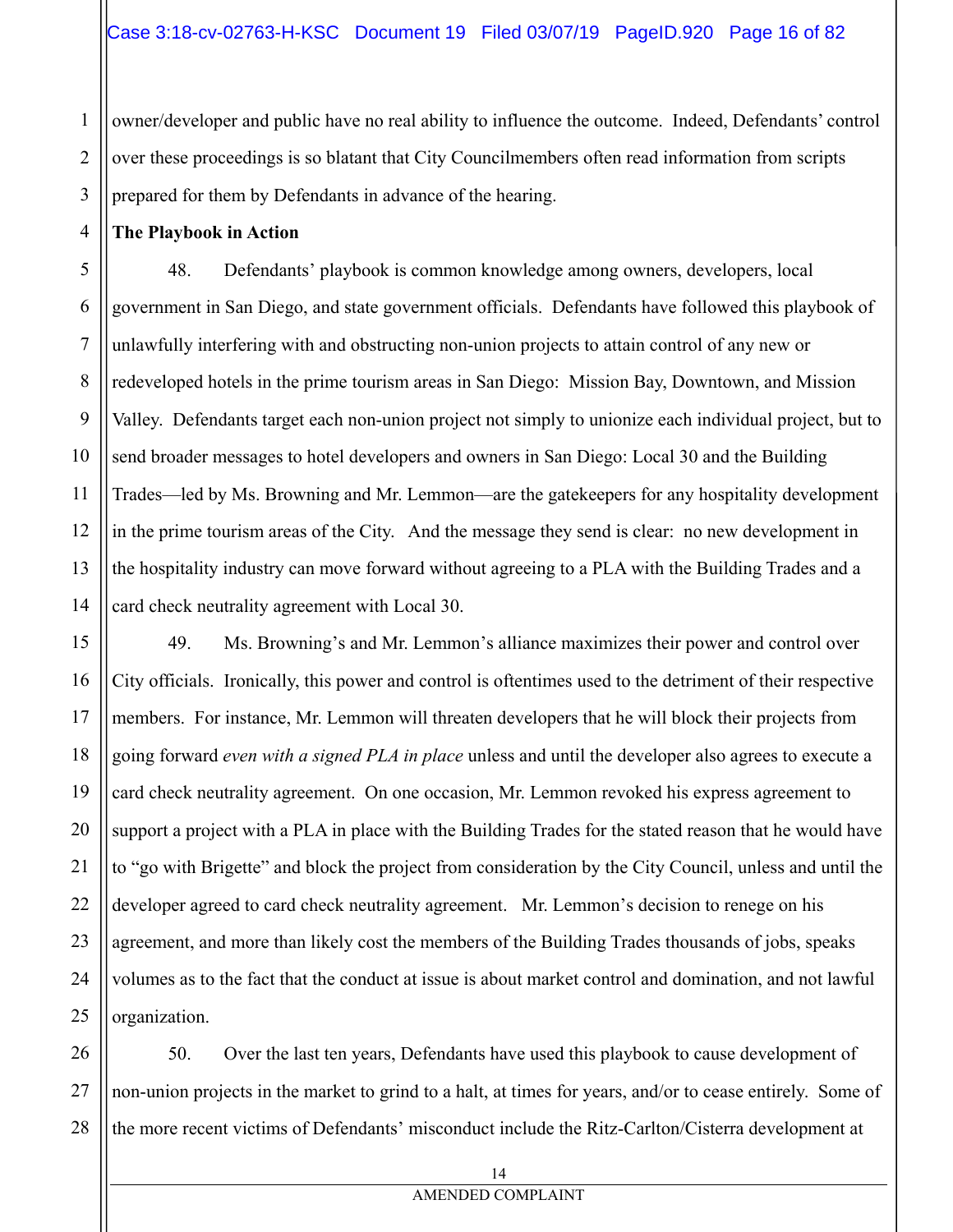1 2 3 4 5 6 7 7th and Market Streets in Downtown San Diego (delay of over three years despite developer signing a PLA with the Building Trades); the Town and Country Hotel and Convention Center in Mission Valley (delay of one and a half years prior to entering into card check neutrality agreement); the Sunroad Resort Marina located on Harbor Island (delay of over five years before card check neutrality agreement signed, and hotel project still not constructed); the Convention Center; the Lane Field development (including the InterContinental and SpringHill Suites & Residence Inn) (delay of over one year); and the Hotel Del Coronado (delay of approximately eighteen months).

## **The Playbook Illustrated:**

8

9

17

21

22

23

24

25

26

27

28

San Diego Convention Center Expansion, Phase 3

10 11 12 13 14 15 16 51. A publicized example of Defendants' playbook in action can be seen in Phase 3 of the San Diego Convention Center Expansion. In 2009, the City of San Diego began planning an expansion of its downtown Convention Center. Because the City owns the Convention Center and its expansion involved a matter of significant public interest, many of the details of the unions' actions were reported in local media. Thus, although that development did not directly involve a hotel, Defendants' actions during the Convention Center expansion follow the same playbook that has been directed at Plaintiffs and other owners/developers.

18 19 20 52. At the time the City began planning the Convention Center expansion, Local 30 already had a contract with the Convention Center. However, it was up for negotiation and Defendants wanted to make sure there was a PLA in place for the expansion effort. Defendants therefore engaged in the following acts:

> Mr. Lemmon and an agent for Local 30 spoke out against the Convention Center expansion at City Council and Port meetings. As reflected in lobbyist disclosure statements filed by Local 30, Ms. Browning lobbied individual members of the City Council outside of official meetings to pressure them to oppose the expansion.

 Local 30 filed a petition for writ of mandate against the City of San Diego, alleging that the financing plan proposed for the project was illegal. The named plaintiffs included Ms. Browning and Sergio Gonzales, who, on information and belief, is a member of Local 30's Executive Board. That action was dismissed after the trial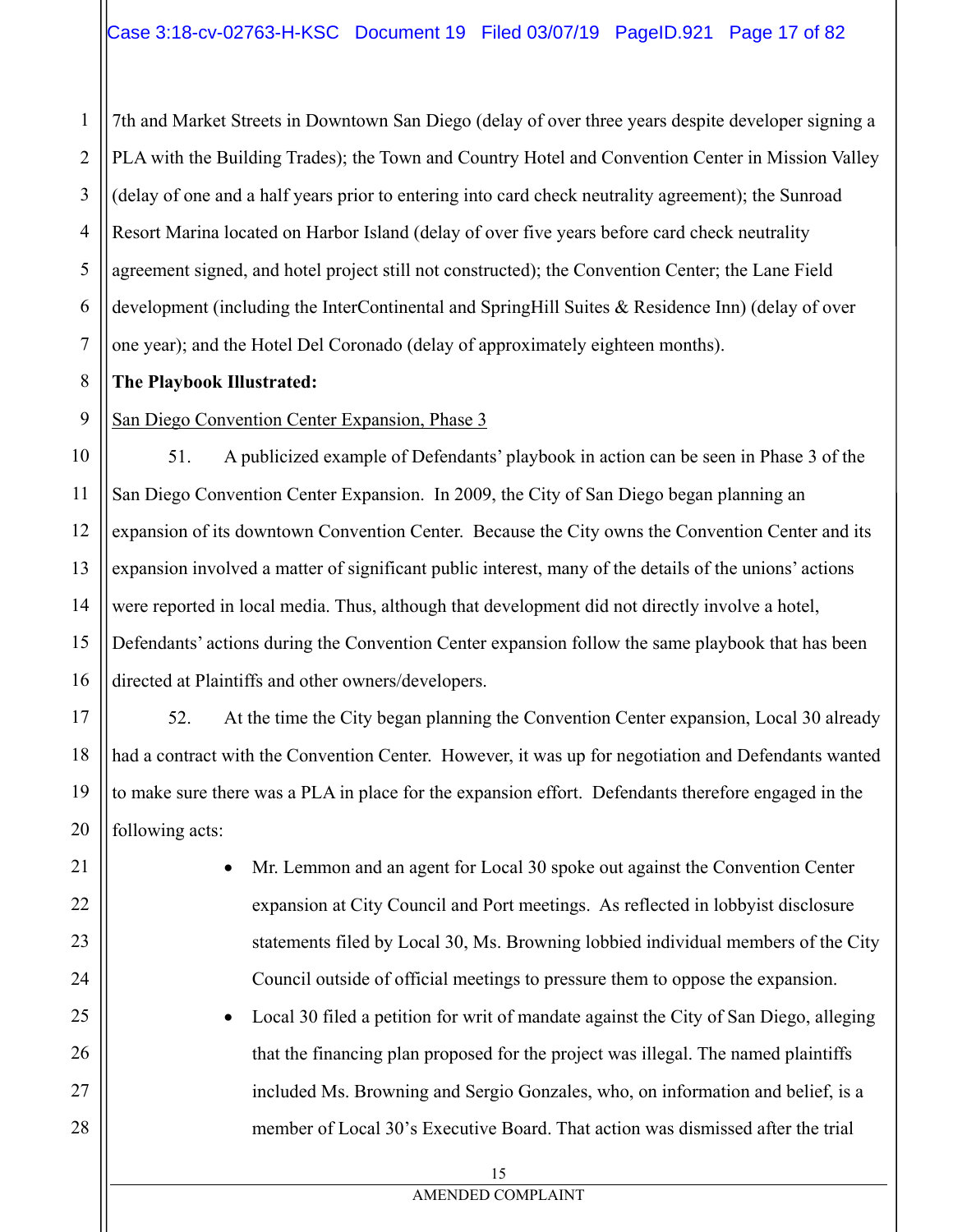1

2

3

4

5

6

7

8

9

10

11

12

13

14

15

16

17

18

19

20

21

22

23

24

25

court sustained a demurrer to the petition without leave to amend. After the demurrer, Local 30 appealed the ruling, *Browning et al. v. The San Diego City Council*, Case No. D062216, which it later dismissed.

- Through a purported environmental group "San Diego Coalition for A Better Convention Center," Defendants submitted a 62-page letter to the Port Commissioners claiming that the expansion violated CEQA. The environmental group consisted of a single named resident, Defendants Local 30 and the Building Trades, and "their local union affiliates and union members and their families who live, recreate and/or work in the City of San Diego and San Diego County."
	- Defendant Building Trades, through several of its affiliate unions, Sheet Metal Workers Local 206, Ironworkers Local 229, Electrical Workers Local 569, and United Association of Plumbers & Steamfitters Local 230, filed a CEQA lawsuit.
	- On or around the fall of September 2012, the City's former mayor, Jerry Sanders, brokered a compromise with Defendants and San Diego & Imperial Counties Labor Council. Under this compromise, the cases were dismissed with prejudice in exchange for, among other things, the Building Trades receiving a PLA for the Convention Center expansion.

53. The City thereby entered into three settlement agreements with Defendants: two to resolve the pending lawsuits and a third to foreclose a CEQA challenge by Unite Here, the Building Trades, and their sham environmental group. Notably, despite the dozens of purported defects in the City's environmental impact report identified by Defendants, the settlement only provided for three cosmetic remedial actions. As part of the settlement agreements, Defendants agreed to "dismiss all litigation related to formation of the Convention Center . . . and refrain from filing future lawsuits." Further, the "Parties agree<sup>[d]</sup> to work together to promote the Project." Ms. Browning and Mr. Lemmon were both signatories to settlement agreements.

26 27 28 54. The Convention Center expansion has not yet been approved pending an initiative to approve an increase in the hotel tax. However, as reflected in 2018-2019 lobbyist disclosure forms, Local 30 and Ms. Browning are now lobbying in support of the Convention Center expansion. On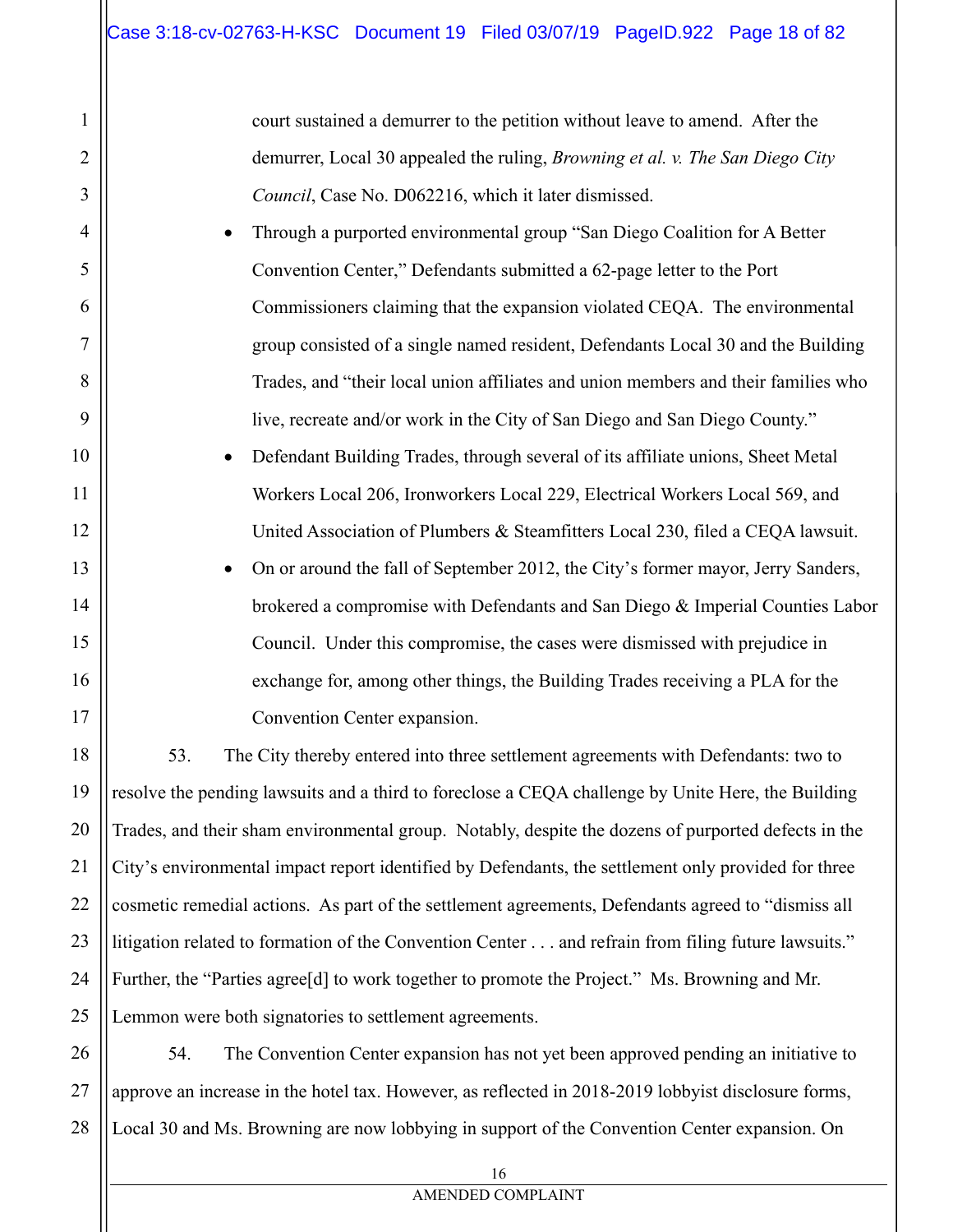1 2 information and belief, Mr. Lemmon has spoken before the City Council in favor of, and also has lobbied in support of, the Convention Center expansion.

3 The Playbook Directed At Hotel Developments

55. As the facts about the Convention Center illustrate, Defendants' playbook involves opposing projects on numerous, yet dubious grounds; filing voluminous objections to projects (also on dubious grounds); and pursuing sham lawsuits that are immediately abandoned once Defendants obtain PLAs and card check neutrality agreements.

8 9 10 11 12 56. This playbook has been pursued repeatedly by Defendants seeking to force hotel developers to agree to PLAs and card check-neutrality agreements. In repeating the playbook, Defendants count on the fact that hotel developers and owners will surrender after seeing what others have lost once Defendants stamped a red "X" on their back. A few examples of Defendants' real life hotel targets follow:

#### 13 **The Cisterra Development**

14 15 16 17 18 19 20 21 22 23 24 25 26 57. In December 2013, Cisterra Development ("Cisterra"), a real estate development company based in San Diego, began the process of completing a Request for Qualifications and Proposals (issued by Civic San Diego) to complete a \$400 million project on Market Street that would combine residential, hotel, office, and public parking uses. Although Cisterra agreed with the Building Trades to sign a PLA and use union labor for construction, it did not have authority or control to commit the owner of the housing/hotel complex (Marriott) to agree to a card check neutrality agreement. Thus, Defendants Local 30 and Ms. Browning—with the support of Mr. Lemmon targeted Cisterra, the third party "secondary employer" which ironically had agreed to the PLA, in order to exert pressure on the primary target and employer, Marriott, to agree to sign a card check neutrality agreement for its employees. Although Cisterra's comparable projects typically take three years to complete from planning through construction, the project still has not been constructed. Defendants' efforts to block construction of this project with a union workforce in order to coerce Marriott into signing a card check neutrality agreement include the following acts:

27 28

4

5

6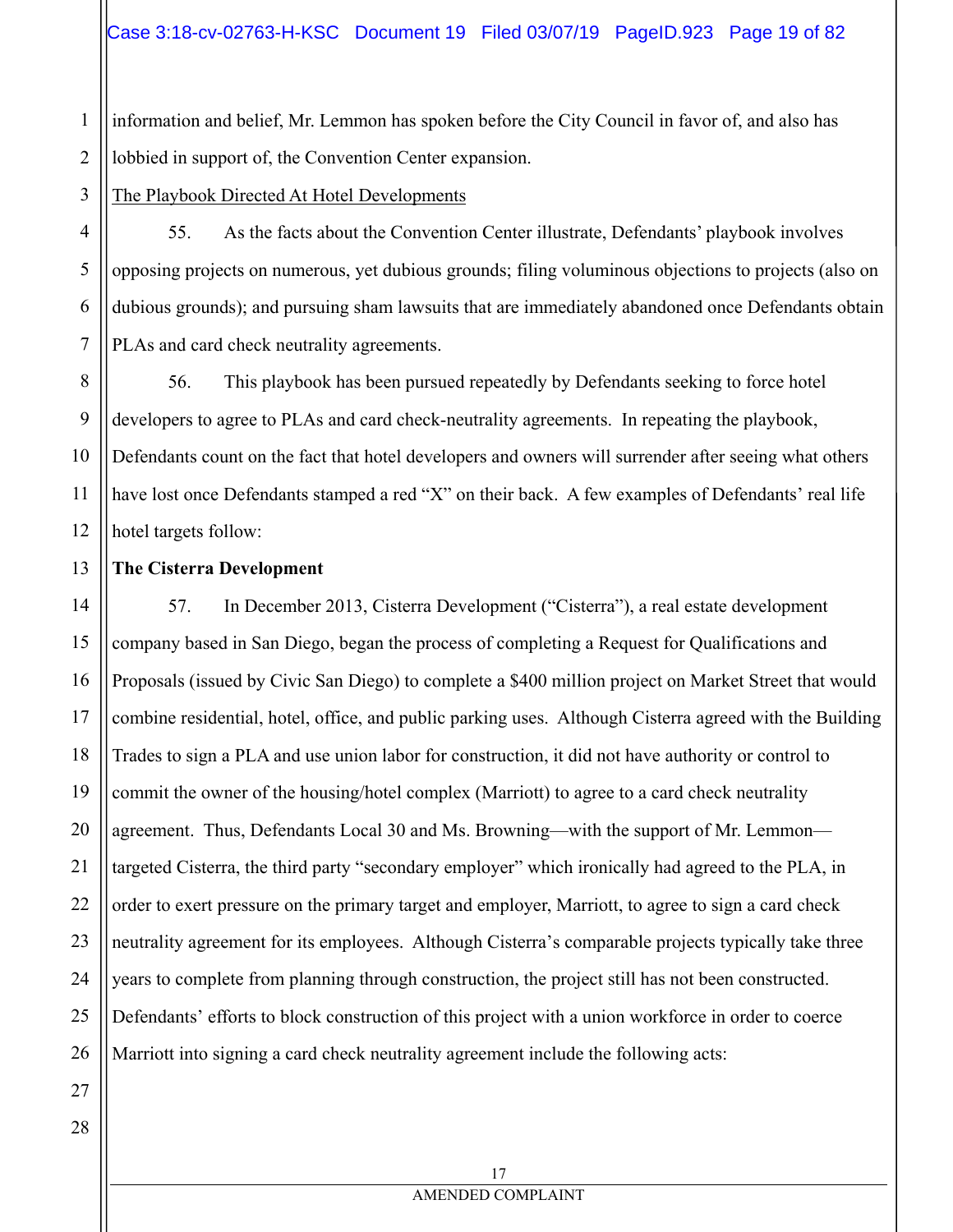| 1<br>Forcing delay in negotiations between the City and Cisterra by insisting on a<br>2<br>requirement the San Diego City Attorney found illegal: that all businesses operating<br>3<br>in the development accept a card check neutrality agreement;<br>Having staff members of Local 30, such as Rick Bates, speak at public hearings to<br>4<br>$\bullet$<br>5<br>oppose the project for a number of sham reasons, including the adequacy of the<br>environmental review that was completed for the project;<br>6<br>7<br>Through San Diegans for Responsible Planning and a nominal plaintiff who, on<br>$\bullet$<br>8<br>information and belief, is a member of Local 30's Executive Board, filing a sham<br>9<br>CEQA suit against the City of San Diego and Cisterra that challenged the City's<br>10<br>approval of the project; and<br>11<br>Appealing the Court's finding that substantial evidence existed to support the City's<br>$\bullet$<br>12<br>approval.<br>13<br>58.<br>On information and belief, Marriott entered into a card check neutrality agreement with |  |  |
|-------------------------------------------------------------------------------------------------------------------------------------------------------------------------------------------------------------------------------------------------------------------------------------------------------------------------------------------------------------------------------------------------------------------------------------------------------------------------------------------------------------------------------------------------------------------------------------------------------------------------------------------------------------------------------------------------------------------------------------------------------------------------------------------------------------------------------------------------------------------------------------------------------------------------------------------------------------------------------------------------------------------------------------------------------------------------------------|--|--|
|                                                                                                                                                                                                                                                                                                                                                                                                                                                                                                                                                                                                                                                                                                                                                                                                                                                                                                                                                                                                                                                                                     |  |  |
|                                                                                                                                                                                                                                                                                                                                                                                                                                                                                                                                                                                                                                                                                                                                                                                                                                                                                                                                                                                                                                                                                     |  |  |
|                                                                                                                                                                                                                                                                                                                                                                                                                                                                                                                                                                                                                                                                                                                                                                                                                                                                                                                                                                                                                                                                                     |  |  |
|                                                                                                                                                                                                                                                                                                                                                                                                                                                                                                                                                                                                                                                                                                                                                                                                                                                                                                                                                                                                                                                                                     |  |  |
|                                                                                                                                                                                                                                                                                                                                                                                                                                                                                                                                                                                                                                                                                                                                                                                                                                                                                                                                                                                                                                                                                     |  |  |
|                                                                                                                                                                                                                                                                                                                                                                                                                                                                                                                                                                                                                                                                                                                                                                                                                                                                                                                                                                                                                                                                                     |  |  |
|                                                                                                                                                                                                                                                                                                                                                                                                                                                                                                                                                                                                                                                                                                                                                                                                                                                                                                                                                                                                                                                                                     |  |  |
|                                                                                                                                                                                                                                                                                                                                                                                                                                                                                                                                                                                                                                                                                                                                                                                                                                                                                                                                                                                                                                                                                     |  |  |
|                                                                                                                                                                                                                                                                                                                                                                                                                                                                                                                                                                                                                                                                                                                                                                                                                                                                                                                                                                                                                                                                                     |  |  |
|                                                                                                                                                                                                                                                                                                                                                                                                                                                                                                                                                                                                                                                                                                                                                                                                                                                                                                                                                                                                                                                                                     |  |  |
|                                                                                                                                                                                                                                                                                                                                                                                                                                                                                                                                                                                                                                                                                                                                                                                                                                                                                                                                                                                                                                                                                     |  |  |
|                                                                                                                                                                                                                                                                                                                                                                                                                                                                                                                                                                                                                                                                                                                                                                                                                                                                                                                                                                                                                                                                                     |  |  |
|                                                                                                                                                                                                                                                                                                                                                                                                                                                                                                                                                                                                                                                                                                                                                                                                                                                                                                                                                                                                                                                                                     |  |  |
| 14<br>Local 30. However, that was after the delays engendered by Defendants had already caused Whole                                                                                                                                                                                                                                                                                                                                                                                                                                                                                                                                                                                                                                                                                                                                                                                                                                                                                                                                                                                |  |  |
| 15<br>Foods Market to terminate its agreement to lease space in the Cisterra project.                                                                                                                                                                                                                                                                                                                                                                                                                                                                                                                                                                                                                                                                                                                                                                                                                                                                                                                                                                                               |  |  |
| 16<br><b>Town and Country Development</b>                                                                                                                                                                                                                                                                                                                                                                                                                                                                                                                                                                                                                                                                                                                                                                                                                                                                                                                                                                                                                                           |  |  |
| 17<br>Atlas Hotels, the owner of the Town and Country Hotel and Convention Center site in<br>59.                                                                                                                                                                                                                                                                                                                                                                                                                                                                                                                                                                                                                                                                                                                                                                                                                                                                                                                                                                                    |  |  |
| 18<br>the Mission Valley area of San Diego, formed a Joint Venture with financial backers in 2015 to                                                                                                                                                                                                                                                                                                                                                                                                                                                                                                                                                                                                                                                                                                                                                                                                                                                                                                                                                                                |  |  |
| consolidate and renovate the hotel and convention center, create a new compact multi-family                                                                                                                                                                                                                                                                                                                                                                                                                                                                                                                                                                                                                                                                                                                                                                                                                                                                                                                                                                                         |  |  |
| residential neighborhood, restore San Diego River open space habitat, and establish recreational areas.                                                                                                                                                                                                                                                                                                                                                                                                                                                                                                                                                                                                                                                                                                                                                                                                                                                                                                                                                                             |  |  |
| Defendants' efforts to block this development and coerce Town and Country into signing a card check                                                                                                                                                                                                                                                                                                                                                                                                                                                                                                                                                                                                                                                                                                                                                                                                                                                                                                                                                                                 |  |  |
| neutrality agreement include the following acts:                                                                                                                                                                                                                                                                                                                                                                                                                                                                                                                                                                                                                                                                                                                                                                                                                                                                                                                                                                                                                                    |  |  |
| 23<br>Sending a letter, through its local counsel Tony LoPresti (an attorney with Altschuler                                                                                                                                                                                                                                                                                                                                                                                                                                                                                                                                                                                                                                                                                                                                                                                                                                                                                                                                                                                        |  |  |
| Berzon LLP, counsel for Defendants), to the Wetlands Advisory Board falsely                                                                                                                                                                                                                                                                                                                                                                                                                                                                                                                                                                                                                                                                                                                                                                                                                                                                                                                                                                                                         |  |  |
| claiming to have identified "serious flaws" in Town and Country's Draft                                                                                                                                                                                                                                                                                                                                                                                                                                                                                                                                                                                                                                                                                                                                                                                                                                                                                                                                                                                                             |  |  |
| 26<br>Environmental Impact Report (EIR);                                                                                                                                                                                                                                                                                                                                                                                                                                                                                                                                                                                                                                                                                                                                                                                                                                                                                                                                                                                                                                            |  |  |
| 27<br>Sending a 123-page letter, signed by Mr. LoPresti, to the City of San Diego raising<br>$\bullet$                                                                                                                                                                                                                                                                                                                                                                                                                                                                                                                                                                                                                                                                                                                                                                                                                                                                                                                                                                              |  |  |
| 28<br>environmental challenges to the Draft EIR;                                                                                                                                                                                                                                                                                                                                                                                                                                                                                                                                                                                                                                                                                                                                                                                                                                                                                                                                                                                                                                    |  |  |
| 18                                                                                                                                                                                                                                                                                                                                                                                                                                                                                                                                                                                                                                                                                                                                                                                                                                                                                                                                                                                                                                                                                  |  |  |
| AMENDED COMPLAINT                                                                                                                                                                                                                                                                                                                                                                                                                                                                                                                                                                                                                                                                                                                                                                                                                                                                                                                                                                                                                                                                   |  |  |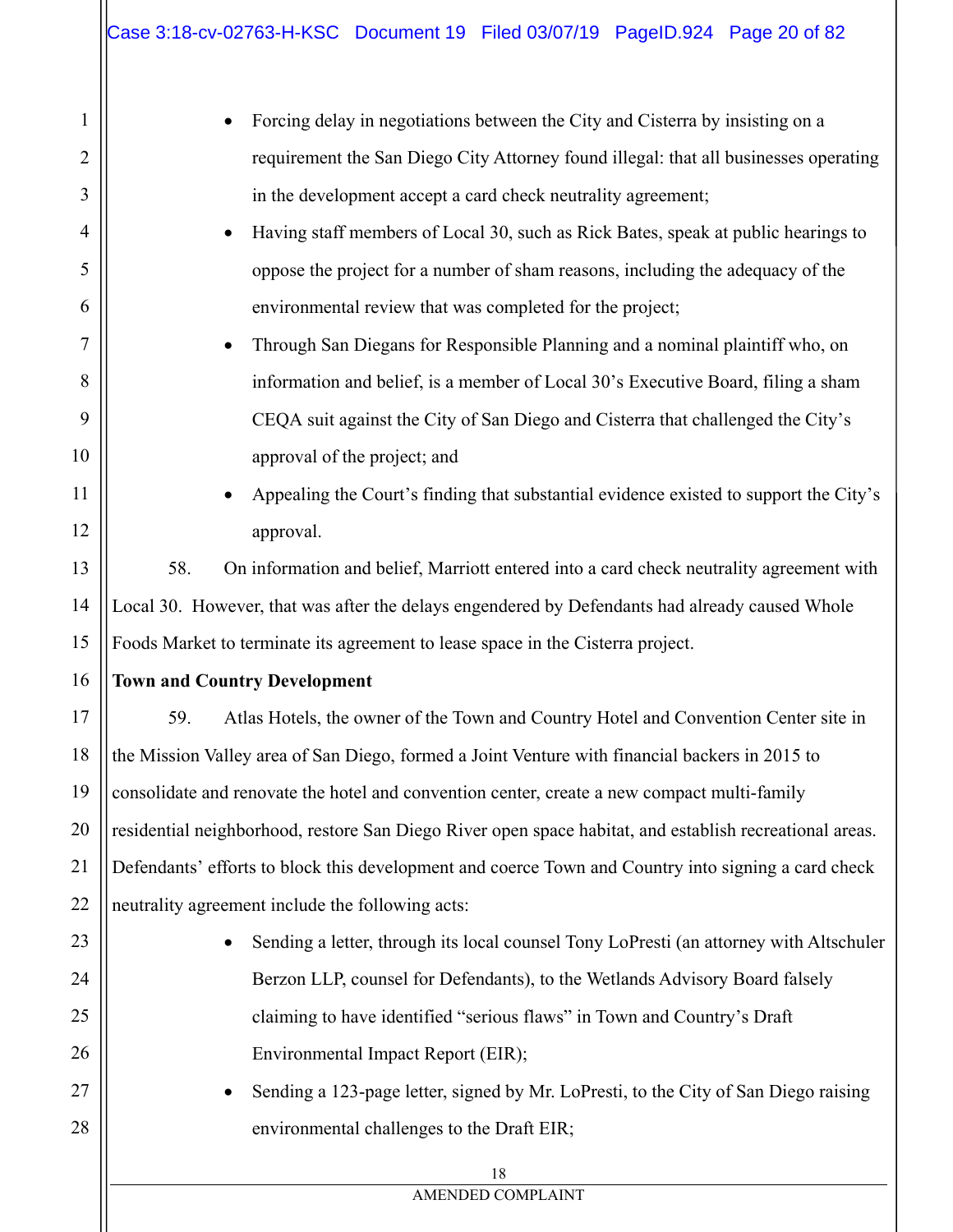| $\mathbf{1}$        |
|---------------------|
| $\overline{2}$      |
| 3                   |
| $\overline{4}$      |
| 5                   |
| 6                   |
| $\overline{7}$      |
| 8                   |
| 9                   |
| 10                  |
| $\frac{11}{2}$      |
| 12                  |
| 13                  |
| $\overline{14}$     |
| 15                  |
| 16                  |
| $\frac{17}{2}$      |
| 18                  |
| 19                  |
| $\overline{2}$<br>) |
| !1                  |
|                     |
|                     |
| 4                   |
| ,                   |
| ) (                 |
|                     |
| $\mathbf{S}$        |

19 AMENDED COMPLAINT Having staff members of Local 30 speak on behalf of Local 30 at public hearings to oppose the project, including the adequacy of the environmental review that was completed for the project. 60. The above-mentioned actions effectively stalled City Council's consideration of the project by over eight months. Town and Country ultimately had no choice but to enter into a card check neutrality agreement with Local 30. Tellingly, once Town and Country acquiesced to the unions' demands, the environmental litigation disappeared, and at the next City Council meeting, not a single person from Local 30 objected to the project and City Council approved the project. **Sunroad Project**  61. In 2014, Sunroad Enterprises ("Sunroad") began in earnest the process of developing a restaurant and hotel on Harbor Island in San Diego. Because Sunroad is non-union, Local 30 pushed to block the development by engaging in the following acts: Appealing the Port of San Diego's determination to exclude the restaurant from coastal development permit requirements; Submitting a letter in support of its challenge, claiming that a proposed Port Master Plan Amendment sought for the property required the California Legislature to amend that California Coastal Act and that the proposed amendment should be denied because a proposed hotel on the property did not provide lower cost overnight accommodations; Having Ms. Browning meet with the President of Sunroad Holding Corp. to deliver the message that Local 30 would do everything in its power to stop the project because it wanted to set precedent that everyone who goes through the Port has to sign a card check neutrality agreement with Local 30; Threatening Sunroad to do everything in its power to block the project with the California Coastal Commission; and Pressuring the California Coastal Commission to veto the project. On information and belief, Ms. Browning and Mr. Lemmon met with Coastal Commissioners in the days before the Sunroad project was heard (and voted against) by the Coastal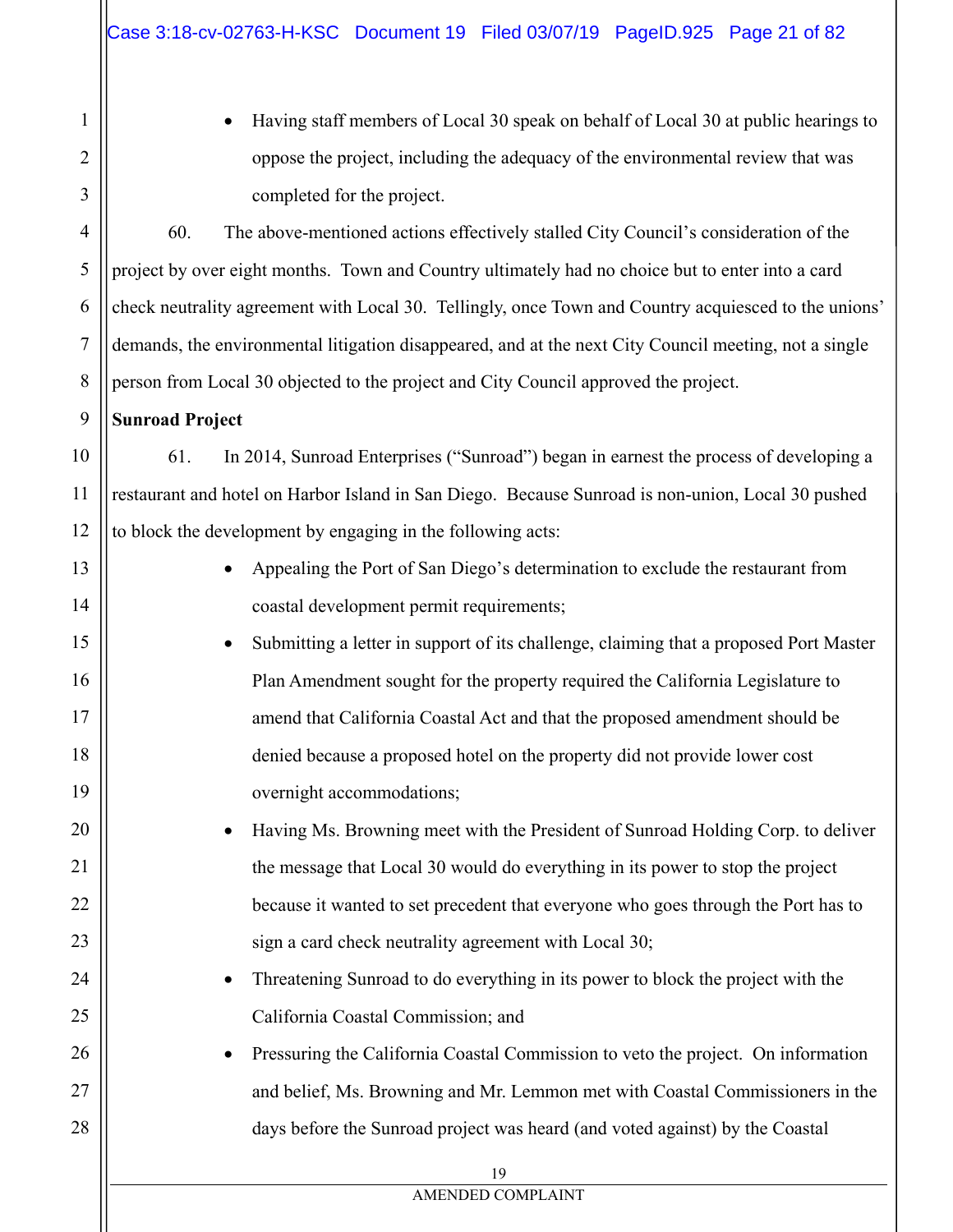Commission on August 13, 2015 and instructed them unlawfully to vote against the project unless and until Sunroad agreed to a card check neutrality agreement.

62. After years of opposition, Sunroad acquiesced in 2018 and signed a card check neutrality agreement. Once this happened, Local 30 dropped its opposition to the project.

#### **Seaport Village**

63. In October 2015, the Board of Port Commissioners directed staff to move forward on a plan to develop the Central Embarcadero, an area of land situated between downtown San Diego and the San Diego Bayfront. In May 2016, eleven developers submitted proposals for the project, six of which met the Port's criteria for consideration. Oliver McMillan in partnership with Evans Hotels submitted one of the six bids that met the Port's criteria for the project. Under the proposal, Evans Hotels would own and operate a hotel on the property.

64. In the spring of 2016, Defendant Browning began calling and threatening officers of Oliver McMillan. Initially, Ms. Browning demanded an in-person meeting. When Oliver McMillan noted it was too early in the process to come to an agreement on union issues, her tone turned threatening and she stated that Oliver McMillan's proposal "would have a snowball's chance in hell" if they didn't cut a deal with her. Oliver McMillan refused to cave to Ms. Browning's threats.

65. Upon information and belief, in or around the same period, Mr. Lemmon and Ms. Browning contacted other developers who submitted the other five bids. One of the other developers agreed to meet with Ms. Browning. Ms. Browning told the developer that if he agreed to a card check neutrality agreement, she would provide her support. The developer agreed to enter a card check neutrality agreement, as he understood that he needed labor's support to compete against the remaining five, well-regarded developers. Shortly after he agreed, Ms. Browning later said that the deal was off because Mr. Lemmon, on behalf of Defendants, had secured an agreement from another developer.

66. Protea Waterfront Development, also known as Gafcon Inc. or 1HWHY1 (collectively, "Protea"), was the developer that first reached an agreement with Mr. Lemmon. Specifically, Protea agreed to Mr. Lemmon and Ms. Browning's demands and represented that it would enter a card check neutrality agreement with Local 30 and a PLA with the Building Trades. Under the Protea proposal, the hotel on the property would be operated by Virgin Hotels North America.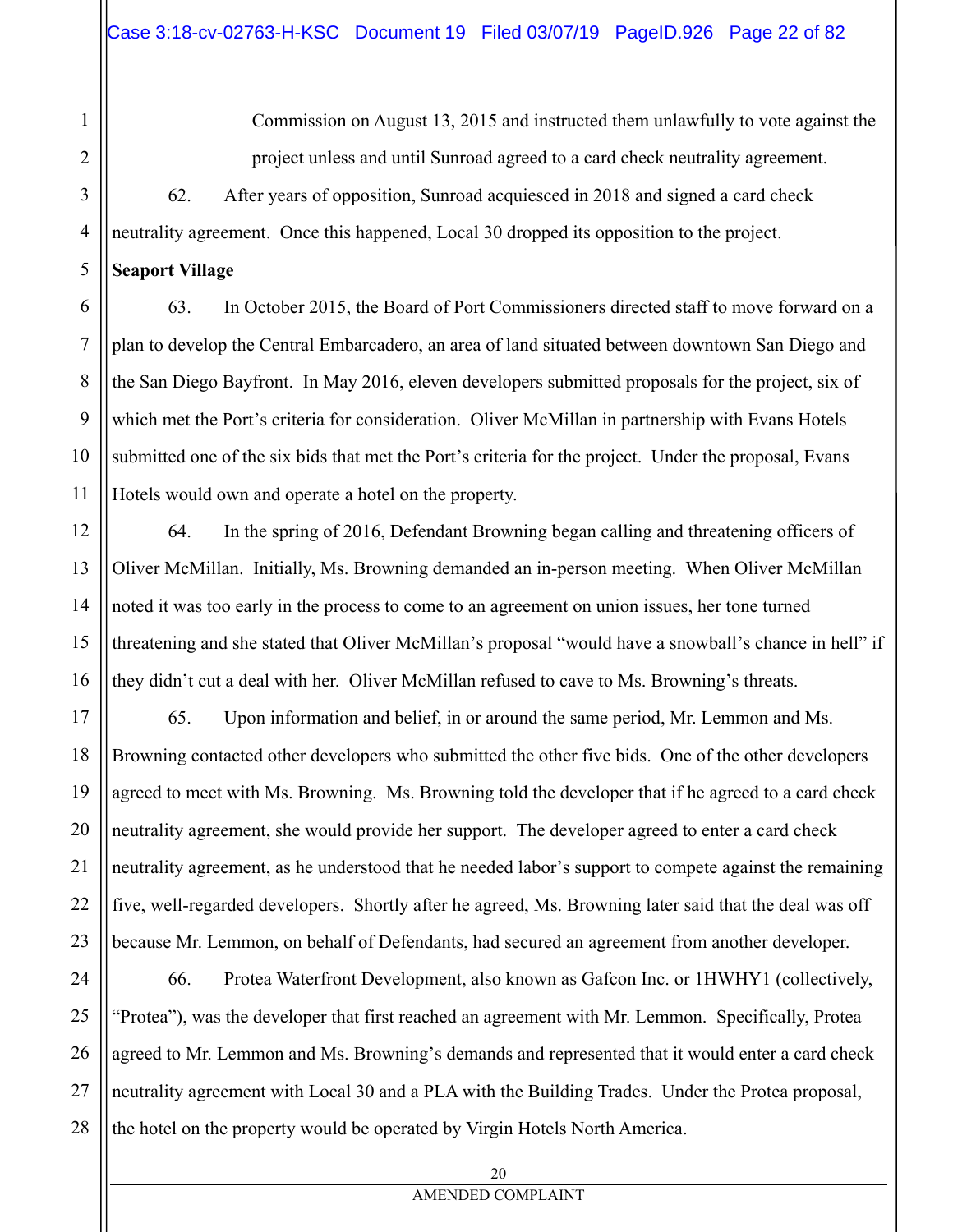67. On July 13, 2016, the Port held a public hearing to discuss the proposed bids. A representative of Protea told the Port that it would enter into agreements with the unions. Ms. Browning also spoke at the hearing and commented that she was "really excited to hear [Protea]'s proposal when they talked about how they're going to have agreements with [Local 30] and with the Construction Trades." Upon information and belief, Protea was the only developer that agreed to sign labor agreements with both Defendants.

68. At that hearing, the Board voted to continue discussions about Seaport Village *exclusively* with Protea. Upon information and belief, the Port's decision to abandon the bid evaluation process and negotiate exclusively with the one developer that agreed to sign an agreement with both Defendants did not comply with standard competitive bidding processes in government contracting.

69. In November 2016, the Board officially accepted the bid from Protea. In combining with Protea, a direct competitor of Plaintiffs, Defendants blocked all developers, including Evans Hotels, from competing for the Seaport Village development. Protea ensured its success by agreeing to enter into labor agreements with Defendants.

### **The Hotel Del Coronado**

70. Hotel Del Coronado is a national historic landmark that opened in 1888. Between 2003 and 2008, KSL Resorts and CNL Hospitality Properties (hereafter "KSL Resorts") sought and received permits to revise the Hotel Del Coronado's Master Plan to allow for physical improvements to the property. KSL Resort's contract with Local 30 was set to expire in 2009, and with labor uncertainty on the horizon in 2008, Local 30 exploited Hotel Del Coronado's plans to expand and again turned to its pattern of coercion by completing the following acts:

- Appealing the approval of the permits to the California Coastal Commission;
- Filing a complaint against the City of Coronado, the City Council of Coronado, the Hotel Del Coronado, Hotel Del Partners, and KSL Management, with frivolous CEQA claims. On December 4, 2009, the Superior Court of San Diego found that the City did not violate CEQA and that there was substantial evidence to support the City's decision to approve the Project;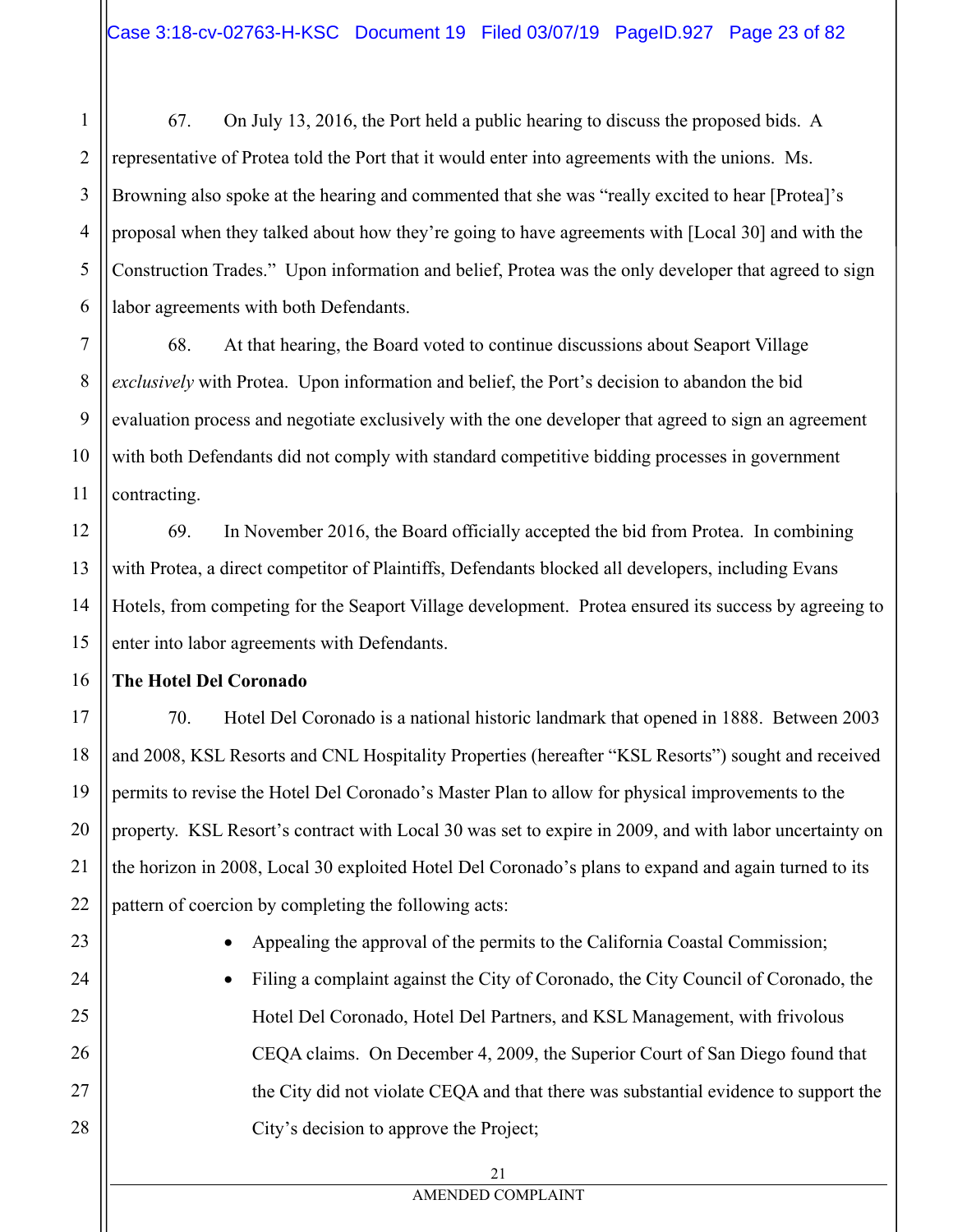Demanding a full-blown and unnecessary Environmental Impact Report to further stall the City Council's approval process and pressure the Hotel into agreeing to provide health care benefits only through Ms. Browning's health care organization.

71. Not surprisingly, once the hotel came to an agreement with Local 30 regarding health benefits, Local 30 withdrew its appeal of the coastal development permits, and did not again threaten to block the Hotel's expansion.

### **San Diego Marriott Marquis & Marina**

72. The San Diego Marriott Marquis & Marina (the "Marriott Marquis") is a hotel located at 333 West Harbor Drive in Downtown San Diego. In 2011, the Marriott Marquis proposed a redevelopment project that would result in reconstruction of its existing facilities, as well as construction of a public access way and a 25,000-square-foot public promenade. Consistent with its playbook, Local 30 engaged in the following acts to halt the Marriott's proposed expansion:

- Appealing the City Council's water easement determination in connection with the Marriott Marquis project, making the sham allegation that the project required further analysis under CEQA;
- Initially opposing the Board of Port Commissioners' approval of a Port Master Plan Amendment for the Marriott's expansion; and
- Sending a letter of opposition to the Coastal Commission through its attorneys regarding the Coastal Commission's consideration of the Port Master Plan Amendment.

73. While the Port of San Diego approved the project in December 2011, the project could not move forward because the California Coastal Commission had not approved it. However, in November 2012, Defendants reached a deal with Mayor Sanders regarding the Convention Center that incorporated Mayor Sanders' promise to meet with senior officials of the Marriott and support labor's position for a card check neutrality agreement. The project was thereafter approved by the Coastal Commission.

28 74. Defendants' playbook stems from the highest level of management within the union, as the former General President of Local 30's then parent union, UNITE HERE, publically asserted that: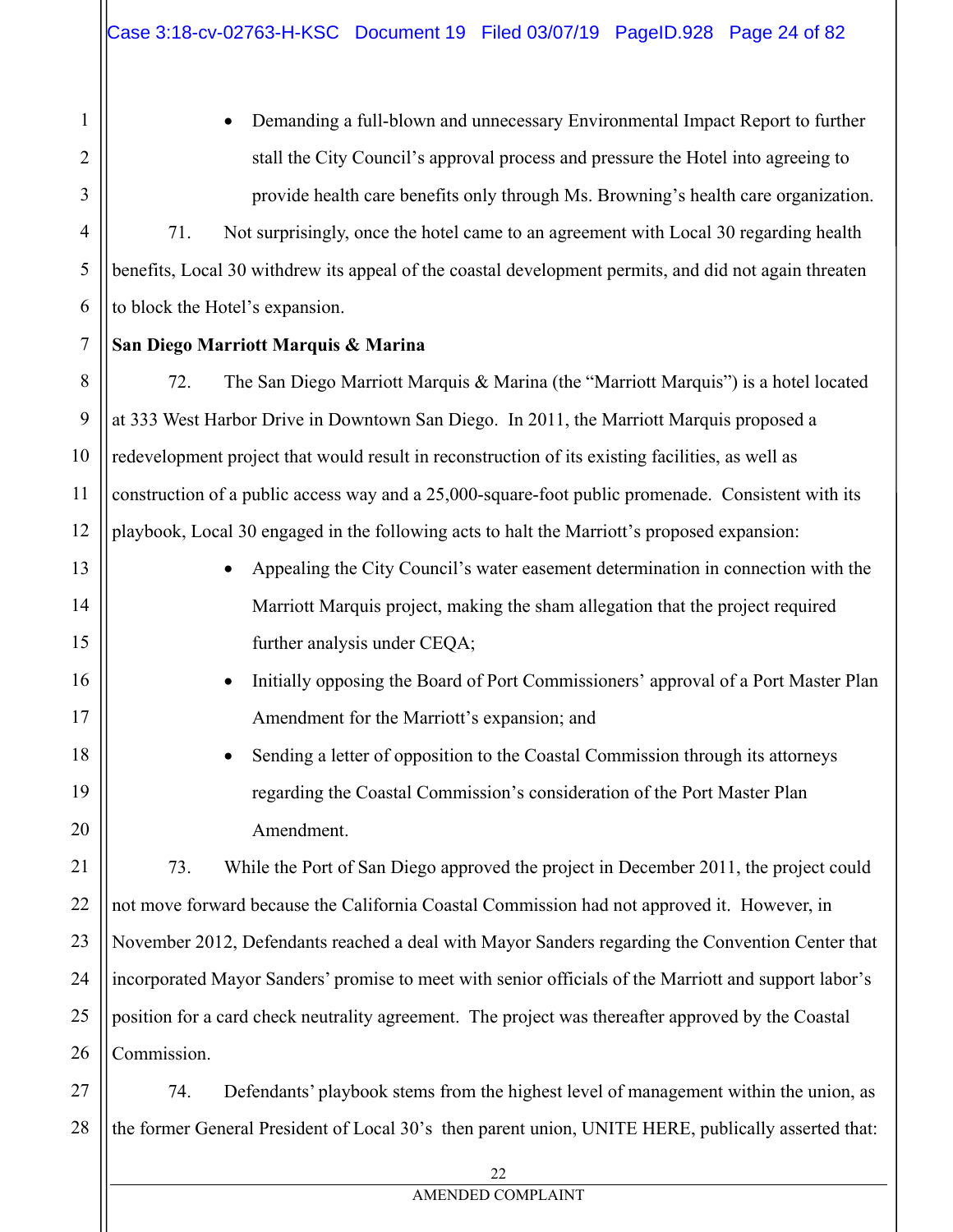"[T]o be successful [in unionizing target companies], I believe you have to be relentless . . . We're not businessmen, and at the end of the day they are. **If we're willing to cost them enough, they'll give in**." (Bruce Raynor's presentation at the annual meeting of the American Political Science Association, Atlanta, Georgia, September 3, 1999) (emphasis added).

75. In addition to the projects discussed above, Defendants have targeted other developments. As shown in the graphic below, Defendants have targeted virtually all significant, nonunion projects on the coastline or in downtown San Diego over the course of the last fifteen years.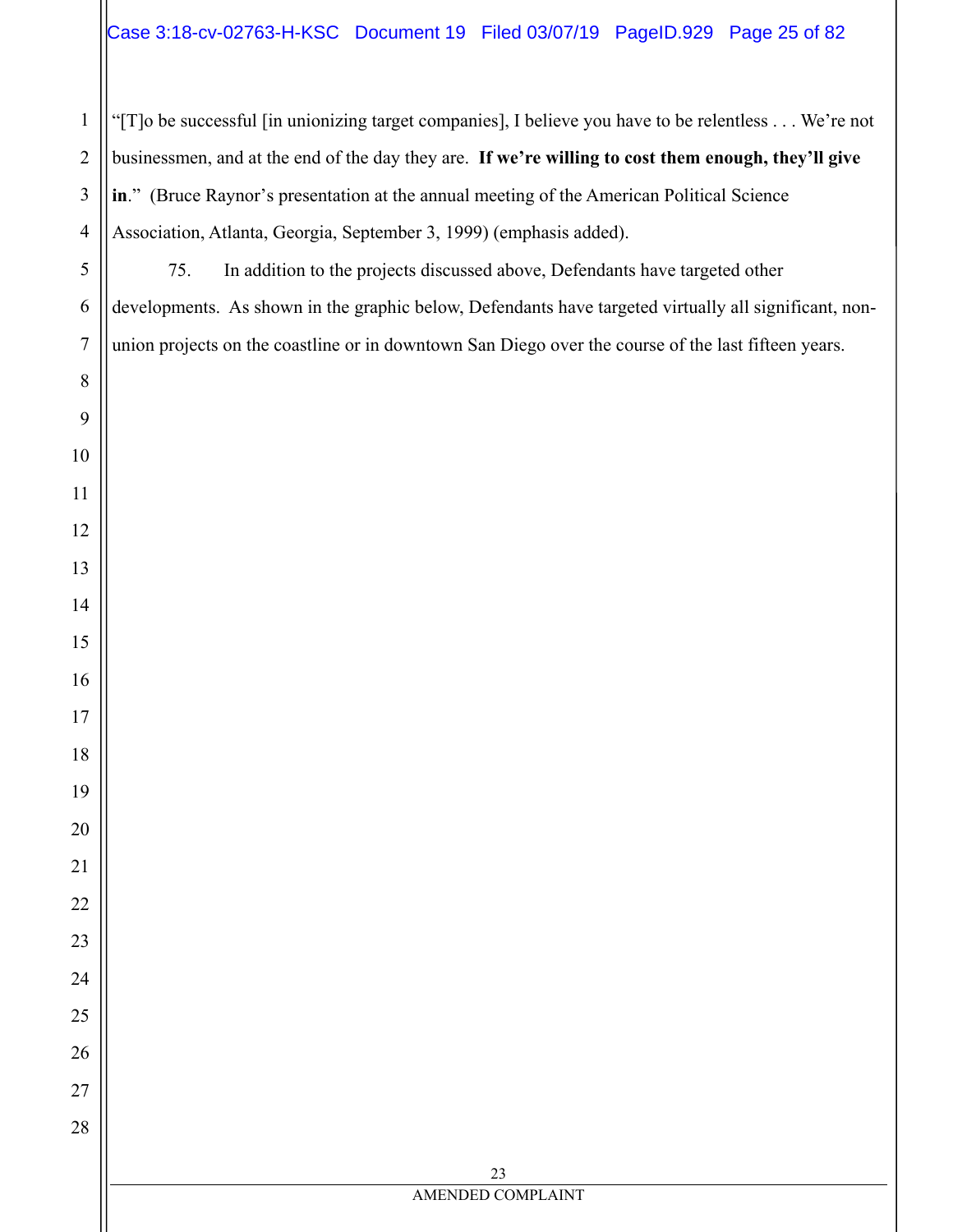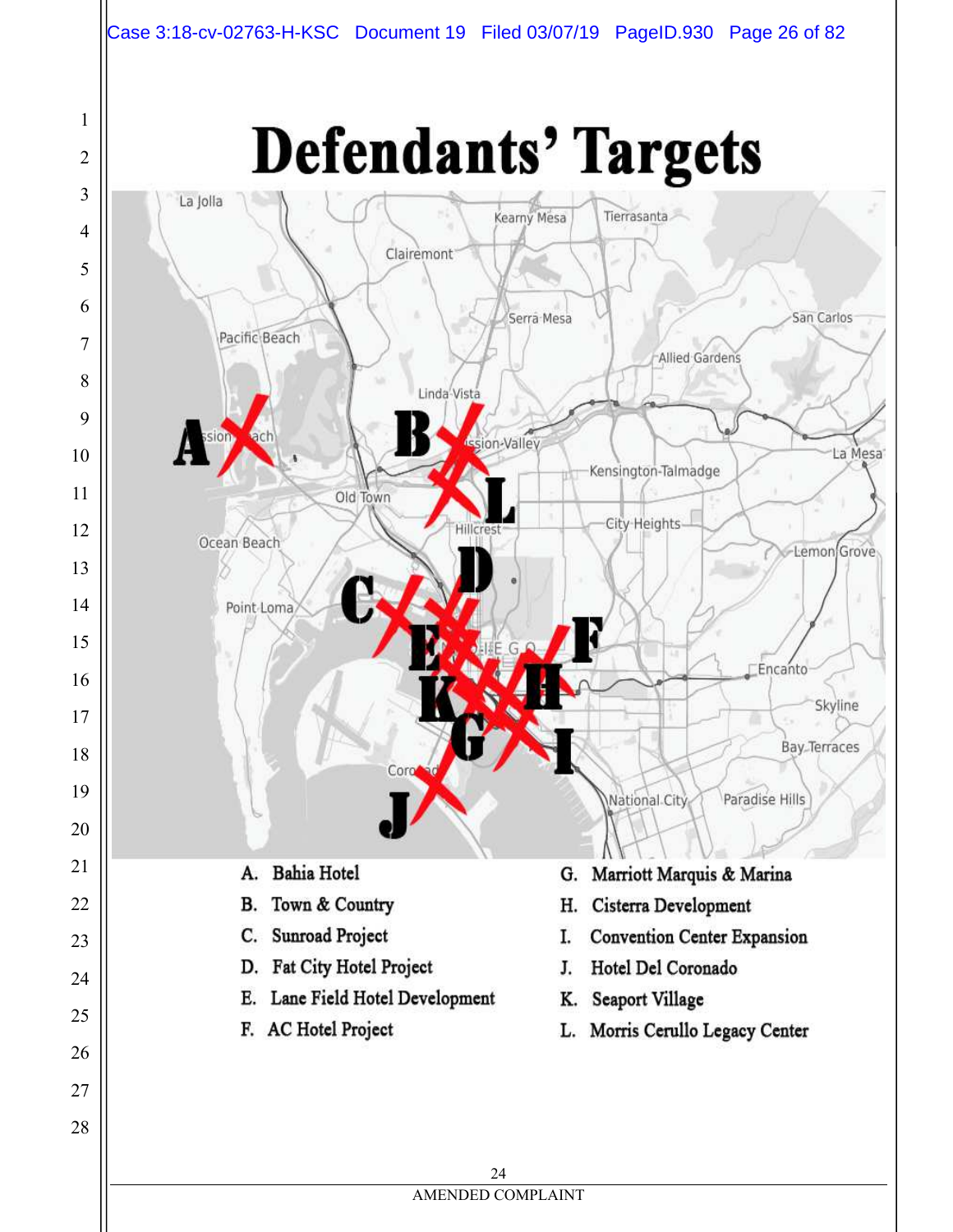76. As they did with each of the projects described above, Defendants are now using the same illegal playbook with the Bahia Resort Hotel redevelopment project. Defendants seek not only to unionize the Bahia Hotel and force a PLA, but also to make an example out of Evans Hotels. The message to all other non-union developers and owners is clear: see how much you will spend and lose if you resist Defendants' demands.

## **Local 30 Targets Evans Hotels in the 1990s**

7 8 9 10 11 12 13 14 15 16 17 18 19 20 21 77. This situation is not the first time Local 30 has targeted Evans Hotels or the Bahia. 78. In 1996, Local 30, then under the helm of Ms. Browning's stepfather, Jef Eatchel, and Ms. Browning's mother, Nancy Browning, targeted the Bahia and the Catamaran, another Evans family-owned hotel. Specifically, Local 30 called and wrote letters to at least three of Evans Hotels' clients, including the ACLU, and threatened that if they did not cancel their reservation at Evans Hotels, Local 30 would disrupt their trip by picketing the hotel. When one of Evans Hotels' clients asked an agent of Local 30 why it was targeting Evans Hotels, the agent responded that it was due to purported anti-union actions that Bill Evans had taken in his role on the Board of the San Diego Convention Center Corporation. As a result of Local 30's unlawful secondary threats and conduct, at least two of Evans Hotels' clients canceled their scheduled conferences. It was only after Evans Hotels filed a lawsuit against Local 30 that Local 30 agreed to stop unlawfully targeting Evans Hotels. In fact, Local 30 agreed to cease any attempt to unionize the Bahia (or any other Evans Hotels-owned property) for a period of five years. While twenty years have now passed and the reigns of Local 30 have been handed over from Jef Eatchel and Nancy Browning to daughter Brigette Browning, Local 30 continues to resort to the same unlawful conduct in an effort to impede competition and commerce.<sup>3</sup>

## **Local 30 and the Building Trades Target the Bahia Redevelopment Project in 2018**

79. On November 5, 2015, BH Partnership requested City Council approval of the lease amendment for the Bahia. After working with the Development Services Department on associated environmental documents, BH Partnership met with the Department of Real Estate Assets and the City Attorney to negotiate the lease amendment at the end of January 2018.

27 28  $\overline{\phantom{0}}$ 

22

23

24

25

26

1

2

3

4

5

<sup>&</sup>lt;sup>3</sup> Nancy Browning earns an annual salary of \$91.312 from Local 30 for work as a contract administrator.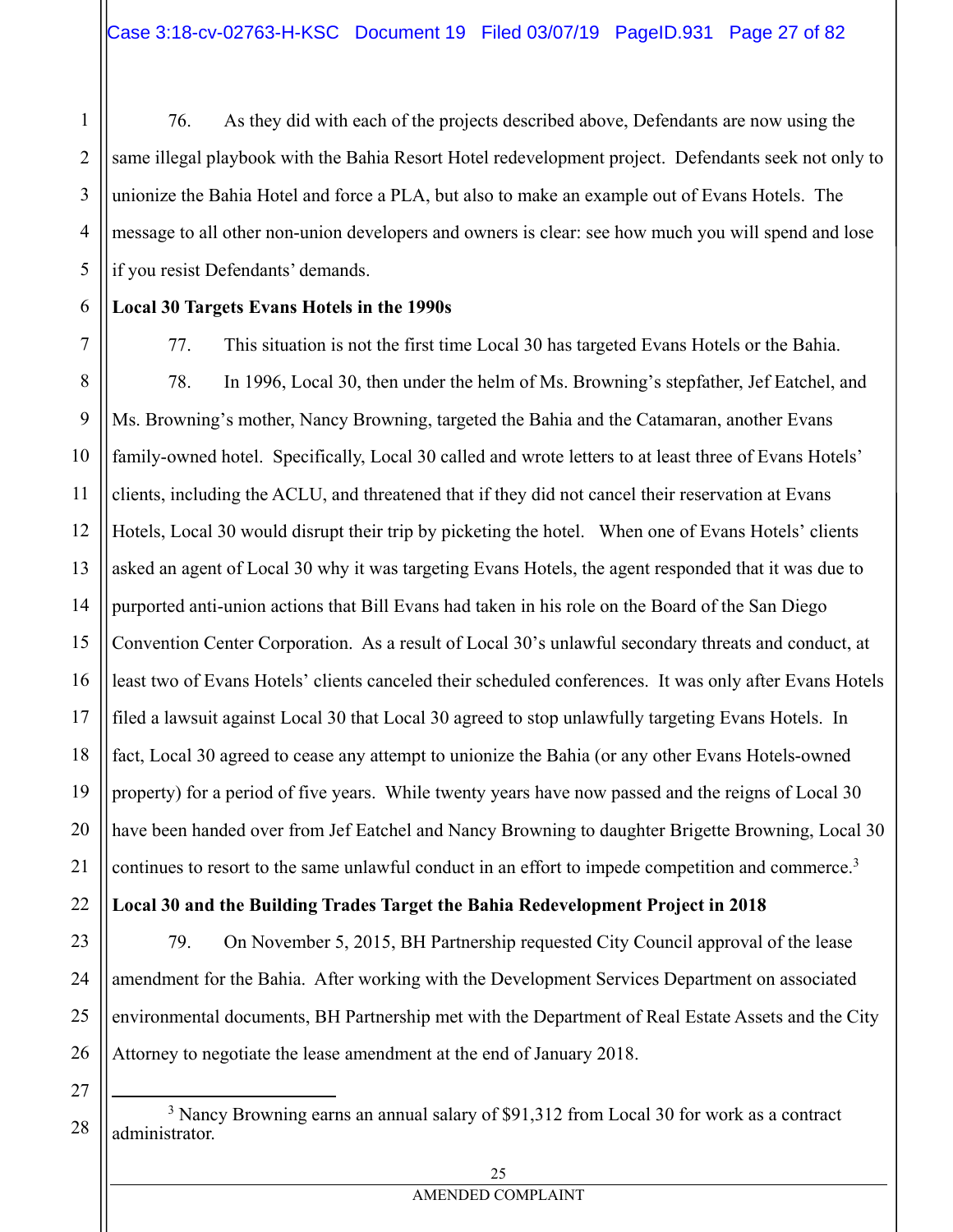80. As expected, Defendants responded by implementing Part 1 of their playbook. On February 28, 2018, Tony LoPresti of the Altshuler Berzon firm (not coincidentally the same attorney who represented Local 30 in the Town and Country dispute referenced above) sent a letter on behalf of Local 30 to San Diego Mayor Kevin Faulconer and San Diego City Council members. Its re line read: "Access to information regarding environmental review of the Bahia Resort Hotel Lease Amendment." Mr. LoPresti stated that he wrote on behalf of his client, Local 30, "to express concern regarding the lack of transparency and access to information pertaining to environmental review of the proposed Lease Amendment for the Bahia Resort Hotel Renovation Project . . . ." Mr. LoPresti expressed his concern that the Bahia redevelopment was being processed "to preclude public comment on environmental review under [CEQA]" because the project was being analyzed under an EIR addendum to the EIR previously approved for the MBMPU, which is not subject to public comment.

81. On May 11, 2018, Mr. LoPresti sent another letter to the Mayor and the City Council, this time claiming that because the project purported to eliminate Gleason Road it was not consistent with the 1997 MBMPU and therefore would require Evans Hotels to amend the MBMPU in order to move forward.

16 17 18 19 20 21 22 23 24 25 26 27 82. Defendants knew or had reason to know that the retention of Gleason Road was not a part of the MBMPU. Although the words "Retain Gleason Road" mysteriously appear (in a different font) on an unapproved, amended graphic that was prepared after the approvals for the Bahia redevelopment were articulated, this requirement is nowhere to be found in the administrative record. In fact, in December 2014, the Coastal Commission confirmed in an email that the Coastal Commission's actions in 1997 did not require the retention of Gleason Road. On October 3, 2018, the Planning Department of the City of San Diego issued a formal memo stating that the City conducted a thorough examination of the administrative record and concluded again that the retention of Gleason Road is not part of the MBMPU. Therefore, the Bahia's proposed lease amendment does not require an amendment to that plan. Notwithstanding this, Defendants continue to propagate false information that the MBMPU forbids the elimination of Gleason Road. Specifically, Defendants created and sponsored a website, "nomissionbaylandgrab.org," and a related Facebook page to disseminate the

28

1

2

3

4

5

6

7

8

9

10

11

12

13

14

15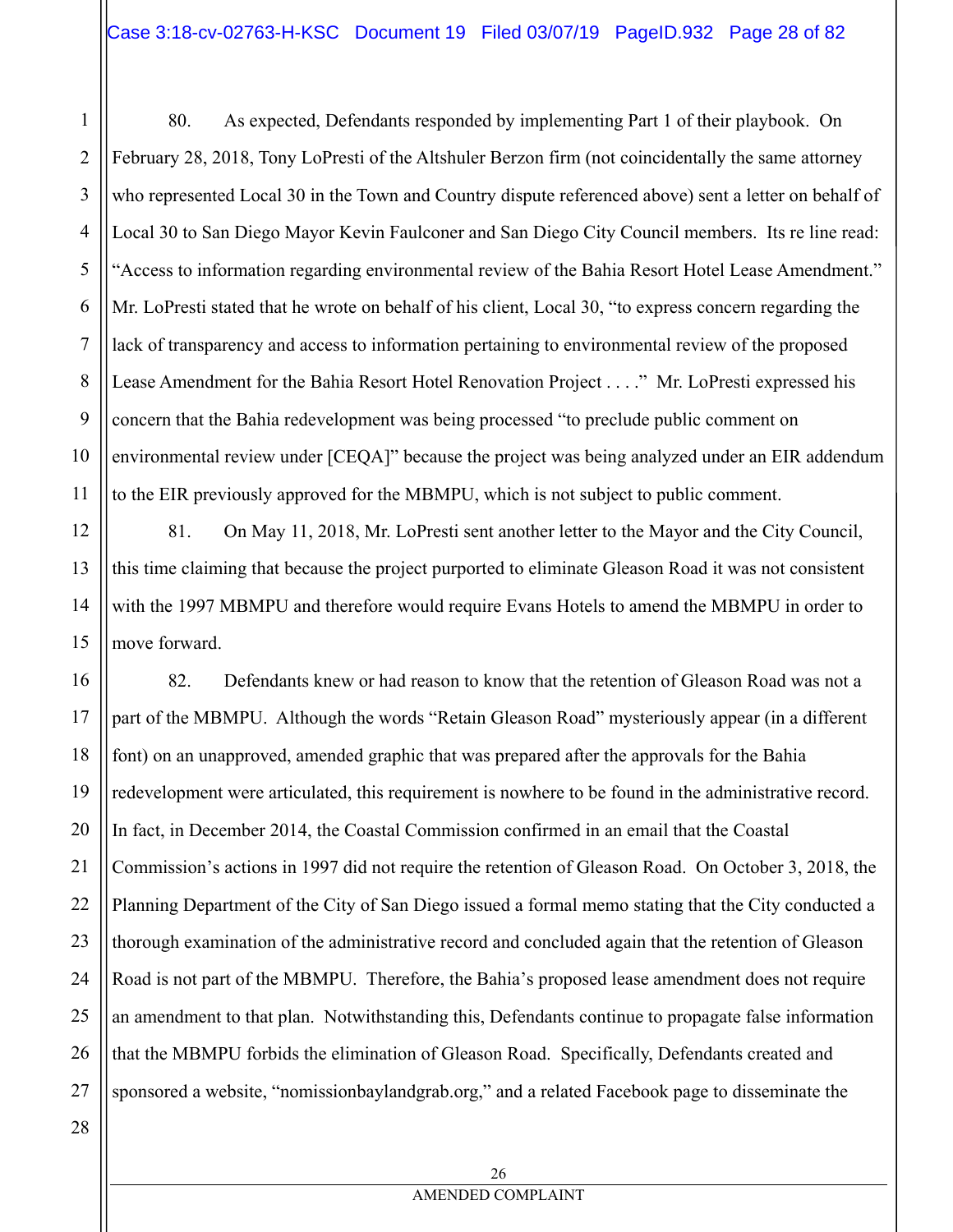2 false message that the Bahia redevelopment violates the MBMPU. Users on Facebook have shared a link to the website over 450 times.

3 83. Despite Mr. Lemmon's statement that their opposition had nothing to do with Gleason Road and everything to do with keeping a non-union project out of the market, Defendants have continued their obstructive (and destructive) conduct. Initially, they met individually with City Councilmembers and demanded that they revoke or change their position regarding the proposed Bahia lease amendment unless Evans Hotels agreed to meet with Ms. Browning. Plaintiffs allege on information and belief that these meetings with City Councilmembers were conducted by Ms. Browning on behalf of Defendants.

84. Plaintiffs first learned of Defendants' action in the February/March 2018 timeframe. On February 16, 2018, Bill Evans attended a party on Shelter Island. While Mr. Evans was standing in line to get a drink, he asked a current San Diego City Councilmember (hereinafter "Councilmember I") about the Bahia redevelopment. Instead of discussing the merits of the project, she immediately asked Mr. Evans if he had spoken to Ms. Browning. Caught off guard, Mr. Evans responded that he had not as the hotel is not organized. Councilmember I then told Mr. Evans that he had to sign a card check neutrality agreement with Ms. Browning because "without it, [Councilmember I] would never support the project." When Mr. Evans told Councilmember I that the project would bring in hundreds of millions of dollars for the City of San Diego, Councilmember I stopped him mid-sentence and told him that any hotel on public land must be union irrespective of how much revenue it would bring to the City.

85. Shortly thereafter, Mr. Evans related his discussion with Councilmember I to his sister Grace Cherashore, the Executive Chairwoman of Evans Hotels (hereinafter "Ms. Cherashore.") In response, Ms. Cherashore scheduled a meeting at Councilmember I's office on February 23, 2018 at 10:00 a.m. At this meeting, Ms. Cherashore presented materials regarding the project and Evans Hotels generally. Ms. Cherashore specifically addressed why Evans Hotels did not want to unionize, including the fact that it would hinder Evans Hotels' ability to have a direct relationship with its employees and promote based on merit. Ms. Cherashore talked about different employee programs, including the interest free loans it offers to employees, its high quality health insurance, and matching

1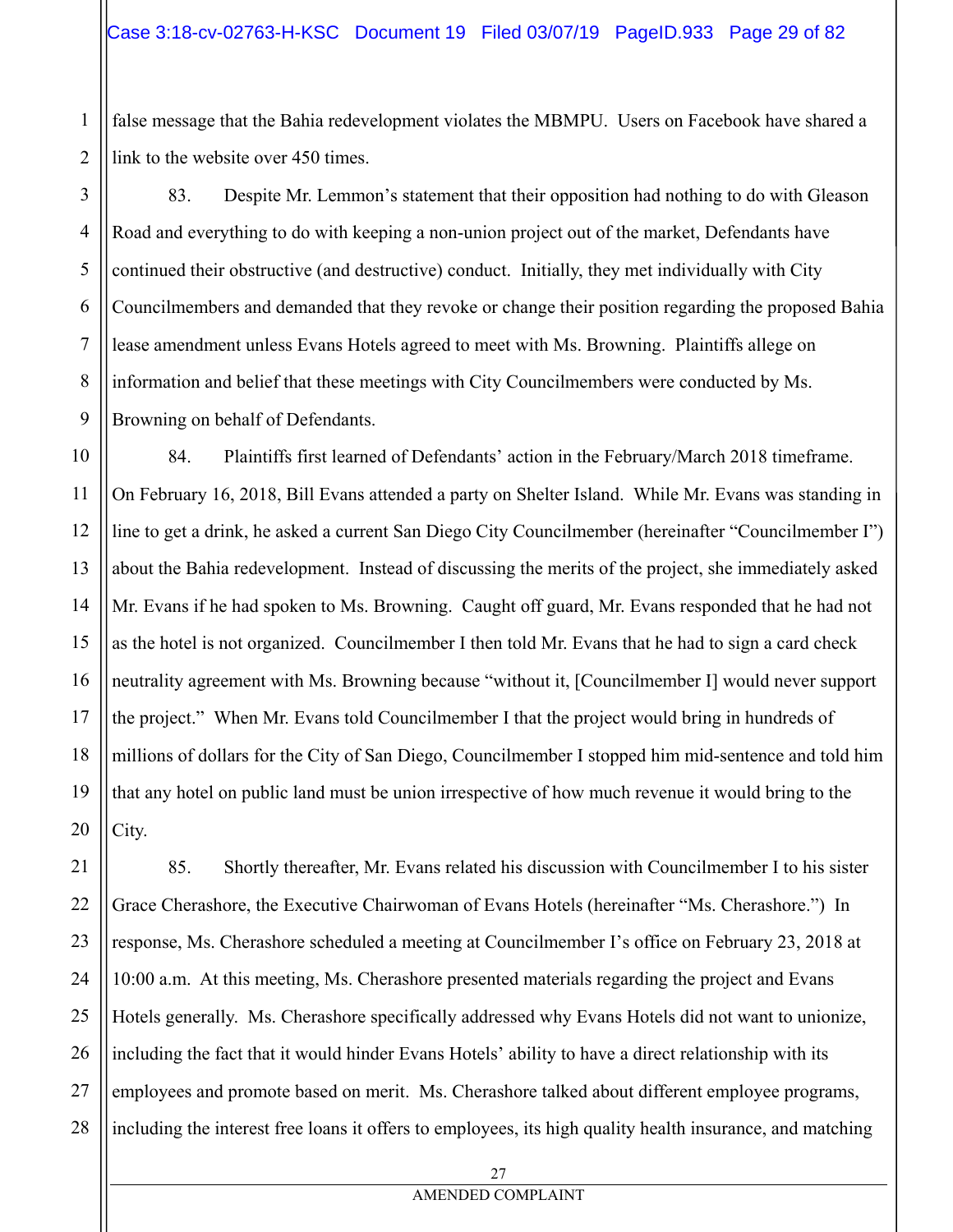2 3 4 5 401(k) program. The fact that Evans Hotels' employees commute right past unionized hotel properties with job postings on the way to work, such as the Hilton or the Hyatt, speaks to the fact that many workers prefer a non-unionized work environment. Ms. Cherashore also noted that each of Evans Hotels' properties are listed in the top 40 of Trip Advisor ratings, while competing union properties are all ranked significantly lower. Evans Hotels has scores of employees who have been with the business for more than a decade. For these reasons, Ms. Cherashore stated that although Evans Hotels was committed to the City of San Diego and prepared to invest hundreds of millions of dollars in the Bahia redevelopment, it would do so only if it could continue to operate in a non-unionized environment. Ms. Cherashore concluded by pointing out that the City would benefit to the tune of almost *half a billion dollars* in increased rent revenue over the course of the lease.

86. In response, Councilmember I indicated personal support for the proposal and strategized as to who else Ms. Cherashore should speak with in order to assure that the project get the necessary approvals from the City (*e.g.*, Municipal Employees Association). Councilmember I stated that a lunch meeting was already scheduled with Ms. Browning and that Councilmember I would speak to her and attempt to gain her support for the project.

87. Weeks later, Mr. Evans received a call from one of Councilmember I's staff members. The staff member indicated on this call that there was now a "problem" with the Bahia proposal and that Councilmember I (and others on City Council) can "no longer support it." When Mr. Evans pressed as to what had caused the Councilmember I to change stance, the staff member indicated that Councilmember I had met with Ms. Browning and that Ms. Browning had pressured Councilmember I to agree to oppose the project, regardless of what this would mean in terms of lost revenue for the City. On information and belief, Ms. Browning "pressured" Councilmember I by conditioning future funding and political support for Councilmember I on a quid pro quo agreement to oppose the Bahia unless Evans Hotels agreed to sign a card check neutrality agreement. Mr. Evans expressed his disappointment that the City's change in stance ignored the merits of the project and the benefits to the City. Mr. Evans asked that Councilmember I communicate the change in position directly to Ms. Cherashore.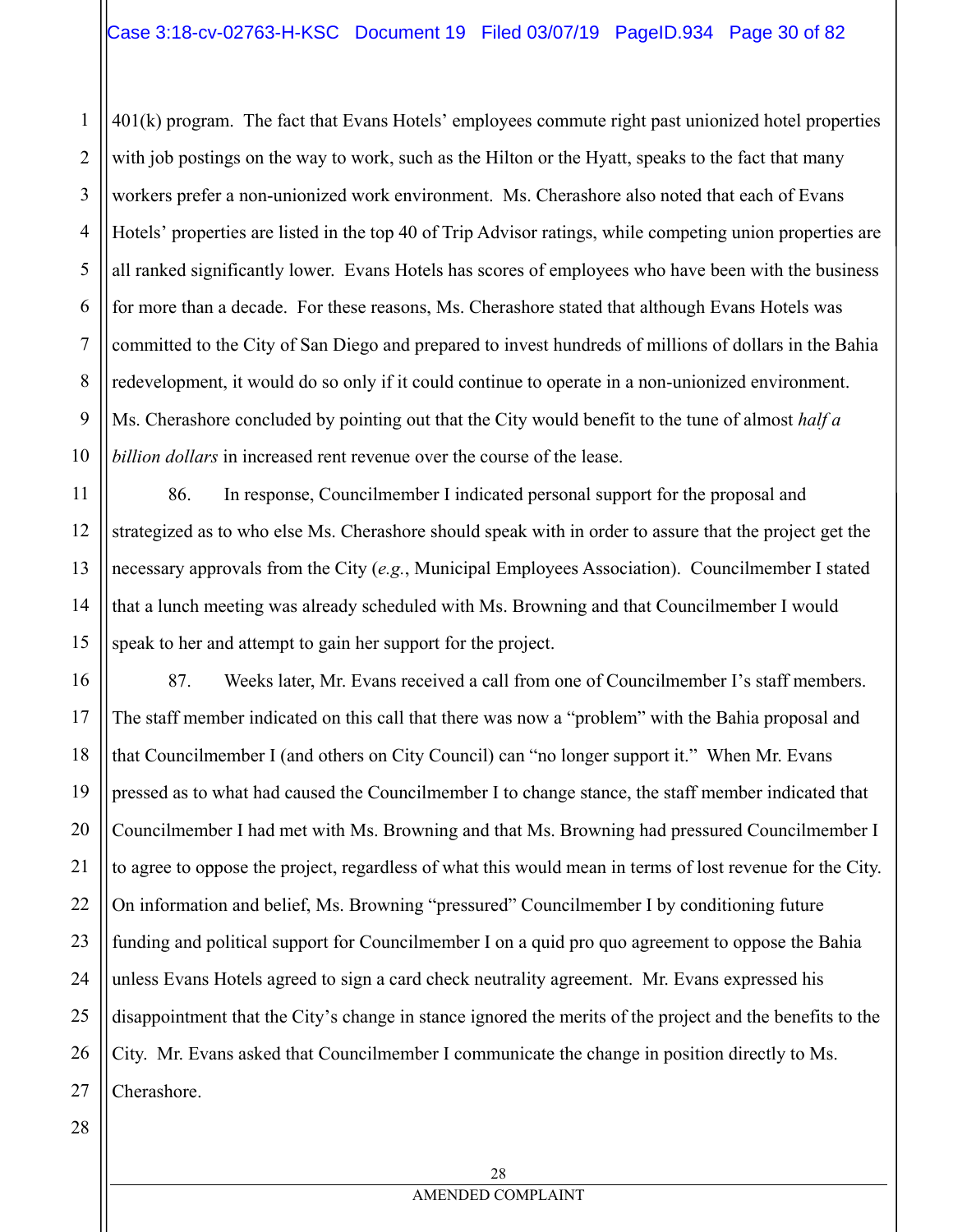1 2 3 4 5 6 7 8 88. Conditioning City Council support for a development on the developer's acceptance of a card check neutrality agreement, which deprives employers of the right to demand a secret ballot election and communicate freely with their employees, is preempted by the NLRA. The San Diego City Attorney expressly advised the City Council of this fact in the 2015 Memorandum in response to efforts by Defendants to force City Councilmembers into conditioning support for Cisterra on negotiations for a card check neutrality agreement. The same legal analysis prohibits the City of San Diego from requiring Developers to execute a PLA for construction work on such development projects.

9 10 89. On information and belief, when Ms. Browning covertly pressured Councilmember I to agree to support the project only if Evans Hotels agreed to a deal with Local 30 and the Building Trades, Defendants knew that conditioning City approval of a project on a card check neutrality agreement and/or a PLA was unlawful and contrary to the City Attorney's analysis.

11

12

13 14 15 16 17 18 19 20 21 22 23 24 90. On March 23, 2018, Councilmember I spoke with Ms. Cherashore at a luncheon they both attended at the Bahia Hotel. Councilmember I pulled Ms. Cherashore aside so they could speak privately. Councilmember I indicated that the lunch meeting with Ms. Browning took place, and that unless Evans Hotels agreed to a card check neutrality agreement at the Bahia, Councilmember I would have to oppose the project. When Ms. Cherashore reiterated the benefits of being a non-union property and how the proposed redevelopment would benefit the city of San Diego, Councilmember I responded that "not all card check neutrality agreements are the same." Councilmember I insisted that Evans Hotels would need to sign some form of a card check neutrality agreement in order for Councilmember I to be able to support the project. Councilmember I made it clear that this position was based solely on the discussion Councilmember I had with Ms. Browning and that Councilmember I's personal view that the project would benefit the residents of San Diego had not changed.

25 26 27 28 91. When Evans Hotels refused to acquiesce, Ms. Browning sent her cohort, Tom Lemmon to meet with Mr. Evans and personally deliver a message. Specifically, on the morning of June 30, 2018, Mr. Lemmon texted Mr. Evans to meet him at the Catamaran Hotel for a drink. After making small talk, Mr. Lemmon raised the Bahia redevelopment, initially stating that he thought the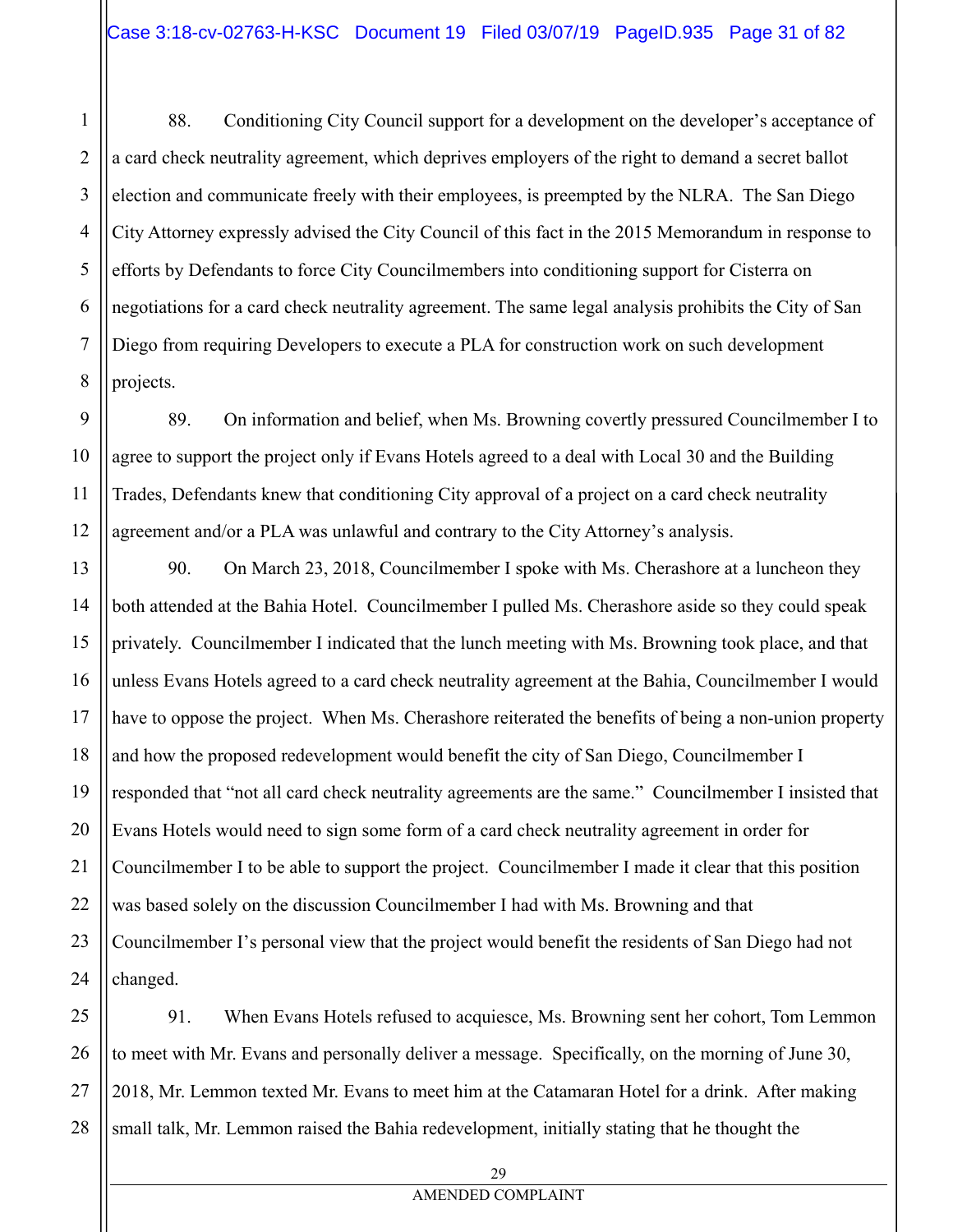redevelopment would result in a lack of access on Bahia Point. After discussing this point with Mr. Evans, Mr. Lemmon agreed that the new walkway proposed as part of the redevelopment would be better for bike and pedestrian access than the current road (Gleason), which is designed for cars.

1

2

3

5

6

7

11

12

17

21

22

23

24

25

4 8 9 10 13 14 15 16 18 19 20 92. Mr. Lemmon then abruptly shifted gears to the reason for the meeting and stated firmly that Evans Hotels needed to sign a card check neutrality agreement with Ms. Browning and Local 30. Initially, Mr. Lemmon focused on the benefit to Evans Hotels of unionizing—claiming that it would result in union money and guests flowing to Evans Hotels' properties. When Mr. Evans made it clear that Evans Hotels would not voluntarily sign a card check neutrality agreement, the discussion quickly shifted to greenmail and other union tactics. Mr. Evans told Mr. Lemmon that Ms. Browning and Local 30 had already hired lawyers to threaten the redevelopment. He noted that those attorneys had already sent letters to the Mayor and City Council. Mr. Lemmon appeared excited by the reference to the letters, and told Mr. Evans that those were "my lawyers" and that "they always win." He admitted to Mr. Evans that the unions were engaging in "greenmail," but said the union would cover its tracks if Evans Hotels agreed to the neutrality agreement by requiring a couple of "small mitigation measures." Mr. Lemmon made it clear to Mr. Evans that Local 30 and its allies, including Mr. Lemmon, intended to use CEQA and other environmental challenges to hold the Bahia redevelopment project hostage. Although Mr. Lemmon is not associated with Local 30, he did not hide the fact that Ms. Browning was behind the meeting and openly exchanged numerous text messages with Ms. Browning during the course of, and as part of, the discussion. Mr. Lemmon concluded the meeting by threatening Mr. Evans that if he did not give in to Ms. Browning, his project would be doomed as the union would hold it up by any and all means—stating "we know how to do it, we do it all the time."

93. The threats were not idle. Soon thereafter, on September 11, Local 30 posted links on its Facebook pages to a website that it funded and created. This website, called "No Mission Bay Land Grab at Bahia Point by UNITE HERE Local 30," contains false and misleading information regarding the Bahia Project and whether it violates a purported requirement to retain Gleason Road.

26 27 28 94. On September 19, 2018, Evans Hotels' CEO, Robert Gleason, ran into Mr. Lemmon in the lobby of City Hall. Mr. Lemmon asked Mr. Gleason if he had seen all the social media about the Bahia project, to which Mr. Gleason responded that he had. Mr. Lemmon then asked Mr. Gleason if he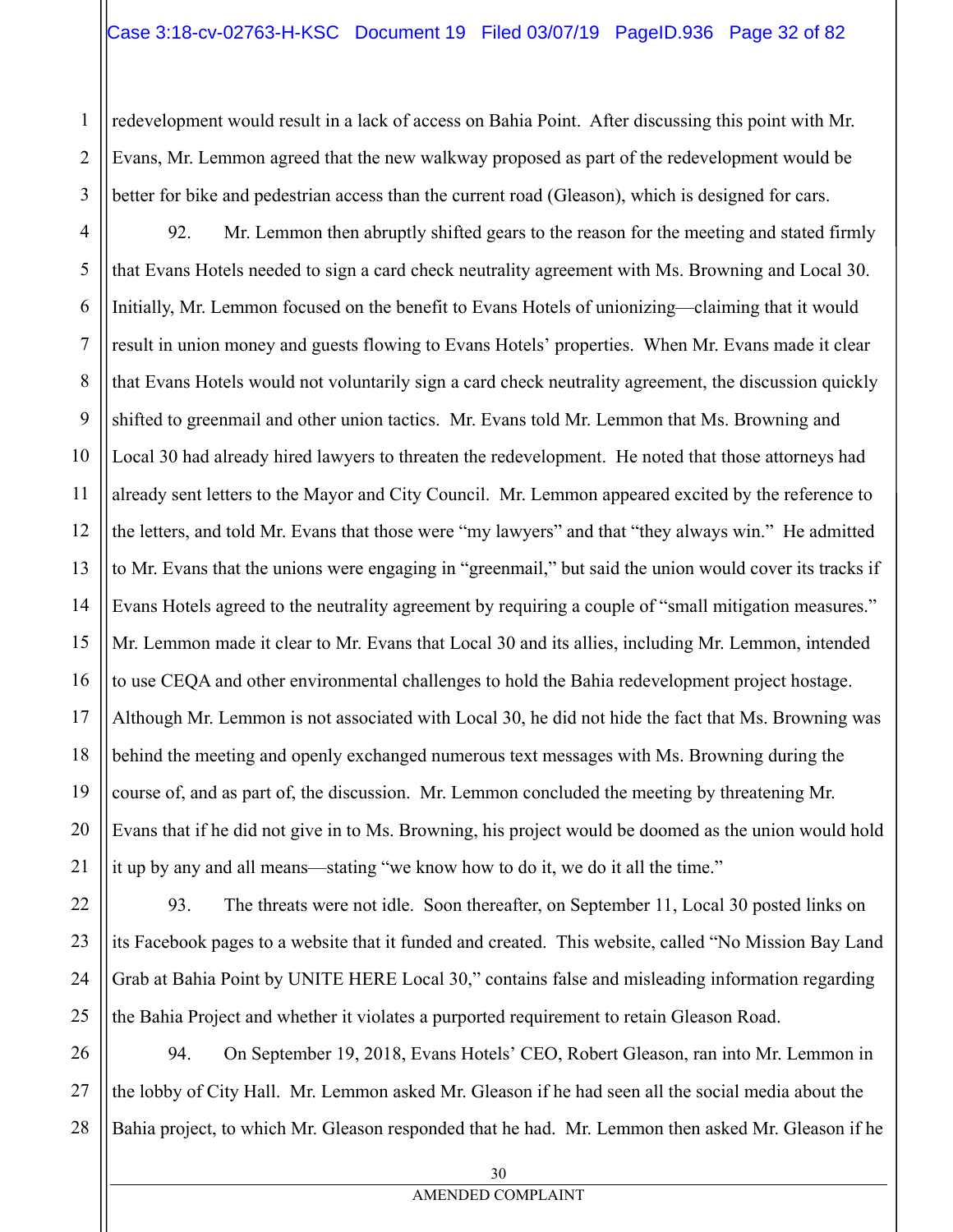1 2 was interested in sitting down to talk about it, and advised that, "just so you know, we're going to turn up the volume." By "we," Mr. Lemmon meant the Defendants.

95. In early October 2018, the City Real Estate Assets Department was trying to schedule a hearing on the Bahia lease amendment with a City Council Committee. Mr. Gleason learned that the Bahia lease amendment would not be placed on the agenda for the Committee meeting in mid-October because there were supposedly too many items on the agenda.

96. On October 9, 2018, a representative from Evans Hotels spoke with a staff member representing a different San Diego City Councilmember (hereinafter "Councilmember II") on scheduling the Committee hearing. The staff member noted that Councilmember II would not calendar the Bahia lease amendment on the requested date because Ms. Browning and Councilmember II are "best friends" and that Ms. Browning had been "very good" to Councilmember II, and has helped Councilmember II out on many occasions.

97. Not surprisingly, far from being "too busy," there were only three agenda items heard at one of the requested Committee hearing dates, and the other Committee hearing date was taken completely off calendar.

98. Sensing weakness, on October 19, 2018, Mr. Lemmon initiated a text message communication with Ms. Browning and Mr. Gleason, in which he said, "**Bahia** We should all huddle up." Mr. Lemmon then told Ms. Browning to "send Robert [Gleason] [her] card check language in advance . . . . I got the feeling he's gonna need it." After Ms. Browning responded, "Yep," Mr. Lemmon then added, "Robert I'd like to see all construction and future maintenance be done by Union signatory contractors." By this, Mr. Lemmon was referring to having Plaintiffs sign a PLA governing the Bahia.

#### 23 **Defendants Threaten SeaWorld, Evans Hotels' Business Partner**

24 25 26 27 99. While successfully carrying out Part 1 of their playbook and delaying a vote on the Bahia lease amendment, Defendants further turned up the volume by implementing Part 2. At the same time that Defendants were drumming up environmental opposition, strong-arming City Council officials to impose unlawful conditions and delay hearings, and posting false messages on its website,

28

3

4

5

6

7

8

9

10

11

12

13

14

15

16

17

18

19

20

21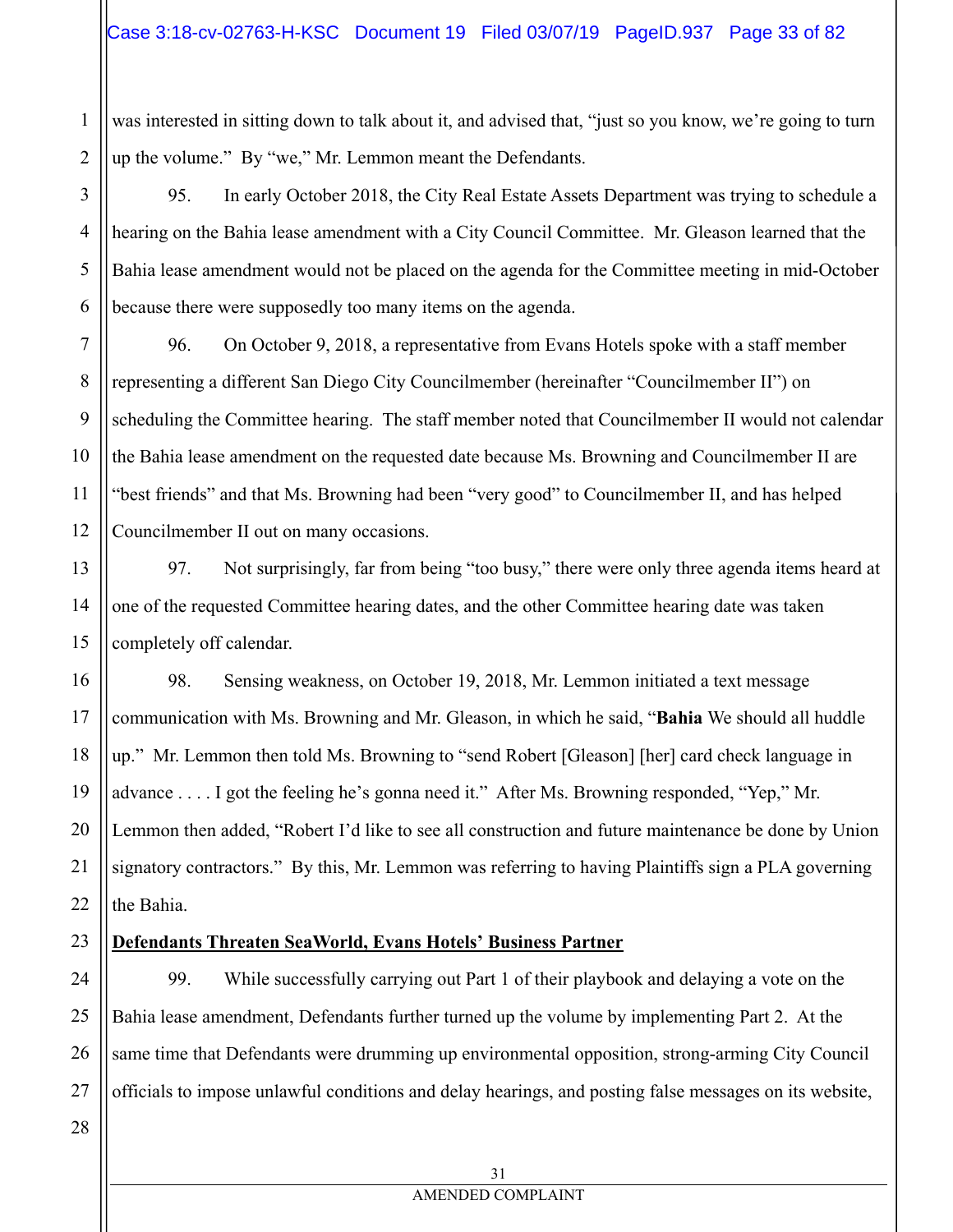they also turned up the heat by going after Evans Hotels' business partners, specifically Sea World LLC ("SeaWorld").

3 4 5 6 7 8 9 10 11 100. Evans Hotels' relationship with SeaWorld is long-standing. Evans Hotels and SeaWorld have had a cooperative marketing relationship since before 2010 and Evans Hotels sells SeaWorld tickets and branded room packages. On April 21, 2015, Evans Hotels entered into a business venture with SeaWorld when the parties signed a Letter of Intent to explore hotel development opportunities on the property of SeaWorld's San Diego Park. Later that year, on November 4, 2015, SeaWorld and Evans Hotels entered into a Preliminary Project Agreement to develop an upscale, full service SeaWorld themed and branded hotel of approximately three hundred rooms adjacent to the theme park. Evans Hotels' business agreement with SeaWorld was a matter of public knowledge as the parties issued a press release on November 9, 2015 announcing their intention to develop the hotel next to the theme park. In the ensuing days, the L.A. Times, Fox News and the San Diego Tribune wrote articles about the expected success of the Joint Venture.

101. After years of further negotiation and collaboration, on January 22, 2018, the parties executed a Joint Venture to develop, own and operate a hotel project (hereinafter "SeaWorld hotel") leased by SeaWorld. The Joint Venture was formalized in a written Limited Liability Company Agreement.

102. Defendants knew about the Joint Venture and the significance of this opportunity for Evans Hotels' business. SeaWorld is one of the top tourist attractions in San Diego and the Joint Venture contemplated Evans Hotels' hotel to be the first hotel in the country branded with SeaWorld's name.

103. Defendants also knew that it was important to SeaWorld to build new attractions in the San Diego Park. These new attractions require Coastal Commission approval.<sup>4</sup> SeaWorld had already

1

 $\overline{\phantom{0}}$ <sup>4</sup> Local Coastal Programs (LCPs) are planning tools created by local governments to guide development in the coastal zone, in partnership with the Coastal Commission. LCPs contain the ground rules for future development and the protection of coastal resources. LCPs are prepared by local government, but must conform with the goals and policies of California's Coastal Act. Once a local government (e.g., a city council) adopts a LCP, the LCP is submitted to the Coastal Commission for review for consistency with Coastal Act requirements.

After an LCP has been finally approved, the Commission's coastal permitting authority over most new development is transferred to the local government, which applies the requirements of the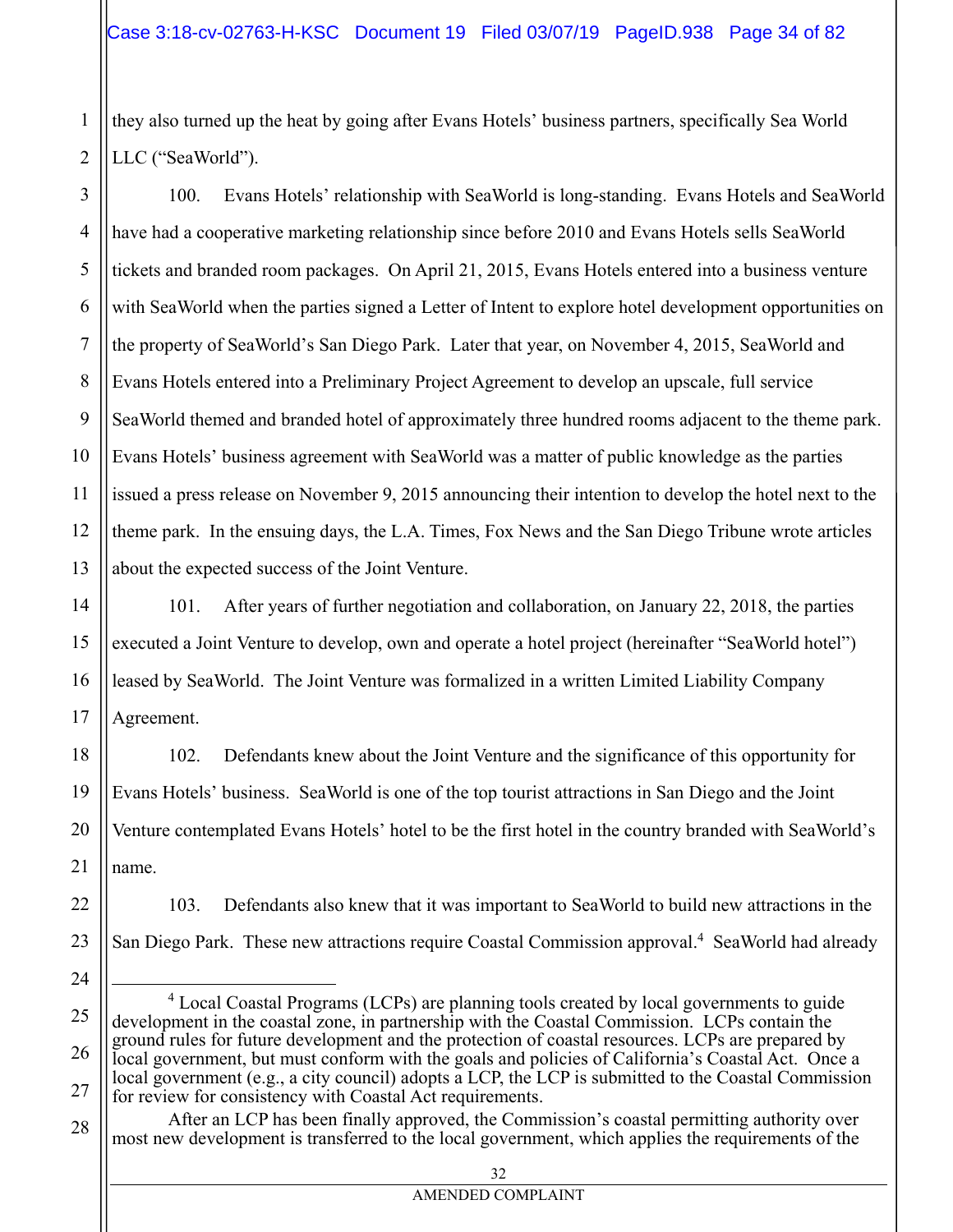1 2 3 4 5 6 7 encountered problems with the Coastal Commission in 2016 when the Commission had conditioned approval of SeaWorld's \$100 million proposed expansion of the orca tank and habitat (referred to as "Blue World") on SeaWorld's agreement to discontinue its orca breeding program. Although SeaWorld initially sued the Coastal Commission on the ground that it had no legal basis to take the action it did, ultimately SeaWorld absorbed the loss and focused its energy on developing new attractions for its parks. SeaWorld was not back before the Coastal Commission until summer 2017 when it sought approval of a new ride for its San Diego theme park called the "Electric Eel."

8 9 10 11 12 13 14 15 104. In this timeframe, SeaWorld was working with a consultant, Allison Rolfe, President of Collaborative Land Use Solutions and former environmental activist, to facilitate its dealings with the California Coastal Commission and other environmental groups. Although SeaWorld did not agree to a PLA, Mr. Lemmon did not oppose the Electric Eel ride because of the large number of new union jobs that would be created in constructing it. SeaWorld was also able to get approval of a new roller coaster for construction and release in 2019. The unions' support, however, was limited and was ultimately designed to send a message to SeaWorld that if it wanted to move forward with its new attractions and avoid disruption to its business generally, it would need Defendants' continued support.

105. Not coincidentally, at all relevant times, Allison Rolfe has been a very close friend of Ms. Browning, and she has relied on this relationship to achieve success in her role as a consultant. As she states on her website, Ms. Rolfe relies on her relationships to "pioneer[] profitable solutions for high-profile development projects that would otherwise have faced intractable opposition." In other words, Ms. Rolfe manufactures solutions by acting as the intermediary between Defendants and the

16

17

18

19

20

21

 $\overline{\phantom{0}}$ 

- 25 26 To ensure compliance with the LCP and the Coastal Act, developments in the coastal area need a Coastal Development Permit. Once the Commission certifies a LCP, local governments review and grant most coastal development permits. The Coastal Commission retains continuing permit jurisdiction over certain specified lands (such as tidelands and public trust lands), and it has appellate authority over specified categories of development.
- 27 28 Based on their location and scale, the new attractions planned by SeaWorld and the Hotel developments described herein generally require a multiple step process which includes both City Council approval and Coastal Commission approval.

<sup>22</sup> 23 24 LCP in reviewing and approving new developments. The Commission retains permanent coastal permit jurisdiction over development proposed on tidelands, submerged lands, and public trust lands, and the Commission also acts on appeals from certain local government coastal permit decisions. The Commission reviews and approves any amendments to previously certified LCPs. The Mission Bay Park Master Plan Update and the Sea World Master Plan are both certified LCPs.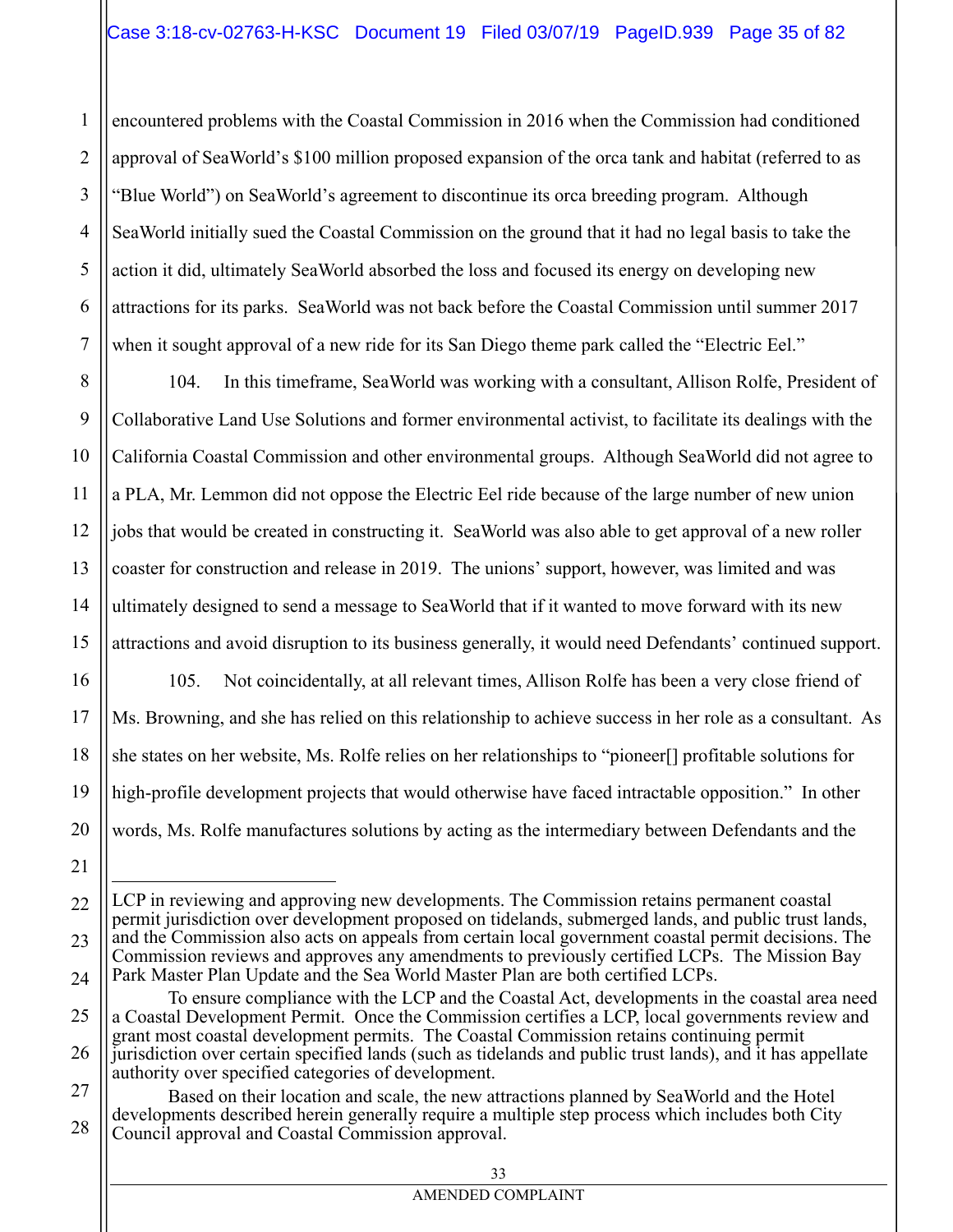owners and developers whom they target. Accordingly, on information and belief, Mr. Lemmon, Ms. Browning, and/or a Doe defendant communicated their messages to Evans Hotels in part through Ms. Rolfe, and Ms. Rolfe communicated messages to Evans Hotels from Defendants.

1

2

3

5

11

17

4 6 7 8 9 10 12 13 14 15 16 106. At the same time that Ms. Rolfe was working on securing Coastal Commission approvals for the upcoming SeaWorld attractions, Ms. Rolfe was also meeting and conversing with Mr. Evans regarding the Bahia and SeaWorld. Ms. Rolfe's first discussion with Mr. Evans was a telephone call in which she related her success stories in negotiating with Defendants, specifically Local 30. Ms. Rolfe related that she was close friends with Lorena Gonzalez (a state assemblyperson and former head of the San Diego & Imperial Counties Labor Council) and that she worked with her to broker a deal between Pacifica, Ms. Rolfe's client, and the Port of San Diego whereby the Port would trade property with the Pacifica for the site of its new hotel. As part of this deal, Ms. Rolfe confirmed that she secured a promise from Ms. Browning not to engage in greenmail in exchange for Pacifica's commitment to sign a card check neutrality agreement for the project. Ms. Rolfe assured Mr. Evans that if he were willing to agree to a card check neutrality agreement for the Bahia, she could get the same kind of result. Mr. Evans listened to Ms. Rolfe's story but said that unlike Pacifica, Bahia had been in operation for over 60 years and Evans Hotels was not willing to sign away its rights just to avoid the threat of greenmail and union opposition.

18 19 20 21 22 23 24 25 26 27 28 107. Ms. Rolfe met Mr. Evans for lunch on or around March 22, 2018 to discuss the Bahia proposal again, but with a new focus on SeaWorld and a potential quid pro quo relating to the SeaWorld hotel. Ms. Rolfe's communications made clear that she had spoken to Defendants Ms. Browning and Local 30 and they were after the Bahia redevelopment. Ms. Rolfe told Mr. Evans that Mr. LoPresti had sent a letter to the San Diego City Council on behalf of Local 30 opposing the Bahia. Because Mr. LoPresti's letter was dated February 28, 2018 and no one at City Council had yet shared this letter with Evans Hotels, Mr. Evans was unaware of its existence until he met with Ms. Rolfe. Ms. Rolfe was not working on the Bahia redevelopment, so no one from the City had reason to share the letter. Thus, the only way Ms. Rolfe could have known about this letter authored by Defendant Local 30's counsel is from Defendants. On information and belief, Defendants shared the letter with Ms. Rolfe and authorized her to serve as the intermediary between Defendants and Evans Hotels. Indeed,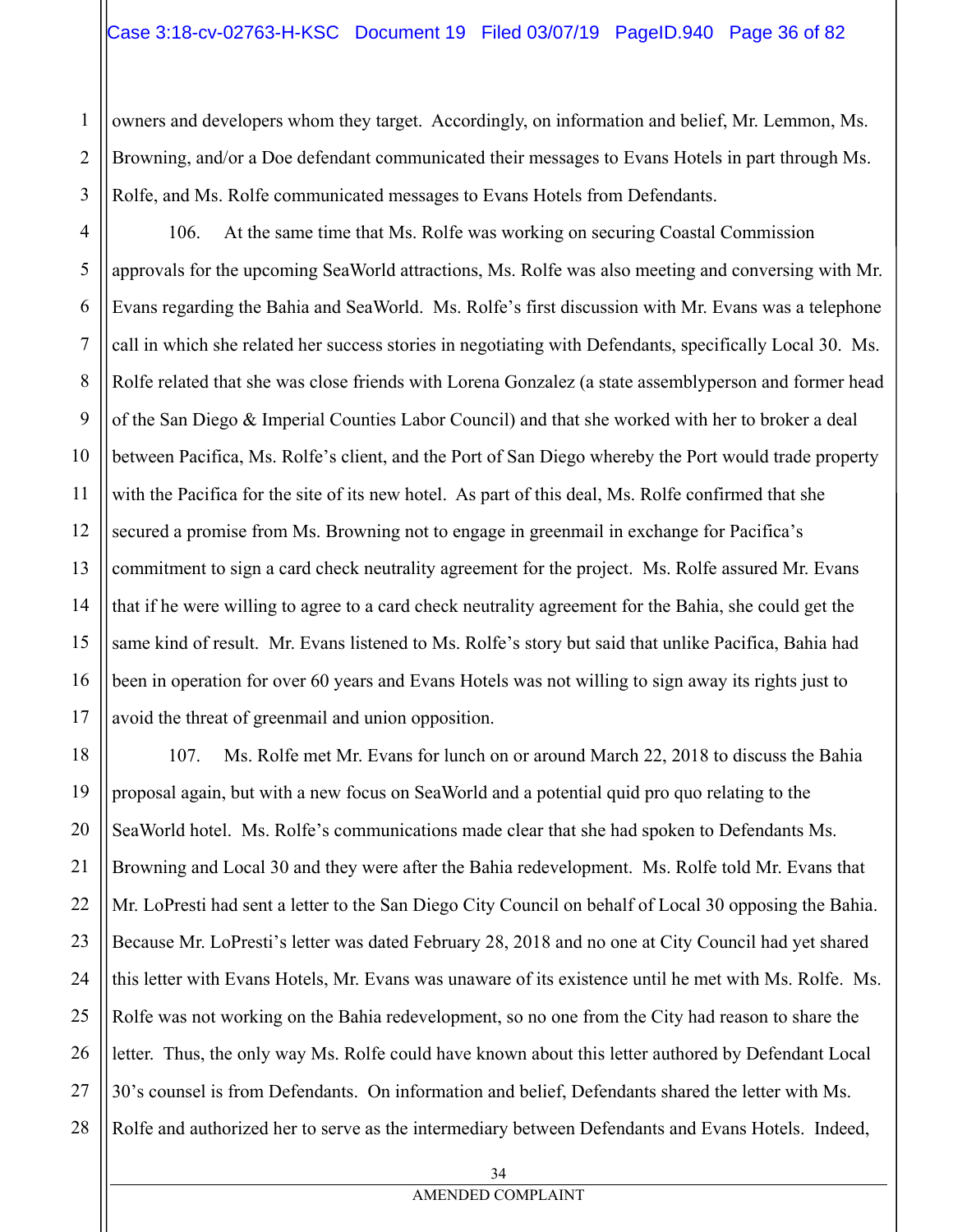only a few weeks earlier, on February 23, 2018, Rick Bates, a Local 30 Research Analyst, submitted a Public Records Act request to the City of San Diego seeking information "regarding the SeaWorld Hotel or any lease amendment related to the SeaWorld Hotel."

108. In this lunch meeting, Ms. Rolfe also made clear that she spoke to Ms. Browning when she told Mr. Evans that Ms. Browning has "a real problem with you." Ms. Rolfe related that unless Mr. Evans did a deal with Ms. Browning, Defendants would target all of Evans Hotels' projects and SeaWorld as Evans Hotels' business partner. By contrast, if Evans Hotels agreed to a deal with Ms. Browning for the Bahia—which necessarily includes entering a PLA with the Building Trades—the environmental opposition would resolve itself at the Bahia and Defendants would not target SeaWorld. Although Mr. Evans offered to pay Ms. Rolfe for her time, she appeared uncomfortable and refused.

109. Ms. Rolfe spoke regularly with Mr. Evans during the Spring 2018 time frame and relayed the same message again and again: If you want to be able to move forward with SeaWorld, you need to do a deal with Defendants for the Bahia. On information and belief, Ms. Rolfe was sent by Defendants to communicate the message to Evans Hotels that unless it agreed to a card check neutrality agreement at the Bahia, the unions would continue its attack on the Bahia and come after SeaWorld as Evans Hotels' business partner.

110. In or around June or July 2018, when Evans Hotels refused to acquiesce to Defendants' threats and demands, they turned their focus instead on SeaWorld, Evans Hotels' business partner. Through Ms. Rolfe, Defendants communicated to SeaWorld that if SeaWorld continued its partnership with Evans Hotels, SeaWorld would face severe opposition from the unions and other union allies in connection with its plan to open new attractions every year. Defendants not only would interfere with SeaWorld's ability to get approval for a master plan amendment at City Council and the Coastal Commission (the usual greenmail), but also would drum up negative publicity against SeaWorld designed to undermine SeaWorld's reputation and public image. The message to SeaWorld was clear: either terminate your deal with Evans Hotels or face years of delay in getting future attractions approved and immeasurable damage to your image, reputation, and business in San Diego.

28 111. As expected, when faced with the prospect of the unions targeting SeaWorld's reputation and core business plan to increase sales by opening up new attractions and harming its

1

2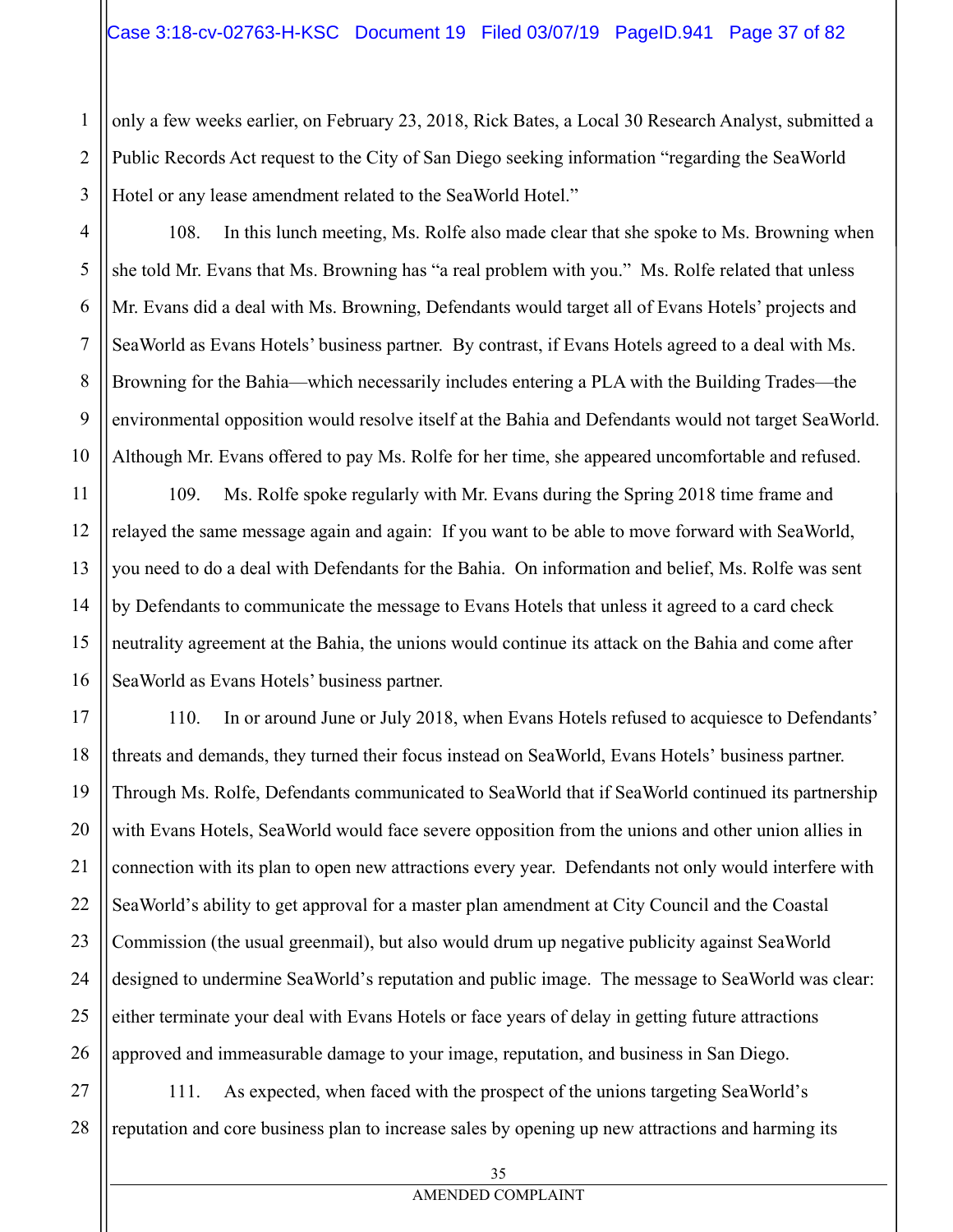image, SeaWorld had no choice but to agree to abandon its Joint Venture with Evans Hotels, resulting in an obligation to pay out more than \$2.8 million in termination fees.

112. In mid-July 2018, Bill Evans received a phone call from John Reilly, the interim CEO of SeaWorld, regarding the Joint Venture. Mr. Reilly stated on the call that he understood there was "a big problem" with the union relating to the Bahia. Upon information and belief, Mr. Reilly received this message from Defendants through Ms. Rolfe and/or another agent of SeaWorld, as the union's opposition to the Bahia project was not yet public knowledge. Mr. Reilly then communicated to Mr. Evans that SeaWorld could not afford to be involved with anyone or any projects that could delay SeaWorld's ability to get its master plan approved and/or otherwise adversely impact its business. Mr. Reilly said that while SeaWorld still liked conceptually the idea of a SeaWorld hotel and believed that it would bring millions of dollars in increased revenue, SeaWorld's stock price is dependent on developing new attractions and that SeaWorld could not afford to become a target of the union. SeaWorld was faced with two options: it could either keep the hotel and inevitably spend years fighting the union and its asserted pressure tactics, or else drop the hotel, move forward with the planned opening of key attractions for the park, and avoid union organizing. SeaWorld had no choice but to break its venture with Evans Hotels.

113. Evans Hotels' CEO, Robert Gleason, had a subsequent phone call with Mr. Reilly on the same subject on or around July 26, 2018. On this call, Mr. Reilly reiterated SeaWorld's concern regarding the union and asked that the parties arrange for an in-person meeting in San Diego to discuss. Without going into much detail, Mr. Reilly reiterated that while there was still "interest" conceptually in doing a SeaWorld hotel, he said that attractions are the "lifeblood" of the organization and that would have to take priority. Mr. Reilly expressed concern that doing a hotel with Evans Hotels would make SeaWorld a target to union opposition generally and reiterated that SeaWorld could not afford any "wrinkle" in its plans.

114. On or around August 10, 2018, the parties convened at SeaWorld's office in San Diego. Mr. Reilly again reiterated that SeaWorld's focus was on its new attraction cadence and that being able to open up new attractions on an annual basis was critically important to SeaWorld's success. Although SeaWorld had been able to get its new Electric Eel ride approved by the Coastal Commission

1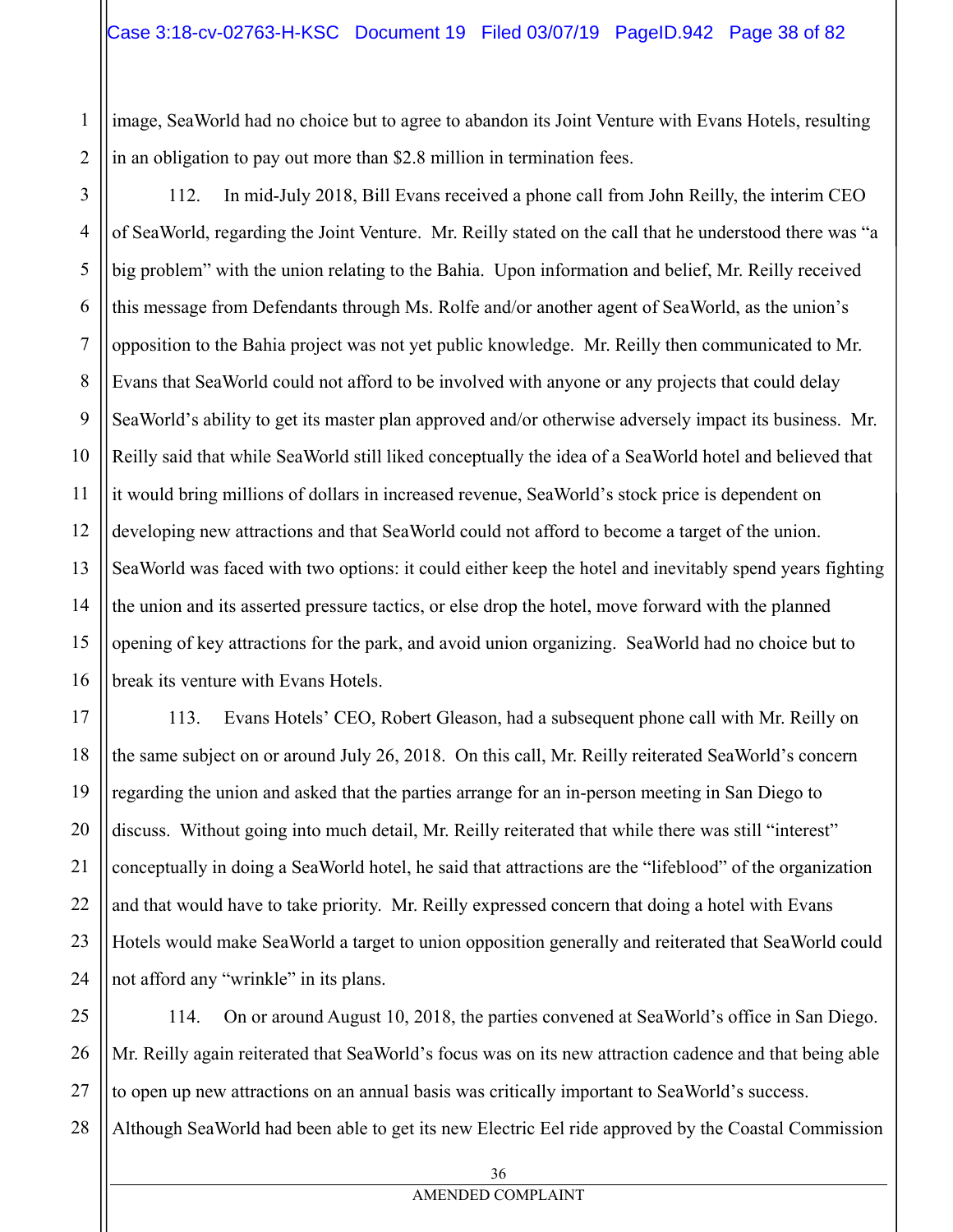for 2018, there were other attractions in the pipeline pending approval which needed an amendment to the SeaWorld Master Plan. While SeaWorld still saw the value in a branded hotel, it told Evans Hotels that it could not move forward with the hotel plans at the expense of its core business of opening new attractions at its parks.

115. SeaWorld pointedly asked about the status of the Bahia and whether Evans Hotels had agreed to meet with Ms. Browning or anyone else at Local 30. When Mr. Evans responded that Evans Hotels had not agreed to meet with Ms. Browning, Corrine Brindley, SeaWorld's Vice President of State Affairs, said that SeaWorld's concern is that if Evans Hotels did not do a deal with Ms. Browning for the Bahia, Defendants would come after SeaWorld and its proposed new attractions with "pitchforks in air." Notably, Allison Rolfe reports directly to Ms. Brindley. When Mr. Evans responded that the greenmail is part of the Defendants' playbook, Ms. Brindley responded that SeaWorld also had other more pressing concerns relating to Defendants' stated ability to attack its reputation and image.

116. Mr. Reilly acknowledged that SeaWorld's decision effectively threw Evans Hotels under the bus but said, again, that SeaWorld had no choice but to "protect its bread and butter" from union interference.

117. On September 19, 2018, Tony Taylor, the General Counsel of SeaWorld, called Robert Gleason and formally terminated the Joint Venture with Evans Hotels. He stated that while SeaWorld valued its relationship with Evans Hotels, SeaWorld's leadership had decided that they could not move forward with the Joint Venture as it would jeopardize SeaWorld's underlying capital strategy of opening up new attractions at its theme park. He then stated that SeaWorld would move forward without Evans Hotels in the Master Plan Amendment so that it could formally get the entitlement process moving forward on new attractions. Mr. Taylor reiterated that while it was a difficult decision to make given the amount of time, energy and money invested by the parties in the SeaWorld hotel, SeaWorld had no choice but to protect its core business.

118. On November 7, 2018, SeaWorld issued an SEC filing formally announcing its decision to abandon the SeaWorld hotel. Although SeaWorld did not share in the press release the real reason why it was that it had decided at significant cost to abandon a hotel destined to bring thousands of jobs

1

2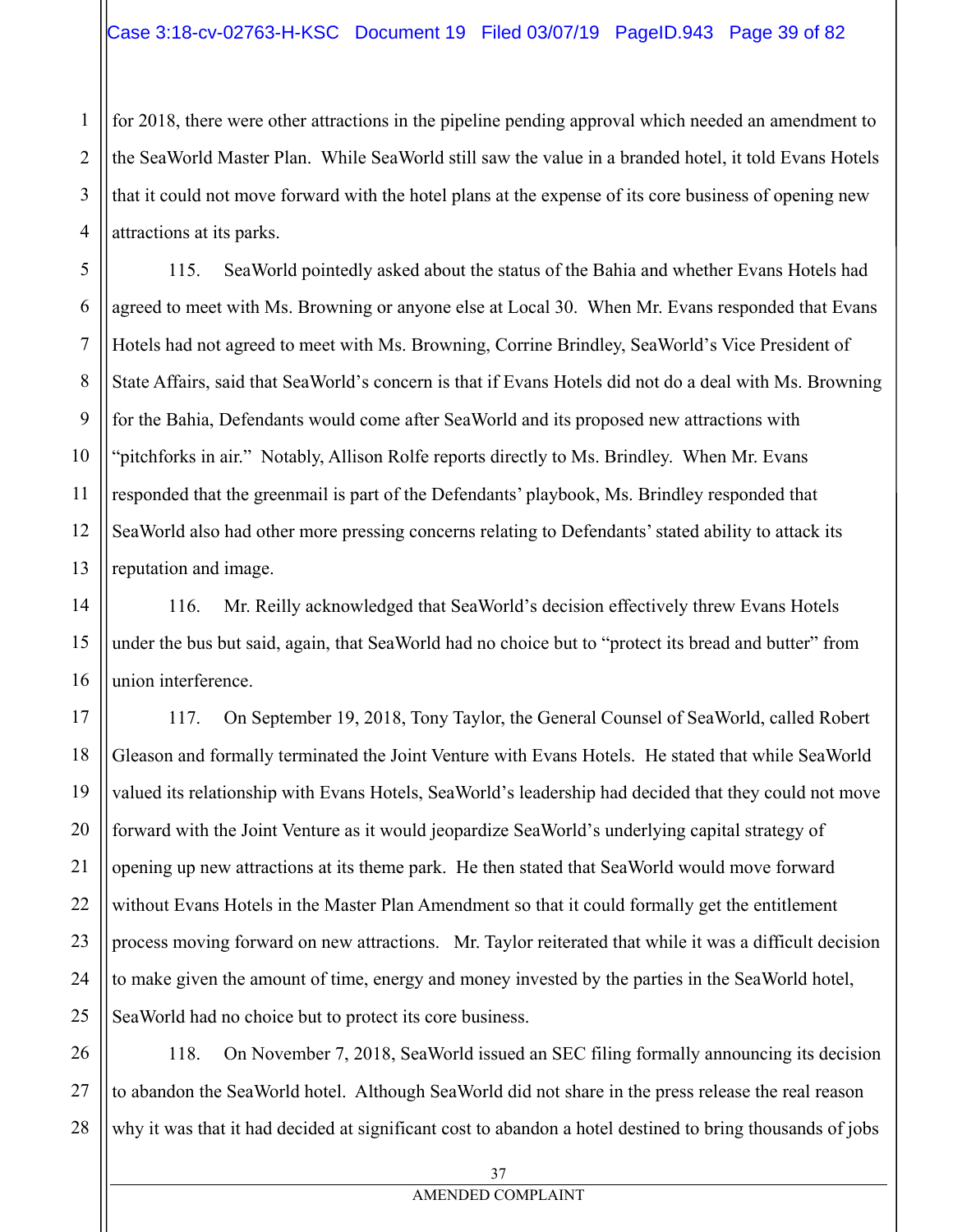and hundreds of millions of dollars in anticipated revenue to SeaWorld San Diego and rent revenue to the City of San Diego, the message was clear. In fact, the following day Mayor Faulconer pulled aside Mr. Evans and asked why it was that SeaWorld abandoned the project after years of investment and collaboration with Evans Hotels. When Mr. Evans declined to respond, the Mayor leaned in and said, "It was the Union, right?"

119. On November 15, 2018, a SeaWorld executive confirmed to David Cherashore, Executive Board Member of Evans Hotels, that the reason why the Board of Directors terminated the Joint Venture with Evans Hotels was because the unions threatened to target SeaWorld, including its plans to open up new attractions on an annual basis, if it continued in its Joint Venture with Evans Hotels. On information and belief, this threat was communicated by Defendants to Allison Rolfe or another agent of SeaWorld.

# **Defendants Continue To Interfere with the Bahia Project After 2018 Election**

120. In November 2018, following the election, Evans Hotels was still trying to get the Bahia lease amendment set for hearing. Councilmember II refused to schedule the Bahia lease amendment for a hearing at the Committee level. When Evans Hotels requested that City Council President Myrtle Cole direct docket the Bahia lease amendment at City Council, Ms. Cole refused. When Mr. Evans called Ms. Cole to ask why the Bahia would not be docketed, Ms. Cole admitted that the unions had given her "hundreds of thousands of dollars to win this thing" and that they (Ms. Browning and Mr. Lemmon) would be upset if the Bahia was to get docketed before the new City Councilmembers took office.

121. After hearing that the President of City Council was unable to docket the project because of her relationship with Defendants, Evans Hotels turned to the Mayor of San Diego for help. Unfortunately, Defendants were undeterred. On November 26, 2018, Local 30 contacted the Mayor's office and demanded that he stop asking the City Council to docket the Bahia for December 3, 2018.

122. Then and only then, after surrender by Evans Hotels was all but certain, Ms. Browning, Mr. Lemmon, and Carol Kim (Political Director for the Building Trades) met with Robert Gleason and Bill Evans at the Patio restaurant in Mission Hills on November 27, 2018 at 4 p.m. After exchanging brief pleasantries, Mr. Gleason raised the issue of the numerous environmental challenges to the Bahia

1

2

3

4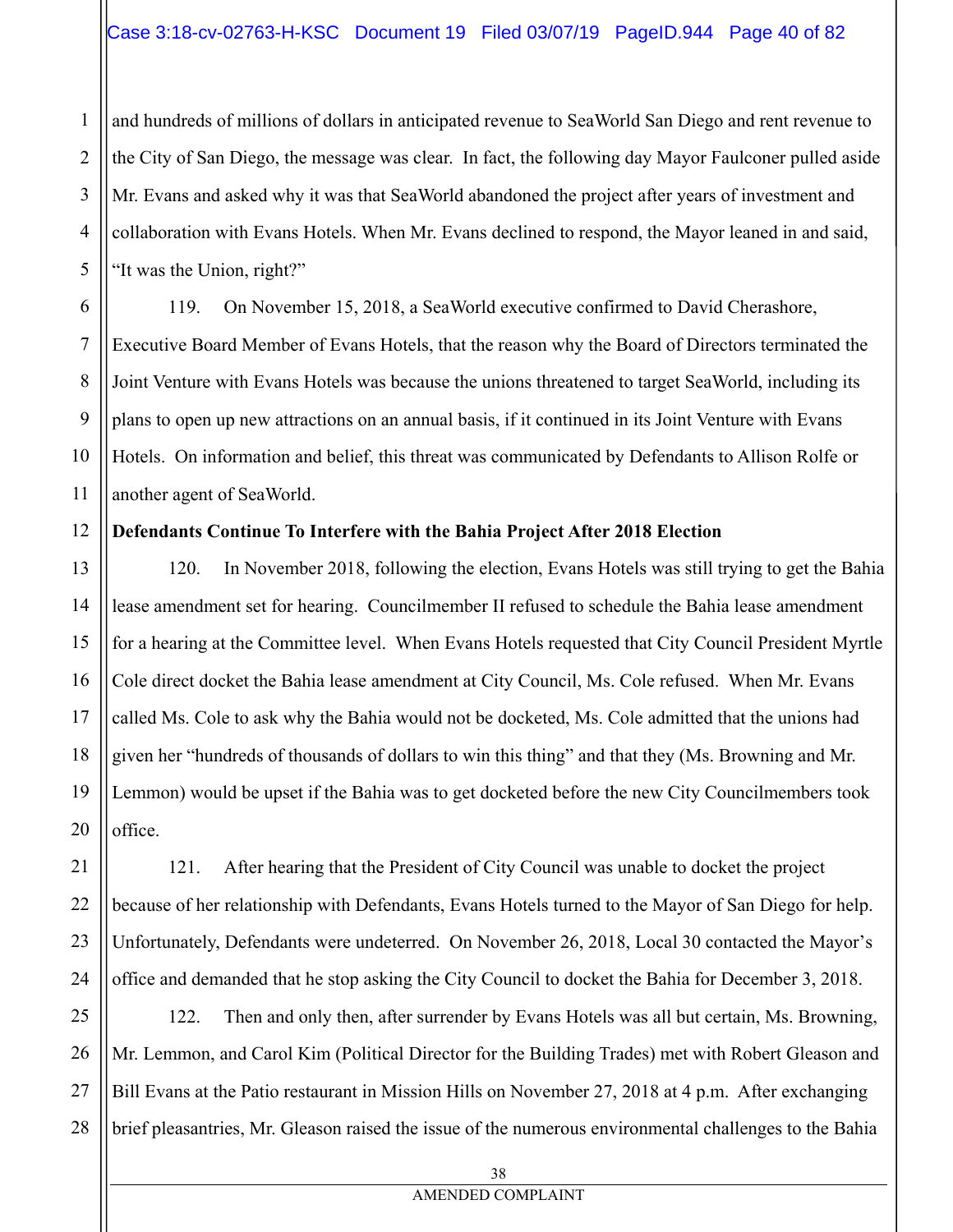1 2 3 4 5 6 7 8 9 10 11 12 13 14 15 16 17 18 19 20 21 22 23 24 25 and Evans Hotels' belief that the opposition all stemmed from Defendants' desire to unionize the Bahia. Although Mr. Lemmon was careful not to discredit the environmental opposition, he acknowledged that neither he nor Ms. Browning could speak to any of the purported environmental concerns. Instead, he rationalized their opposition by stating that the union is a business and its objective is to sign up members via a signed PLA and card check neutrality agreement. When Mr. Evans posed the question as to why they should agree to do this, Ms. Browning responded bluntly "so that you can go forward with your project" and be able to pursue other opportunities in San Diego. They stated that they had the vote on the new City Council President "all locked up" and future City Councils would be even worse. In case the message was not clear enough, Mr. Lemmon likened the unions' conduct to a "grenade with the pin on the table." Mr. Lemmon threatened that although the "pin" had been taken out of the grenade, there was still time to put it back in. Ms. Browning made clear that the alternative for Evans Hotels would not be pretty. Citing her sham environmental suit with the Cisterra development and the affordable accommodation challenge she pulled out of "thin air" to oppose the Sunroad development, Ms. Browning assured Evans Hotels that they would stop at nothing to prevent the Bahia from going forward. When Mr. Evans asked why they were targeting Evans Hotels, as they were good employers, Mr. Lemmon appeared surprised and said this has nothing to do with Evans Hotels being "bad people" or a "bad employer." To the contrary, both he and Ms. Browning reiterated that it is a "new era" for the unions. Mr. Lemmon summed it up by saying "we have a business just like you have a business" and that their focus was on increasing the number of members because that translates into increased dues. Ms. Browning added that the plan is to have 10,000 members within a year's time and ultimately to use their control over the City Council<sup>5</sup> and the California Coastal Commission to unionize "each and every hotel in San Diego." Ms. Kim stated that using union labor is "no longer a market liability," but rather the expectation. In other words, nonunion hotel owners/developers in the market would need to sign up or be forced out of the Mission Bay and Downtown market.

 $\overline{\phantom{0}}$ 

<sup>26</sup>

<sup>27</sup> 28  $<sup>5</sup>$  Ms. Browning has repeatedly mentioned that she is "best friends" with Councilmember II,</sup> and that her husband, who is Councilmember II's political campaign consultant, was responsible for getting Councilmember II elected to office. Ms. Browning even referred to Councilmember II as the Council President, even though the election for that position had not yet occurred.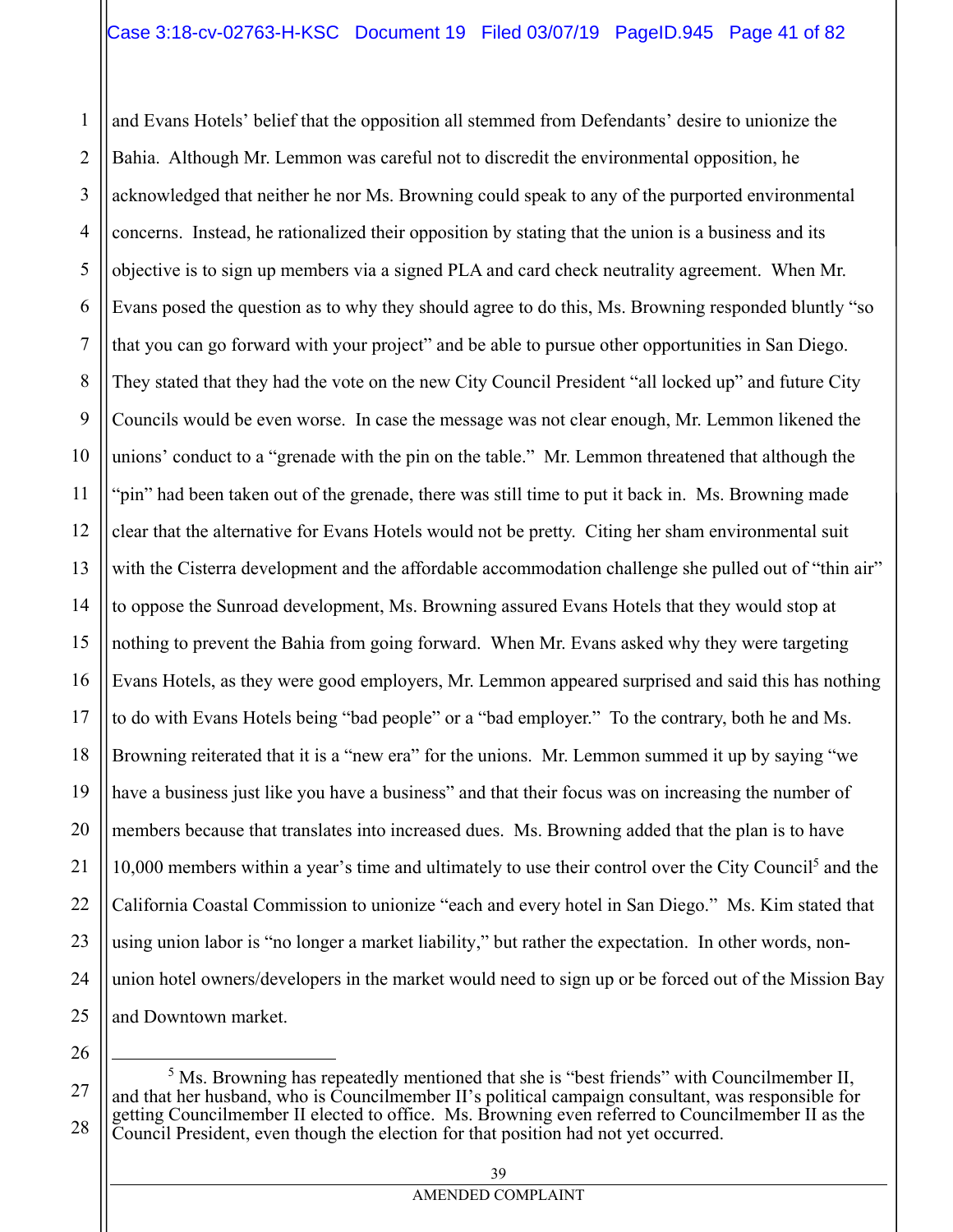1

2

3

4

5

6

7

8

9

11

12

17

18

19

20

21

22

23

24

25

26

27

28

123. Defendants have taken all of these surreptitious actions knowing full well that that their ultimate objective—Evans Hotels' *forced* execution of a card check neutrality agreement—is an unlawful act that neither the City Council nor any other state or local governmental entity may impose upon an employer, and it has been declared improper by the Supreme Court of the United States. Indeed, the San Diego City Attorney, in his 2015 Memorandum to the San Diego City Council, specifically advised the Council and the public of this federal prohibition.

10 13 14 15 16 124. Defendants have taken the steps described herein in an attempt to allow Local 30 and Building Trades to control and monopolize the prime tourist regions of San Diego, including the waterfront along Mission Bay and Downtown and to eliminate competition and development from non-union hotels. Defendants' actions in opposing any hospitality development project by a fullservice hotel in these areas whose labor is not represented by Local 30 and/or whose construction project is not subject to a PLA has the effect of forcing all existing hotels undergoing renovation and/or expanding their footprint (which all hotels must do regularly to continue to attract guests) to "go union" and forcing all newcomers to the San Diego hotel market to either use union labor, both in the construction and operation of the properties, or to build elsewhere. This is harmful to competition in the San Diego hospitality market in multiple ways, including but not limited to the following:

> a. **First**, Defendants' action in forcing San Diego hotels to "go union" has the effect of imposing certain wage scales and work rules on the construction and operation of all full-service hotels in the San Diego waterfront, regardless of a hotel's ability to pay or desire to use non-union workers for reasons unrelated to wage scale (*e.g.,* because the hotel has found that its efficiency and performance is tied to its long-term employees, who have consistently refused to vote to unionize, and other more efficient operating methods). This has the effect of eliminating competition in the market.

b. **Second**, Defendants are successfully blocking hoteliers who employ a non-union labor workforce from entering the market, just as they did with the SeaWorld hotel, and from expanding their market share. Similarly, Defendants are successfully preventing nonunion contractors from performing work in the relevant market by forcing developers to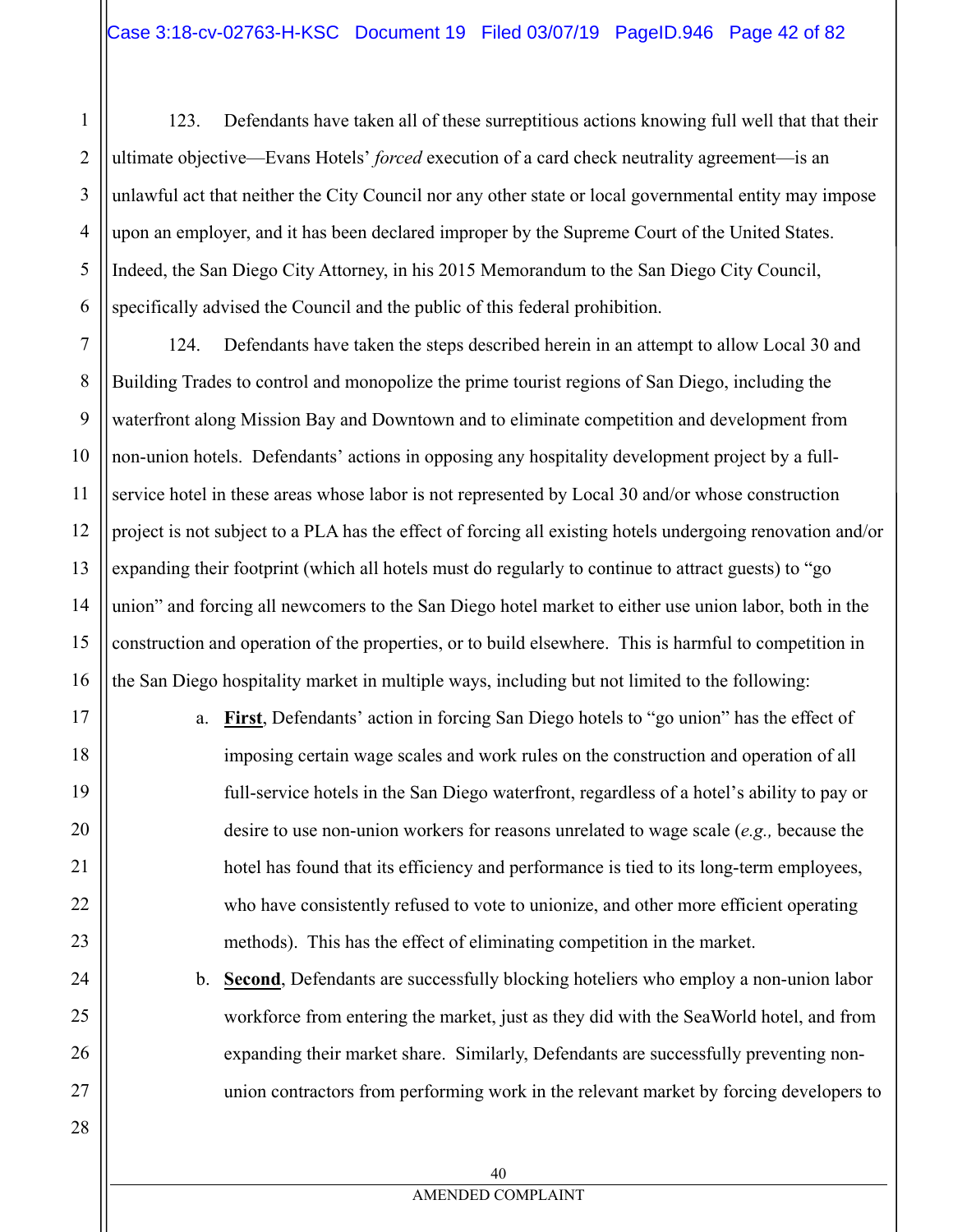sign PLAs. These barriers to entry will stifle competition and result in Defendants' monopoly power in the San Diego hospitality labor market.

c. **Third**, Defendants' actions in forcing San Diego full-service hotels to "go union" harm competition by restraining hospitality developers' and their hotel employees' rights to recognize a union or not. As discussed above, there are benefits to working at nonunion hotels and for non-union contractors that would be eliminated if all full-service hotels in the area are forced to employ union labor or sign PLAs to use only unionized contractors and subcontractors.

125. Defendants will not stop their abusive and unlawful behavior with respect to the Bahia redevelopment until they receive a signed card check neutrality agreement and a PLA. And they will not stop this behavior in the City of San Diego going forward. Their illegal actions, violating the Sherman Act, NLRA, RICO laws, and state laws, ensure that they maintain control over the relevant hospitality labor market.

#### **FIRST CLAIM FOR RELIEF**

## **(Unlawful Secondary Boycott)**

# **(Against Defendants Unite Here! Local 30 and San Diego County Building and Construction Trades Council, AFL-CIO)**

126. Evans Hotels incorporates by reference the allegations contained in Paragraphs 1 through 125, as if fully set forth herein.

127. Evans Hotels brings this action pursuant to Section 303 of the Labor Management Relations Act ("LMRA"), which states in pertinent part that "[i]t shall be unlawful . . . for any labor organization to engage in any activity or conduct defined as an unfair labor practice in section 158(b)(4) of this title." 29 U.S.C. **§** 187(a).

**Unlawful Secondary Boycott by Pressuring SeaWorld to Cease Doing Business with Plaintiffs.** 

128. Section 8(b)(4) of the National Labor Relations Act ("NLRA") states in pertinent part that "[i]t shall be an unfair labor practice for a labor organization or its agents . . . to threaten, coerce, or restrain any person engaged in commerce or in an industry affecting commerce, where in either case

1

2

3

4

5

6

7

8

9

10

11

12

13

14

15

16

17

18

19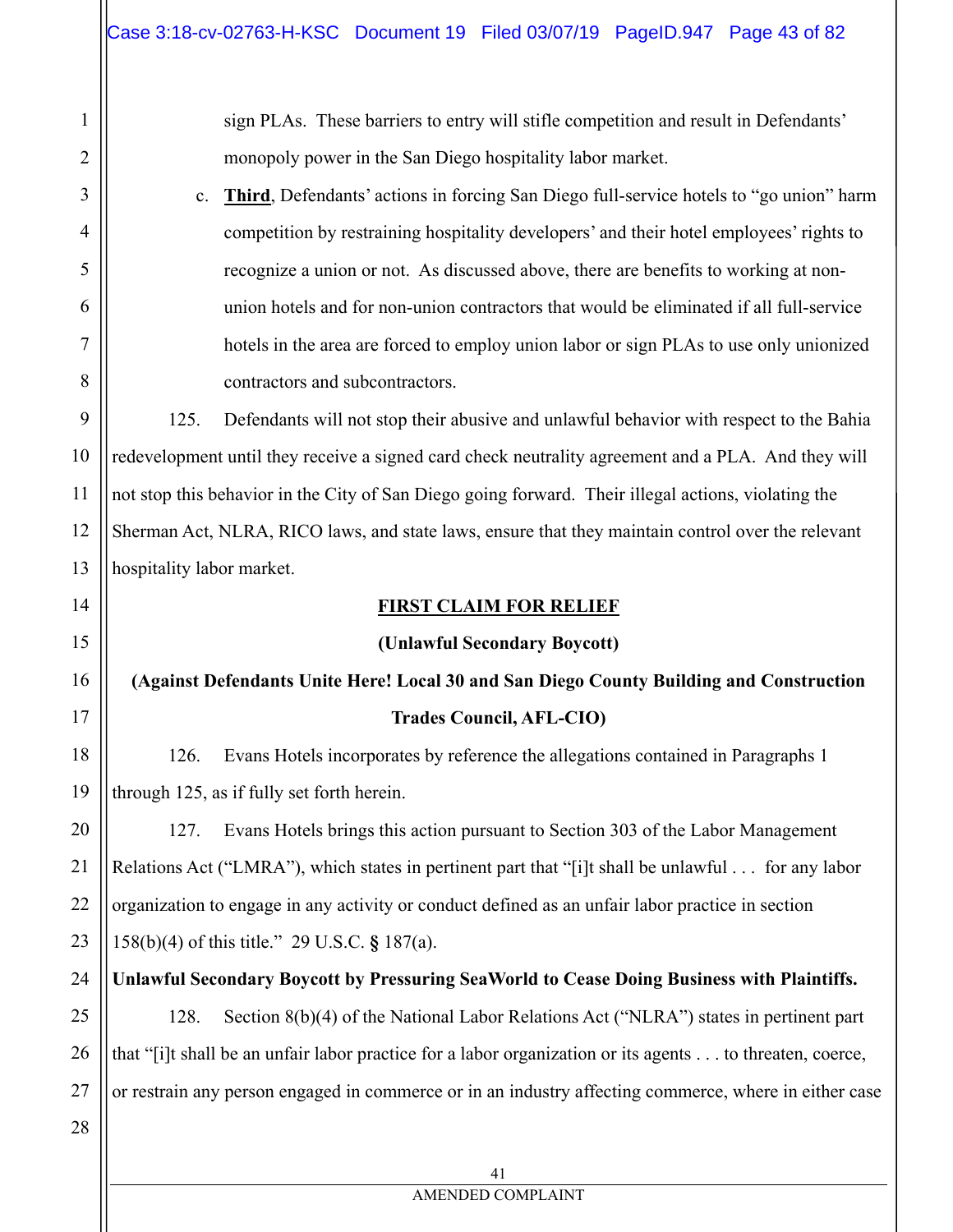an object thereof is . . . forcing or requiring any person . . . to cease doing business with any other person." 29 U.S.C. **§** 158(b)(4)(ii).

1

2

3

4

5

6

7

8

9

10

11

12

13

14

15

16

17

21

129. Local 30 is a "labor organization" under Section 303(a) of the LMRA and Section  $8(b)(4)$  of the NLRA.

130. Sea World LLC is a "person" under 29 U.S.C. § 152(1). SeaWorld is engaged in "commerce" and/or activities that "affect commerce," including (but not limited to) operating SeaWorld branded theme parks.

131. SeaWorld and Evans Hotels, through EHSW, entered into a Joint Venture in January 2018 to develop, own and operate a SeaWorld hotel. SeaWorld and Evans Hotels began working on the Joint Venture before April 2015, when they first entered into a letter of intent and had already started the initial stage of getting the approvals for the project.

132. Defendants knew about the Joint Venture and the significance of this opportunity for Evans Hotels' business, as the plans to develop a SeaWorld branded hotel were released to the public on November 9, 2015. Defendants also knew about the importance to SeaWorld of increasing sales by maintaining a positive public image and meeting its business objective to get its new attractions passed through the Coastal Commission.

18 19 20 133. When Defendants were unsuccessful in getting Evans Hotels to agree to sign a card check neutrality agreement and a PLA with respect to the redevelopment of the Bahia, they decided to increase the pressure by targeting SeaWorld, Evans Hotels' partner in the recently signed Joint Venture (i.e., a secondary party).

22 23 24 25 26 27 28 134. Defendants Mr. Lemmon, Ms. Browning, and/or Doe defendants, communicated with representatives of SeaWorld, including Ms. Rolfe, in the Spring/Summer 2018 and communicated the message to them that if Evans Hotels did not agree to a card check neutrality agreement at the Bahia they would target not just Evans Hotels' other projects, but also SeaWorld. Specifically, Defendants threatened that they would impede SeaWorld's ability to get attractions approved at the Coastal Commission, engage in union-organizing tactics against SeaWorld, and/or collaborate with SeaWorld opponents (*e.g.*, People for the Ethical Treatment of Animals) to disrupt SeaWorld's business and harm its name and reputation.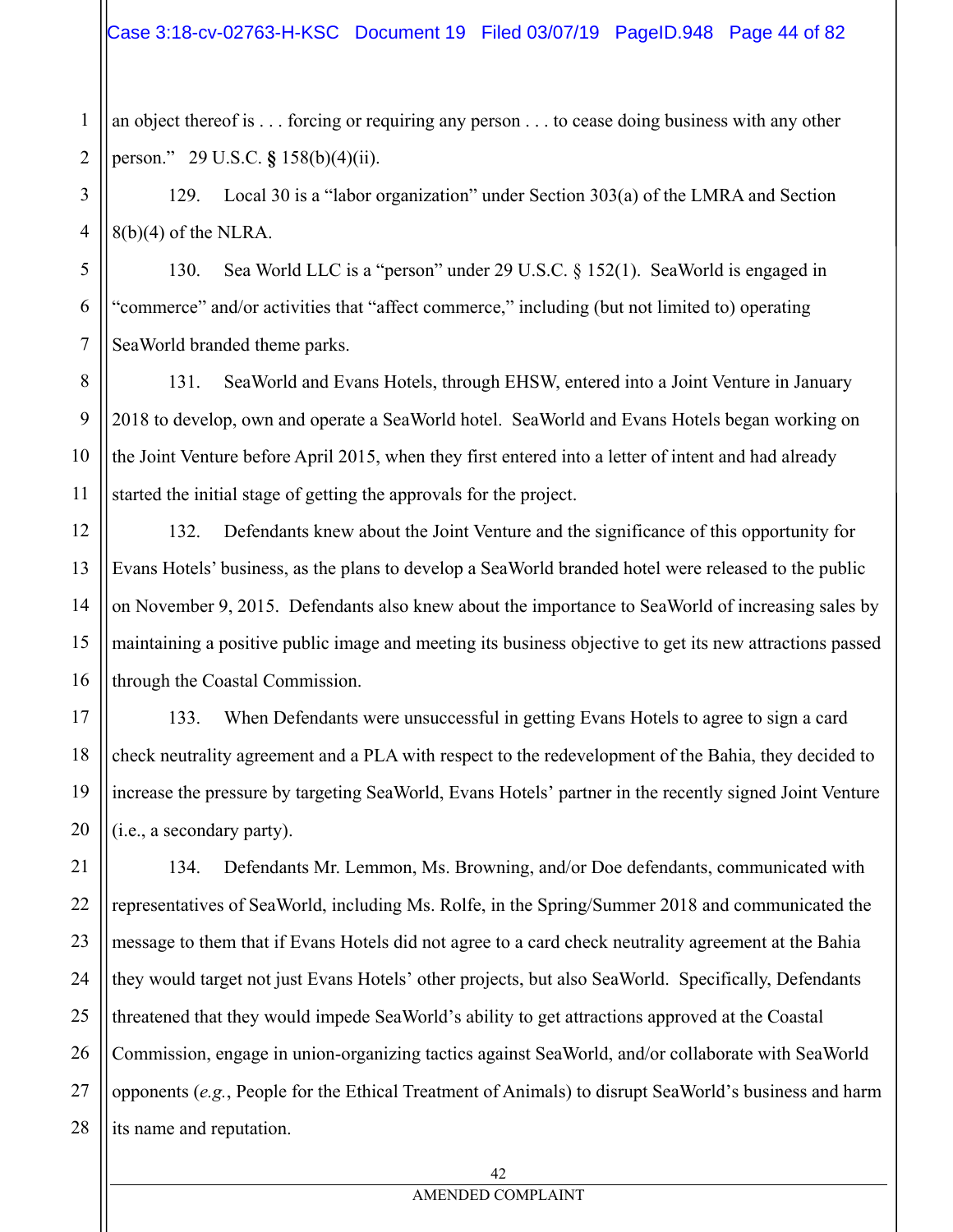135. After these meetings with Defendants, SeaWorld did a sudden about face and, within months of signing a deal that had been negotiated and developed over more than three years, it announced to Evans Hotels in a meeting that took place on August 10, 2018 that it could no longer move forward as planned with the SeaWorld hotel. When pressed as to what prompted SeaWorld to suddenly abandon a project that it had so eagerly pursued for years, SeaWorld stated its concern that if Evans Hotels did not come to an agreement with Ms. Browning and Local 30 regarding the Bahia, that Defendants would target SeaWorld based on its relationship with Evans Hotels. SeaWorld said that while it understood why Evans Hotels did not want to do a deal with Defendants, SeaWorld did not want Defendants to come after SeaWorld with "pitchforks in air," including but not limited to blocking its new projects that were pending city approval and engaging in efforts to force unionization. SeaWorld indicated that it could not afford to be targeted by the union or have the union support its other adversaries, as this assault would hurt its stock price and disrupt its core business.

136. On September 19, 2018, SeaWorld notified Evans Hotels of its decision to terminate the Joint Venture.

137. SeaWorld's decision to terminate was a direct result of Defendants' threat to target SeaWorld based on its relationship with Evans Hotels.

138. Defendants' conduct was designed to and has in fact injured Evans Hotels. As a direct result of Defendants' unlawful conduct, Evans Hotels has suffered substantial injury to its property and/or business, including but not limited to, lost profits in excess of \$100 million in connection with the opportunity to build a SeaWorld branded hotel, legal fees and other costs incurred because of, and in response to, Defendants' coercive threats made in violation of NLRA Section 8(b)(4).

**Unlawful Secondary Boycott by Pressuring Plaintiffs to Sign a PLA to Force Contractors and Subcontractors to Employ Union Labor.** 

27 28 139. Section 8(b)(4) of the NLRA also states in pertinent part that "[i]t shall be an unfair labor practice for a labor organization or its agents . . . to threaten, coerce, or restrain any person engaged in commerce or in an industry affecting commerce, where in either case an object thereof is . . . forcing or requiring any employer . . . to enter into any agreement which is prohibited by subsection (e)[.]" 29 U.S.C. **§** 158(b)(4)(ii)(A).

1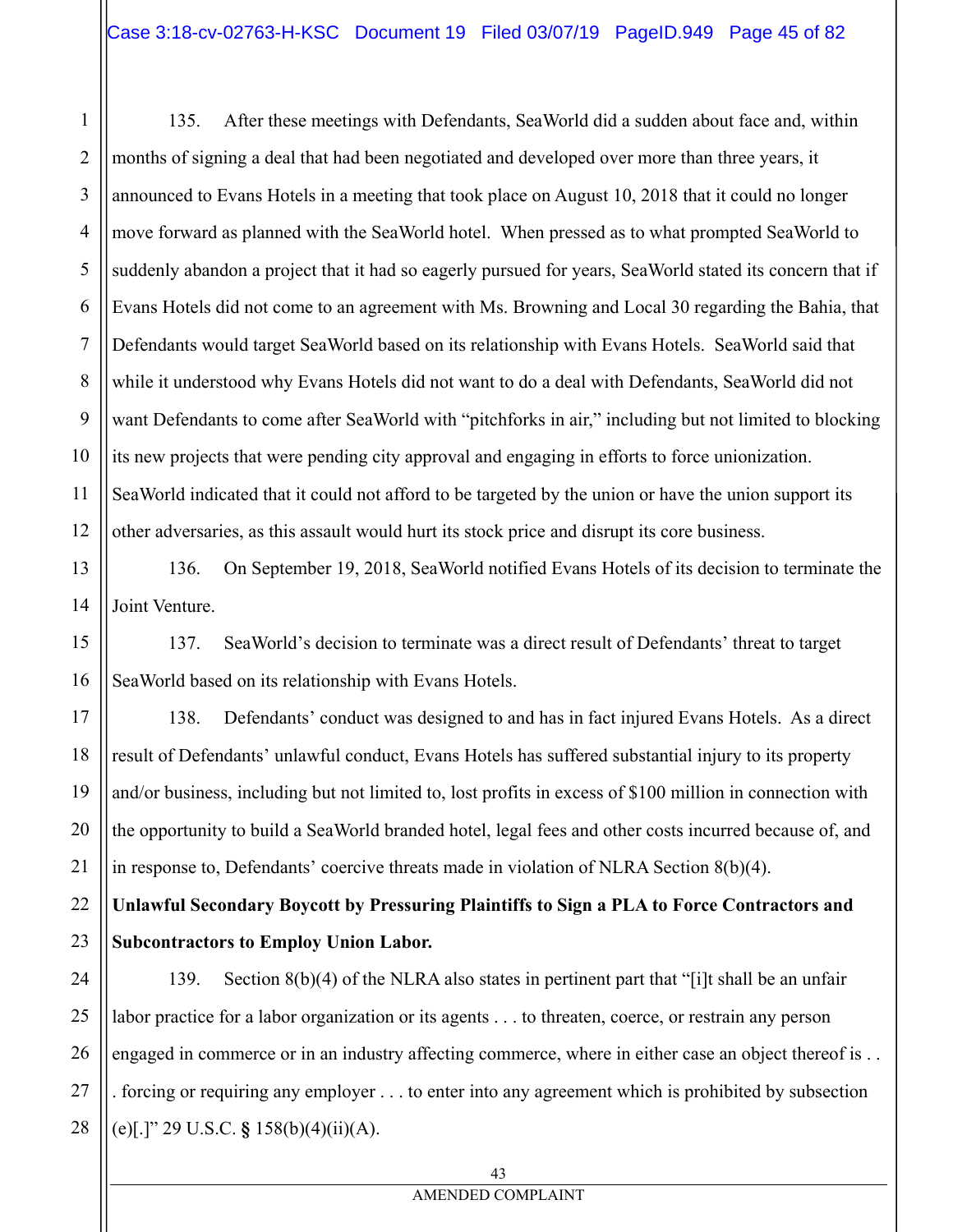4 140. Section 8(e) of the NLRA also states in pertinent part that "[i]t shall be an unfair labor practice for any labor organization and any employer to enter into any contract or agreement, express or implied, whereby such employer ceases or refrains or agrees to cease or refrain from handling, using, selling, transporting or otherwise dealing in any of the products of any other employer, or to cease doing business with any other person[.]" 29 U.S.C. § 158(e).

141. Building Trades is a "labor organization" under Section 303(a) of the LMRA and Section 8(b)(4) of the NLRA.

142. Evans Hotels is not engaged primarily in the building and construction industry and does not employ workers engaged in the building and construction industry.

143. Mr. Lemmon, on behalf of the Building Trades, communicated to Evans Hotels that it will oppose the Bahia redevelopment project, as well as other Evans Hotels developments, by supporting sham environmental and zoning challenges and/or taking any and all other impeding actions unless Evans Hotels agrees to a PLA requiring the use of union workers for its upcoming construction developments.

144. Mr. Lemmon has demanded the PLA as a condition for Evans Hotels to "go forward with your project" and put the pin back in the "grenade."

145. Mr. Lemmon's threats are broad based and include any and all acts, not simply sham litigation.

146. Because Evans Hotels is not an employer primarily engaged in the construction industry and does not directly employ members of the Building Trades, this conduct amounts to a secondary boycott and unfair labor practices in violation of NLRA Section 8(b)(4) and a violation of NLRA Section 8(e), because the Building Trades has threatened Evans Hotels with opposition and financial harm unless it agrees to a PLA for the construction of the Bahia redevelopment project and other developments. These threats seek to apply economic pressure on Evans Hotels to employ only union contractors and cease or refrain from doing business with nonunion contractors.

147. The Building Trades's conduct was designed to and has in fact injured Evans Hotels. As a direct result of the Building Trades's unlawful conduct, Evans Hotels has suffered substantial injury to its property and/or business, including but not limited to, legal fees and other costs incurred

1

2

3

5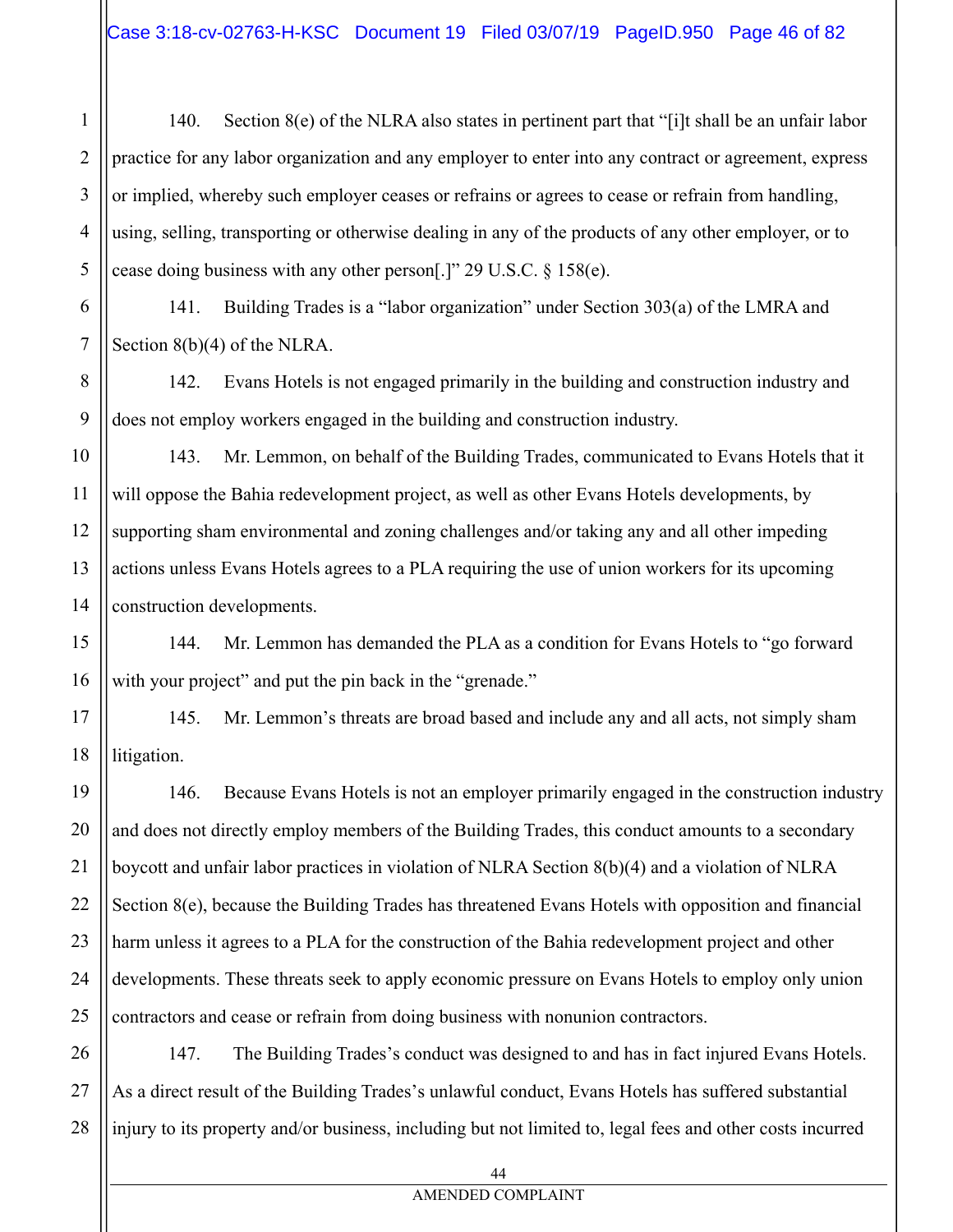because of, and in response to, Defendants' coercive threats made in violation of NLRA Section  $8(b)(4)$ .

148. As a direct and proximate result of the Building Trades's unfair labor practices, Evans Hotels has suffered business injuries and/or loss of property. Plaintiffs' damages include but are not limited to the loss of its right to develop the Bahia in accordance with the Master Plan, loss of goodwill, lost profits, and lost property value.

## **SECOND CLAIM FOR RELIEF**

# **Attempted Monopolization in Violation of Section 2 of the Sherman Act (Against All Defendants)**

149. Evans Hotels incorporates by reference the allegations contained in Paragraphs 1 through 148, as if fully set forth herein.

150. Evans Hotels competes or has attempted to compete with other hotel operators in the Mission Bay and Downtown San Diego market for full-service, waterfront hotels in San Diego (hereinafter the "Relevant Market"). The Relevant Market not only includes the operations of such hotels, but also the use of contractors in the construction of hospitality properties in San Diego along the coastline of and in downtown San Diego.

151. Defendants use their presence in the Relevant Market and their unlawful practices to prevent non-union hotels from entering the market or increasing their market share. Specifically, as alleged above, Defendants have relied on their unlawful playbook to halt or stop the development of ten or more new non-union hotels in the San Diego market and permit development of hotels only if the owners agree to a card check neutrality agreement and a PLA. Plaintiffs are informed and believe, and thereon allege that hotels that have agreed to Defendants' demands possess at a minimum a 60% share and up to a 70% share of the Relevant Market.

152. By virtue of Defendants' threats, statements, behavior, conduct, acts, and omissions (and in combination with other groups and entities that give in to Defendants' demands), Defendants prevent Evans Hotels and the other non-union developers described herein from competing in the Relevant Market and have a specific intent to destroy competition in the Relevant Market. Defendants' behavior described in this Amended Complaint demonstrates its specific intent to do so.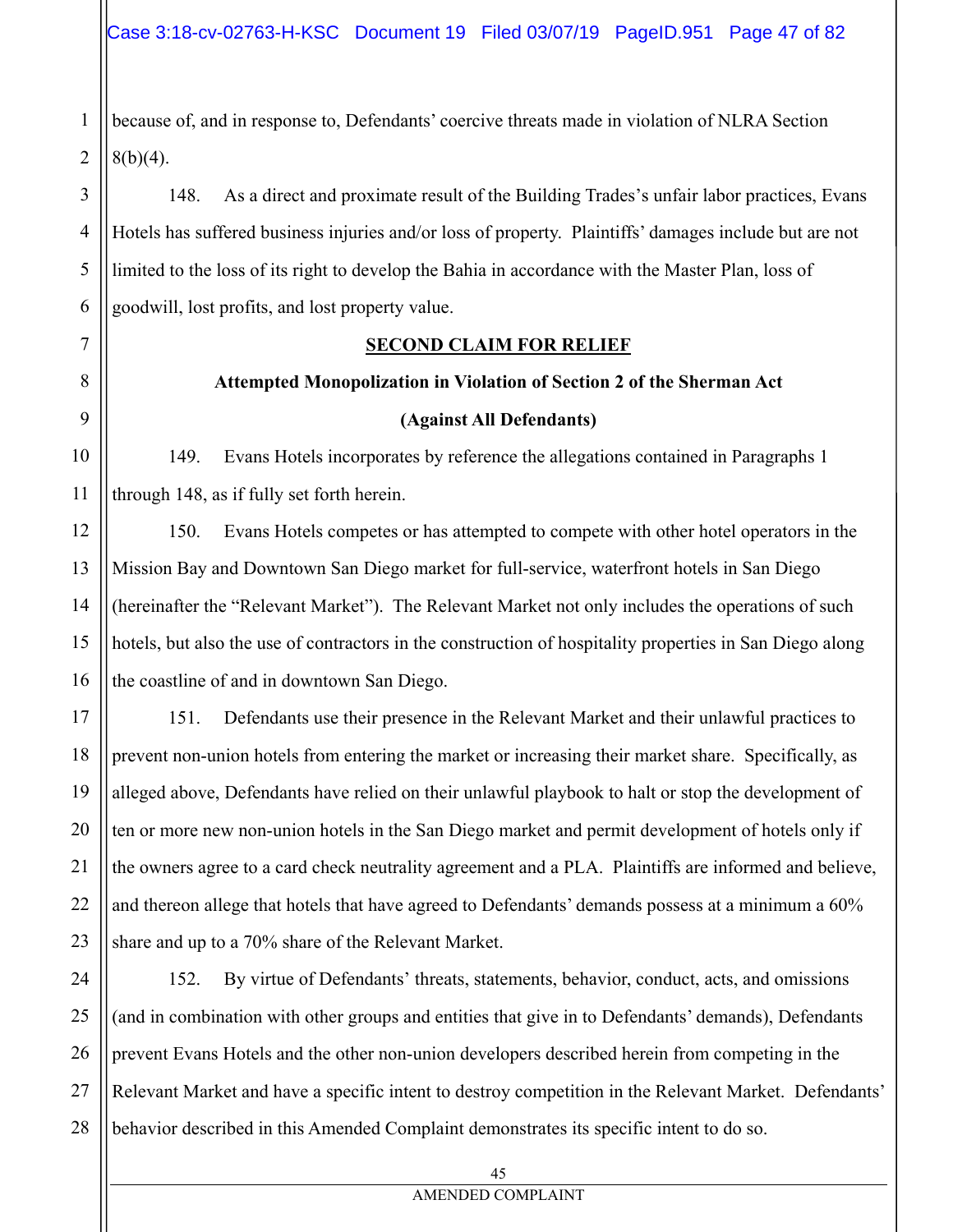1 2 3 4 5 6 7 8 9 10 11 12 13 14 15 16 153. Defendants have engaged in predatory and/or anti-competitive conduct to attempt to exercise control over the Relevant Market and do whatever it takes to prevent non-union hotels from developing in San Diego. This conduct includes Defendants' actions with respect to the other nonunion development projects, as well as the actions taken with respect to the Bahia redevelopment. One example of an unfair, unlawful and fraudulent action is Defendants' attempt to combine with non-labor groups (including but not limited to Protea and Virgin Hotels regarding the Seaport Village development, other developers who have agreed to Defendants' demands as a prerequisite to obtaining necessary approvals of their hotel developments, Citizens and Paddlers Against the Bahia Hotel Land Grab on Bahia Point, San Diegans for Responsible Planning, and Rick Bates, the member of Local 30 who submitted a public records request regarding the SeaWorld hotel) to initiate or threaten to initiate sham CEQA, environmental, and zoning opposition that will prevent or delay the development of nonunion hotel properties. Pursuant to Defendants' playbook, Defendants automatically initiate opposition to non-union developments without regard to the merits of their environmental and zoning claims. Defendants' willingness to abandon opposition, including CEQA challenges, by cooperating with developers—competitors of Plaintiffs—who agree to sign card check neutrality agreements and PLAs, demonstrates that such opposition is merely a sham.

17 18 19 20 21 22 23 154. Another example is that Defendants threaten and engage in unlawful secondary boycotts against third parties, such as SeaWorld, with the purpose of forcing the third party to cease doing business with the non-union hospitality developer. Yet another example is that Defendants rely on bribery and other unlawful tactics to gain "ownership" of City Councilmembers such that Defendants effectively unilaterally control the docketing and voting of projects submitted for approval to City Council. Defendants use their control over City Council to unlawfully attempt to extort a PLA and card check neutrality agreement from Evans Hotels and other developers.

24 25 26 27 28 155. Defendants' conduct in filing lawsuits and opposing projects before the City Council and the Coastal Commission based on non-labor statutes or ordinances, such as CEQA and local zoning laws, is not protected petitioning activity. Defendants have filed numerous lawsuits and have asserted CEQA and zoning challenges to the most significant non-union development projects before the City Council and/or Coastal Commission. As Ms. Browning told Mr. Evans, Defendants concoct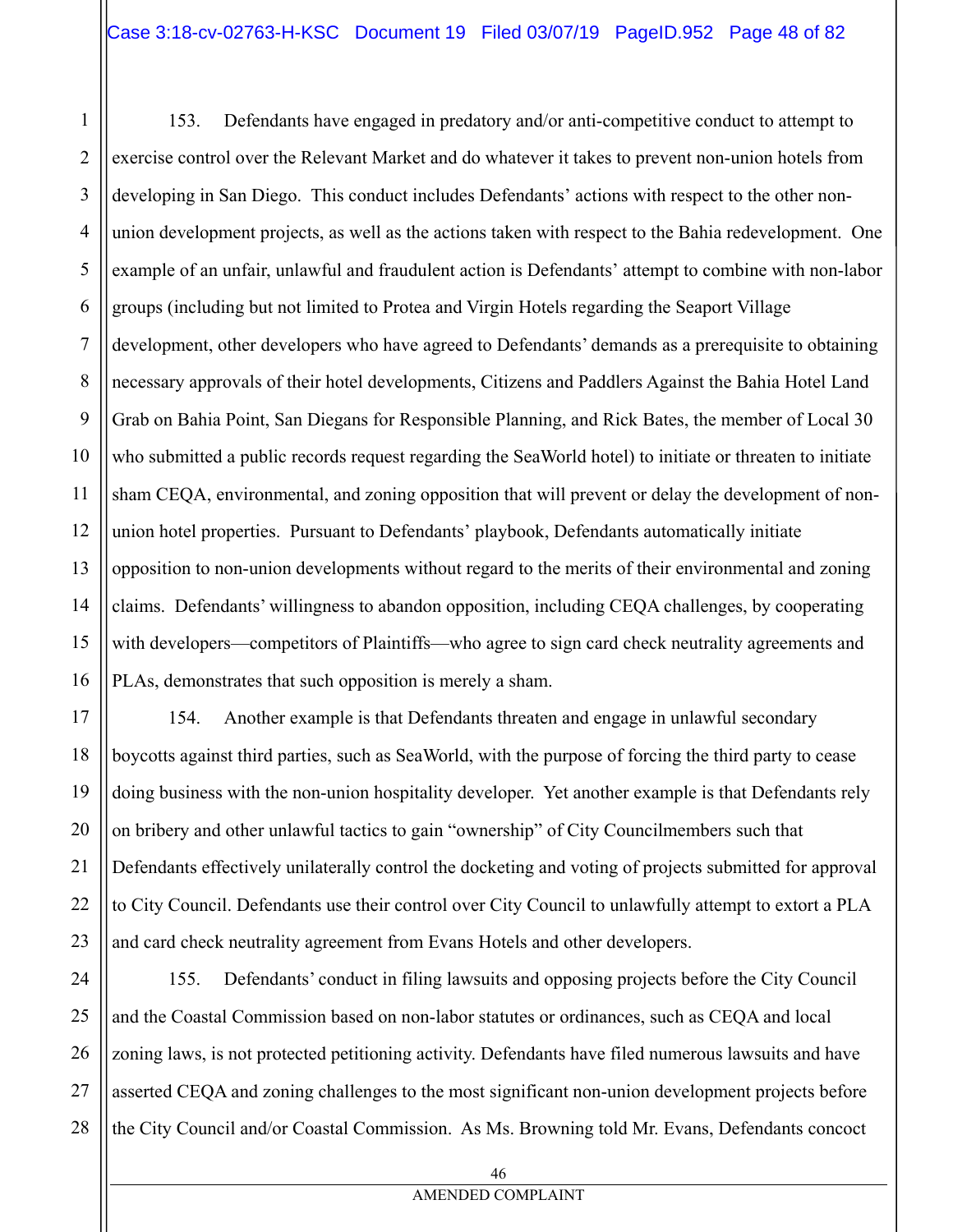these challenges out of "thin air" to drive up the costs of the project and create delay. As illustrated by the public documents related to the Convention Center Phase 3, once Defendants obtain what they want—a PLA and card check neutrality agreement—Defendants abandon the litigation and opposition with, at best, only token provisions that fail to address most of the purported environmental or zoning issues raised in their challenges.

156. Defendants' conduct also is not entitled to protection under the statutory and nonstatutory exemptions to the antitrust laws. The statutory exemption does not apply because Defendants combine with non-labor groups, including hotel developers and/or owners in the relevant market that sign PLAs and card check neutrality agreements as a condition of obtaining approval for their new developments and expansion plans. Those developers and/or owners are Evans Hotels' direct competitors. As illustrated by Defendants' combination with Protea and Virgin Hotels, a direct competitor of Evans Hotels, to obtain approval of Protea's proposal to the Port Commission, Defendants have effectively excluded Plaintiffs and other non-union developers and owners from the Relevant Market.

157. The statutory exemption also does not apply because Defendants' actions are not in pursuit of a legitimate purpose. The unfair and unlawful business practices described herein, including but not limited to automatically protesting permits for development projects, filing baseless lawsuits, and bribery and extortion of public officials, and pressuring businesses to cease doing business with non-union developers, are not traditional organizational activities. Nor are engaging in acts to coerce employers to enter into PLAs and card check neutrality agreements. While employers may voluntarily enter into PLAs and card check neutrality agreements, unions may not use unlawful coercive tactics to force an involuntary agreement from the employers. Such tactics violate the NLRA, 28 U.S.C. § 158(c) and (f). Defendants' use of these practices demonstrates that they are acting with improper purpose, outside their legitimate self-interest.

158. The nonstatutory exemption does not apply because the restraints Defendants seek to impose do not primarily affect the parties to agreements between Defendants and developers (as no such agreements exist at the time Defendants are engaging in their efforts to restrain trade); the agreements do not concern wages, hours, or conditions of employment that are mandatory subjects of

1

2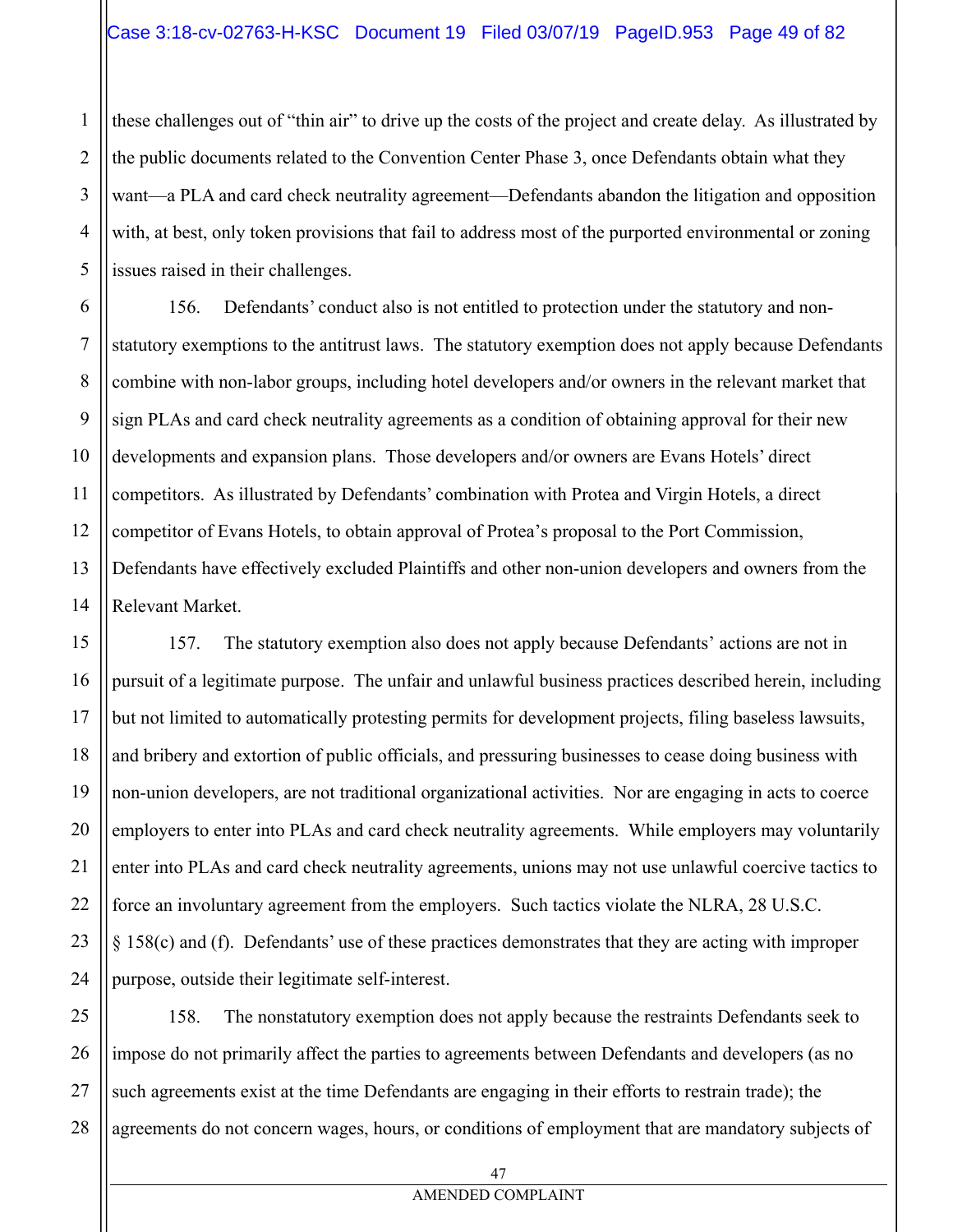collective bargaining (as no collective bargaining agreements exist between the developers and Defendants); and any agreement that would result is not the product of bona fide arm's length collective bargaining, but rather the product of developers capitulating to Defendants' non-traditional and unlawful tactics.

159. Defendants' intent, power, and resources create a dangerous probability that Defendants will succeed in ensuring unionized hotels monopolize the Relevant Market. In fact, Defendants' illegal behavior to date (with respect to the Bahia redevelopment and other development projects described herein) and exclusionary intent that is evident in this behavior, poses such a danger to competition in the Relevant Market that, if left unchecked, will result in Defendants' acquisition of monopoly power.

160. Defendants have specific intent to prevent competition between union and non-union hotels in the Relevant Market. They seek to dominate the Relevant Market by using unlawful tactics to force hotel developers to sign card check neutrality agreements, thereby preventing any developers who refuse to sign such agreements (i.e., non-union hotel developers) from building or redeveloping their hotels. As Ms. Browning has stated repeatedly, Defendants' goal is to unionize "each and every hotel in San Diego." Ms. Carol Kim, Political Director for the Building Trades, stated that the use of union labor is "no longer a market liability," but rather the expectation.

161. Defendants also carry out this intent by preventing competition between union and nonunion contractors. They have specific intent to monopolize the Relevant Market by using unlawful tactics to force hotel developers to sign PLAs, which would force Plaintiffs and other hotel developers to contract solely with contractors who employ union labor to construct their projects. Such PLAs prevent non-union contractors in the construction industry from performing construction work in the Relevant Market. As a result of these anti-competitive efforts, developers who seek to build or redevelop their hotels must pay increased labor costs.

24 25 26 27 162. Defendants have engaged in predatory and anticompetitive conduct to accomplish their purpose through the unfair and unlawful business practices described herein, including automatically protesting permits for development projects, filing baseless lawsuits, engaging in bribery and extortion of public officials, and pressuring businesses to cease doing business with non-union developers.

1

2

3

4

5

6

7

8

9

10

11

12

13

14

15

16

17

18

19

20

21

22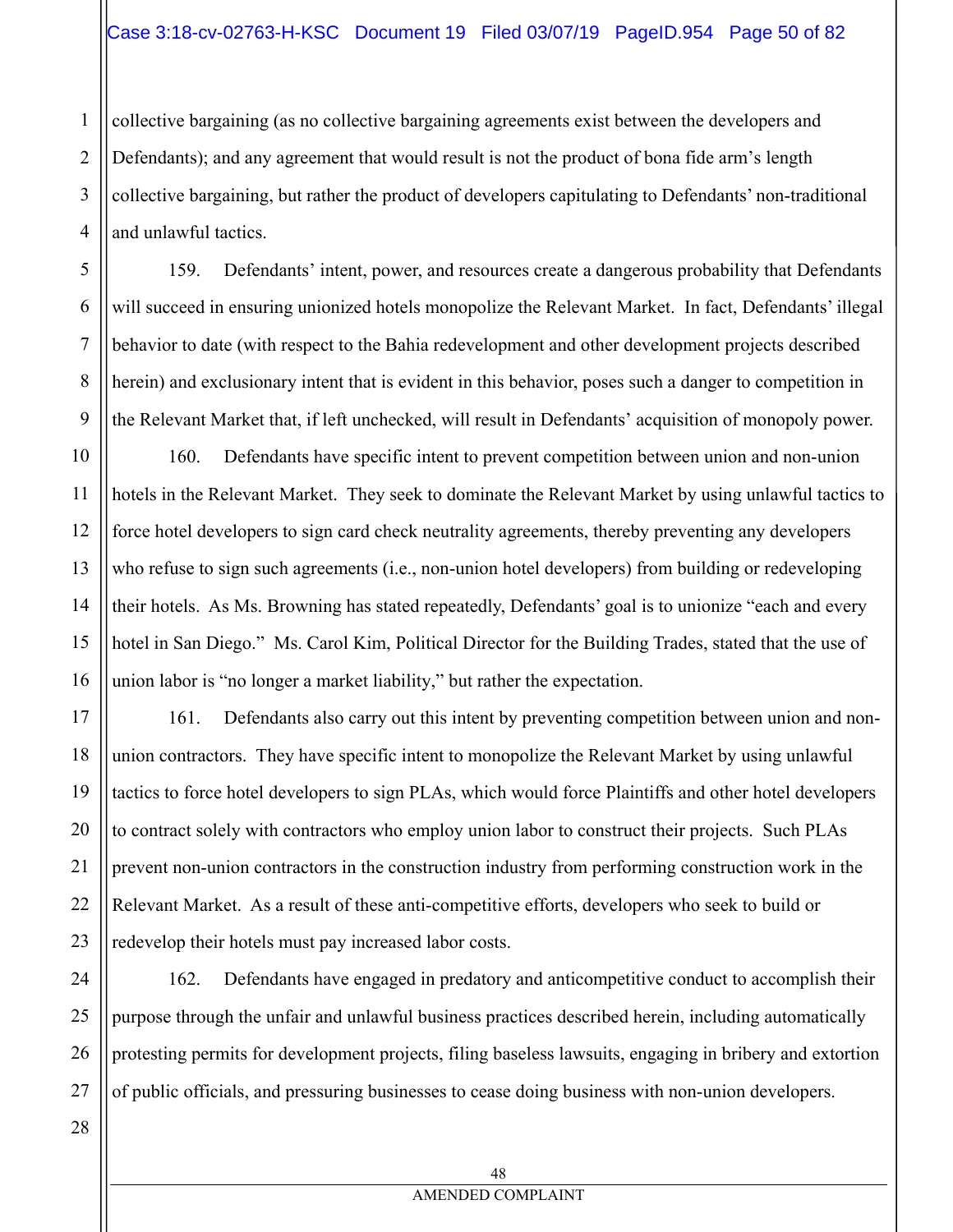163. By demanding that all significant developments in the Relevant Market be subject to PLA agreements, Defendants would force Plaintiffs to contract solely with contractors who employ union labor to construct the Bahia redevelopment.

164. Defendants have violated and continue to violate Section 2 of the Sherman Act, 15 U.S.C. § 2.

165. As a direct and proximate result of Defendants' anti-competitive activities in violation of Section 2 of the Sherman Act, Evans Hotels has suffered business injuries and/or loss of property in excess of \$100 million. Plaintiffs' damages include but are not limited to the loss of their right to develop the Bahia in accordance with the MBMPU, the lost opportunity to develop a non-union SeaWorld branded hotel, the loss of the opportunity to operate the hotel at the redeveloped Seaport Village, loss of goodwill, lost profits, and lost property value. Evans Hotels has suffered, and will continue to suffer, irreparable harm if Local 30 is not enjoined from engaging in its anti-competitive conduct.

166. Defendants' anti-competitive activities have also caused, and continue to cause, among other things, a loss of revenue due to unlawful delays, increased prices to consumers in the Relevant Market due to the lack of meaningful market competition, reduced competition and reduced supply due to Defendants' unlawful practice of preventing the development of non-union hotels, and blocked entry or reduced desirability of entry into the Relevant Market by non-union hotels.

167. As a proximate result of the wrongful acts herein alleged, Evans Hotels has been damaged in excess of \$100 million. Evans Hotels is also entitled to recover treble damages, costs of suit, and attorneys' fees.

# **THIRD CLAIM FOR RELIEF**

# **Conspiracy to Monopolize in Violation of Section 2 of the Sherman Act**

# **(Against All Defendants)**

168. Evans Hotels incorporates by reference the allegations contained in Paragraphs 1 through 167, as if fully set forth herein.

169. Defendants knowingly and willfully conspired among themselves and others, including but not limited to Protea and Virgin Hotels regarding the Seaport Village development, other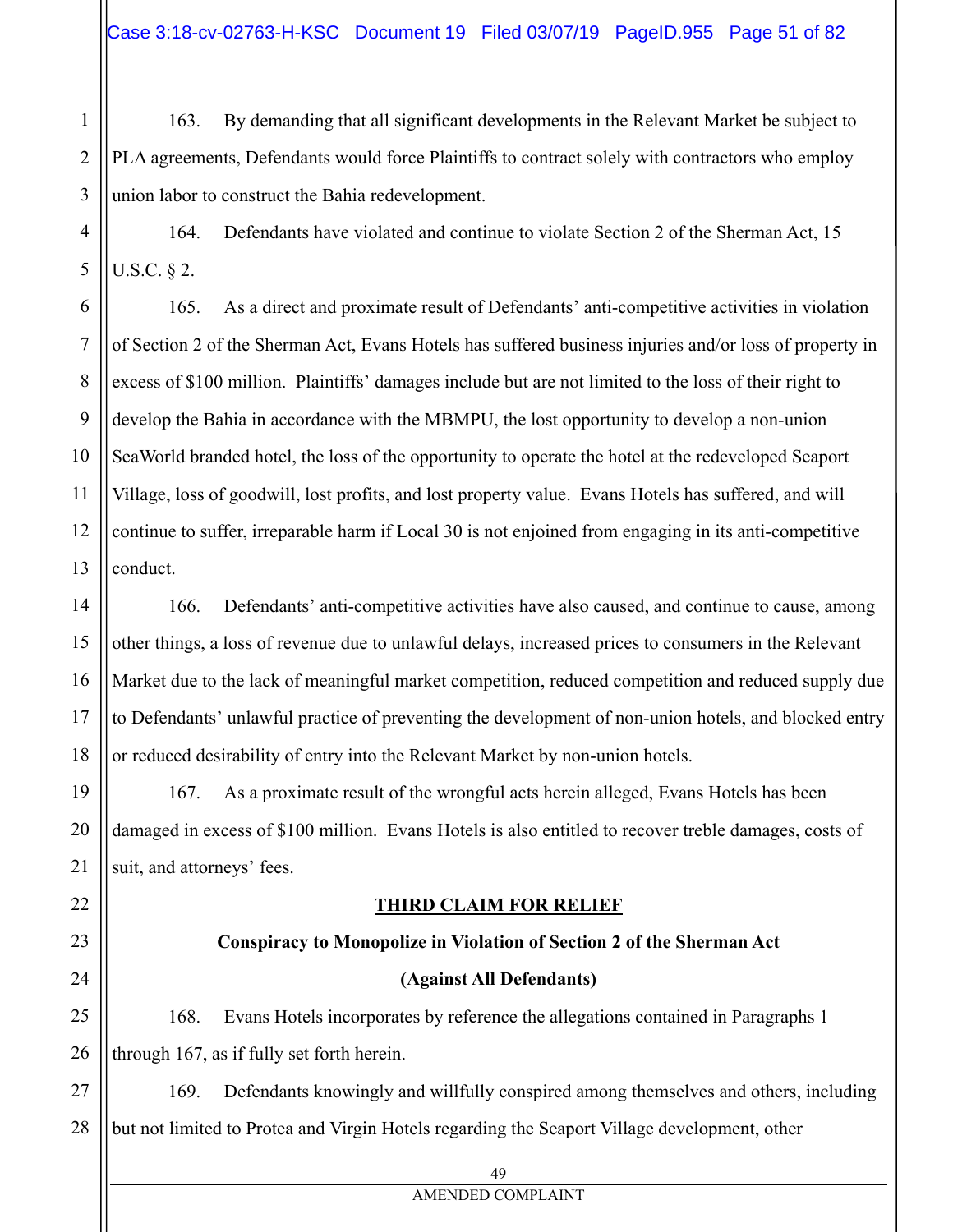## Case 3:18-cv-02763-H-KSC Document 19 Filed 03/07/19 PageID.956 Page 52 of 82

developers who have agreed to Defendants' demands as a prerequisite to obtaining necessary approvals of their hotel developments, Citizens and Paddlers Against the Bahia Hotel Land Grab on Bahia Point, Rick Bates, the member of Local 30 who submitted a public records request regarding the SeaWorld hotel, and San Diegans for Responsible Planning, to monopolize the Relevant Market, as defined in paragraph 149.

170. Defendants use their presence in the Relevant Market and their unlawful practices to prevent non-union hotels from entering the market or increasing their market share. Specifically, as alleged above, Defendants have relied on their unlawful playbook to halt or stop the development of ten or more new non-union hotels in the San Diego market and permit development of hotels only if the owners agree to a card check neutrality agreement and a PLA. Plaintiffs are informed and believe, and thereon allege that hotels that have agreed to Defendants' demands possess at a minimum a 60% share and up to a 70% share of the Relevant Market.

171. Plaintiffs are informed and believe that Defendants seek to dominate the Relevant Market by preventing non-union contractors in the construction industry from performing construction work in the Relevant Market. By demanding that all significant developments in the Relevant Market be subject to PLA agreements, Defendants force Plaintiffs and other developers to contract solely with contractors who employ union labor to construct the Bahia redevelopment.

172. Defendants are not involved in a labor dispute for the purpose of acting in their own self-interest. Evans Hotels is not unionized and there is not a petition for an election. Further, the unfair and unlawful business practices described herein are not traditional organizational activities. Local 30's use of these practices demonstrates that it is acting illegitimately, outside its legitimate selfinterest.

173. Evans Hotels also is not engaged primarily in the building and construction industry. Further, the unfair and unlawful business practices described herein are not traditional organizational activities. Defendants' use of these practices demonstrates that it is acting illegitimately, outside its legitimate self-interest.

174. Defendants have specific intent to prevent competition between union and non-union hotels in the Relevant Market. They seek to dominate the Relevant Market by using unlawful tactics to

1

2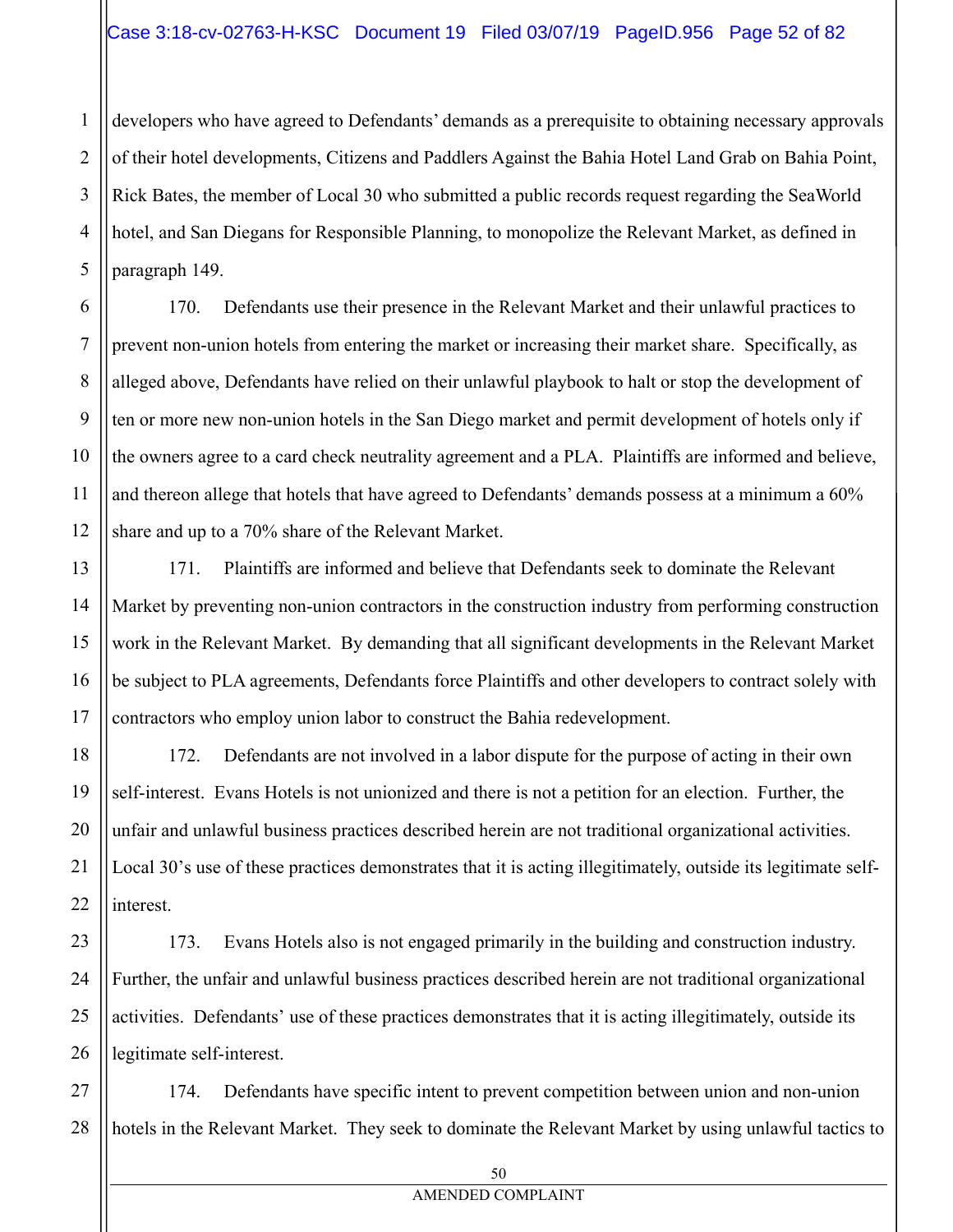force hotel developers to sign card check neutrality agreements; thereby preventing any developers who refuse to sign such agreements (i.e., non-union hotel developers) from building or redeveloping their hotels. As Ms. Browning has stated repeatedly, Defendants' goal is to unionize "each and every hotel in San Diego."

175. Defendants also carry out this intent by preventing competition between union and nonunion contractors. They seek to dominate the Relevant Market by using unlawful tactics to force hotel developers to sign PLAs, which would force Plaintiffs and other hotel developers to contract solely with contractors who employ union labor to construct their projects. Such PLAs prevent non-union contractors in the construction industry from performing construction work in the Relevant Market. As a result of these anti-competitive efforts, developers who seek to build or redevelop their hotels must pay increased labor costs. .

176. Defendants committed overt acts and engaged in other conduct pursuant to, and in furtherance of, the conspiracy, including the acts alleged in this Amended Complaint. Defendants have engaged in anti-competitive conduct directed toward preventing non-union developers from building or expanding non-union hotels and toward preventing the hiring of non-union contractors and subcontractors, thereby destroying competition in the Relevant Market. Defendants did these acts and things pursuant to, and in furtherance of, the conspiracy.

18 19 22 23 24 25 26 177. Recent overt acts in pursuit of the above-described conspiracy include: (i) actions taken against other non-union properties, including raising and litigating sham claims against the developers of those properties; abandoning environmental and zoning claims when a developer agrees to Defendants' demands, with, at best, only token provisions that fail to address most of the purported environmental or zoning issues raised in their challenges; combining with Protea and Virgin Hotels to obtain approval of Protea's proposal for Seaport Village (over competing proposals for non-union hotels like Evans'); (ii) Ms. Browning's communications with Councilmember I that she would not back down unless Evans Hotels signed a card check neutrality agreement; (iii) Mr. Lemmon promising that Defendants are "going to turn up the volume" in opposing Evans Hotels; and (iv) the text messages from Mr. Lemmon and Ms. Browning to Mr. Gleason.

27

1

2

3

4

5

6

7

8

9

10

11

12

13

14

15

16

17

20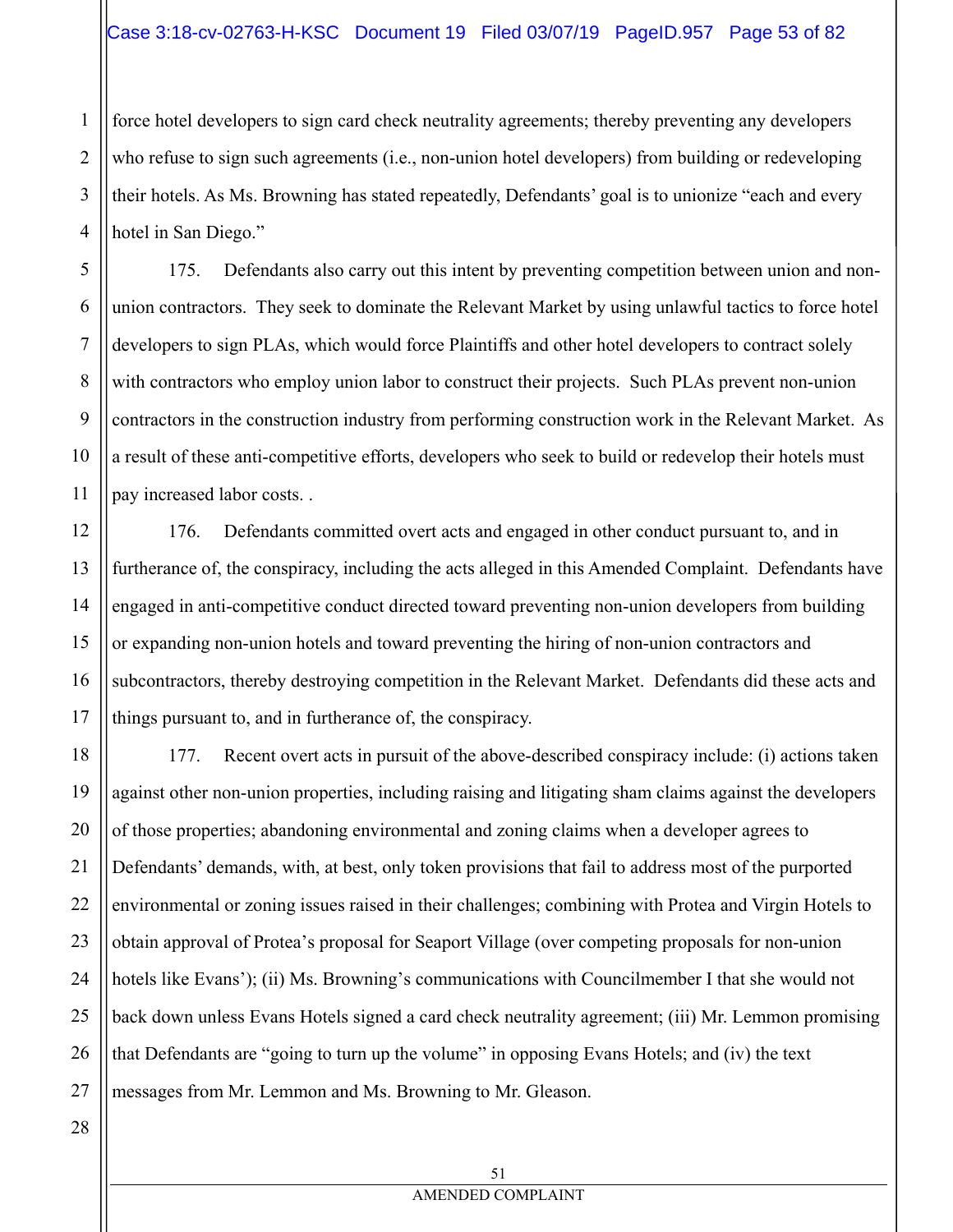178. Defendants' conduct in filing lawsuits and opposing projects before the City Council and the Coastal Commission based on non-labor statutes or ordinances, such as CEQA and local zoning laws, is not protected petitioning activity. Defendants have filed numerous lawsuits and have asserted CEQA and zoning challenges to the most significant non-union development projects before the City Council and/or Coastal Commission. As Ms. Browning told Mr. Evans, Defendants concoct these challenges out of "thin air" to drive up the costs of the project and create delay. As illustrated by the public documents related to the Convention Center Phase 3, once Defendants obtain what they want—a PLA and card check neutrality agreement—Defendants abandon the litigation and opposition with, at best, only token provisions that fail to address most of the purported environmental or zoning issues raised in their challenges.

12 13 14 15 16 17 18 19 179. Defendants' conduct also is not entitled to protection under the statutory and nonstatutory exemptions to the antitrust laws. The statutory exemption does not apply because Defendants combine with non-labor groups, including hotel developers and/or owners in the relevant market that sign PLAs and card check neutrality agreements as a condition of obtaining approval for their new developments and expansion plans. Those developers and/or owners are Evans Hotels' direct competitors. As illustrated by Defendants' combination with Protea and Virgin Hotels, a direct competitor of Evans Hotels, to obtain approval of Protea's proposal to the Port Commission, Defendants have effectively excluded Plaintiffs and other non-union developers and owners from the Relevant Market.

20 21 22 23 24 25 26 27 180. The statutory exemption also does not apply because Defendants' actions are not in pursuit of a legitimate purpose. The unfair and unlawful business practices described herein, including but not limited to automatically protesting permits for development projects, filing baseless lawsuits, engaging in bribery and extortion of public officials, and pressuring businesses to cease doing business with non-union developers, are not traditional organizational activities. Nor are engaging in acts to coerce employers to enter into PLAs and card check neutrality agreements. While employers may voluntarily enter into PLAs and card check neutrality agreements, unions may not use unlawful coercive tactics to force an involuntary agreement from the employers. Such tactics violate the NLRA,

1

2

3

4

5

6

7

8

9

10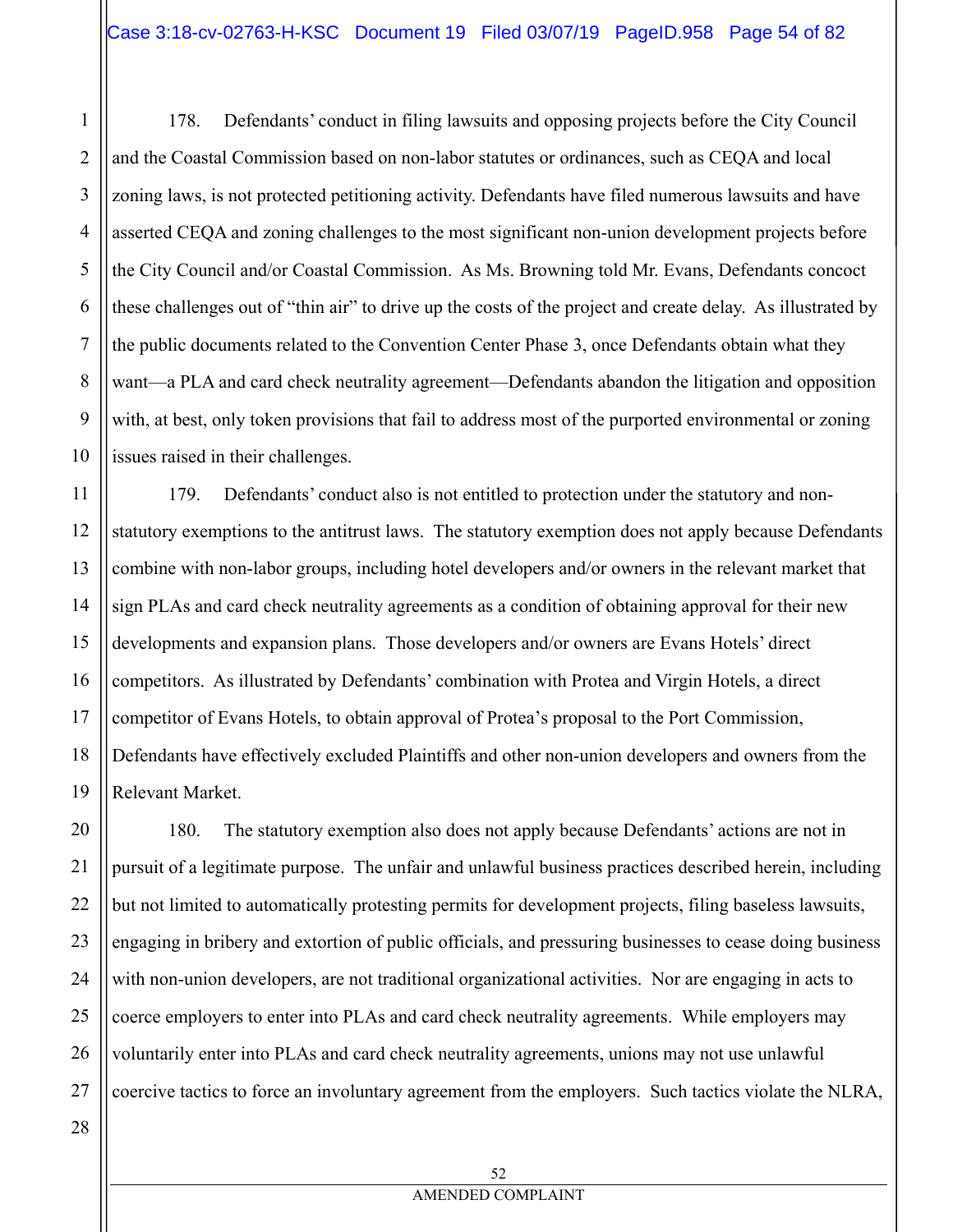28 U.S.C. § 158(c) and (f). Defendants' use of these practices demonstrates that they are acting with improper purpose, outside their legitimate self-interest.

181. The nonstatutory exemption does not apply because the restraints they seek to impose do not primarily affect the parties to agreements between Defendants and developers (as no such agreements exist at the time Defendants are engaging in their efforts to restrain trade); the agreements do not concern wages, hours, or conditions of employment that are mandatory subjects of collective bargaining (as no collective bargaining agreements exist between the developers and Defendants); and

any agreement that would result is not the product of bona fide arm's length collective bargaining, but rather the product of developers capitulating to Defendants' non-traditional and unlawful tactics.

182. As a direct and proximate result of Defendants' anti-competitive activities in violation of Section 2 of the Sherman Act, Evans Hotels has suffered business injuries and/or loss of property. Plaintiffs' damages include but are not limited to the loss of its right to develop the Bahia in accordance with the Master Plan, the lost opportunity to develop a non-union SeaWorld branded hotel, the loss of the opportunity to operate the hotel at the redeveloped Seaport Village; loss of goodwill, lost profits, and lost property value. Evans Hotels has suffered, and will continue to suffer, irreparable harm if Local 30 is not enjoined from engaging in its anti-competitive conduct.

183. Defendants' anti-competitive activities have also caused, and continue to cause, among other things, a loss of revenue due to unlawful delays that will impact prices paid by consumers in the Relevant Market, increased prices to consumers in the Relevant Market due to the lack of meaningful market competition, reduced competition and reduced supply due to Defendants' unlawful practice of preventing the development of non-union hotels, and blocked entry or reduced desirability of entry into the Relevant Market of Evans Hotels that would be competitors of Defendants (i.e., non-union labor market).

184. As a proximate result of the wrongful acts herein alleged, Evans Hotels has been damaged in excess of \$100 million. Evans Hotels is also entitled to recover treble damages, costs of suit, and attorneys' fees.

1

2

3

4

5

6

7

8

9

10

11

12

13

14

15

16

17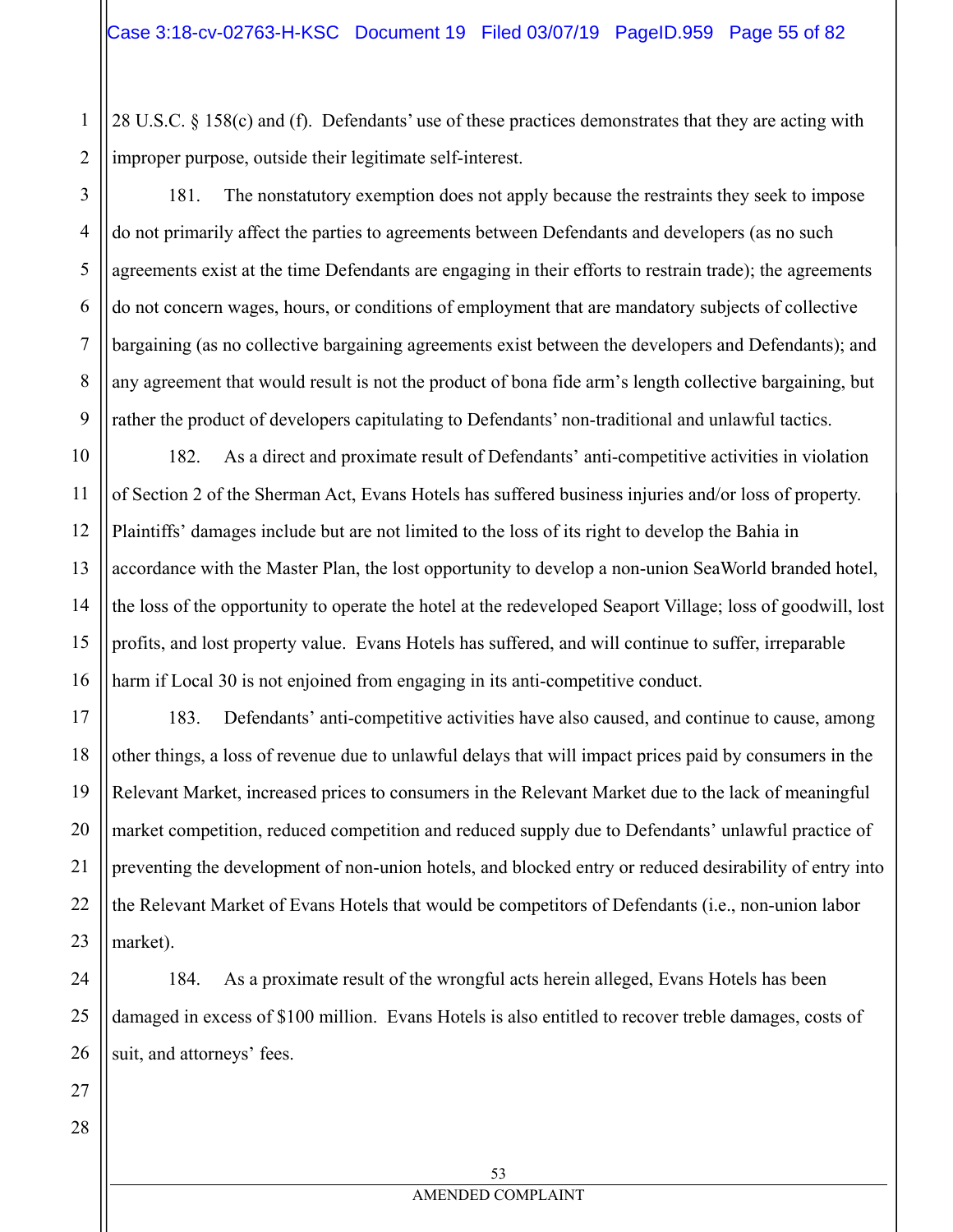#### **FOURTH CLAIM FOR RELIEF**

# **Violation of the Racketeer Influenced and Corrupt Organizations Act, 18 U.S.C. § 1962(c) (Against All Defendants)**

185. Evans Hotels incorporates the allegations contained in Paragraphs 1 through 184, as if fully set forth herein.

186. Evans Hotels, LLC, BH Partnership LP, and EHSW, LLC are each a "person" under 18 U.S.C. §§ 1961(3) and 1964(c).

187. Each of the Defendants is a "person" under 18 U.S.C. §§ 1961(3), 1962(c), and 1962(d). 188. Defendants Local 30, Ms. Browning, the Building Trades, and Mr. Lemmon, along with Tony LoPresti, San Diegans for Responsible Planning, and, Rick Bates, the member of Local 30 who submitted a public records request regarding the SeaWorld hotel, and all of their affiliated entities, agents, and/or any subsidiaries, constitute an "enterprise" engaged in, and whose activities affect, interstate commerce within the meaning of 18 U.S.C. §§ 1961(4) and 1962(c) (the "Local 30 Enterprise"). The Local 30 Enterprise is an informal association that operates for the common purpose of forcing unionization of San Diego hotels and the employment of only union labor in hotel construction and redevelopment. The Local 30 Enterprise exists separate and apart from the pattern of racketeering activity alleged and the Defendants themselves.

189. As part of the Local 30 Enterprise, each of the Defendants was and is associated with the Local 30 Enterprise and has conducted or participated, directly or indirectly, in the management and operation of the affairs of the Local 30 Enterprise in relation to Evans Hotels and other developers, including, but not necessarily limited to, Cisterra, Atlas Hotels, Sunroad, Marriott, and the Convention Center, through a pattern of activity unlawful under 18 U.S.C. § 1961(A) and (B), including multiple, repeated, and continuous acts or threats involving extortion and/or attempted extortion, chargeable under 18 U.S.C. § 1951 and California Penal Code §§ 518, 522, 524.

190. Defendants also have engaged in multiple, repeated, and continuous acts or threats involving extortion and/or attempted extortion, chargeable under 18 U.S.C. § 1951 and California Penal Code §§ 518, 522, 524, by threatening entities that engage in business with employers like Evans Hotels as a means of forcing the employers to accede to Defendants' demands. Defendants took such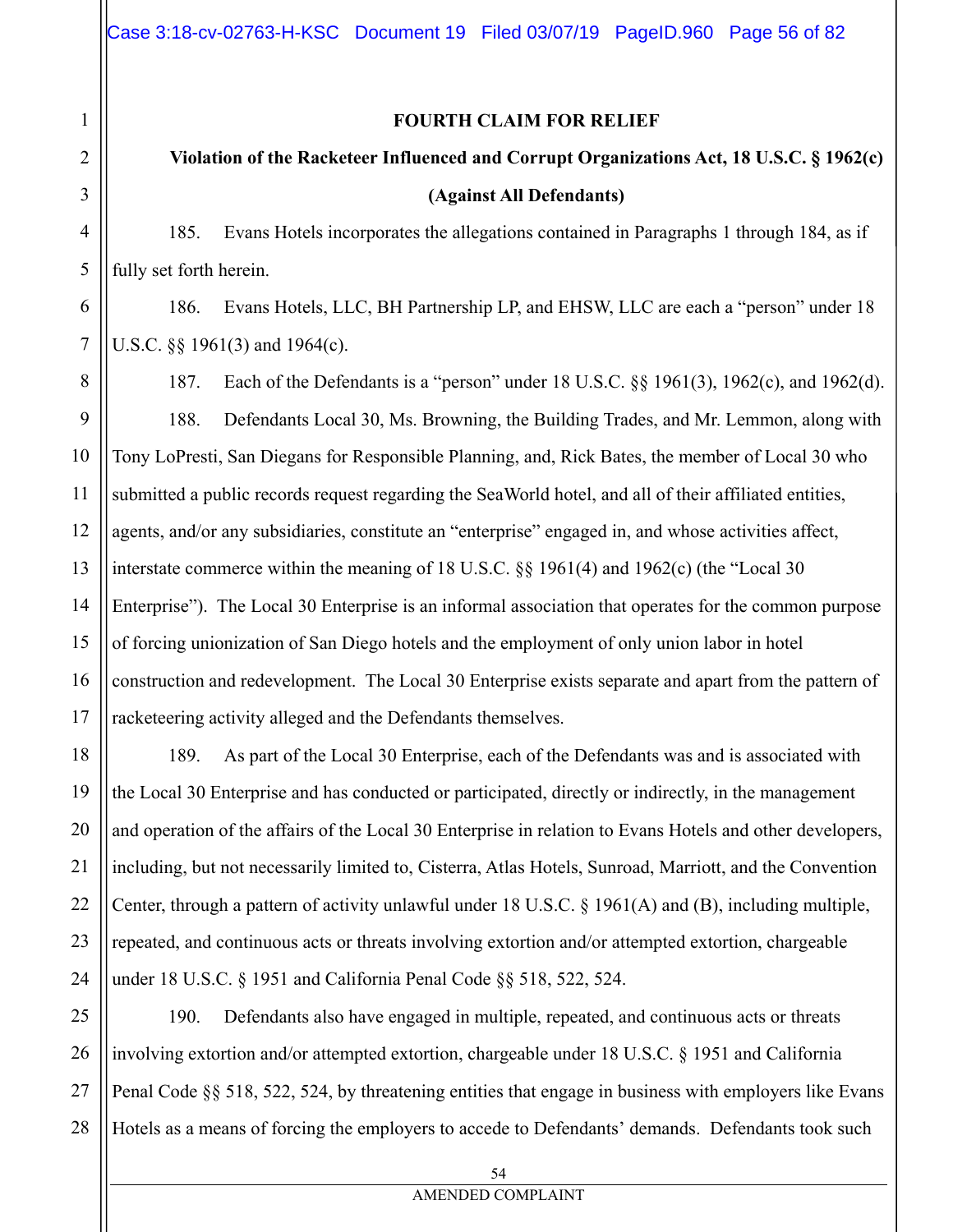actions against SeaWorld in an effort to extort Evans Hotels, against Cisterra as a means of forcing Marriott to agree to Defendants' demands, and, on information and belief, have taken similar actions against other employers.

191. Defendants have threatened Evans Hotels and other developers with economic harm and harm to their property by threatening to ruin development plans by bringing baseless lawsuits and challenges for the purpose of delaying and frustrating developments—issues that have caused developers to lose business partners or financing, as well as incur substantial legal fees to fight the baseless challenges—and threatening harmful public relations campaigns regarding non-labor issues.

192. Defendants, through Allison Rolfe, threatened SeaWorld with negative publicity, otherwise non-existent union organizing, and baseless opposition to its future projects unless its business partner, Evans Hotels, agreed to enter into a PLA and card check neutrality agreement for the Bahia, a project unrelated to SeaWorld.

193. Defendants have carried out their threats by filing sham lawsuits, such as the action by Ms. Browning and Local 30 challenging the Convention Center Phase 3 financing plan and the CEQA action by the local unions that comprise the Building Trades. Defendants also threatened further sham CEQA litigation that was resolved in the settlement of the prospective CEQA action signed by Ms. Browning on behalf of Local 30 and by Mr. Lemmon on behalf of San Diego Coalition for a Better Convention Center and the Building Trades.

194. Defendants also have raised sham challenges against other developers, including the environmental suit with the Cisterra development that Ms. Browning admitted was a sham and the affordable accommodation challenge she pulled out of "thin air" to oppose the Sunroad development.

195. Defendants have threatened Evans Hotels with similar sham challenges, claiming the Bahia redevelopment project would violate a requirement to retain Gleason Road even though the City has informed Defendants that the MBMPU does not contain such a requirement. By referencing her past actions involving the Cisterra and Sunroad, Ms. Browning threatened Evans Hotels with similar sham litigation. Mr. Lemmon's threats included describing Defendants' conduct as a "grenade with the pin on the table" that could only be put back in the grenade if Evans Hotels capitulated to Defendants' demands for a PLA and card check neutrality agreement.

1

2

3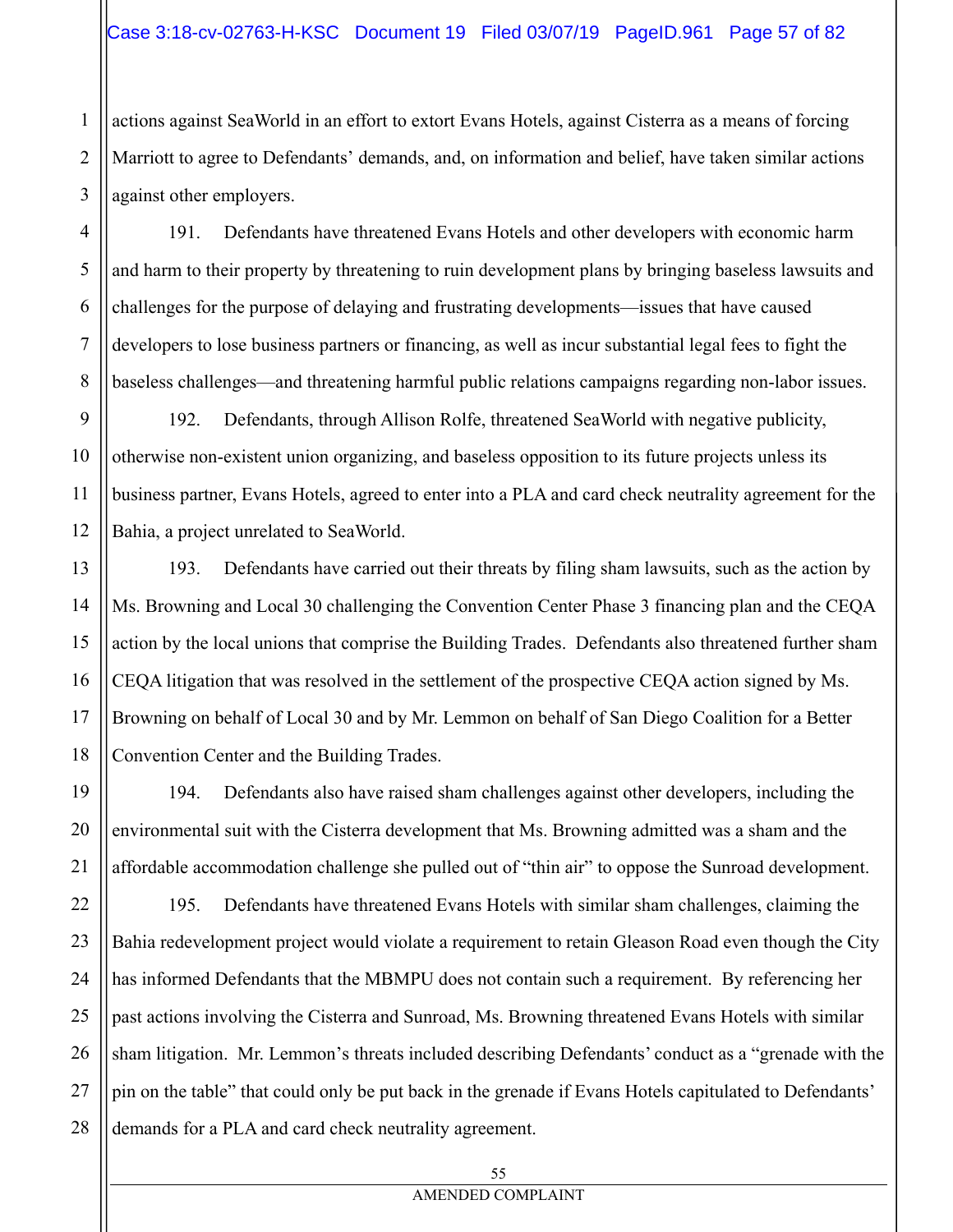196. These threats have instilled reasonable fear in Evans Hotels and other developers of economic harm, leading to many developers capitulating to Defendants' demands.

197. Defendants have employed unlawful means to extort Evans Hotels and other developers, including but not limited to automatically disingenuously protesting permits for development projects, filing sham lawsuits and challenges to the project, engaging in bribery and extortion of public officials, and pressuring businesses to cease doing business with non-union developers.

198. Defendants' actions have been for the purpose of seeking unlawful ends. Defendants have no right to demand that Evans Hotels enter into PLAs or card check neutrality agreements involuntarily. Defendants also have strong-armed City officials to demand that Evans Hotels enter into such agreements as a condition of obtaining City approval of the lease amendment despite knowing that such conditions are unlawful.

199. As a result of their actions, Defendants have obtained property within the meaning of 18 U.S.C. § 1951, including (i) money in the form of per capita payments, union dues, union fees, and other payments, such as contributions to union pension and health plans; (ii) developers' rights to have a vote for unionization carried out by secret ballot; (iii) the right to determine and pay specific wages, benefits, and union dues deducted from employee compensation; (iv) proprietary personnel information (i.e., employee contact lists) without having to obtain signed authorization cards from 30% of the employee unit and successfully petition the NLRB for an election; and (v) free access and use of the employer's premises for soliciting employees and holding captive audience speeches on working time.

200. As a result of their actions, Defendants have obtained property and consideration for purposes of Penal Code § 518, including (i) money in the form of per capita payments, union dues, union fees, and other payments, such as contributions to union pension and health plans; (ii) developers' rights to have a vote for unionization carried out by secret ballot; (iii) the right to determine and pay specific wages, benefits, and union dues deducted from employee compensation; (iv) proprietary personnel information (i.e., employee contact lists) without having to obtain signed authorization cards from 30% of the employee unit and successfully petition the NLRB for an election;

1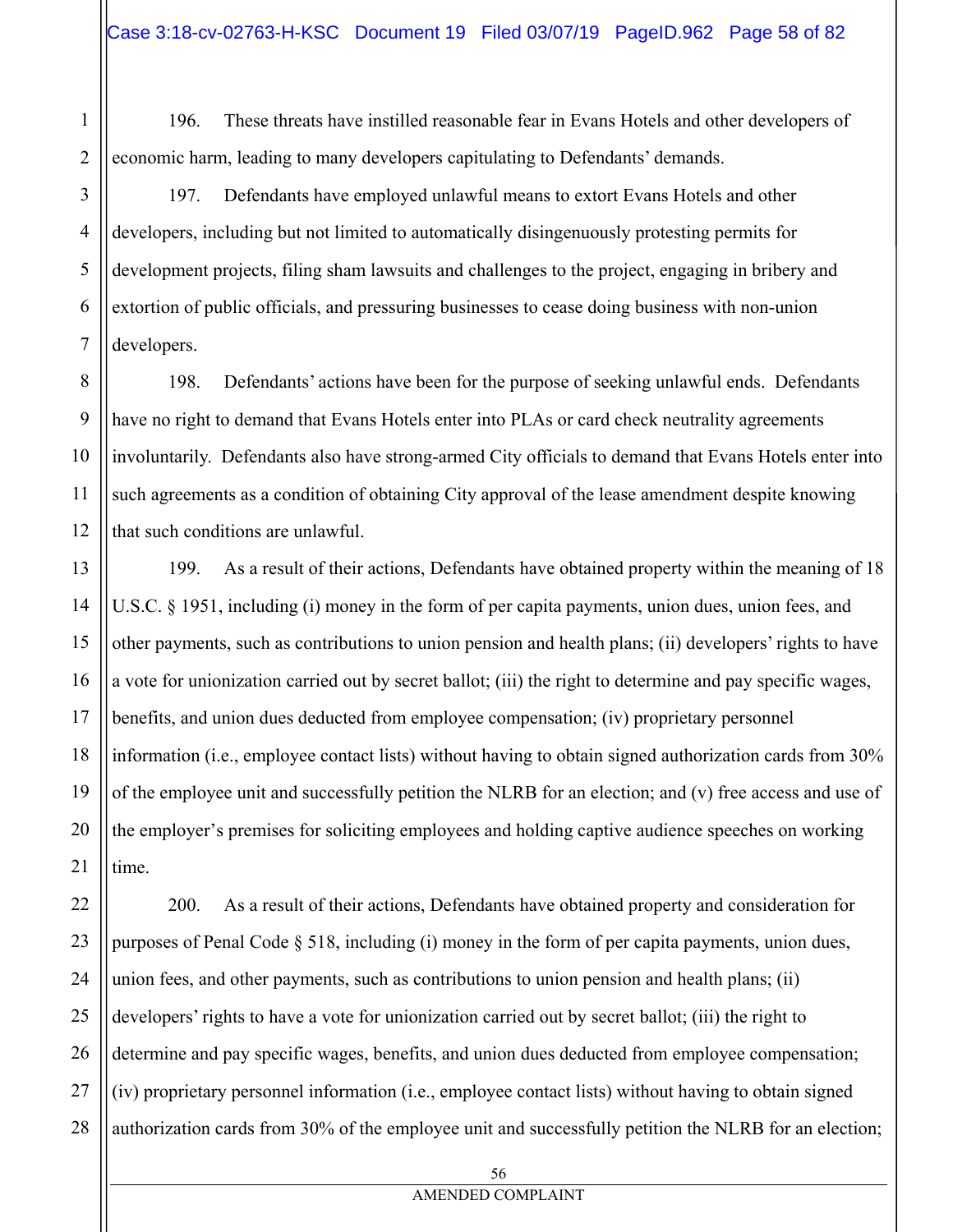and (v) free access and use of the employer's premises for soliciting employees and holding captive audience speeches on working time.

201. As a result of their threats, Defendants have caused other developers to sign agreements that give Defendants rights of actions against the developers, which is consideration for purposes of Penal Code § 522. Specifically, the PLAs give Defendants the right to bring actions against the developers if they employ non-union contractors or workers. Similarly, the card check neutrality agreements give Defendants the right to demand voluntary recognition of a union based solely on cards signed by employees and to bring actions to prevent developers from exercising their First Amendment rights to speak to their employees about unionization.

202. On information and belief, Defendants violated California Penal Code §§ 7(6) and 85, by giving, offering, or promising something of value or advantage in the form of future monetary and political support to Councilmembers to influence them to withdraw their support for the Bahia Project, cast a vote against the project when it is reviewed by the City Council, and prevent projects Defendants oppose from even getting placed on the City Council's docket.

203. Although the specific statements made by Defendants to City Councilmember I are exclusively known to Defendants and City Councilmember I, the circumstances surrounding City Councilmember I's abrupt decision to withdraw support for the Bahia redevelopment after meeting with Defendants (and that same Councilperson's subsequent insistence that future support would be contingent on Evans Hotels agreeing to a card check neutrality agreement) provide grounds to reasonably infer that the Councilperson made a quid pro quo agreement with the Defendants. For example, City Councilmember I expressed support for and recognized the value of the project before a scheduled meeting with Ms. Browning. Weeks later, and after City Councilmember I met with Ms. Browning for lunch, Councilmember I's representative told Mr. Evans that future support was conditioned on Evans Hotels' agreement to sign a card check neutrality agreement with Local 30. City Councilmember I's actions also are consistent with Mr. Lemmon's repeated claim that he "own[s] five City Councilmembers," and also with Defendants' relationship with City Councilmember II.

28 204. These acts or threats form a pattern of racketeering activity as they all have occurred within 10 years of one another, are related insofar as they involve the same participants, share the same

1

2

3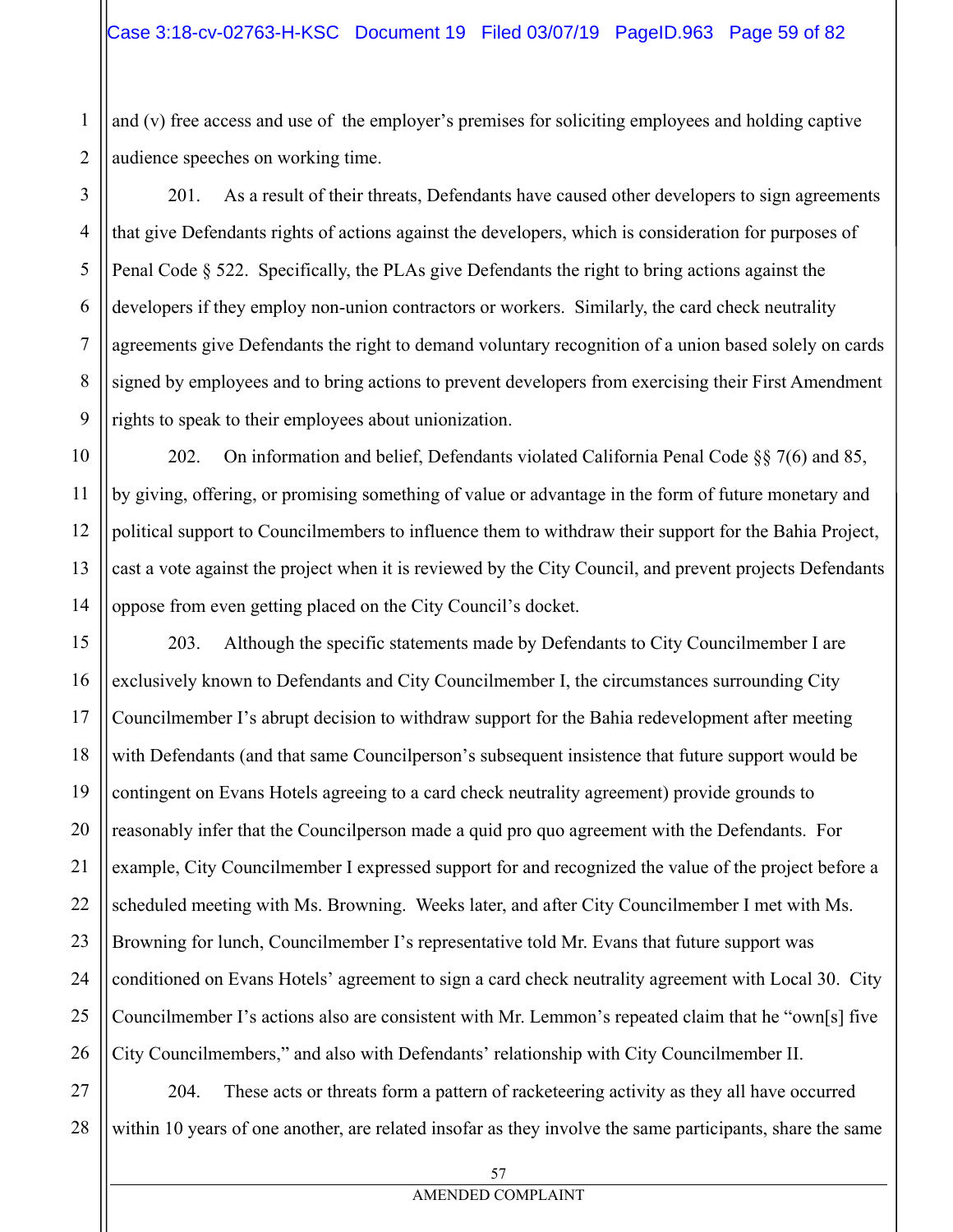3 purpose of forcing developers to cave to the demands made to enrich the Local 30 Enterprise, and employ the same methods, including, but not limited to pursuing sham opposition to and litigation over projects in City Council, administrative, Coastal Commission, and civil proceedings in an effort to hold projects hostage unless Evans Hotels and the other developers accede to Defendants' demands. Evans Hotels also alleges on information and belief, including Defendant Local 30's past conduct toward Evans Hotels in the 1990s and its actions toward SeaWorld, that Defendants also have employed the method of targeting third parties that do business with other developers such as Marriott and Cisterra, to force them to cease doing business unless the other developers caved to the demands of the Local 30 Enterprise. These acts reflect use of Defendants' "playbook" dating back to the 1990s and including the multiple acts of racketeering activity in the last 10 years set forth herein.

205. Using the threat of injury to Evans Hotels' business interests, including the Bahia redevelopment project and the development of the SeaWorld branded hotel, Defendants have conspired and attempted to take property from Evans Hotels, including (i) money in the form of per capita payments, union dues, union fees, and other payments, such as contributions to union pension and health plans; (ii) developers' rights to have a vote for unionization carried out by secret ballot; (iii) the right to determine and pay specific wages, benefits, and union dues deducted from employee compensation; (iv) proprietary personnel information (i.e., employee contact lists) without having to obtain signed authorization cards from 30% of the employee unit and successfully petition the NLRB for an election; and (v) free access and use of the employer's premises for soliciting employees and holding captive audience speeches on working time.

206. Defendants' activities described herein were taken knowingly and willfully and have obstructed, delayed, or otherwise affected commerce.

207. Defendants' conduct was designed to, and has in fact, injured Evans Hotels. As a direct result of Defendants' unlawful and ongoing threats of extortion in violation of 18 U.S.C. § 1951 and Cal. Penal Code §§ 518, 522, and 524, SeaWorld terminated its contract with Evans Hotels due to Defendants' threat to target SeaWorld based on its relationship with Evans Hotels.

28 208. Evans Hotels has suffered substantial injury to its property and/or business, including but not limited to, lost profits in excess of \$100 million in connection with the opportunity to build a

1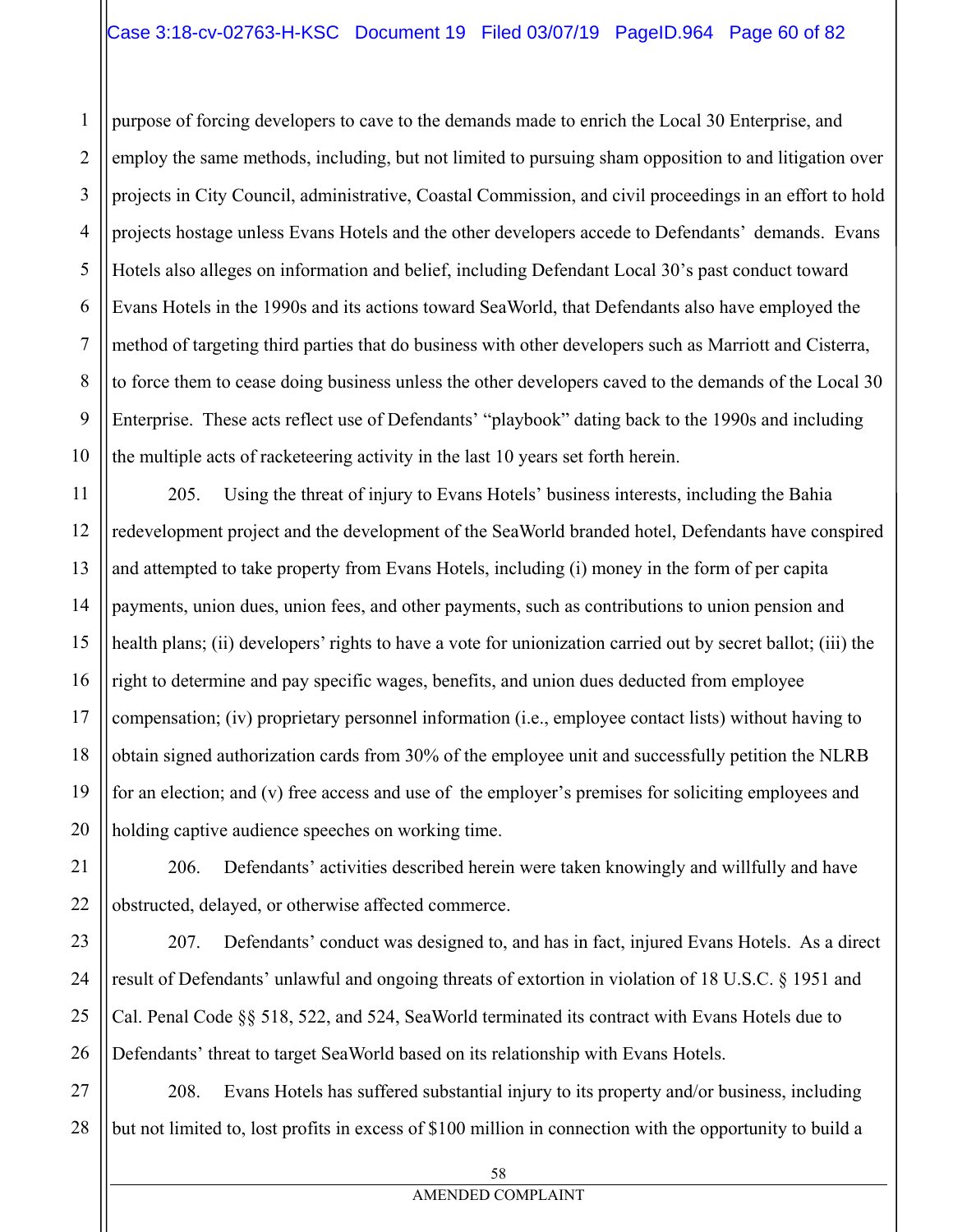SeaWorld branded hotel, legal fees and other costs incurred because of, and in response to, Defendants' extortionate conduct.

# **FIFTH CLAIM FOR RELIEF**

# **Violation of the Racketeer Influenced and Corrupt Organizations Act, 18 U.S.C. § 1962(d), by Conspiring to Violate 18 U.S.C. § 1962(c)**

# **(Against All Defendants)**

209. Evans Hotels incorporates the allegations contained in Paragraphs 1 through 208, as if fully set forth herein.

210. Evans Hotels, LLC, BH Partnership LP, and EHSW, LLC are each a "person" under 18 U.S.C. §§ 1961(3) and 1964(c).

211. Each of the Defendants is a "person" under 18 U.S.C. §§ 1961(3), 1962(c), and 1962(d). 212. Defendants Local 30 (and its affiliated entities and/or any subsidiaries), Ms. Browning, the Building Trades, and Mr. Lemmon, along with Tony LoPresti, San Diegans for Responsible Planning, and Rick Bates, the member of Local 30 who submitted a public records request regarding the SeaWorld hotel, constitute the Local 30 Enterprise engaged in, and whose activities affect, interstate commerce within the meaning of 18 U.S.C. §§ 1961(4) and 1962(c). The Local 30 Enterprise is an informal association that operates for the common purpose of forcing unionization of San Diego hotels and the employment of only union labor in hotel construction and redevelopment. The Local 30 Enterprise exists separate and apart from the pattern of racketeering activity alleged and the Defendants themselves.

23 24 25 26 27 28 213. Each of the Defendants was and is associated with the Local 30 Enterprise and has conspired among themselves within the meaning of 18 U.S.C. § 1962(d) to violate 18 U.S.C. § 1962(c). Specifically, each of the Defendants agreed and intended, and/or adopted the goal of furthering or facilitating, the following endeavor: to conduct or participate, directly or indirectly, in the management and operation of the affairs of the Local 30 Enterprise in relation to Evans Hotels and other developers, including, but not necessarily limited to, Cisterra, Atlas Hotels, Sunroad, KSL Resorts, and Marriott, through a pattern of activity unlawful under 18 U.S.C. § 1961(A) and (B), including multiple, repeated, and continuous acts or threats involving extortion and/or attempted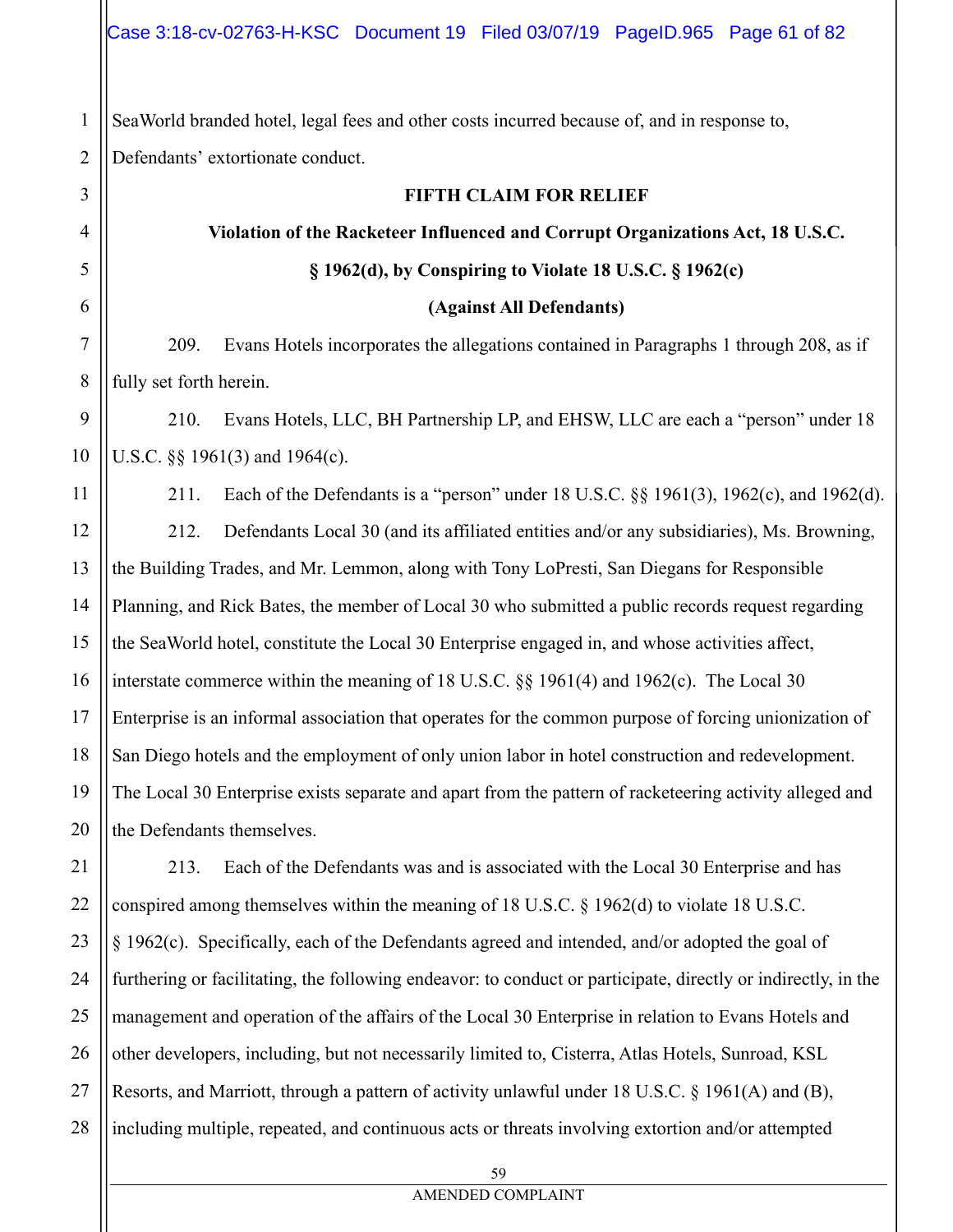4 extortion, chargeable under 18 U.S.C. § 1951 and California Penal Code §§ 518, 522, 524. Defendants engage in this endeavor with the purpose of obtaining involuntary PLAs and card check neutrality agreements, which will result in increased employment opportunities and wages for members of Defendants Local 30 and the Building Trades, with corresponding economic benefits to Defendants Local 30 and the Building Trades

214. Defendants also have engaged in multiple, repeated, and continuous acts or threats involving extortion and/or attempted extortion, chargeable under 18 U.S.C. § 1951 and California Penal Code §§ 518, 522, 524, by threatening entities that engage in business with employers like Evans Hotels as a means of forcing the employers to accede to Defendants' demands. Defendants took such actions against SeaWorld in an effort to extort Evans Hotels, against Cisterra as a means of forcing Marriott to agree to Defendants' demands, and, on information and belief, have taken similar actions against other employers.

215. Defendants have threatened Evans Hotels and other developers with economic harm and harm to their property by threatening to ruin development plans by bringing baseless lawsuits and challenges for the purpose of delaying and frustrating developments—issues that have caused developers to lose business partners or financing, as well as incur substantial legal fees to fight the baseless challenges—threatening harmful public relations campaigns regarding non-labor issues.

216. Defendants, through Allison Rolfe, threatened SeaWorld with negative publicity, otherwise non-existent union organizing, and baseless opposition to its future projects unless its business partner, Evans Hotels, agreed to enter into a PLA and card check neutrality agreement for the Bahia, a project unrelated to SeaWorld.

22 23 24 25 26 217. Defendants have carried out their threats by filing sham lawsuits, such as the action by Ms. Browning and Local 30 challenging the Convention Center Phase 3 financing plan and the CEQA action by the local unions that comprise the Building Trades. Defendants also threatened further sham CEQA litigation that was resolved in the settlement of the prospective CEQA action signed by Ms. Browning on behalf of Local 30 and by Mr. Lemmon on behalf of San Diego Coalition for a Better Convention Center and the Building Trades.

28

27

1

2

3

5

6

7

8

9

10

11

12

13

14

15

16

17

18

19

20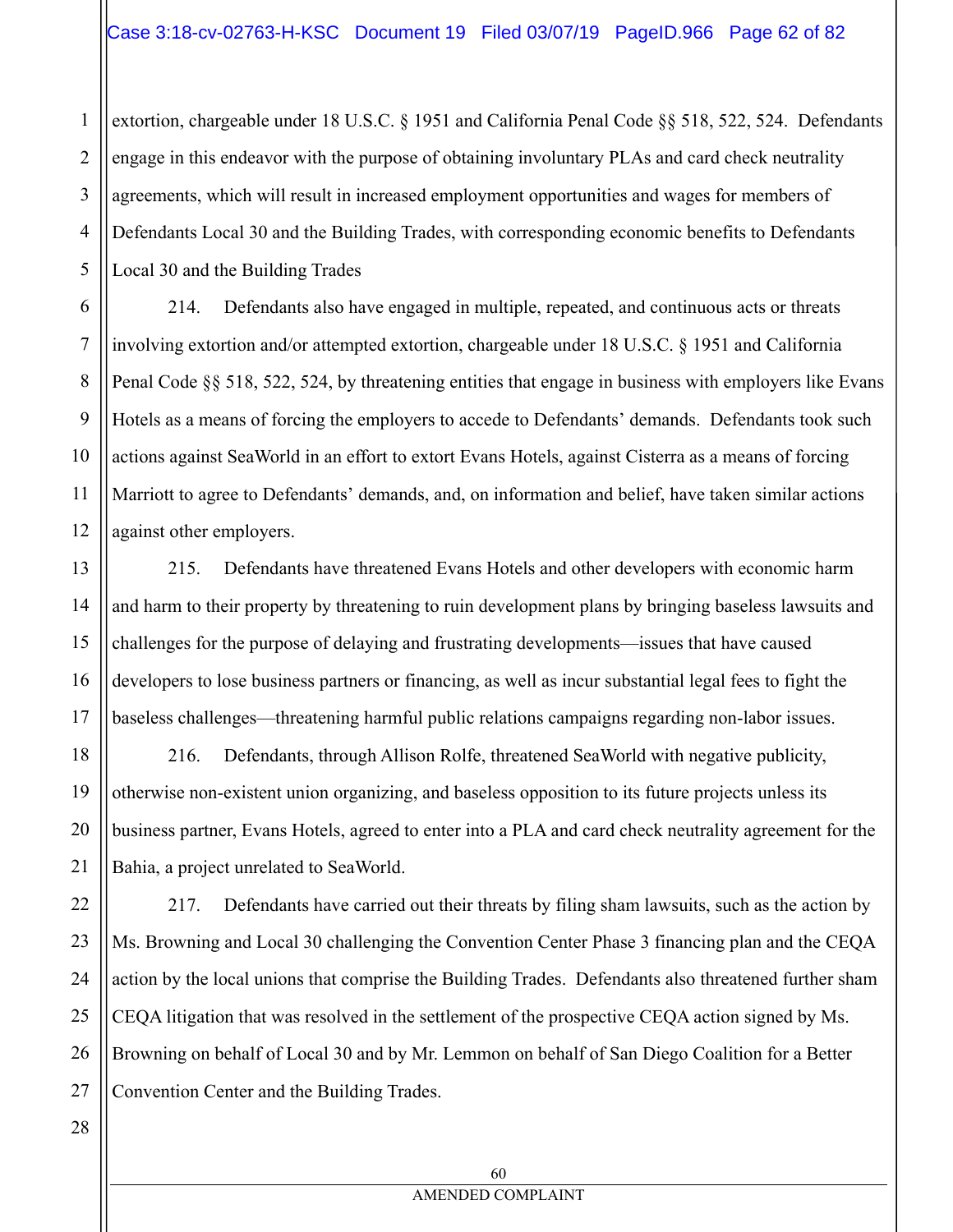218. Defendants also have raised sham challenges against other developers, including the environmental suit with the Cisterra development that Ms. Browning admitted was a sham and the affordable accommodation challenge she pulled out of "thin air" to oppose the Sunroad development.

219. Defendants have threatened Evans Hotels with similar sham challenges, claiming the Bahia redevelopment project would violate a requirement to retain Gleason Road even though the City has informed Defendants that the MBMPU does not contain such a requirement. By referencing her past actions involving the Cisterra and Sunroad, Ms. Browning threatened Evans Hotels with similar sham litigation. Mr. Lemmon's threats included describing Defendants' conduct as a "grenade with the pin on the table" that could only be put back in the grenade if Evans capitulated to Defendants' demands for a PLA and card check neutrality agreement.

220. These threats have instilled reasonable fear in Evans and other developers of economic harm, leading to many developers capitulating to Defendants' demands.

221. Defendants have employed unlawful means to extort Evans Hotels and other developers, including but not limited to automatically protesting permits for development projects, filing sham lawsuits and challenges to the project, bribery and extortion of public officials, and pressuring businesses to cease doing business with non-union developers.

222. Defendants' actions have been for the purpose of seeking unlawful ends. Defendants have no right to demand that Evans Hotels enter into PLAs or card check neutrality agreements involuntarily. Defendants also have strong-armed City officials to demand Evans Hotels enter into such agreements as a condition of obtaining City approval of the lease amendment despite knowing that such conditions are unlawful.

223. As a result of their actions, Defendants have obtained property within the meaning of 18 U.S.C. § 1951, including (i) money in the form of per capita payments, union dues, union fees, and other payments, such as contributions to union pension and health plans; (ii) developers' rights to have a vote for unionization carried out by secret ballot; (iii) the right to determine and pay specific wages, benefits, and union dues deducted from employee compensation; (iv) proprietary personnel information (i.e., employee contact lists) without having to obtain signed authorization cards from 30% of the employee unit and successfully petition the NLRB for an election; and (v) free access and use of

1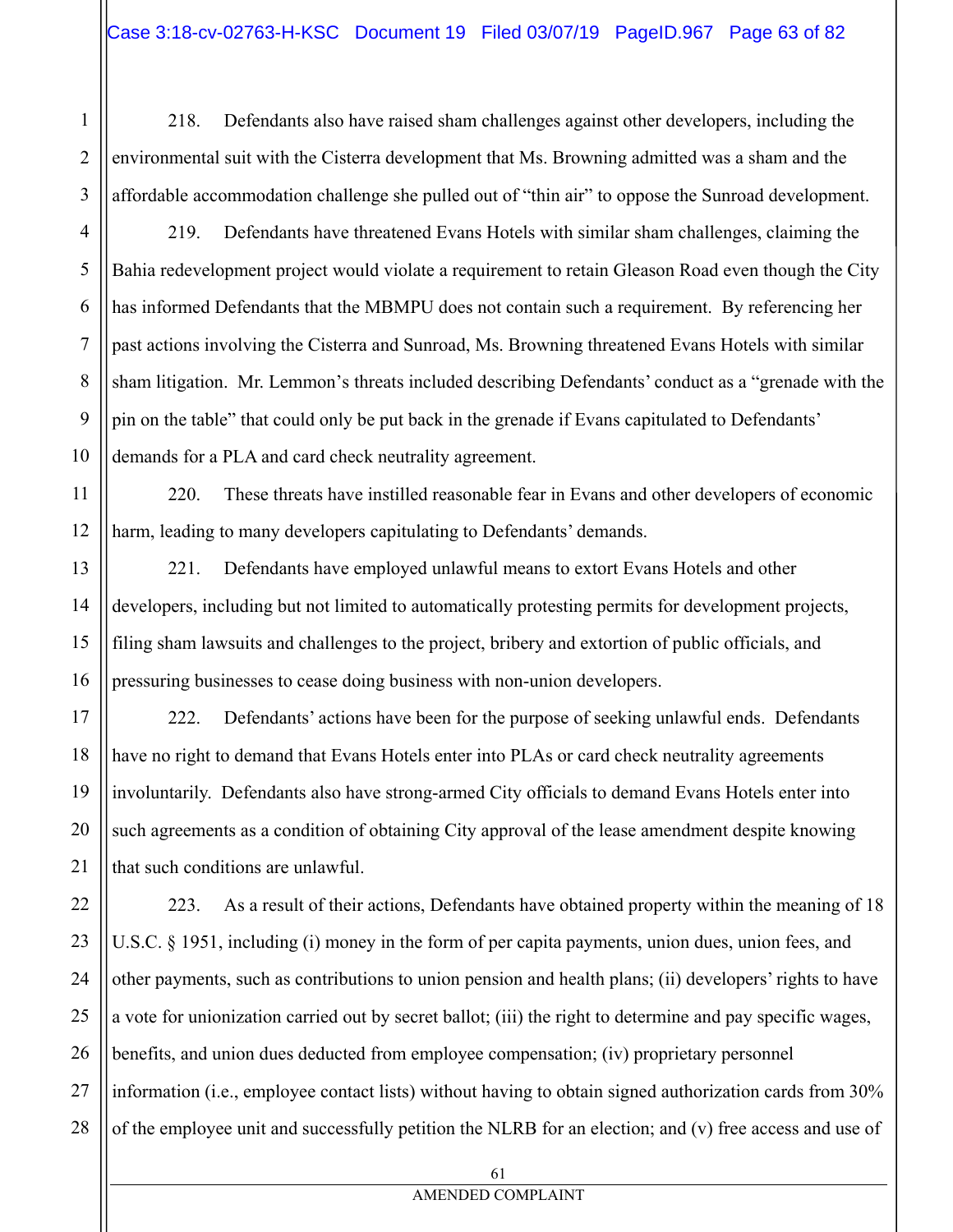the employer's premises for soliciting employees and holding captive audience speeches on working time.

224. As a result of their actions, Defendants have obtained property and consideration for purposes of Penal Code 518, including (i) money in the form of per capita payments, union dues, union fees, and other payments, such as contributions to union pension and health plans; (ii) developers' rights to have a vote for unionization carried out by secret ballot; (iii) the right to determine and pay specific wages, benefits, and union dues deducted from employee compensation; (iv) proprietary personnel information (i.e., employee contact lists) without having to obtain signed authorization cards from 30% of the employee unit and successfully petition the NLRB for an election; and (v) free access and use of the employer's premises for soliciting employees and holding captive audience speeches on working time.

225. As a result of their threats, Defendants have caused other developers to sign agreements that give Defendants rights of actions against the developers, which is consideration for purposes of Penal Code 522. Specifically, the PLAs give Defendants the right to bring actions against the developers if they employ non-union contractors or workers. Similarly, the card check neutrality agreements give Defendants the right to demand voluntary recognition of a union based solely on cards signed by employees and to bring actions to prevent developers from exercising their First Amendment rights to speak to their employees about unionization.

226. On information and belief, Defendants violated California Penal Code  $\S$ § 7(6) and 85, by giving, offering, or promising something of value or advantage in the form of future monetary and political support to Councilmembers to influence them to withdraw their support for the Bahia Project, cast a vote against the project when it is reviewed by the City Council, and prevent projects Defendants oppose from even getting placed on the City Council's docket.

227. Although the specific statements made by Defendants to City Councilmember I are exclusively known to Defendants and City Councilmember I, the circumstances surrounding City Councilmember I's abrupt decision to withdraw support for the Bahia redevelopment after meeting with Defendants (and that same Councilperson's subsequent insistence that future support would be contingent on Evans Hotels agreeing to a card check neutrality agreement) provide grounds to

1

2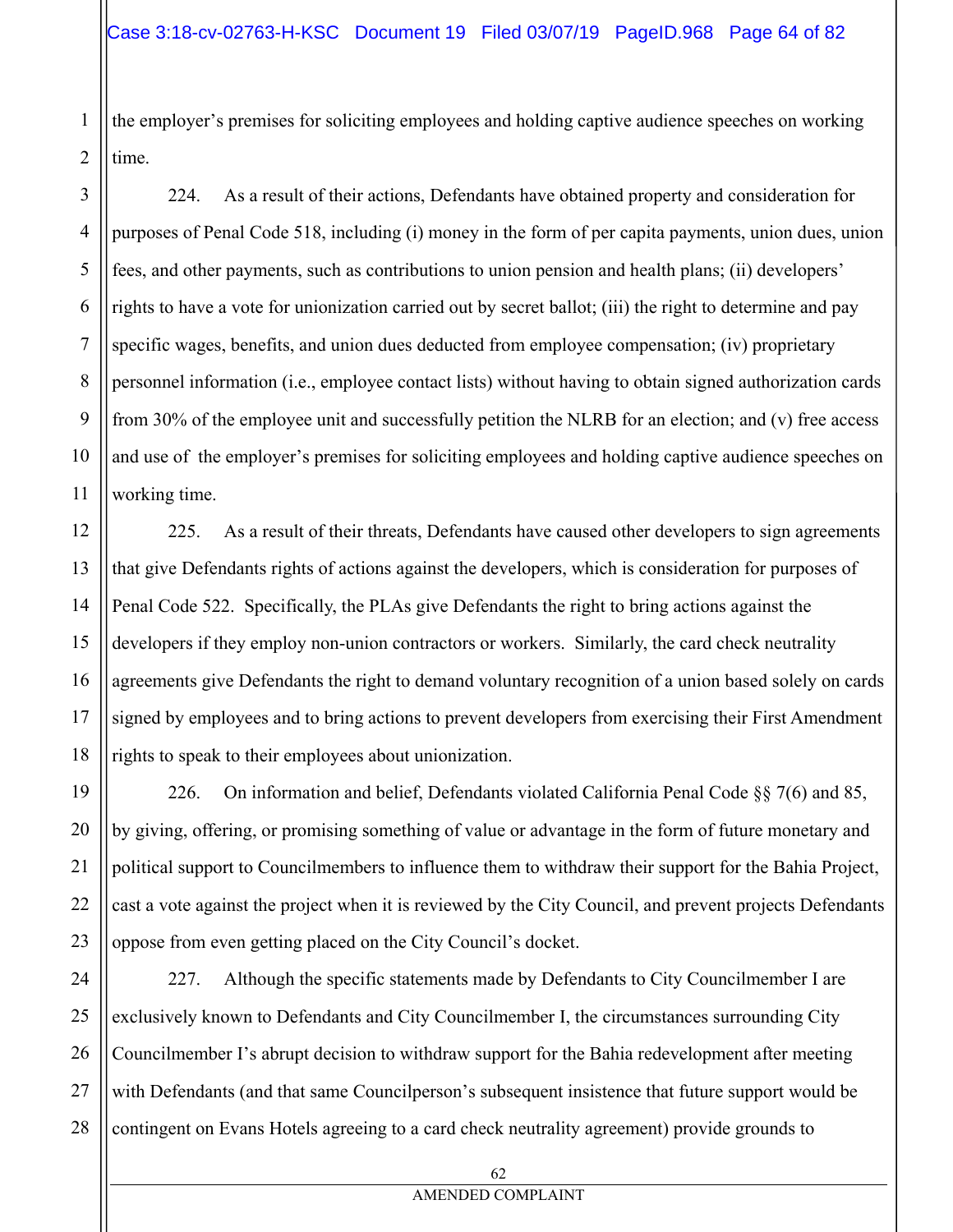1 2 3 4 5 6 7 reasonably infer that the Councilperson made a quid pro quo agreement with the Defendants. Specifically, City Councilmember I expressed support for and recognized the value of the project before a scheduled meeting with Ms. Browning. Weeks later, and after City Councilmember I met with Ms. Browning for lunch, Councilmember I's representative told Mr. Evans that future support was conditioned on Evans Hotels' agreement to sign a card check neutrality agreement with Local 30. City Councilmember I's actions also are consistent with Mr. Lemmon's repeated claim that he "own[s] five City Councilmembers," and also with Defendants relationship with City Councilmember II.

8 9 10 11 12 13 14 15 16 17 18 19 228. These acts or threats form a pattern of racketeering activity as they all have occurred within 10 years of one another, are related insofar as they involve the same participants, share the same purpose of forcing developers to cave to the demands made to enrich the Local 30 Enterprise, and employ the same methods, including, but not limited to pursuing sham opposition to and litigation over projects in City Council, administrative, Coastal Commission, and civil proceedings in an effort to hold projects hostage unless Evans Hotels and the other developers accede to Defendants' demands. Evans Hotels also alleges on information and belief, including Defendant Local 30's past conduct toward Evans Hotels in the 1990s and its actions toward SeaWorld, that Defendants also have employed the method of targeting third parties that do business with other developers to force them to cease doing business unless the other developers caved to the demands of the Local 30 Enterprise. These acts reflect use of Defendants' "playbook" dating back to the 1990s and including the multiple acts of racketeering activity in the last 10 years set forth herein.

20 21 22 23 24 25 26 27 229. Using the threat of injury to Evans Hotels' business interests, including the Bahia redevelopment project and the development of the SeaWorld branded hotel, Defendants have conspired and attempted to take property from Evans Hotels, including (i) money in the form of per capita payments, union dues, union fees, and other payments, such as contributions to union pension and health plans; (ii) developers' rights to have a vote for unionization carried out by secret ballot; (iii) the right to determine and pay specific wages, benefits, and union dues deducted from employee compensation; (iv) proprietary personnel information (i.e., employee contact lists) without having to obtain signed authorization cards from 30% of the employee unit and successfully petition the NLRB

28

63 AMENDED COMPLAINT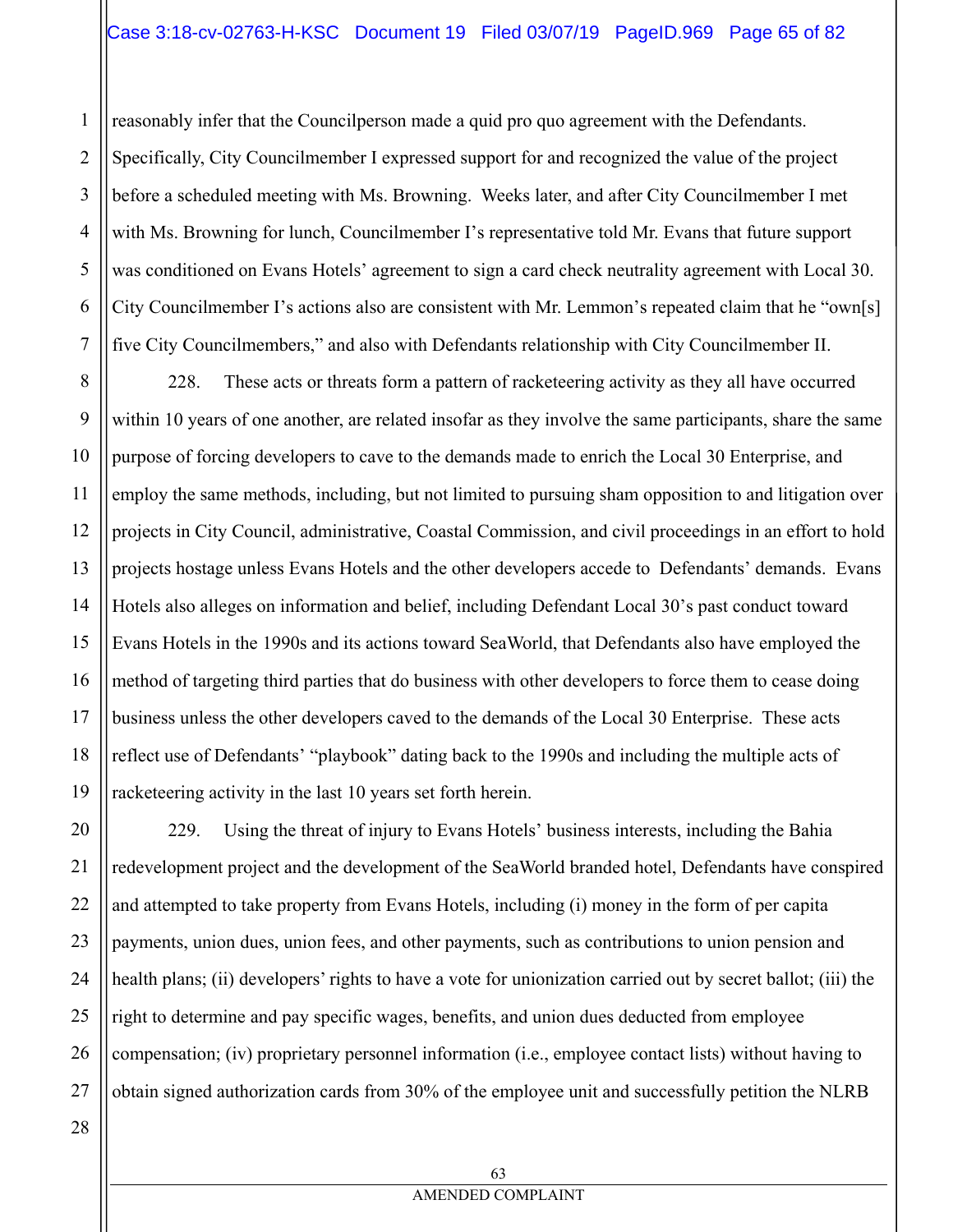1 2 for an election; and (v) free access and use of the employer's premises for soliciting employees and holding captive audience speeches on working time.

4 230. Defendants' activities described herein were taken knowingly and willfully and have obstructed, delayed, or otherwise affected commerce.

231. Defendants' conduct was designed to and has in fact injured Evans Hotels. As a direct result of Defendants' unlawful and ongoing threats of extortion in violation of 18 U.S.C. § 1951 and Cal. Penal Code §§ 518, 522, and 524, SeaWorld terminated its contract with Evans Hotels as a direct result of Defendants' threat to target SeaWorld based on its relationship with Evans Hotels.

9 10 11 12 232. Evans Hotels has suffered substantial injury to its property and/or business, including but not limited to, lost profits in excess of \$100 million in connection with the opportunity to build a SeaWorld branded hotel, legal fees and other costs incurred because of, and in response to,

Defendants' extortionate conduct.

## **SIXTH CLAIM FOR RELIEF**

# **Violation of the Racketeer Influenced and Corrupt Organizations Act, 18 U.S.C. §**

# **1962(d), by Conspiring to Violate 18 U.S.C. § 1962(a)**

## **(Against All Defendants)**

233. Evans Hotels incorporates the allegations contained in Paragraphs 1 through 232, as if fully set forth herein.

234. Evans Hotels, LLC, BH Partnership LP, and EHSW, LLC are each a "person" under 18 U.S.C. §§ 1961(3) and 1964(a).

235. Each of the Defendants is a "person" under 18 U.S.C. §§ 1961(3), 1962(c), and 1962(d). 236. Defendants Local 30 (and its affiliated entities and/or any subsidiaries), Ms. Browning, the Building Trades, and Mr. Lemmon, along with Tony LoPresti, constitute the Local 30 Enterprise engaged in, and whose activities affect, interstate commerce within the meaning of 18 U.S.C. §§ 1961(4) and 1962(a). The Local 30 Enterprise is an informal association of environmentalist groups, union-defendants, unions in unrelated industries, and their agents that operates for the common purpose of forcing unionization of San Diego hotels and the employment of only union labor in hotel

28

3

5

6

7

8

13

14

15

16

17

18

19

20

21

22

23

24

25

26

27

## AMENDED COMPLAINT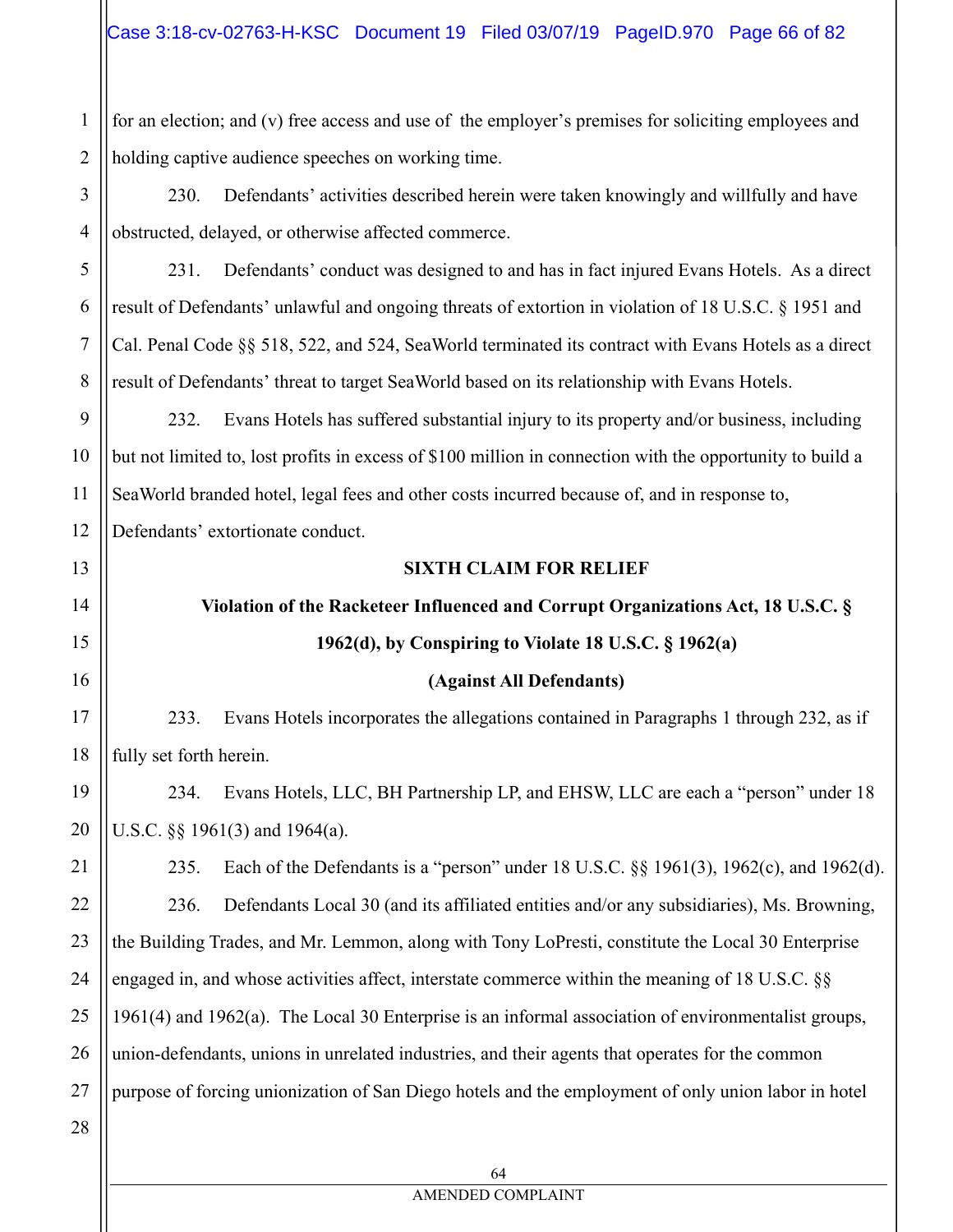1 2 construction and redevelopment. The Local 30 Enterprise exists separate and apart from the pattern of racketeering activity alleged and the Defendants themselves.

237. Each of the Defendants was and is associated with the Local 30 Enterprise and has

16

17

18

19

20

21

22

7 8 9 10 11 12 13 14 15 conspired among themselves within the meaning of 18 U.S.C.  $\S$  1962(d) to violate 18 U.S.C. § 1962(a). Specifically, each of the Defendants agreed and intended, and/or adopted the goal of furthering or facilitating, the following endeavor: obtaining involuntary PLAs and card check neutrality agreements, which will result in increased employment opportunities and wages for members of Defendants Local 30 and the Building Trades, with corresponding economic benefits to Defendants Local 30 and the Building Trades in the form of per capita fees, union dues, and other payments, including contributions to union pension and health plans, and other financial concessions. Such income would be derived, directly or indirectly, from activities in relation to Evans Hotels and other developers, including, but not necessarily limited to, Cisterra, Atlas Hotels, Sunroad, KSL Resorts, and Marriott, through a pattern of activity unlawful under 18 U.S.C. §§ 1961(1), 1961(5), and 1962(a), including multiple, repeated, and continuous acts or threats involving extortion and/or attempted extortion, chargeable under 18 U.S.C. § 1951 and California Penal Code §§ 518, 522, 524.

238. Defendants also have engaged in multiple, repeated, and continuous acts or threats involving extortion and/or attempted extortion, chargeable under 18 U.S.C. § 1951 and California Penal Code §§ 518, 522, 524, by threatening entities that engage in business with employers like Evans Hotels as a means of forcing the employers to accede to Defendants' demands. Defendants took such actions against SeaWorld in an effort to extort Evans Hotels, against Cisterra as a means of forcing Marriott to agree to Defendants' demands, and, on information and belief, have taken similar actions against other employers.

23 24 25 26 27 239. Defendants have threatened Evans Hotels and other developers with economic harm and harm to their property by threatening to ruin development plans by bringing baseless lawsuits and challenges for the purpose of delaying and frustrating developments – issues that have caused developers to lose business partners or financing, as well as incur substantial legal fees to fight the baseless challenges – and threatening harmful public relations campaigns regarding non-labor issues.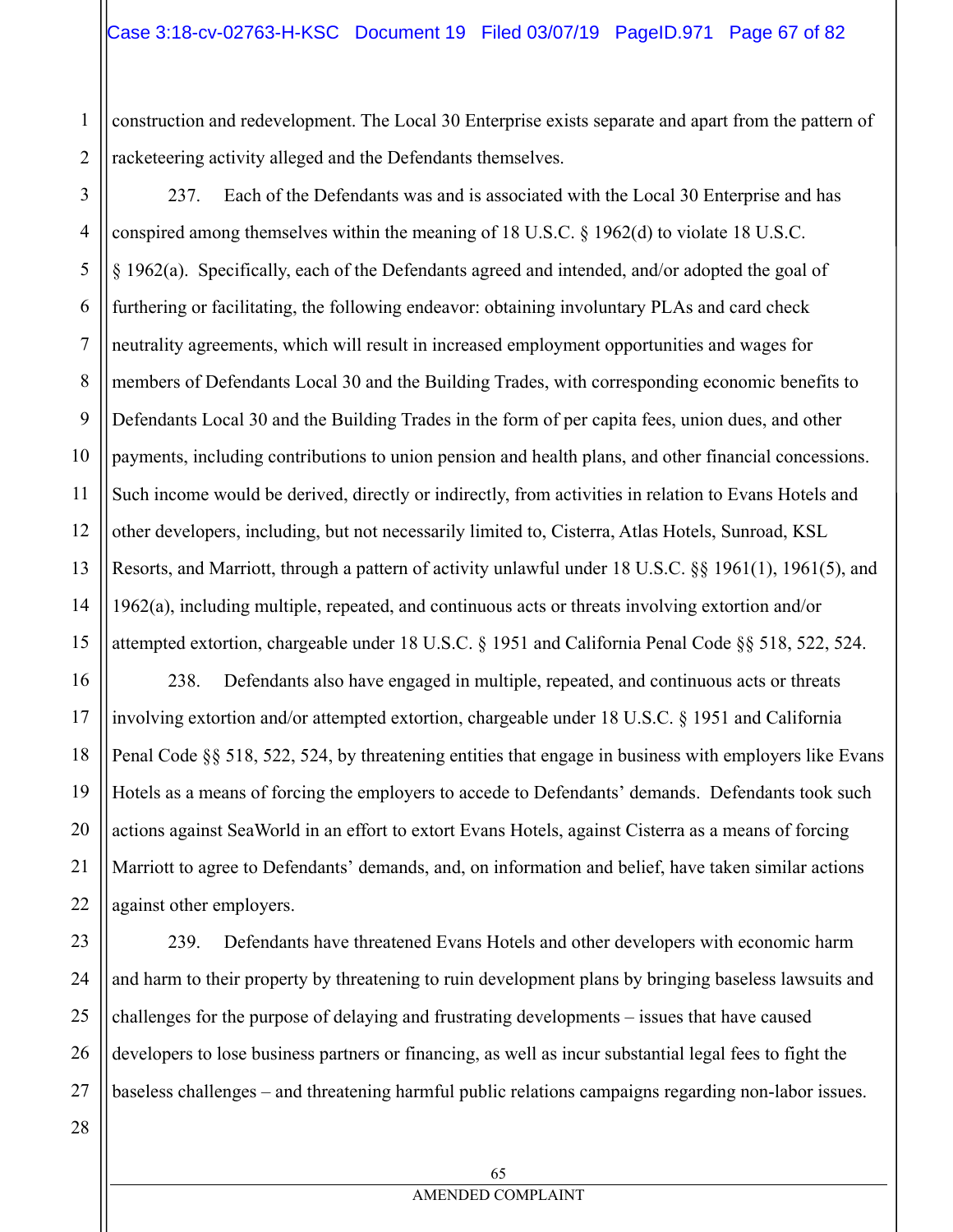240. Defendants, through Allison Rolfe, threatened SeaWorld with negative publicity, otherwise non-existent union organizing, and baseless opposition to its future projects unless its business partner, Evans Hotels, agreed to enter into a PLA and card check neutrality agreement for the Bahia, a project unrelated to SeaWorld.

241. Defendants have carried out their threats by filing sham lawsuits, such as the action by Ms. Browning and Local 30 challenging the Convention Center Phase 3 financing plan and the CEQA action by the local unions that comprise the Building Trades. Defendants also threatened further sham CEQA litigation that was resolved in the settlement of the prospective CEQA action signed by Ms. Browning on behalf of Local 30 and by Mr. Lemmon on behalf of San Diego Coalition for a Better Convention Center and the Building Trades.

242. Defendants also have raised sham challenges against other developers, including the environmental suit with the Cisterra development that Ms. Browning admitted was a sham and the affordable accommodation challenge she pulled out of "thin air" to oppose the Sunroad development.

243. Defendants have threatened Evans Hotels with similar sham challenges, claiming the Bahia redevelopment project would violate a requirement to retain Gleason Road even though the City has informed Defendants that the MBMPU does not contain such a requirement. By referencing her past actions involving the Cisterra and Sunroad, Ms. Browning threatened Evans Hotels with similar sham litigation. Mr. Lemmon's threats included describing Defendants' conduct as a "grenade with the pin on the table" that could only be put back in the grenade if Evans Hotels capitulated to Defendants' demands for a PLA and card check neutrality agreement.

244. These threats have instilled reasonable fear in Evans Hotels and other developers of economic harm, leading to many developers capitulating to Defendants' demands.

245. Defendants have employed unlawful means to extort Evans Hotels and other developers, including but not limited to automatically protesting permits for development projects, filing sham lawsuits and challenges to the project, bribery and extortion of public officials, and pressuring businesses to cease doing business with non-union developers.

246. Defendants' actions have been for the purpose of seeking unlawful ends. Defendants have no right to demand that Evans Hotels enter into PLAs or card check neutrality agreements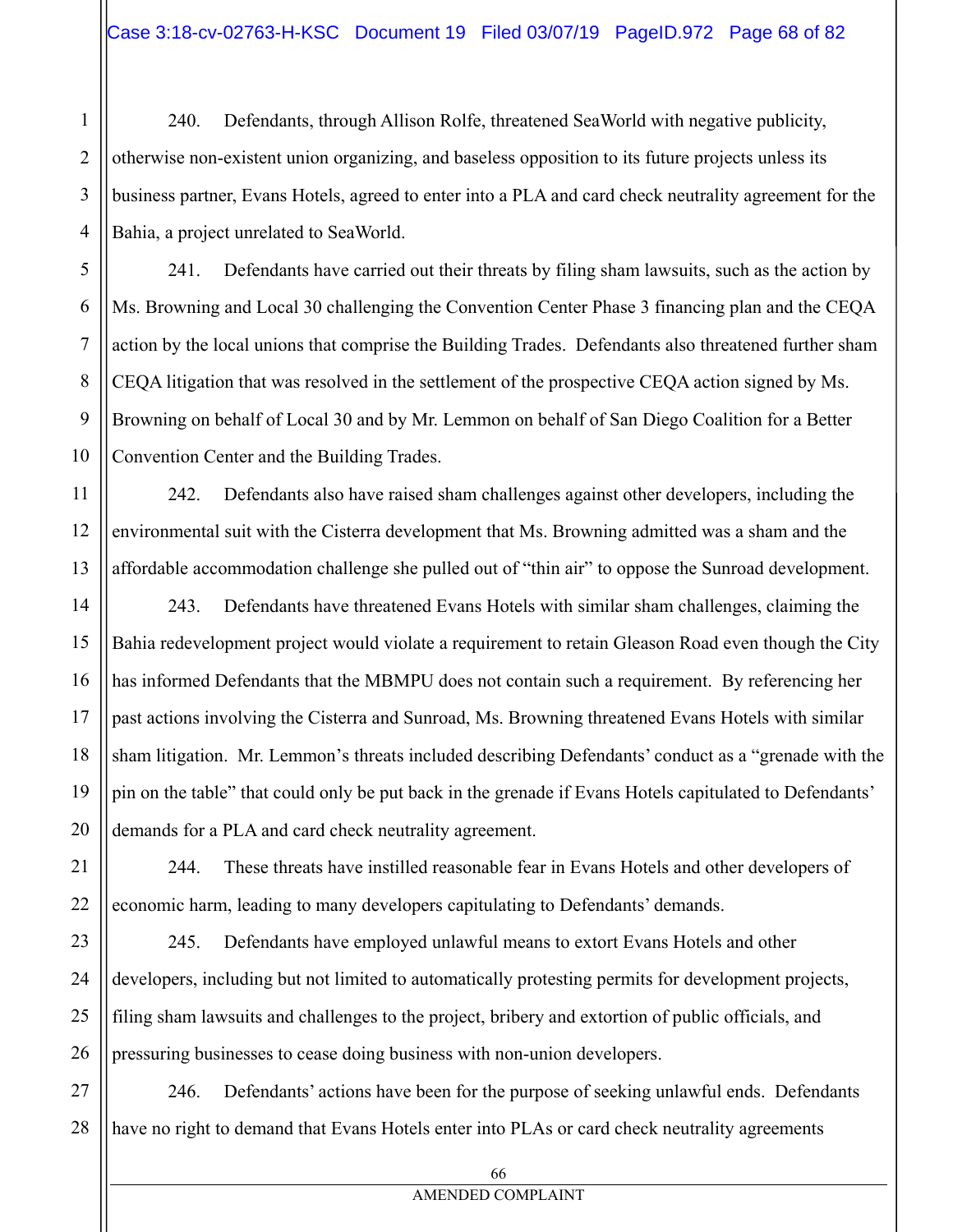# Case 3:18-cv-02763-H-KSC Document 19 Filed 03/07/19 PageID.973 Page 69 of 82

involuntarily. Defendants also have strong-armed City officials to demand Evans Hotels to enter into such agreements as a condition of obtaining City approval of the lease amendment despite knowing that such conditions are unlawful.

247. As a result of their actions, Defendants have obtained property within the meaning of 18 U.S.C. § 1951, including (i) money in the form of per capita payments, union dues, union fees, and other payments, such as contributions to union pension and health plans; (ii) developers' rights to have a vote for unionization carried out by secret ballot; (iii) the right to determine and pay specific wages, benefits, and union dues deducted from employee compensation; (iv) proprietary personnel information (i.e., employee contact lists) without having to obtain signed authorization cards from 30% of the employee unit and successfully petition the NLRB for an election; and (v) free access and use of the employer's premises for soliciting employees and holding captive audience speeches on working time.

248. As a result of their actions, Defendants have obtained property and consideration for purposes of Penal Code § 518, including (i) money in the form of per capita payments, union dues, union fees, and other payments, such as contributions to union pension and health plans; (ii) developers' rights to have a vote for unionization carried out by secret ballot; (iii) the right to determine and pay specific wages, benefits, and union dues deducted from employee compensation; (iv) proprietary personnel information (i.e., employee contact lists) without having to obtain signed authorization cards from 30% of the employee unit and successfully petition the NLRB for an election; and (v) free access and use of the employer's premises for soliciting employees and holding captive audience speeches on working time.

249. As a result of their threats, Defendants have caused other developers to sign agreements that give Defendants rights of actions against the developers, which is consideration for purposes of Penal Code § 522. Specifically, the PLAs give Defendants the right to bring actions against the developers if they employ non-union contractors or workers. Similarly, the card check neutrality agreements give Defendants the right to demand voluntary recognition of a union based solely on cards signed by employees and to bring actions to prevent developers from exercising their First Amendment rights to speak to their employees about unionization.

#### AMENDED COMPLAINT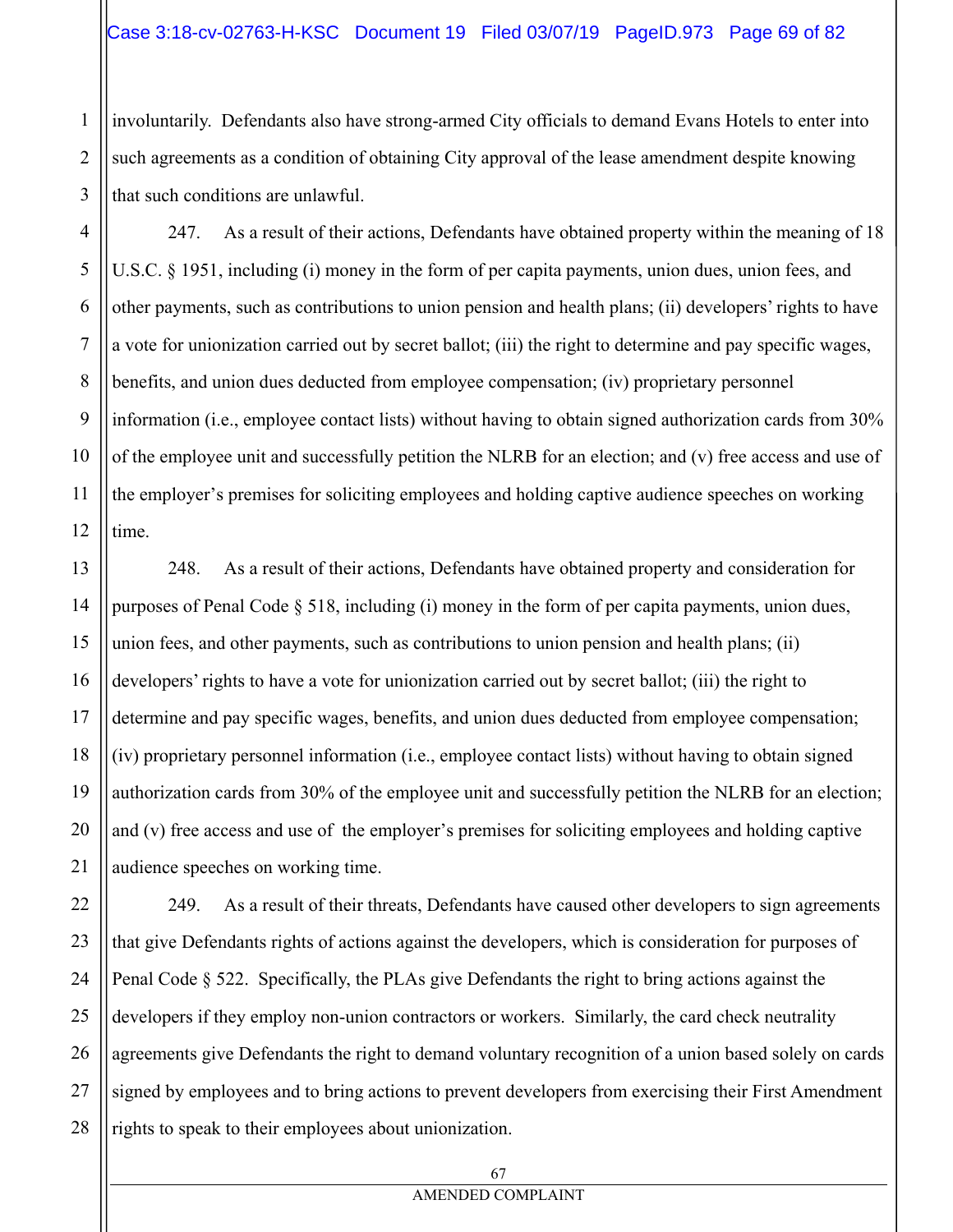250. On information and belief, Defendants violated California Penal Code §§ 7(6) and 85, by giving, offering, or promising something of value or advantage in the form of future monetary and political support to Councilmembers to influence them to withdraw their support for the Bahia Project, cast a vote against the project when it is reviewed by the City Council, and prevent projects Defendants oppose from even getting placed on the City Council's docket.

6 7 8 9 10 11 12 13 14 15 16 17 251. Although the specific statements made by Defendants to City Councilmember I are exclusively known to Defendants and City Councilmember I, the circumstances surrounding City Councilmember I's abrupt decision to withdraw support for the Bahia redevelopment after meeting with Defendants (and that same Councilperson's subsequent insistence that future support would be contingent on Evans Hotels agreeing to a card check neutrality agreement) provide grounds to reasonably infer that the Councilperson made a quid pro quo agreement with the Defendants. Specifically, City Councilmember I expressed support for and recognized the value of the project before a scheduled meeting with Ms. Browning. Weeks later, and after City Councilmember I met with Ms. Browning for lunch, Councilmember I's representative told Mr. Evans that future support was conditioned on Evans Hotels' agreement to sign a card check neutrality agreement with Local 30. City Councilmember I's actions also are consistent with Mr. Lemmon's repeated claim that he "own[s] five City Councilmembers and also with Defendants relationship with City Councilmember II.

18 19 20 21 22 23 24 25 26 27 252. These acts or threats form a pattern of racketeering activity as they all have occurred within 10 years of one another, are related insofar as they involve the same participants, share the same purpose of forcing developers to cave to the demands made to enrich the Local 30 Enterprise, and employ the same methods, including, but not limited to pursuing sham opposition to and litigation over projects in City Council, administrative, Coastal Commission, and civil proceedings in an effort to hold projects hostage unless Evans Hotels and the other developers accede to Defendants' demands. Evans Hotels also alleges on information and belief, including Defendant Local 30's past conduct toward Evans Hotels in the 1990s and its actions toward SeaWorld, that Defendants also have employed the method of targeting third parties that do business with other developers to force them to cease doing business unless the other developers caved to the demands of the Local 30 Enterprise. These acts

1

2

3

4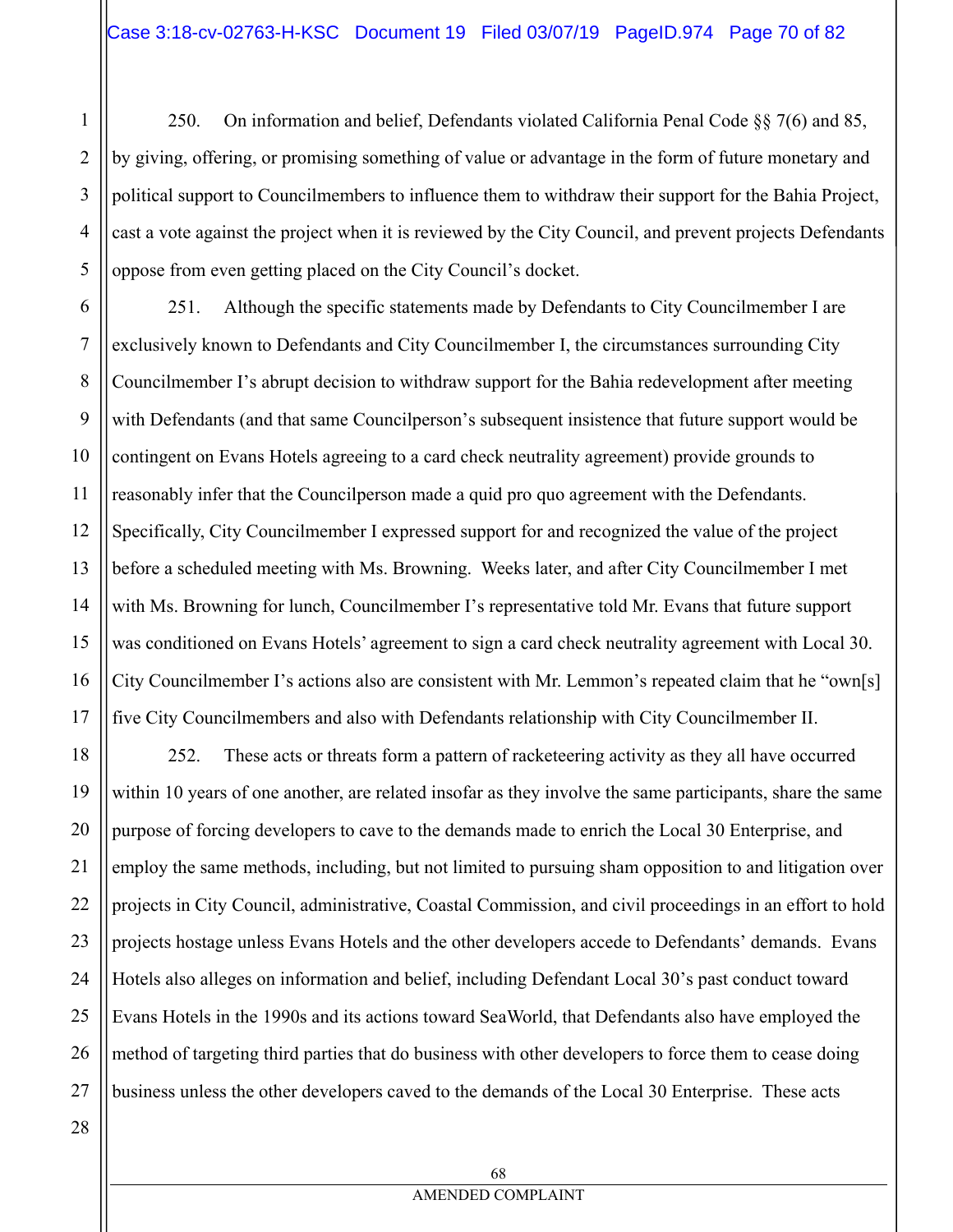reflect use of Defendants' "playbook" dating back to the 1990s and including the multiple acts of racketeering activity in the last 10 years set forth herein.

3 4 5 6 253. Using the threat of injury to Evans Hotels' business interests, including the Bahia redevelopment project and the development of the SeaWorld branded hotel, Defendants have conspired and attempted to take property from Evans Hotels, including (i) money in the form of per capita payments, union dues, union fees, and other payments, such as contributions to union pension and health plans; (ii) developers' rights to have a vote for unionization carried out by secret ballot; (iii) the right to determine and pay specific wages, benefits, and union dues deducted from employee compensation; (iv) proprietary personnel information (i.e., employee contact lists) without having to obtain signed authorization cards from 30% of the employee unit and successfully petition the NLRB for an election; and (v) free access and use of the employer's premises for soliciting employees and holding captive audience speeches on working time.

254. An object of Defendants' conspiracy to violate 18 U.S.C. § 1962(a) was and is that the income described above, or the proceeds of such income, would thereafter be used and invested in the operation of the aforementioned enterprises for numerous legitimate and illegitimate purposes including, inter alia, the conduct of additional extortionate corporate campaigns against Evans Hotels and other employers and business entities, the payment of salaries and fees to the other Defendants for the purpose of engaging in future extortionate corporate campaigns and otherwise, and the ongoing operation of the enterprises described above.

255. Defendants' activities described herein were taken knowingly and willfully, and have obstructed, delayed, or otherwise affected commerce.

256. Defendants' conduct was designed to and has in fact injured Evans Hotels. As a direct result of Defendants' unlawful and ongoing threats extortion in violation of 18 U.S.C. § 1951 and Cal. Penal Code §§ 518, 522, and 524, SeaWorld terminated its contract with Evans Hotels as a direct result of Defendants' threat to target SeaWorld based on its relationship with Evans Hotels.

257. Evans Hotels has suffered substantial injury to its property and/or business, including but not limited to, lost profits in excess of \$100 million in connection with the opportunity to build a

1

2

## AMENDED COMPLAINT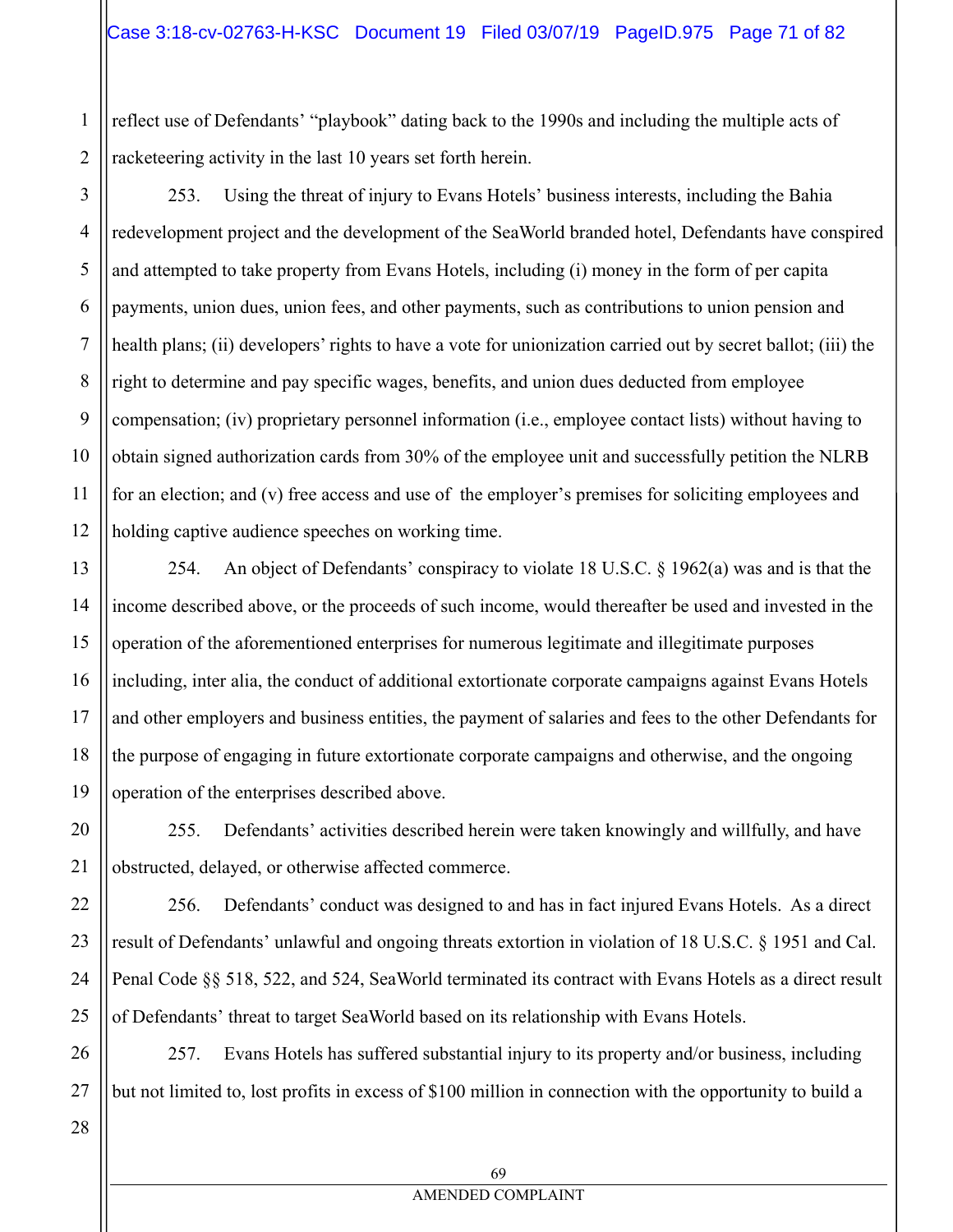1 2 SeaWorld branded hotel, legal fees and other costs incurred because of, and in response to, Defendants' extortionate conduct.

3

4

5

6

7

8

11

12

## **SEVENTH CLAIM FOR RELIEF**

# **Violation of the Racketeer Influenced and Corrupt Organizations Act, 18 U.S.C. § 1962(d), by Conspiring to Violate 18 U.S.C. § 1962(b)**

#### **(Against All Defendants)**

258. Evans Hotels incorporates the allegations contained in Paragraphs 1 through 257, as if fully set forth herein.

9 10 259. Evans Hotels, LLC, BH Partnership LP, and EHSW, LLC are each a "person" under 18 U.S.C. §§ 1961(3) and 1964(b).

260. Each of the Defendants is a "person" under 18 U.S.C. §§ 1961(3), 1962(b), and  $1962(d)$ .

13 14 15 16 17 18 19 20 21 22 23 261. Defendants Local 30 and the Building Trades (and their affiliated entities and/or any subsidiaries), along with Ms. Browning, Mr. Lemmon, and Tony LoPresti, constitute the Local 30 Enterprise engaged in, and whose activities affect, interstate commerce within the meaning of 18 U.S.C. §§ 1961(4) and 1962(b). Each of the Defendants was and is associated with the Local 30 Enterprise and has conspired among themselves within the meaning of 18 U.S.C. § 1962(d) to violate 18 U.S.C. § 1962(c). Specifically, each of the Defendants agreed and intended, and/or adopted the goal of furthering or facilitating, the following endeavor: obtaining involuntary PLAs and card check neutrality agreements, which will result in increased employment opportunities and wages for members of Defendants Local 30 and the Building Trades, with corresponding economic benefits to Defendants Local 30 and the Building Trades. The Local 30 Enterprise exists separate and apart from the pattern of racketeering activity alleged and the Defendants themselves.

24 25 26 27 28 262. Each of the Defendants were and are associated with the Local 30 Enterprise and has conspired among themselves within the meaning of 18 U.S.C. § 1962(d) to violate 18 U.S.C. § 1962(b). Specifically, each of the Defendants agreed and intended, and/or adopted the goal of furthering or facilitating, the following endeavor: to acquire or maintain, directly or indirectly, an interest in or control of Evans Hotels and other developers by forcing unionization and the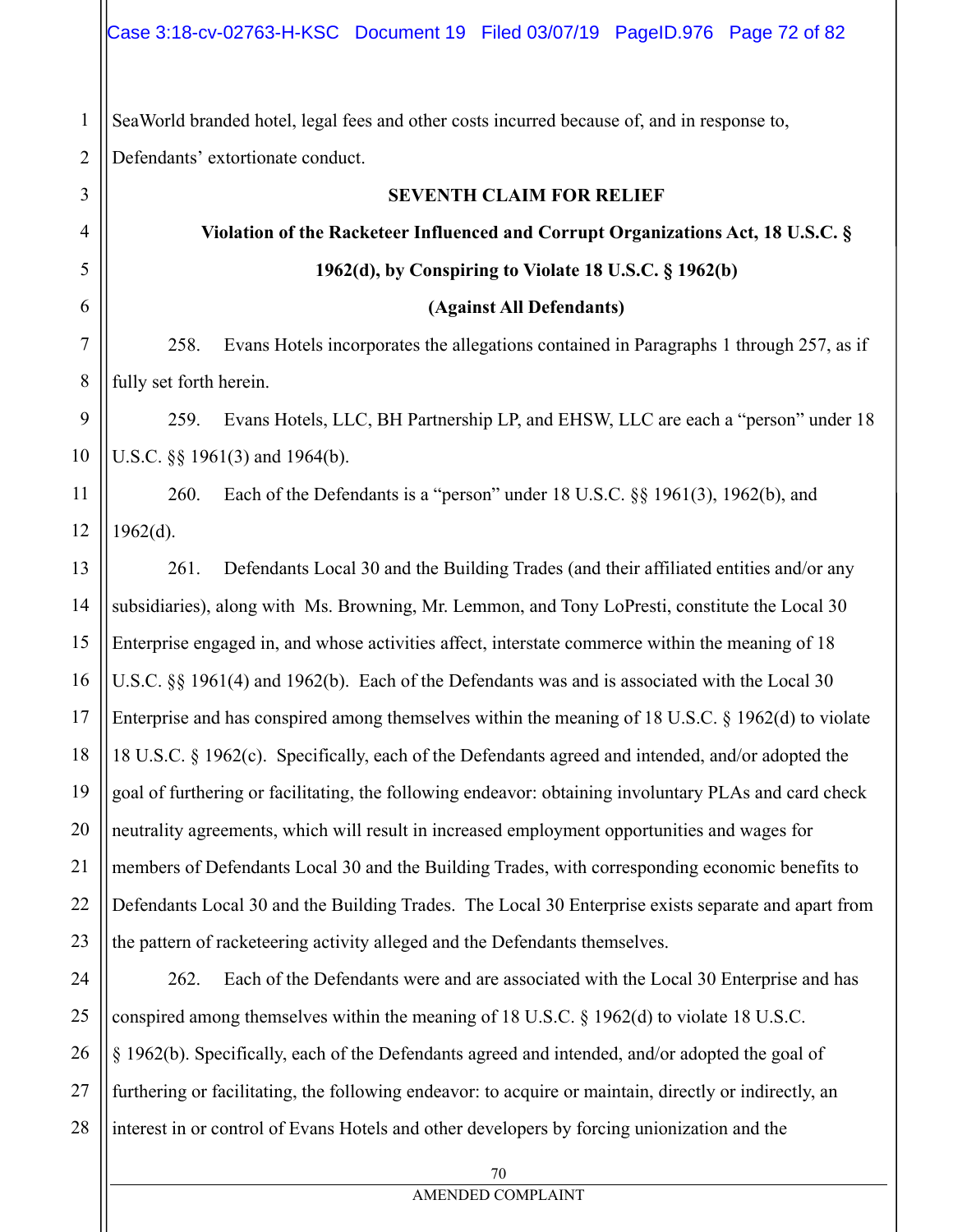employment of only union labor in hotel construction and redevelopment. They achieve this objective through a pattern of activity unlawful under 18 U.S.C. §§ 1961(1), 1961(5), and 1962(b), including multiple, repeated, and continuous acts or threats involving extortion and/or attempted extortion, chargeable under 18 U.S.C. § 1951 and California Penal Code §§ 518, 522, 524.

263. Defendants also have engaged in multiple, repeated, and continuous acts or threats involving extortion and/or attempted extortion, chargeable under 18 U.S.C. § 1951 and California Penal Code §§ 518, 522, 524, by threatening entities that engage in business with employers like Evans Hotels as a means of forcing the employers to accede to Defendants' demands. Defendants took such actions against SeaWorld in an effort to extort Evans Hotels, against Cisterra as a means of forcing Marriott to agree to Defendants' demands, and, on information and belief, have taken similar actions against other employers.

264. Defendants have threatened Evans Hotels and other developers with economic harm and harm to their property by threatening to ruin development plans by bringing baseless lawsuits and challenges for the purpose of delaying and frustrating developments —issues that have caused developers to lose business partners or financing, as well as incur substantial legal fees to fight the baseless challenges—and threatening harmful public relations campaigns regarding non-labor issues.

265. Defendants, through Allison Rolfe, threatened SeaWorld with negative publicity, otherwise non-existent union organizing, and baseless opposition to its future projects unless its business partner, Evans Hotels, agreed to enter into a PLA and card check neutrality agreement for the Bahia, a project unrelated to SeaWorld.

266. Defendants have carried out their threats by filing sham lawsuits, such as the action by Ms. Browning and Local 30 challenging the Convention Center Phase 3 financing plan and the CEQA action by the local unions that comprise the Building Trades. Defendants also threatened further sham CEQA litigation that was resolved in the settlement of the prospective CEQA action signed by Ms. Browning on behalf of Local 30 and by Mr. Lemmon on behalf of San Diego Coalition for a Better Convention Center and the Building Trades.

1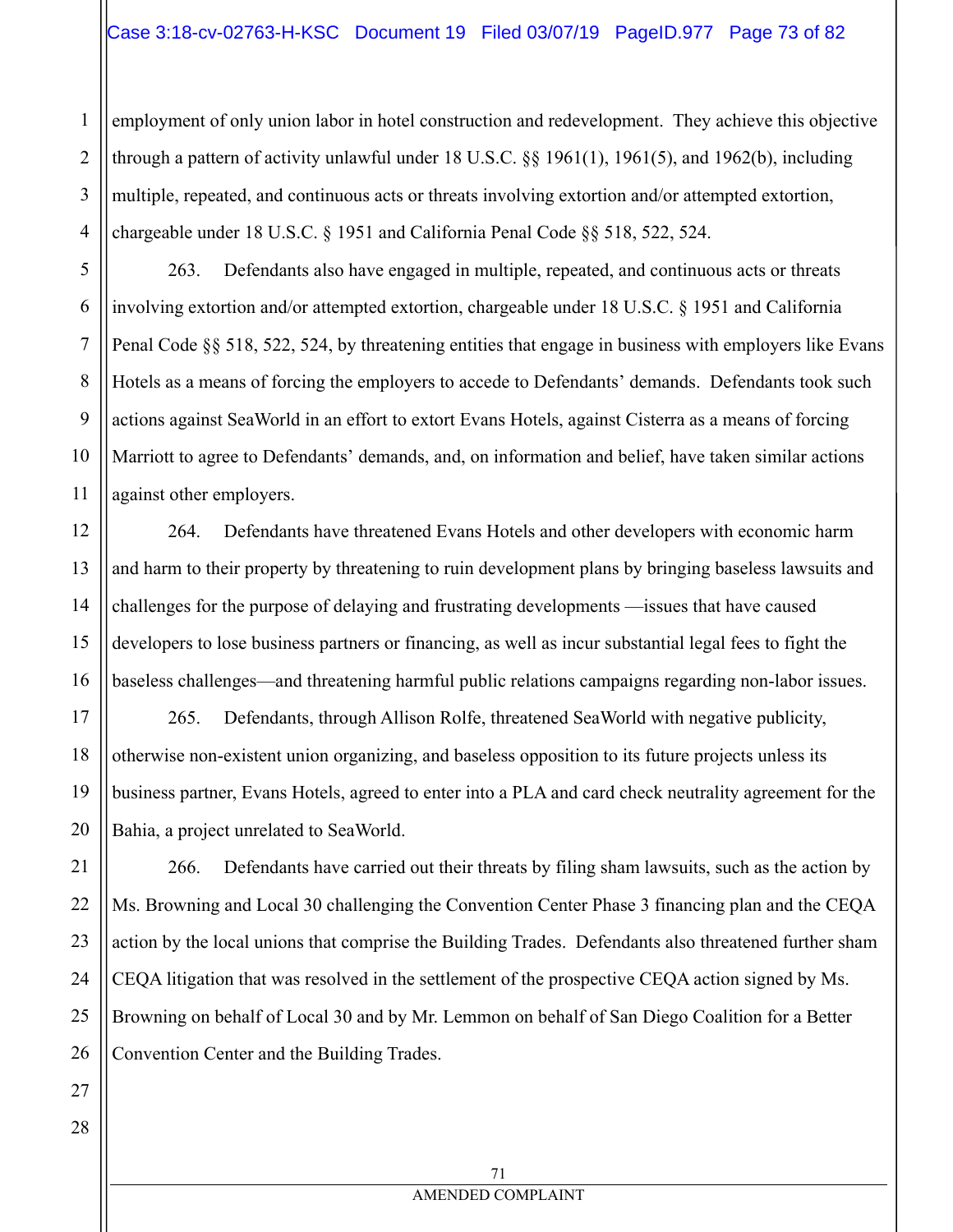267. Defendants also have raised sham challenges against other developers, including the environmental suit with the Cisterra development that Ms. Browning admitted was a sham and the affordable accommodation challenge she pulled out of "thin air" to oppose the Sunroad development.

268. Defendants have threatened Evans Hotels with similar sham challenges, claiming the Bahia redevelopment project would violate a requirement to retain Gleason Road even though the City has informed Defendants that the MBMPU does not contain such a requirement. By referencing her past actions involving the Cisterra and Sunroad, Ms. Browning threatened Evans Hotels with similar sham litigation. Mr. Lemmon's threats included describing Defendants' conduct as a "grenade with the pin on the table" that could only be put back in the grenade if Evans Hotels capitulated to Defendants' demands for a PLA and card check neutrality agreement.

269. These threats have instilled reasonable fear in Evans Hotels and other developers of economic harm, leading to many developers capitulating to Defendants' demands.

270. Defendants have employed unlawful means to extort Evans Hotels and other developers, including but not limited to automatically protesting permits for development projects, filing sham lawsuits and challenges to the project, bribery and extortion of public officials, and pressuring businesses to cease doing business with non-union developers.

271. Defendants' actions have been for the purpose of seeking unlawful ends. Defendants have no right to demand that Evans Hotels enter into PLAs or card check neutrality agreements involuntarily. Defendants also have strong-armed City officials to demand Evans Hotels to enter into such agreements as a condition of obtaining City approval of the lease amendment despite knowing that such conditions are unlawful.

272. As a result of their actions, Defendants have obtained property within the meaning of 18 U.S.C. § 1951, including (i) money in the form of per capita payments, union dues, union fees, and other payments, such as contributions to union pension and health plans; (ii) developers' rights to have a vote for unionization carried out by secret ballot; (iii) the right to determine and pay specific wages, benefits, and union dues deducted from employee compensation; (iv) proprietary personnel information (i.e., employee contact lists) without having to obtain signed authorization cards from 30% of the employee unit and successfully petition the NLRB for an election; and (v) free access and use of

1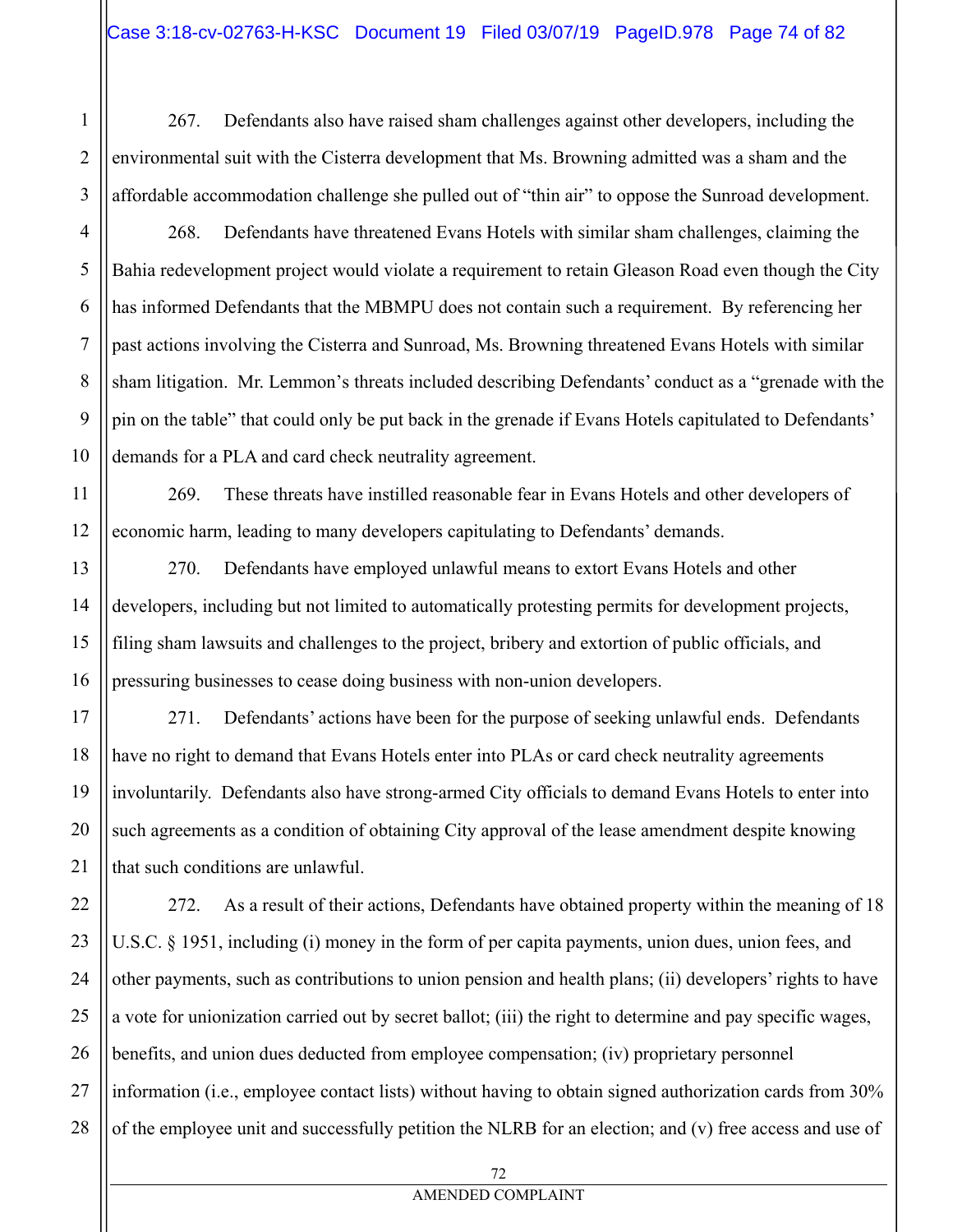the employer's premises for soliciting employees and holding captive audience speeches on working time.

4 10 273. As a result of their actions, Defendants have obtained property and consideration for purposes of Penal Code  $\S 518$  including (i) money in the form of per capita payments, union dues, union fees, and other payments, such as contributions to union pension and health plans; (ii) developers' rights to have a vote for unionization carried out by secret ballot; (iii) the right to determine and pay specific wages, benefits, and union dues deducted from employee compensation; (iv) proprietary personnel information (i.e., employee contact lists) without having to obtain signed authorization cards from 30% of the employee unit and successfully petition the NLRB for an election; and (v) free access and use of the employer's premises for soliciting employees and holding captive audience speeches on working time.

274. As a result of their threats, Defendants have caused other developers to sign agreements that give Defendants rights of actions against the developers, which is consideration for purposes of Penal Code § 522. Specifically, the PLAs give Defendants the right to bring actions against the developers if they employ non-union contractors or workers. Similarly, the card check neutrality agreements give Defendants the right to demand voluntary recognition of a union based solely on cards signed by employees and to bring actions to prevent developers from exercising their First Amendment rights to speak to their employees about unionization.

19 20 22 23 275. On information and belief, Defendants violated California Penal Code  $\S$ § 7(6) and 85, by giving, offering, or promising something of value or advantage in the form of future monetary and political support to Councilmembers to influence them to withdraw their support for the Bahia Project, cast a vote against the project when it is reviewed by the City Council, and prevent projects Defendants oppose from even getting placed on the City Council's docket.

24 25 26 27 28 276. Although the specific statements made by Defendants to City Councilmember I are exclusively known to Defendants and City Councilmember I, the circumstances surrounding City Councilmember I's abrupt decision to withdraw support for the Bahia redevelopment after meeting with Defendants (and that same Councilperson's subsequent insistence that future support would be contingent on Evans agreeing to a card check neutrality agreement) provide grounds to reasonably

1

2

3

5

6

7

8

9

11

12

13

14

15

16

17

18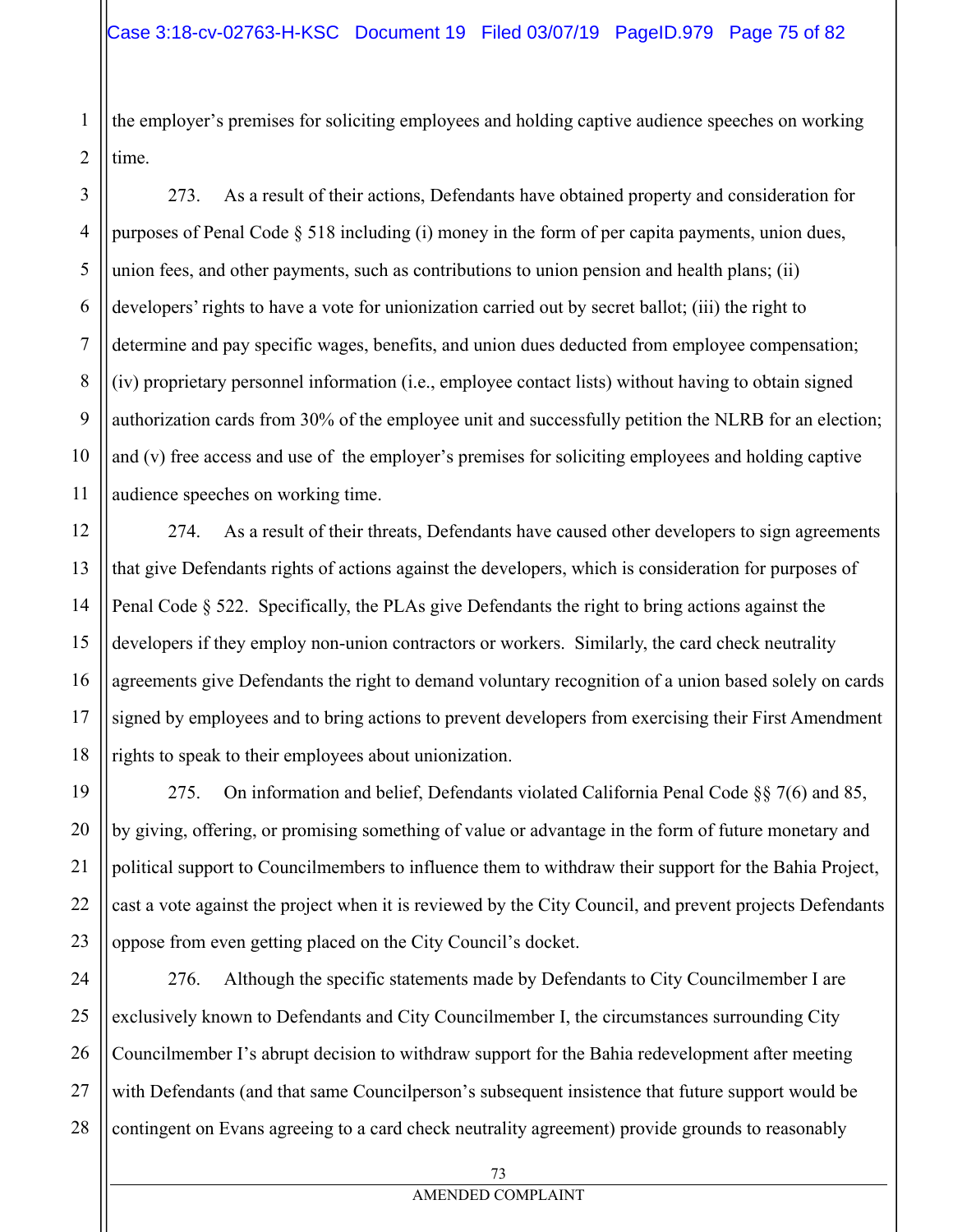1 2 3 4 5 6 7 infer that the Councilperson made a quid pro quo agreement with the Defendants. Specifically, City Councilmember I expressed support for and recognized the value of the project before a scheduled meeting with Ms. Browning. Weeks later, and after City Councilmember I met with Ms. Browning for lunch, Councilmember I's representative told Mr. Evans that future support was conditioned on Evans Hotels' agreement to sign a card check neutrality agreement with Local 30. City Councilmember I's actions also are consistent with Mr. Lemmon's repeated claim that he "own[s] five City Councilmembers," and with Defendants relationship with City Councilmember II.

8 9 10 11 12 13 14 15 16 17 277. Using the threat of injury to Evans Hotels' business interests, including the Bahia redevelopment project and the development of the SeaWorld branded hotel, Defendants have conspired and attempted to take property from Evans Hotels, including (i) money in the form of per capita payments, union dues, union fees, and other payments, such as contributions to union pension and health plans; (ii) developers' rights to have a vote for unionization carried out by secret ballot; (iii) the right to determine and pay specific wages, benefits, and union dues deducted from employee compensation; (iv) proprietary personnel information (i.e., employee contact lists) without having to obtain signed authorization cards from 30% of the employee unit and successfully petition the NLRB for an election; and (v) free access and use of the employer's premises for soliciting employees and holding captive audience speeches on working time.

278. Defendants' activities described herein were taken knowingly and willfully, and have obstructed, delayed, or otherwise affected commerce.

279. Defendants' conduct was designed to, and has in fact, injured Evans Hotels. As a direct result of Defendants' unlawful and ongoing threats of extortion in violation of 18 U.S.C. § 1951 and Cal. Penal Code §§ 518, 522, and 524, SeaWorld terminated its contract with Evans Hotels as a direct result of Defendants' threat to target SeaWorld based on its relationship with Evans Hotels.

24 25 26 27 280. Evans Hotels has suffered substantial injury to its property and/or business, including but not limited to, lost profits in excess of \$100 million in connection with the opportunity to build a SeaWorld branded hotel, legal fees and other costs incurred because of, and in response to, Defendants' extortionate conduct.

28

18

19

20

21

22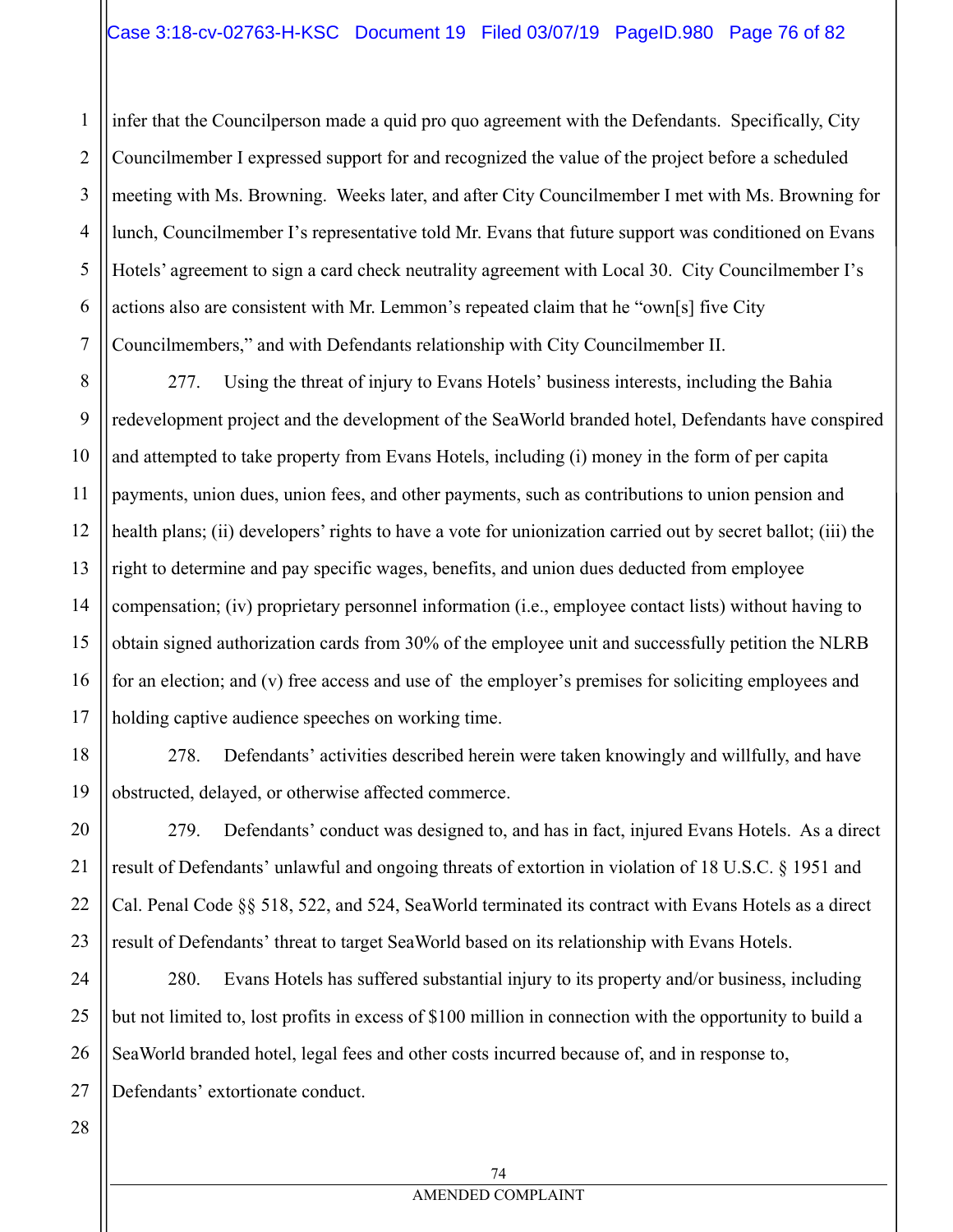# **EIGHTH CLAIM FOR RELIEF**

#### **Interference with Contract**

#### **(Against All Defendants)**

281. Evans Hotels incorporates by reference as if set forth herein the allegations contained in Paragraphs 1 through 47, 79 through 119, and 126 through 138. This interference alleged in this Eighth Claim for Relief is predicated solely on Defendants' actions toward Evans Hotels and SeaWorld, resulting in the termination of their contractual relationship.

282. Evans Hotels pleads this claim in the alternative to its First Claim for Relief for Secondary Boycott. If Defendants dispute that Sections  $8(b)(4)(ii)$  and  $8(e)$  apply to their activities toward SeaWorld or those activities otherwise fall outside the scope of those statutes, and this Court agrees, this claim for relief would not be preempted by federal law.

283. Evans Hotels had a valid, existing, and valuable contract with SeaWorld in that EHSW and SeaWorld entered into a contract to form the Joint Venture in January 2018 to develop, own and operate a SeaWorld hotel.

284. Defendants knew of the Joint Venture between Evans Hotels and SeaWorld.

285. Defendants intentionally interfered with the contract between Evans Hotels and SeaWorld in order to induce SeaWorld to terminate the Joint Venture. Defendants' unlawful conduct includes threatening to impede SeaWorld's ability to get new attractions approved by the Coastal Commission and/or to disrupt SeaWorld's business and harm its name unless SeaWorld terminated its Joint Venture with Evans Hotels. In order to protect its stock price, reputation, and business, and its plan to develop new attractions, SeaWorld had no reasonable choice but to terminate the Joint Venture and its business relationship with Evans Hotels. SeaWorld did so even in the face of its obligation to pay Evans Hotels' termination fees.

286. Defendants' misconduct (and/or that of their agents) was intentional and committed with the purpose of causing economic injury to Evans Hotels. Defendants took these illegal actions for their own pecuniary benefit.

1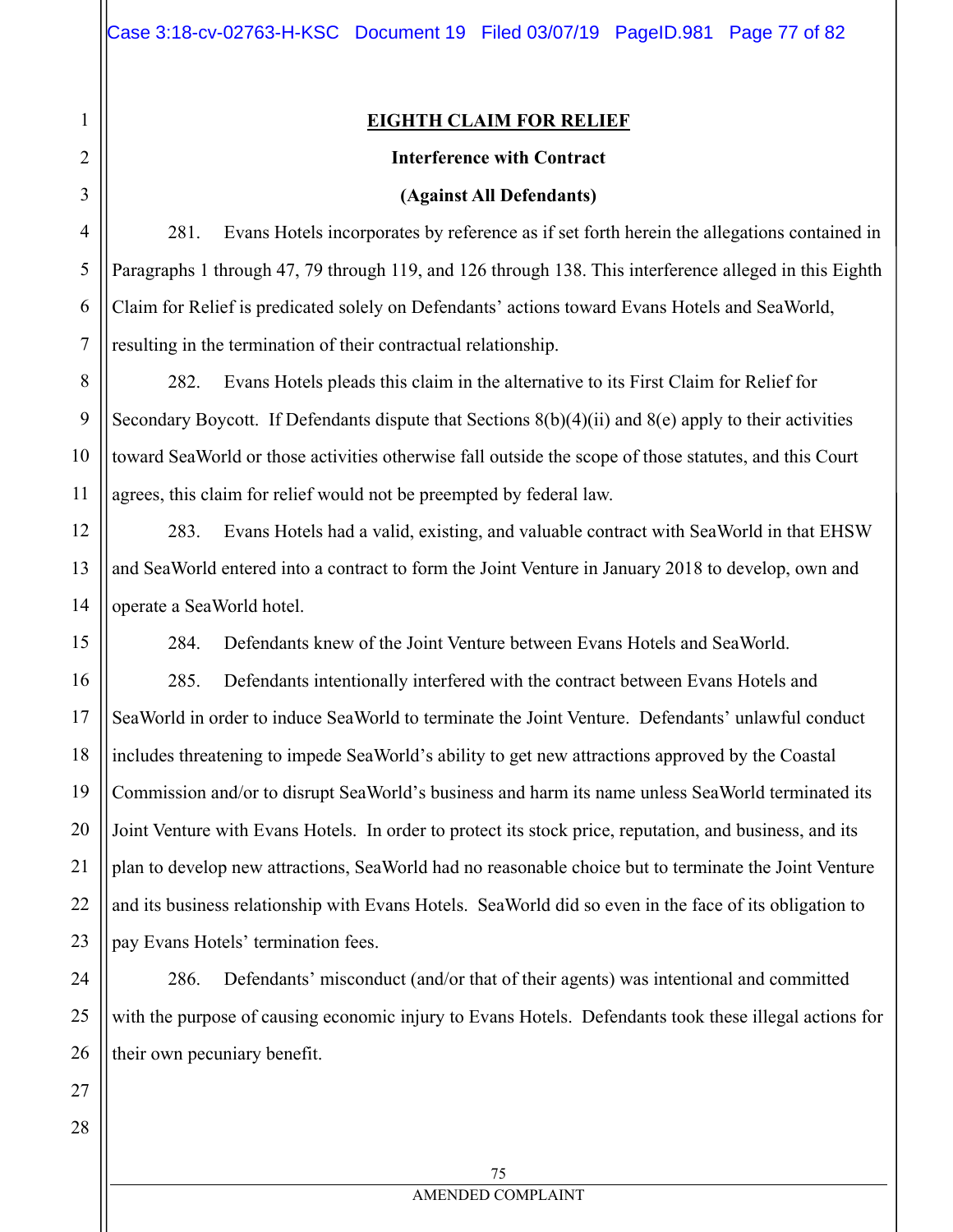287. Defendants' misconduct caused an actual disruption of the contractual relationship between Evans Hotels and SeaWorld. SeaWorld publicly announced its formal termination of the Joint Venture on November 7, 2018.

288. Defendants' conduct was designed to and has in fact injured Evans Hotels. As a direct result of Defendants' unlawful conduct, Evans Hotels has suffered substantial injury to its property and/or business, including but not limited to, lost profits in excess of \$100 million in connection with the opportunity to build a SeaWorld branded hotel, legal fees and other costs incurred because of, and in response to, Defendants' unlawful conduct. Defendants' misconduct is intentional and malicious to such a degree that Evans Hotels is entitled to punitive or exemplary damages.

#### **NINTH CLAIM FOR RELIEF**

#### **Attempted Extortion**

#### **(Against All Defendants)**

13 14 15 16 17 18 19 289. Evans Hotels incorporates by reference as if set forth herein the allegations contained in Paragraphs 1 through 47, 79 through 119, and 126 through 138. This claim for relief is based solely on Defendants' actions toward Evans Hotels and SeaWorld, resulting in the termination of their contractual relationship, and Defendants' direct communications to Evans Hotels. Evans Hotels does not base this claim for relief on any actions Defendants have taken before the City Council, in communications with members of the City Council or the Mayor, or any statements made on Defendants' website.

20 21 22 23 24 25 290. Defendants intended by their actions to commit extortion, by using the threat of and Evans Hotels' fear of economic harm and injury to Evans Hotels' business interests to induce Evans Hotels to give up its property, including (i) money in the form of per capita payments, union dues, union fees, and other payments, such as contributions to union pension and health plans; (ii) developers' rights to have a vote for unionization carried out by secret ballot; (iii) the right to determine and pay specific wages, benefits, and union dues deducted from employee compensation; (iv) proprietary personnel information (i.e., employee contact lists) without having to obtain signed authorization cards from 30% of the employee unit and successfully petition the NLRB for an election;

26 27 28

1

2

3

4

5

6

7

8

9

10

11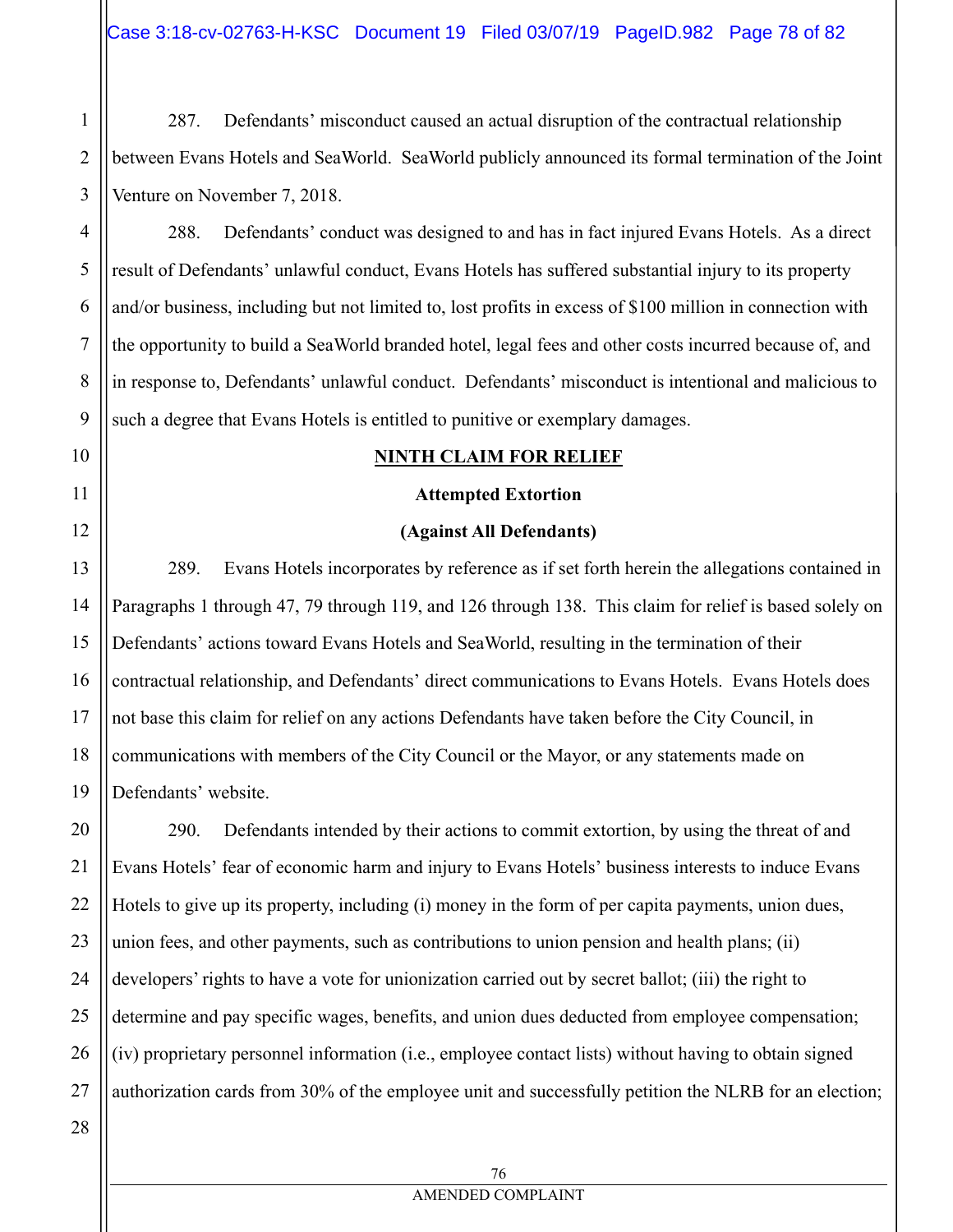and (v) free access and use of the employer's premises for soliciting employees and holding captive audience speeches on working time.

3 4 5 6 7 291. Defendants have engaged in multiple acts in furtherance of their attempt to extortion. Defendants have threatened harm Evans Hotels' property by threatening to ruin the Bahia redevelopment project by bringing baseless lawsuits and challenges for the purpose of delaying and frustrating developments—issues that have caused other developers to lose business partners or financing, as well as incur substantial legal fees to fight the baseless challenges.

292. Defendants, through Allison Rolfe, threatened SeaWorld with negative publicity, otherwise non-existent union organizing, and baseless opposition to its future projects unless its business partner, Evans Hotels, agreed to enter into a PLA and card check neutrality agreement for the Bahia, a project unrelated to SeaWorld.

293. Defendants have threatened Evans Hotels with sham litigation and challenges, claiming the Bahia redevelopment project would violate a requirement to retain Gleason Road even though the City has informed Defendants that the MBMPU does not contain such a requirement. By referencing her past actions involving the Cisterra and Sunroad, Ms. Browning threatened Evans Hotels with similar sham litigation. Mr. Lemmon's threats included describing Defendants' conduct as a "grenade with the pin on the table" that could only be put back in the grenade if Evans Hotels capitulated to Defendants' demands for a PLA and card check neutrality agreement.

294. These threats were intended to instill fear in Evans Hotels to force it to capitulate to Defendants' demands.

295. Although Defendants have been unsuccessful so far in their efforts, Evans Hotels has suffered substantial injury to its property and/or business, including but not limited to, lost profits in excess of \$100 million in connection with the opportunity to build a SeaWorld branded hotel, legal fees and other costs incurred because of, and in response to, Defendants' unlawful conduct. Defendants' misconduct is intentional and malicious to such a degree that Evans Hotels is entitled to punitive or exemplary damages.

27

//

//

1

2

8

9

10

11

12

13

14

15

16

17

18

19

20

21

22

23

24

25

26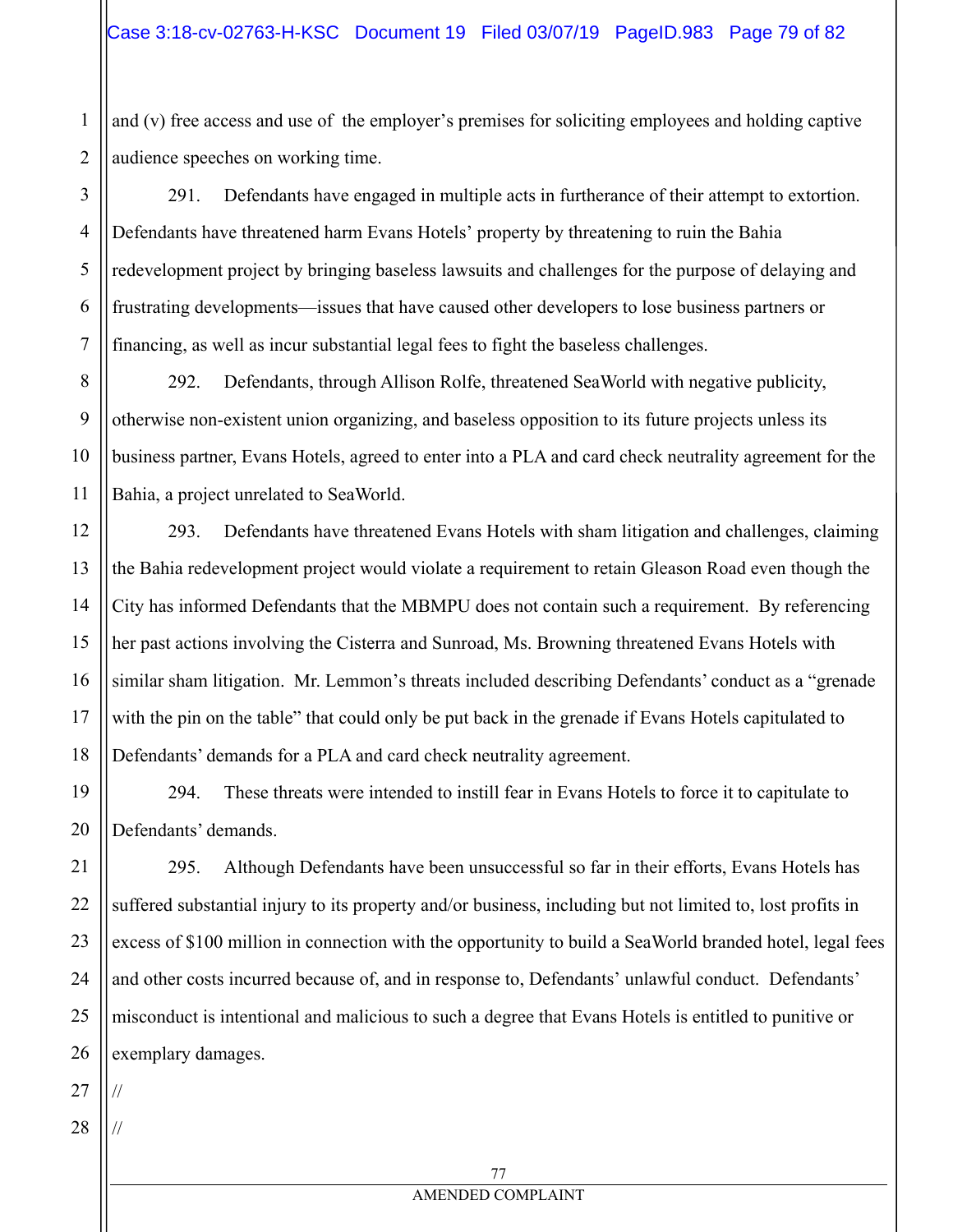|    | Case 3:18-cv-02763-H-KSC Document 19 Filed 03/07/19 PageID.984 Page 80 of 82                |  |  |  |  |
|----|---------------------------------------------------------------------------------------------|--|--|--|--|
| 1  | <b>PRAYER FOR RELIEF</b>                                                                    |  |  |  |  |
| 2  | WHEREFORE, Plaintiffs Evans Hotels, LLC, BH Partnership LP, and EHSW, LLC                   |  |  |  |  |
| 3  | respectfully request that the Court issue the following relief:                             |  |  |  |  |
| 4  | ON THE FIRST CLAIM FOR RELIEF:                                                              |  |  |  |  |
| 5  | A. Compensatory damages;                                                                    |  |  |  |  |
| 6  | B. Costs of suit incurred, including all costs, expenses, attorneys' and experts' fees;     |  |  |  |  |
| 7  | C. Punitive damages; and                                                                    |  |  |  |  |
| 8  | D. Such other relief as the Court deems just and proper.                                    |  |  |  |  |
| 9  | ON THE SECOND AND THIRD CLAIMS FOR RELIEF:                                                  |  |  |  |  |
| 10 | A. Defendants and their agents be enjoined during this litigation and permanently           |  |  |  |  |
| 11 | thereafter, from ongoing and future acts constituting violations of federal antitrust laws  |  |  |  |  |
| 12 | to maintain and/or secure a monopoly, as provided by 15 U.S.C. $\S 26$ ;                    |  |  |  |  |
| 13 | B. Treble damages under section 4 of the Clayton Act, 15 U.S.C. § 15, arising from harm     |  |  |  |  |
| 14 | Evans Hotels has suffered as a result of Defendants' violation of section 2 of the          |  |  |  |  |
| 15 | Sherman Act, 15 U.S.C. § 2;                                                                 |  |  |  |  |
| 16 | C. Prejudgment interest;                                                                    |  |  |  |  |
| 17 | D. Costs of suit incurred, including all costs, expenses, attorneys' and experts' fees; and |  |  |  |  |
| 18 | E. Such other relief as the Court deems just and proper.                                    |  |  |  |  |
| 19 | ON THE FOURTH, FIFTH, SIXTH, AND SEVENTH CLAIMS FOR RELIEF:                                 |  |  |  |  |
| 20 | A. Defendants and their agents be enjoined from engaging in further extortion and bribery   |  |  |  |  |
| 21 | in an effort to oppose Evans Hotels and/or the Bahia project;                               |  |  |  |  |
| 22 | B. Damages against Defendants, jointly and severally, for a sum of money equal to the       |  |  |  |  |
| 23 | amount of damages Evans Hotels has sustained or will sustain (trebled pursuant to 18        |  |  |  |  |
| 24 | U.S.C. $\S$ 1964(c));                                                                       |  |  |  |  |
| 25 | C. Prejudgment interest;                                                                    |  |  |  |  |
| 26 | D. Costs of suit incurred, including all costs, expenses, attorneys' and experts' fees;     |  |  |  |  |
| 27 | E. Punitive damages; and                                                                    |  |  |  |  |
| 28 | Such other relief as the Court deems just and proper.<br>F.                                 |  |  |  |  |
|    | 78                                                                                          |  |  |  |  |
|    | AMENDED COMPLAINT                                                                           |  |  |  |  |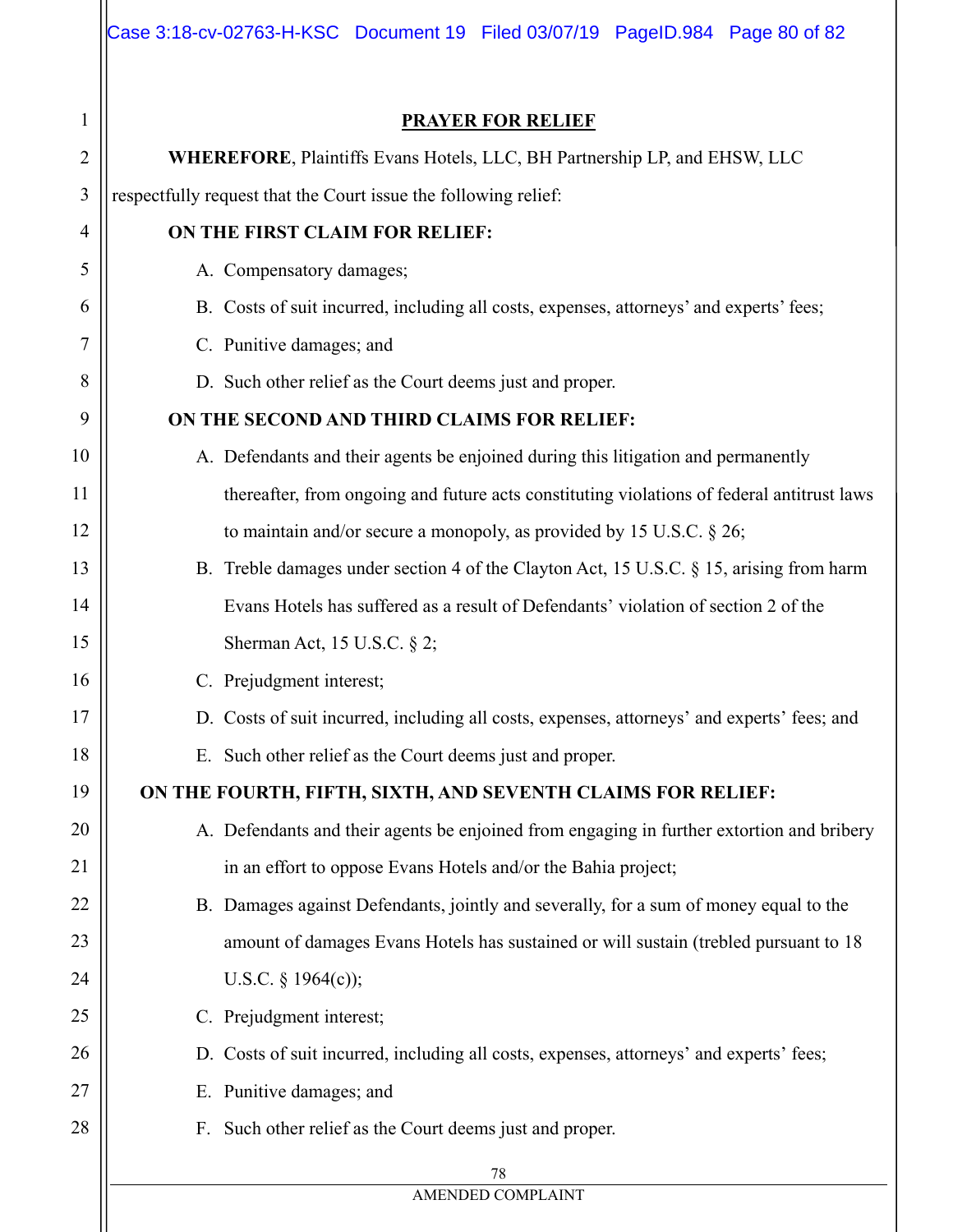|                | Case 3:18-cv-02763-H-KSC Document 19 Filed 03/07/19 PageID.985 Page 81 of 82            |                   |                    |                                               |  |
|----------------|-----------------------------------------------------------------------------------------|-------------------|--------------------|-----------------------------------------------|--|
| $\mathbf 1$    | ON THE EIGHTH AND NINTH CLAIMS FOR RELIEF:                                              |                   |                    |                                               |  |
| $\overline{2}$ | A. Compensatory damages;                                                                |                   |                    |                                               |  |
| 3              | B. Costs of suit incurred, including all costs, expenses, attorneys' and experts' fees; |                   |                    |                                               |  |
| 4              | C. Punitive damages; and                                                                |                   |                    |                                               |  |
| 5              | D. Such other relief as the Court deems just and proper.                                |                   |                    |                                               |  |
| 6              |                                                                                         |                   |                    |                                               |  |
| 7              |                                                                                         |                   |                    |                                               |  |
| 8              | <b>JURY DEMAND</b>                                                                      |                   |                    |                                               |  |
| 9              | Plaintiffs demand a trial by jury.                                                      |                   |                    |                                               |  |
| 10             |                                                                                         |                   |                    |                                               |  |
| 11             | Dated: March 7, 2019                                                                    |                   | Lawrence D. Levien | <b>AKIN GUMP STRAUSS HAUER &amp; FELD LLP</b> |  |
| 12<br>13       | Susan K. Leader<br>Jessica M. Weisel<br>Stephanie P. Priel                              |                   |                    |                                               |  |
| 14             |                                                                                         |                   |                    | By: <i>s/Susan Kay Leader</i>                 |  |
| 15             |                                                                                         |                   |                    | Susan Leader<br>Attorneys for Plaintiffs      |  |
| 16             |                                                                                         |                   |                    |                                               |  |
| 17             |                                                                                         |                   |                    |                                               |  |
| $18\,$         |                                                                                         |                   |                    |                                               |  |
| 19             |                                                                                         |                   |                    |                                               |  |
| 20             |                                                                                         |                   |                    |                                               |  |
| 21             |                                                                                         |                   |                    |                                               |  |
| $22\,$         |                                                                                         |                   |                    |                                               |  |
| 23             |                                                                                         |                   |                    |                                               |  |
| 24             |                                                                                         |                   |                    |                                               |  |
| $25\,$         |                                                                                         |                   |                    |                                               |  |
| 26             |                                                                                         |                   |                    |                                               |  |
| 27             |                                                                                         |                   |                    |                                               |  |
| 28             |                                                                                         |                   |                    |                                               |  |
|                |                                                                                         | 79                |                    |                                               |  |
|                |                                                                                         | AMENDED COMPLAINT |                    |                                               |  |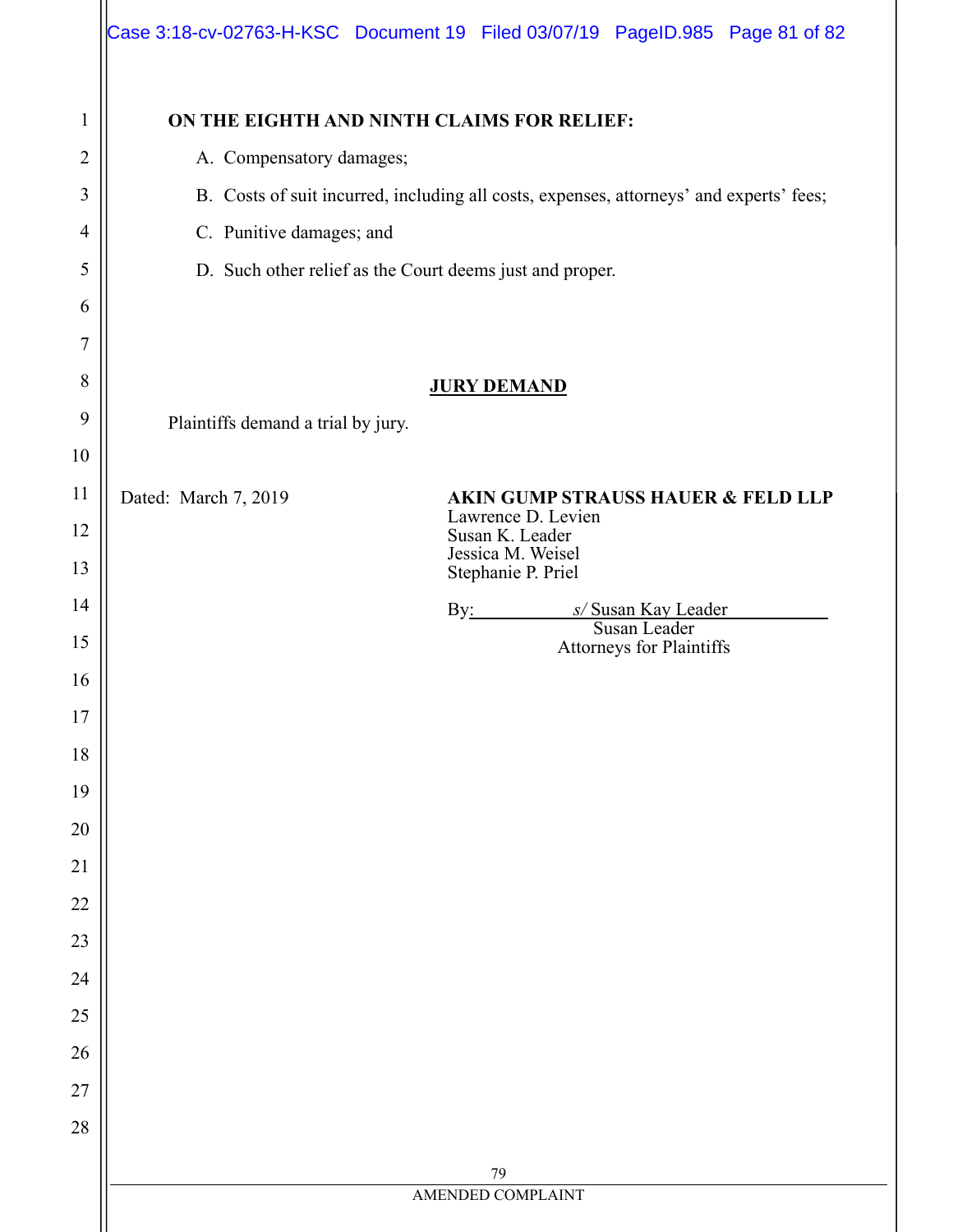|          | Case 3:18-cv-02763-H-KSC Document 19 Filed 03/07/19 PageID.986 Page 82 of 82                                                                                                                                                                                                                         |  |  |  |  |
|----------|------------------------------------------------------------------------------------------------------------------------------------------------------------------------------------------------------------------------------------------------------------------------------------------------------|--|--|--|--|
| 1        | <b>CERTIFICATE OF SERVICE</b>                                                                                                                                                                                                                                                                        |  |  |  |  |
| 2        | STATE OF CALIFORNIA, COUNTY OF LOS ANGELES                                                                                                                                                                                                                                                           |  |  |  |  |
| 3        | I am employed in the County of Los Angeles, State of California. I am over the age of 18 and                                                                                                                                                                                                         |  |  |  |  |
| 4        | not a party to the within action; my business address is: 1999 Avenue of the Stars, Suite 600, Los<br>Angeles, California 90067. On March 7, 2019, I served the foregoing document(s) described as:<br><b>AMENDED COMPLAINT</b> on the interested party(ies) below, using the following means:       |  |  |  |  |
| 5        | All parties identified for Notice of Electronic Filing                                                                                                                                                                                                                                               |  |  |  |  |
| 6<br>7   | generated by the Court's CM/ECF system under the<br>referenced case caption and number                                                                                                                                                                                                               |  |  |  |  |
| 8        |                                                                                                                                                                                                                                                                                                      |  |  |  |  |
| 9        | $\boxtimes$ BY ELECTRONIC MAIL OR ELECTRONIC TRANSMISSION. Based on a court order or an<br>agreement of the parties to accept service by e-mail or electronic transmission, I caused the<br>document(s) to be sent to the respective e-mail address(es) of the party(ies) as stated above. I did not |  |  |  |  |
| 10       | receive, within a reasonable time after the transmission, any electronic message or other indication that<br>the transmission was unsuccessful.                                                                                                                                                      |  |  |  |  |
| 11       | $\boxtimes$ (FEDERAL) I declare that I am employed in the office of a member of the bar of this court at<br>whose direction the service was made.                                                                                                                                                    |  |  |  |  |
| 12       | Executed on March 7, 2019, at Los Angeles, California.                                                                                                                                                                                                                                               |  |  |  |  |
| 13       |                                                                                                                                                                                                                                                                                                      |  |  |  |  |
| 14       | Hadiss Y. Calderon                                                                                                                                                                                                                                                                                   |  |  |  |  |
| 15       | [Print Name of Person Executing Proof]<br>[Signature                                                                                                                                                                                                                                                 |  |  |  |  |
| 16       |                                                                                                                                                                                                                                                                                                      |  |  |  |  |
| 17       |                                                                                                                                                                                                                                                                                                      |  |  |  |  |
| 18       |                                                                                                                                                                                                                                                                                                      |  |  |  |  |
| 19<br>20 |                                                                                                                                                                                                                                                                                                      |  |  |  |  |
| 21       |                                                                                                                                                                                                                                                                                                      |  |  |  |  |
| 22       |                                                                                                                                                                                                                                                                                                      |  |  |  |  |
| 23       |                                                                                                                                                                                                                                                                                                      |  |  |  |  |
| 24       |                                                                                                                                                                                                                                                                                                      |  |  |  |  |
| 25       |                                                                                                                                                                                                                                                                                                      |  |  |  |  |
| 26       |                                                                                                                                                                                                                                                                                                      |  |  |  |  |
| 27       |                                                                                                                                                                                                                                                                                                      |  |  |  |  |
| 28       |                                                                                                                                                                                                                                                                                                      |  |  |  |  |
|          | <b>CERTIFICATE OF SERVICE</b>                                                                                                                                                                                                                                                                        |  |  |  |  |
|          |                                                                                                                                                                                                                                                                                                      |  |  |  |  |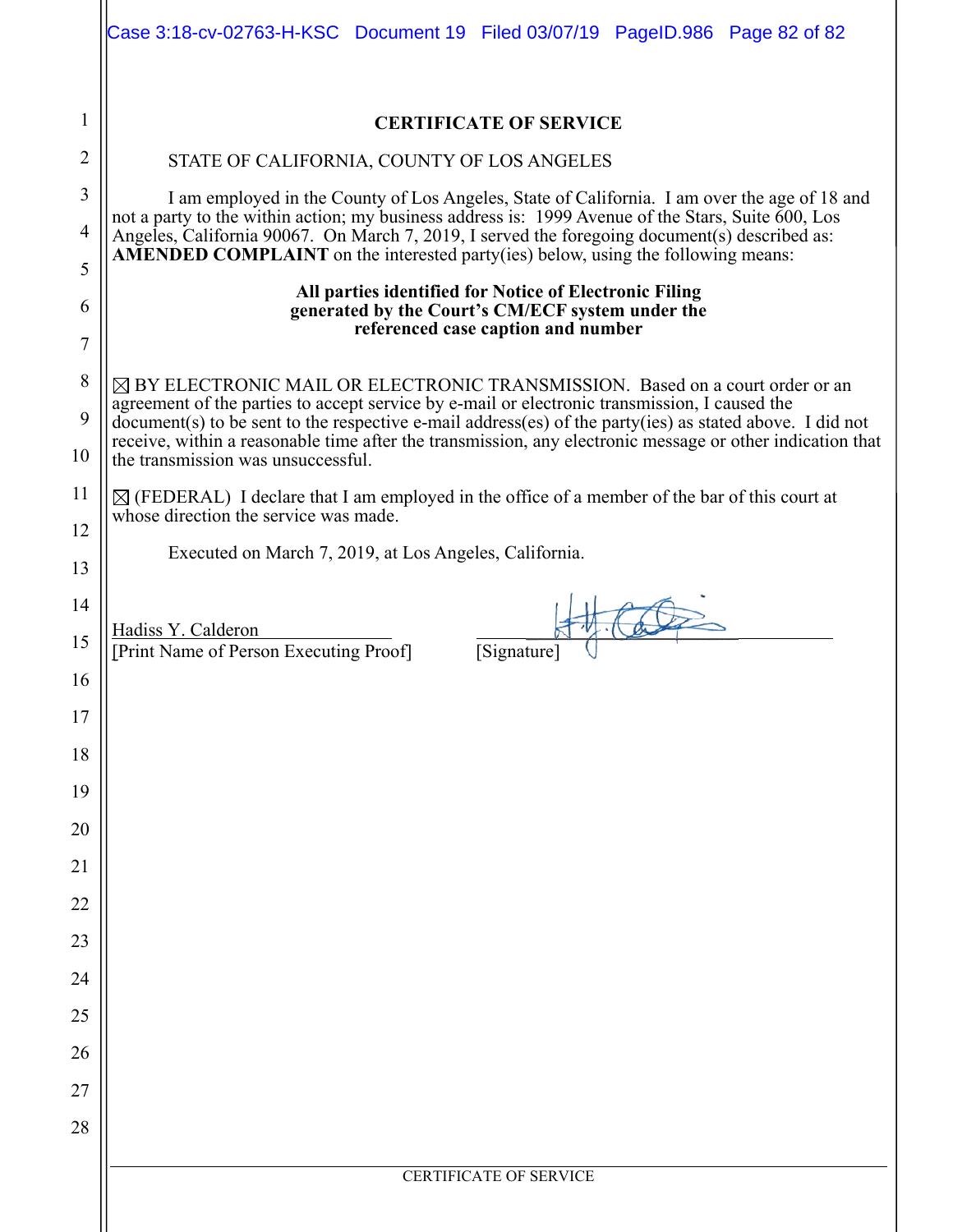.

# **Complaints and Other Initiating Documents**

3:18-cv-02763-H-KSC Evans Hotel, LLC et al v. Unite Here! Local 30 et al

# **U.S. District Court**

### **Southern District of California**

# **Notice of Electronic Filing**

The following transaction was entered by Leader, Susan on 3/7/2019 at 5:35 PM PST and filed on 3/7/2019

| <b>Case Name:</b>   | Evans Hotel, LLC et al v. Unite Here! Local 30 et al |
|---------------------|------------------------------------------------------|
| <b>Case Number:</b> | $3:18$ -cv-02763-H-KSC                               |
| <b>Filer:</b>       | Evans Hotels, LLC                                    |
|                     | EHSW, LLC                                            |

**Document Number:** 19

# **Docket Text: AMENDED COMPLAINT with Jury Demand against All Defendants, filed by Evans Hotels, LLC, EHSW, LLC. (Leader, Susan)**

### **3:18-cv-02763-H-KSC Notice has been electronically mailed to:**

David L. Barber dbarber@msh.law, vowens@msh.law

Meredith A. Johnson mjohnson@altshulerberzon.com, afrancisco@altshulerberzon.com

Paul L. More pmore@msh.law, kmaddux@msh.law

Stacey Monica Leyton sleyton@altshulerberzon.com, cchan@altshulerberzon.com, jbanuelos@altber.com, mpelrine@altshulerberzon.com

Stephen P. Berzon sberzon@altshulerberzon.com, aayrelaniuvino@altshulerberzon.com, afrancisco@altshulerberzon.com, mpelrine@altshulerberzon.com

Susan K. Leader sleader@akingump.com, hcalderon@akingump.com, jweisel@AkinGump.com, mgenerales@akingump.com, vdavenport@akingump.com, westdocketing@akingump.com

### **3:18-cv-02763-H-KSC Notice has been delivered by other means to:**

The following document(s) are associated with this transaction:

**Document description:**Main Document **Original filename:**n/a **Electronic document Stamp:**